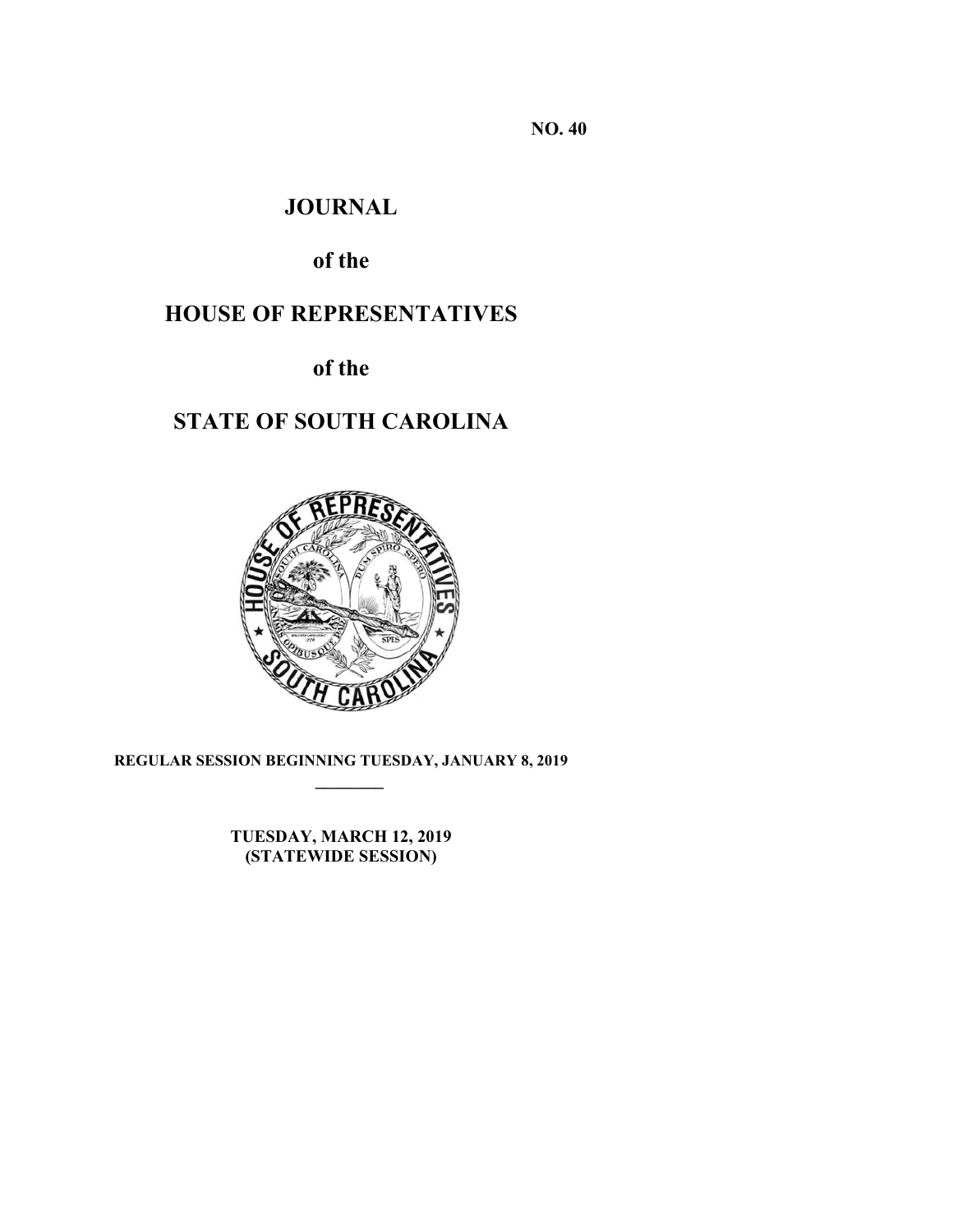Indicates Matter Stricken Indicates New Matter

The House assembled at 9:30 a.m.

Deliberations were opened with prayer by Rev. Charles E. Seastrunk, Jr., as follows:

 Our thought for today is from Deuteronomy 26:10: "Now I bring the first of the fruit of the ground that You, O Lord, have given me."

 Let us pray. Abundant God, everything we own is Yours. Help us to share our gifts with the world. Strengthen these Representatives and staff as they work through the many items in the budget. Give them the courage and integrity to make the necessary decisions. Bless each of these people and keep them in Your care. Bless our defenders of freedom and first responders as they protect us. Look in favor upon our Nation, President, State, Governor, Speaker, staff, and all who give of their time to this Assembly. Heal the wounds, those seen and those hidden, of our brave warriors who suffer and sacrifice for our freedom. Lord, in Your mercy, hear our prayers. Amen.

Pursuant to Rule 6.3, the House of Representatives was led in the Pledge of Allegiance to the Flag of the United States of America by the SPEAKER *PRO TEMPORE*.

After corrections to the Journal of the proceedings of yesterday, the SPEAKER *PRO TEMPORE* ordered it confirmed.

#### **MOTION ADOPTED**

Rep. MCDANIEL moved that when the House adjourns, it adjourn in memory of Patricia Hampton, which was agreed to.

#### **ROLL CALL**

The roll call of the House of Representatives was taken resulting as follows:

| Alexander      | Allison   | Anderson         |
|----------------|-----------|------------------|
| Atkinson       | Bailey    | Bales            |
| Ballentine     | Bamberg   | Bannister        |
| Bennett        | Bernstein | <b>Blackwell</b> |
| <b>Bradley</b> | Brawley   | <b>Brown</b>     |
| <b>Bryant</b>  | Burns     | Calhoon          |
|                |           |                  |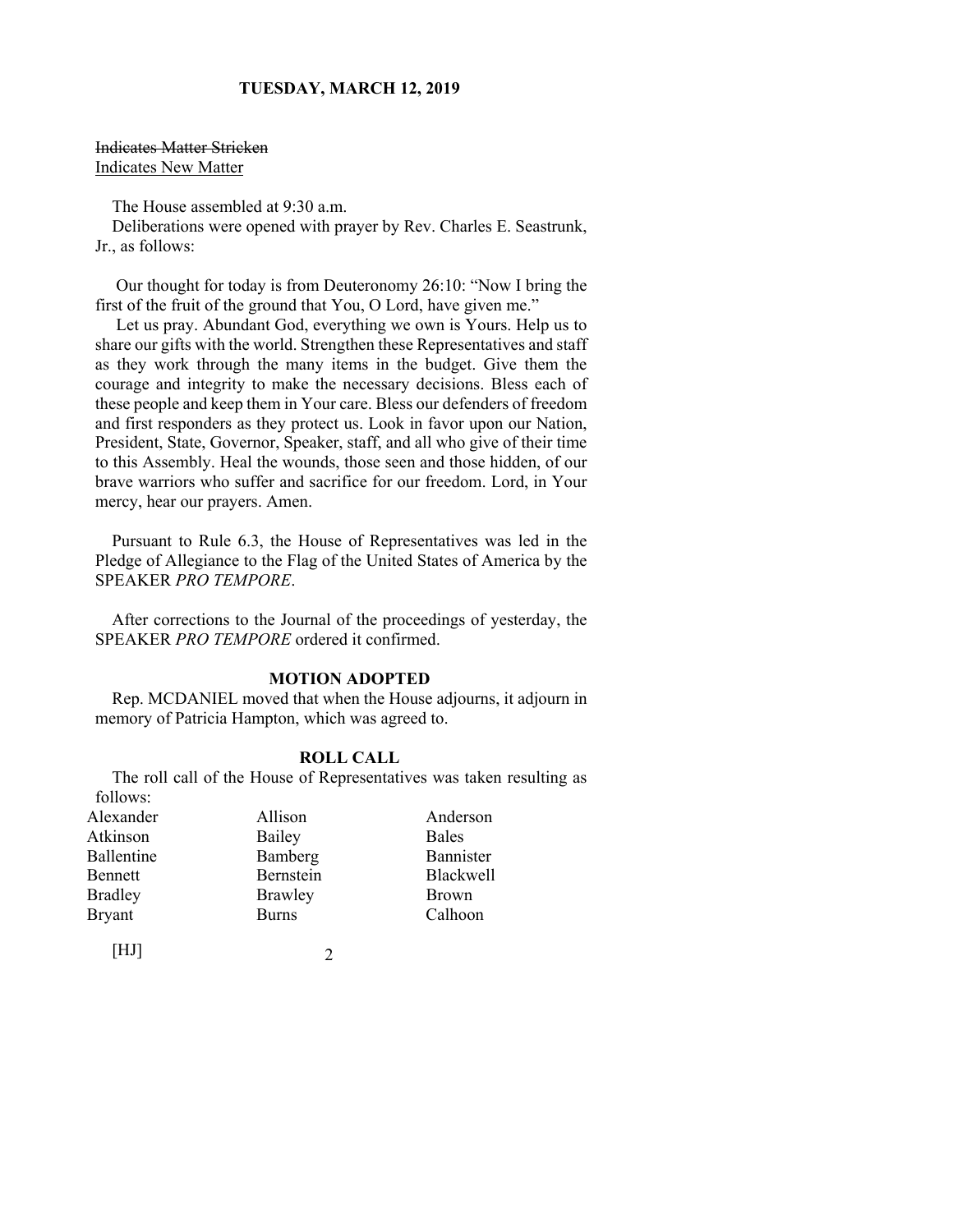| Caskey           | Chellis     | Chumley     |
|------------------|-------------|-------------|
| Clary            | Clemmons    | Clyburn     |
| Cobb-Hunter      | Cogswell    | Collins     |
| B. Cox           | W. Cox      | Crawford    |
| Davis            | Dillard     | Elliott     |
| Erickson         | Felder      | Finlay      |
| Forrest          | Forrester   | Fry         |
| Funderburk       | Gagnon      | Garvin      |
| Gilliam          | Gilliard    | Govan       |
| Hardee           | Hart        | Hayes       |
| Henderson-Myers  | Henegan     | Herbkersman |
| Hewitt           | Hill        | Hiott       |
| Hixon            | Hosey       | Howard      |
| Huggins          | Hyde        | Jefferson   |
| Johnson          | Jordan      | Kimmons     |
| King             | Kirby       | Ligon       |
| Loftis           | Long        | Lowe        |
| Lucas            | Mace        | Mack        |
| Magnuson         | Martin      | McCoy       |
| McCravy          | McDaniel    | McGinnis    |
| McKnight         | Moore       | Morgan      |
| D. C. Moss       | V. S. Moss  | Murphy      |
| <b>B.</b> Newton | W. Newton   | Norrell     |
| Ott              | Parks       | Pendarvis   |
| Pope             | Ridgeway    | Rivers      |
| Robinson         | Rose        | Rutherford  |
| Sandifer         | Simmons     | Simrill     |
| G. M. Smith      | G. R. Smith | Sottile     |
| Spires           | Stavrinakis | Stringer    |
| Tallon           | Taylor      | Thayer      |
| Thigpen          | Toole       | Trantham    |
| Weeks            | West        | Wheeler     |
| White            | Whitmire    | R. Williams |
| S. Williams      | Willis      | Wooten      |
| Young            | Yow         |             |

#### **Total Present--122**

### **LEAVE OF ABSENCE**

The SPEAKER *PRO TEMPORE* granted Rep. DANING a leave of absence for the day due to medical reasons.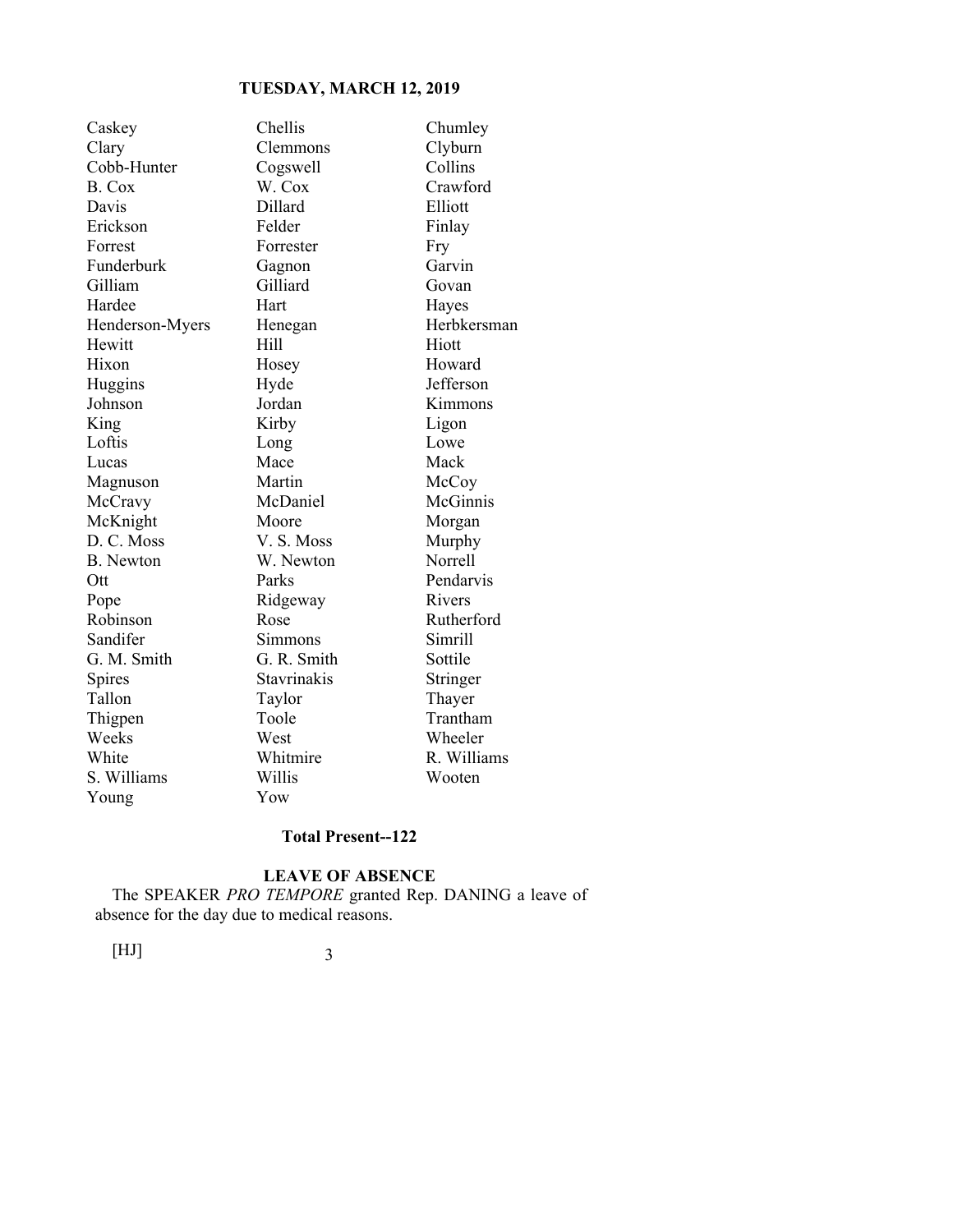#### **LEAVE OF ABSENCE**

The SPEAKER *PRO TEMPORE* granted Rep. NORRELL a temporary leave of absence.

#### **DOCTOR OF THE DAY**

Announcement was made that Dr. Gary A. Vukov of Myrtle Beach was the Doctor of the Day for the General Assembly.

#### **STATEMENT FOR JOURNAL**

 On Monday, March 11, 2019, the House voted on Section 57-Judicial Department of the State Budget. I was out of the Chamber during the vote, but I would have voted 'Yes' on passage of this Section if I had been in the Chamber.

Rep. West Cox

#### **CO-SPONSORS ADDED**

In accordance with House Rule 5.2 below:

**"**5.2 Every bill before presentation shall have its title endorsed; every report, its title at length; every petition, memorial, or other paper, its prayer or substance; and, in every instance, the name of the member presenting any paper shall be endorsed and the papers shall be presented by the member to the Speaker at the desk. A member may add his name to a bill or resolution or a co-sponsor of a bill or resolution may remove his name at any time prior to the bill or resolution receiving passage on second reading. The member or co-sponsor shall notify the Clerk of the House in writing of his desire to have his name added or removed from the bill or resolution. The Clerk of the House shall print the member's or co-sponsor's written notification in the House Journal. The removal or addition of a name does not apply to a bill or resolution sponsored by a committee."

#### **CO-SPONSOR ADDED**

Bill Number: H. 3036 Date: ADD: 03/12/19 JOHNSON

#### **CO-SPONSOR ADDED**

| Bill Number: | H. 3182        |  |
|--------------|----------------|--|
| Date:        | ADD:           |  |
| 03/12/19     | <b>JOHNSON</b> |  |
|              |                |  |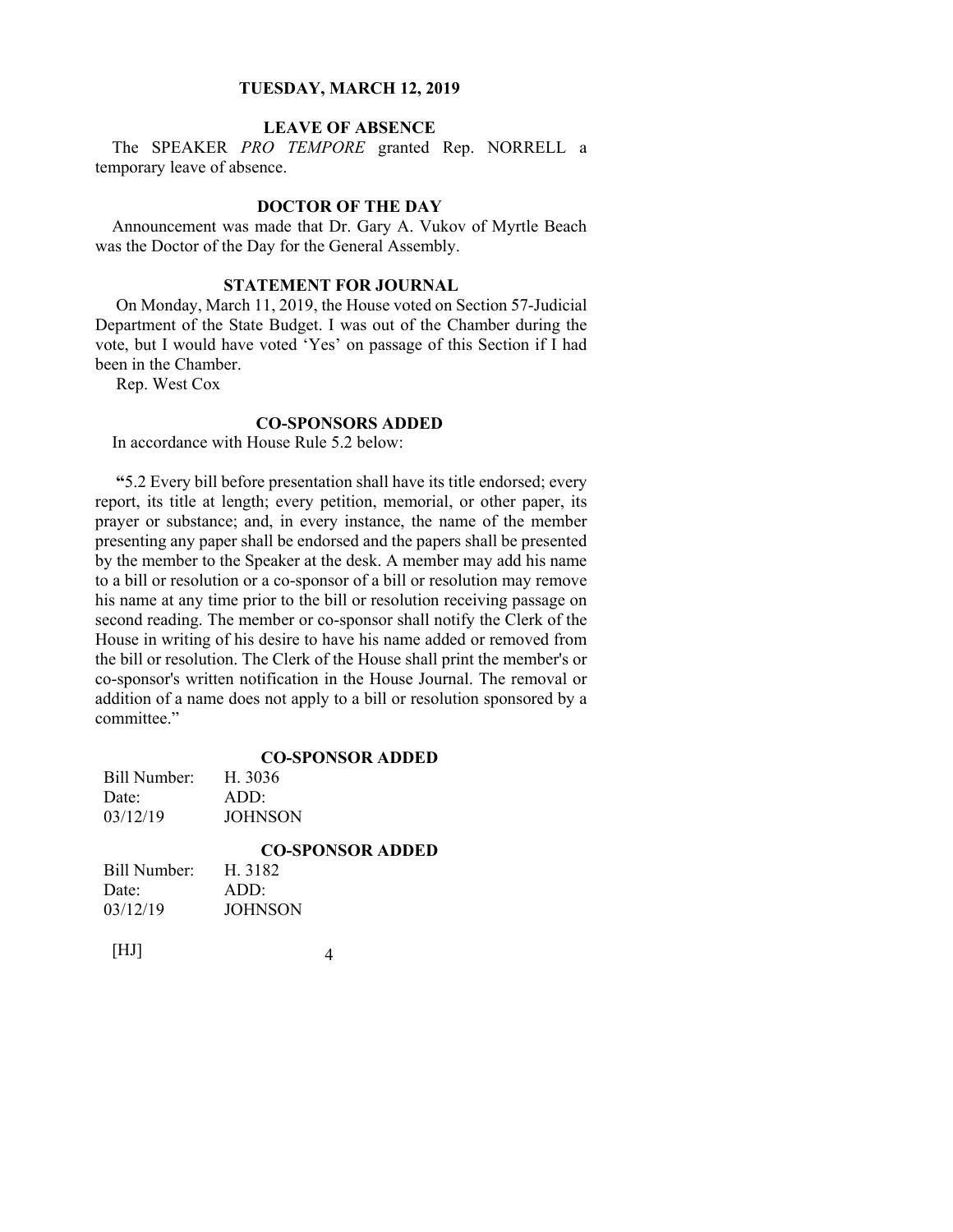|              | <b>CO-SPONSOR ADDED</b> |
|--------------|-------------------------|
| Bill Number: | H. 3249                 |
| Date:        | ADD:                    |
| 03/12/19     | JOHNSON                 |

#### **CO-SPONSOR ADDED**

Bill Number: H. 3277 Date: ADD: 03/12/19 JOHNSON

# **CO-SPONSOR ADDED**

Bill Number: Date: ADD: 03/12/19 JOHNSON

#### **CO-SPONSOR ADDED**

Bill Number: H. 3296 Date: ADD: 03/12/19 JOHNSON

#### **CO-SPONSOR ADDED**

Bill Number: H. 3298 Date: ADD: 03/12/19 JOHNSON

#### **CO-SPONSOR ADDED**

Bill Number: H. 3616 Date: ADD: 03/12/19 W. NEWTON

#### **CO-SPONSORS ADDED**

| CO-91 ORBORS ADDI          |
|----------------------------|
| H. 3780                    |
| ADD:                       |
| <b>HEWITT and ANDERSON</b> |
|                            |

#### **CO-SPONSOR ADDED**

| Bill Number: | H. 3920 |
|--------------|---------|
| Date:        | ADD:    |
| 03/12/19     | ELLIOTT |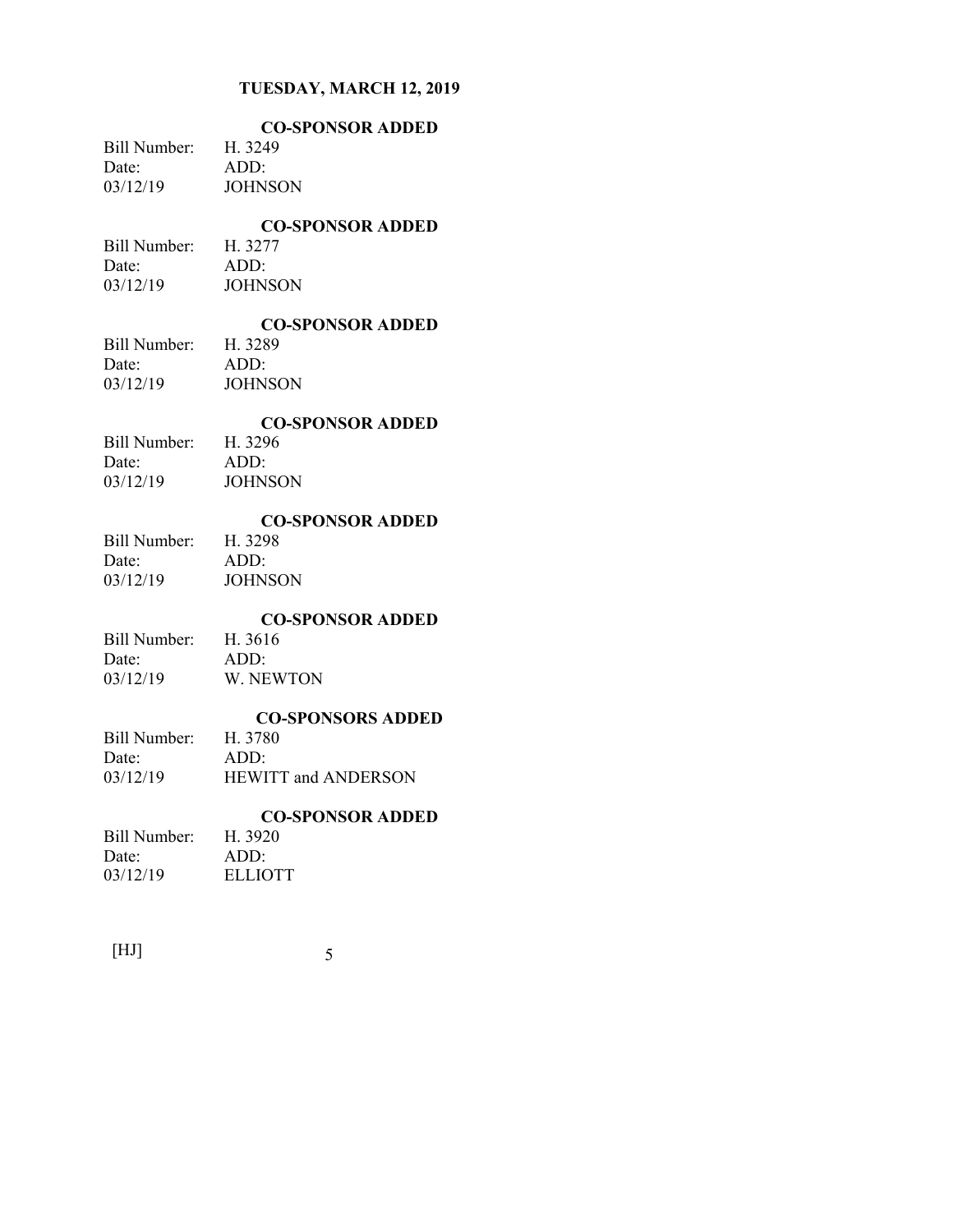|              | <b>CO-SPONSORS ADDED</b> |
|--------------|--------------------------|
| Bill Number: | H. 4044                  |
| Date:        | $ADD^+$                  |
| 03/12/19     | G. R. SMITH and SOTTILE  |

**CO-SPONSOR ADDED** 

| Bill Number: | H. 4046        |
|--------------|----------------|
| Date:        | ADD:           |
| 03/12/19     | <b>SOTTILE</b> |

#### **CO-SPONSOR ADDED**

Bill Number: H. 4047 Date: ADD: 03/12/19 SOTTILE

#### **CO-SPONSOR ADDED**

| Bill Number: | H. 4152       |
|--------------|---------------|
| Date:        | ADD:          |
| 03/12/19     | <b>LOFTIS</b> |

#### **SPEAKER IN CHAIR**

#### **H. 4000--INTERRUPTED DEBATE**

Debate was resumed on the following Bill, the pending question being the consideration of Part 1A:

H. 4000 -- Ways and Means Committee: A BILL TO MAKE APPROPRIATIONS AND TO PROVIDE REVENUES TO MEET THE ORDINARY EXPENSES OF STATE GOVERNMENT FOR THE FISCAL YEAR BEGINNING JULY 1, 2019, TO REGULATE THE EXPENDITURE OF SUCH FUNDS, AND TO FURTHER PROVIDE FOR THE OPERATION OF STATE GOVERNMENT DURING THIS FISCAL YEAR AND FOR OTHER PURPOSES.

#### **PART IA**

#### **SECTION 25--DEBATE ADJOURNED**

Rep. GOVAN proposed the following Amendment No. 39 (Doc Name H:\LEGWORK\HOUSE\AMEND\H-WM\003\GOVAN DTC RECURRING.DOCX):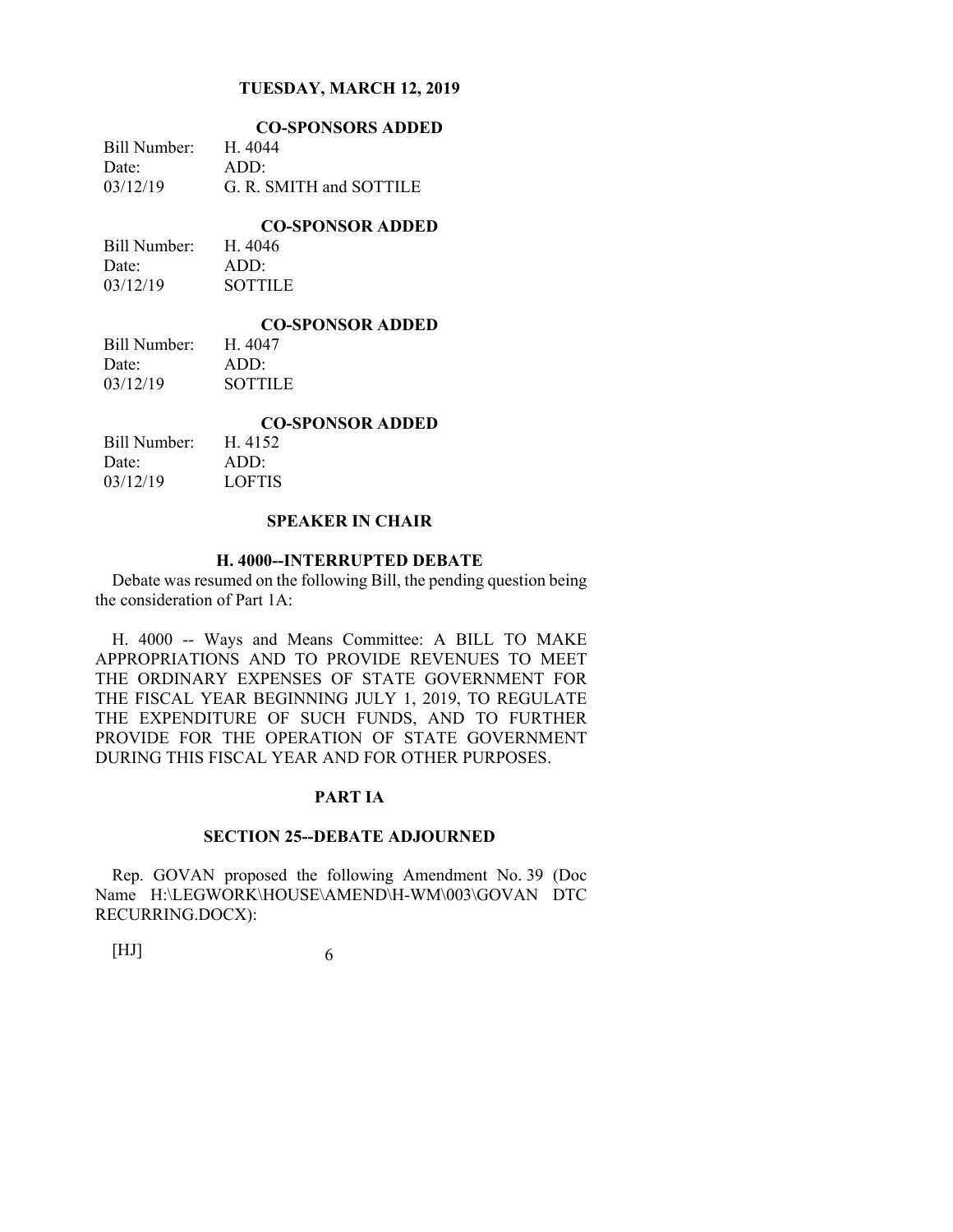Amend the bill, as and if amended, Part IA, Section 25, STATE BOARD FOR TECHNICAL & COMPREHENSIVE EDUCATION, page 69, immediately after line 15, by inserting a new line to read: Column 3 Column 4 Denmark Technical College-Operating 500,000 500,000 Amend the bill further, as and if amended, Section 25, STATE BOARD FOR TECHNICAL & COMPREHENSIVE EDUCATION, page 69, immediately after line 19, by inserting a new line to read: Column 3 Column 4 Denmark Technical College-Workforce Training 450,000 450,000 Renumber sections to conform.

Amend totals and titles to conform.

Rep. GOVAN moved to adjourn debate on the amendment, which was agreed to.

Rep. G. M. SMITH moved to adjourn debate on the Section, which was agreed to.

#### **SECTION 91A--ADOPTED**

Rep. HILL proposed the following Amendment No. 20 to (Doc Name h:\legwork\house\amend\h-wm\005\reduce other operating \$250k for senate.docx), which was tabled:

Amend the bill, as and if amended, Part IA, Section 91a, LEG. DEPT - THE SENATE, page 219, line 8, opposite /Other Operating Expenses/ by decreasing the amount(s) in Columns 3 and 4 by:

| Column 3 | Column 4 |
|----------|----------|
| 250,000  | 250,000  |

Renumber sections to conform. Amend totals and titles to conform.

Rep. HILL explained the amendment.

Rep. BANNISTER moved to table the amendment, which was agreed to by a division vote of 89 to 1.

The question then recurred to the adoption of the section.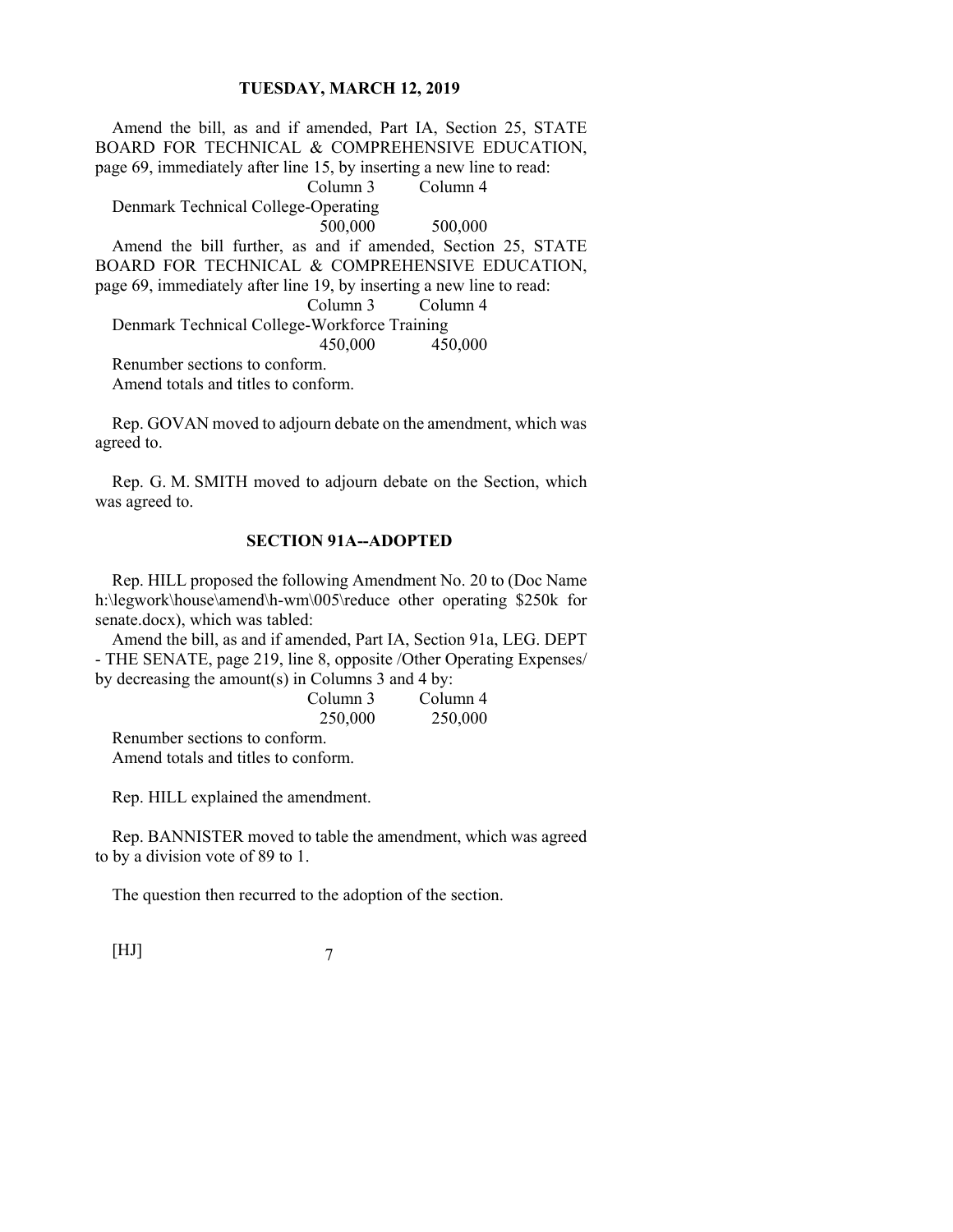#### The yeas and nays were taken resulting as follows: Yeas 100; Nays 1

Those who voted in the affirmative are:

| Alexander      | Allison          | Anderson        |
|----------------|------------------|-----------------|
| Atkinson       | Bailey           | <b>Bales</b>    |
| Ballentine     | Bamberg          | Bannister       |
| <b>Bennett</b> | Bernstein        | <b>Bradley</b>  |
| Brown          | <b>Bryant</b>    | Calhoon         |
| Caskey         | Chellis          | Clary           |
| Clemmons       | Clyburn          | Cogswell        |
| Collins        | B. Cox           | W. Cox          |
| Crawford       | Davis            | Dillard         |
| Elliott        | Erickson         | Felder          |
| Finlay         | Forrest          | Forrester       |
| Fry            | Funderburk       | Gagnon          |
| Garvin         | Gilliam          | Govan           |
| Hardee         | Hayes            | Henderson-Myers |
| Henegan        | Herbkersman      | Hewitt          |
| Hiott          | Hixon            | Hosey           |
| Hyde           | Jefferson        | Johnson         |
| Jordan         | Kimmons          | King            |
| Kirby          | Ligon            | Long            |
| Lowe           | Lucas            | Mace            |
| Magnuson       | Martin           | McCoy           |
| McCravy        | McGinnis         | Moore           |
| Morgan         | D. C. Moss       | V.S. Moss       |
| Murphy         | <b>B.</b> Newton | W. Newton       |
| Ott            | Pendarvis        | Pope            |
| Rivers         | Rose             | Rutherford      |
| Sandifer       | Simmons          | Simrill         |
| G. R. Smith    | Sottile          | Spires          |
| Stavrinakis    | Stringer         | Tallon          |
| Taylor         | Thayer           | Toole           |
| Trantham       | West             | White           |
| Whitmire       | R. Williams      | S. Williams     |
| Willis         | Wooten           | Young           |
| Yow            |                  |                 |

### **Total--100**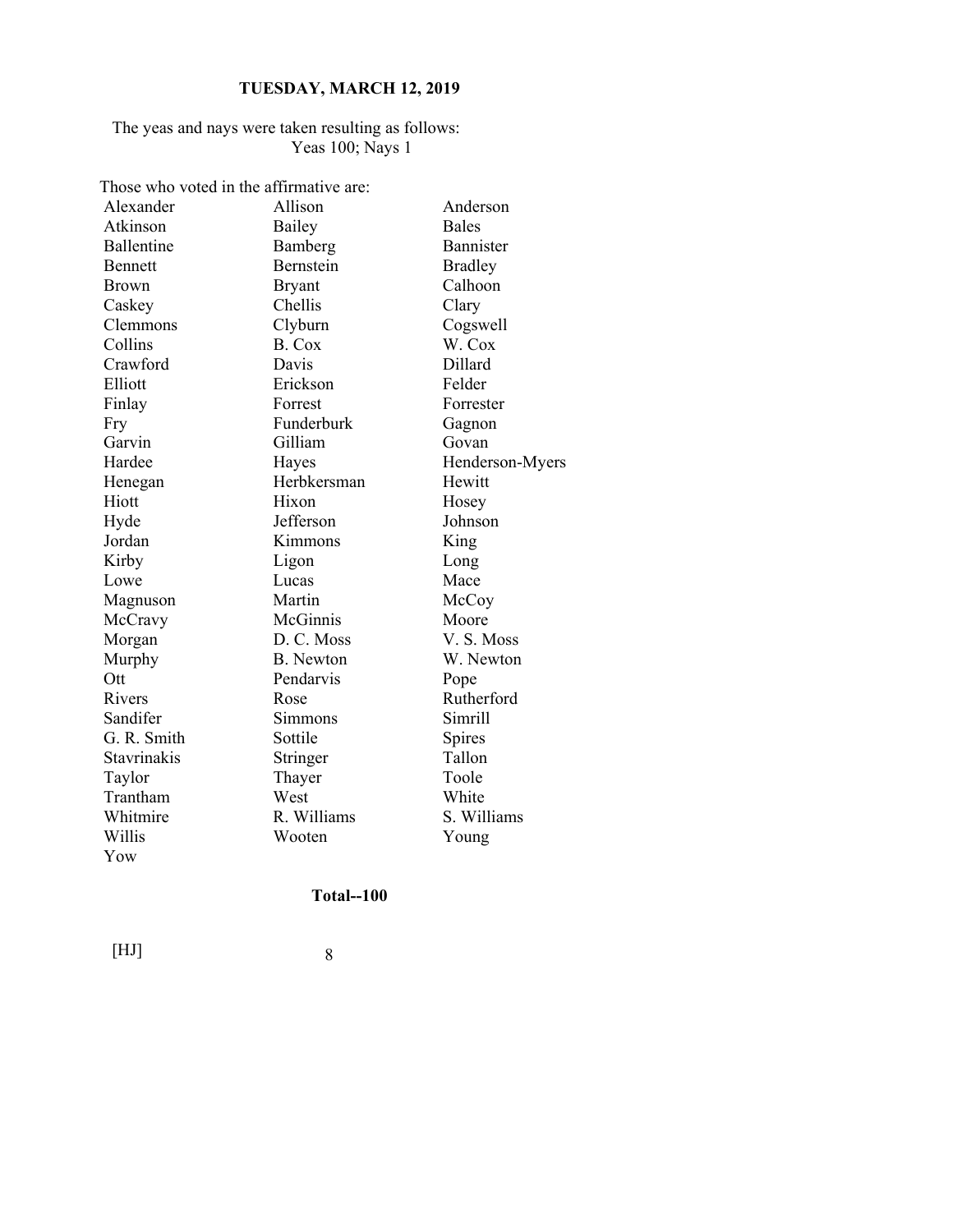Those who voted in the negative are: Hill

#### **Total--1**

Section 91A was adopted.

### **SECTION 91B--ADOPTED**

Rep. HILL proposed the following Amendment No. 19 to (Doc Name h:\legwork\house\amend\h-wm\005\reduce other operating \$250k for house.docx), which was tabled:

Amend the bill, as and if amended, Part IA, Section 91b, LEG. DEPT - HOUSE OF REPRESENTATIVES, page 220, line 8, opposite /Other Operating Expenses/ by decreasing the amount(s) in Columns 3 and 4 by:

|                               | Column 3 | Column 4 |
|-------------------------------|----------|----------|
|                               | 250,000  | 250,000  |
| Renumber sections to conform. |          |          |

Amend totals and titles to conform.

Rep. HILL explained the amendment.

Rep. TAYLOR moved to table the amendment, which was agreed to by a division vote of 87 to 4.

The question then recurred to the adoption of the section.

The yeas and nays were taken resulting as follows: Yeas 105; Nays 3

Those who voted in the affirmative are:

| Alexander    | Allison      | Anderson       |
|--------------|--------------|----------------|
| Atkinson     | Bailey       | Bales          |
| Ballentine   | Bannister    | Bennett        |
| Bernstein    | Blackwell    | <b>Bradley</b> |
| Brawley      | <b>Brown</b> | <b>Bryant</b>  |
| <b>Burns</b> | Calhoon      | Caskey         |
| Clary        | Clemmons     | Clyburn        |
| Cogswell     | Collins      | B. Cox         |
| Crawford     | Davis        | Dillard        |
|              |              |                |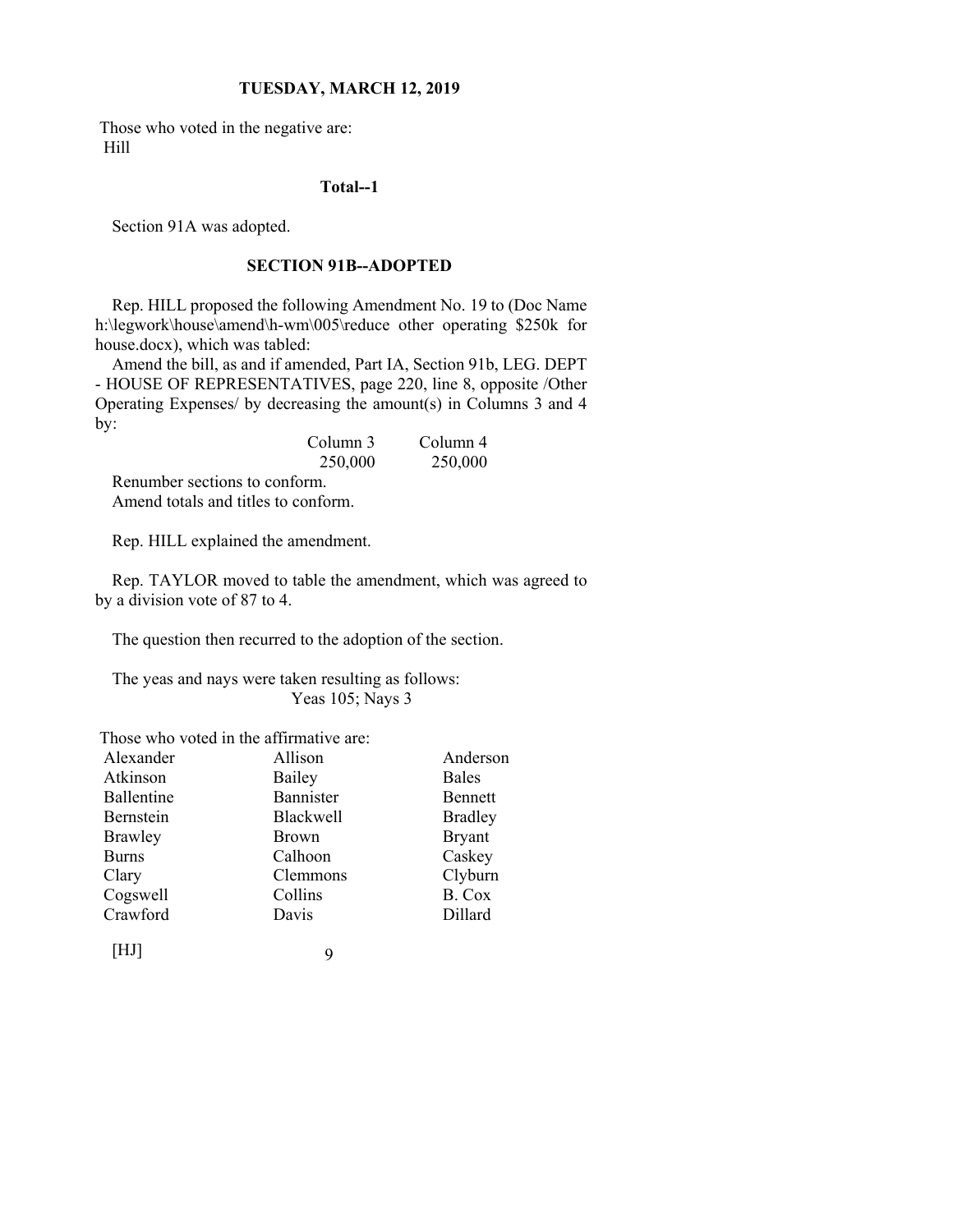| Erickson    | Felder             |
|-------------|--------------------|
| Forrest     | Forrester          |
| Funderburk  | Gagnon             |
| Gilliam     | Gilliard           |
| Hayes       | Henderson-Myers    |
| Herbkersman | Hewitt             |
| Hixon       | Huggins            |
| Jefferson   | Johnson            |
| Kimmons     | King               |
| Ligon       | Loftis             |
| Lowe        | Lucas              |
| Mack        | Magnuson           |
| McCoy       | McCravy            |
| McGinnis    | Moore              |
| D. C. Moss  | V.S. Moss          |
| B. Newton   | W. Newton          |
| Pendarvis   | Pope               |
| Rivers      | Rose               |
| Sandifer    | Simmons            |
| G. M. Smith | G. R. Smith        |
| Spires      | <b>Stavrinakis</b> |
| Tallon      | Taylor             |
| Thigpen     | Toole              |
| Weeks       | Whitmire           |
| S. Williams | Willis             |
| Young       | Yow                |
|             |                    |

### **Total--105**

Those who voted in the negative are:<br>W. Cox Hill W. Cox Hill White

#### **Total--3**

Section 91B was adopted.

#### **SECTION 106--ADOPTED**

Rep. COBB-HUNTER proposed the following Amendment No. 47 (Doc Name h:\legwork\house\amend\h-wm\002\gch 2% \$50k or less.docx), which was rejected: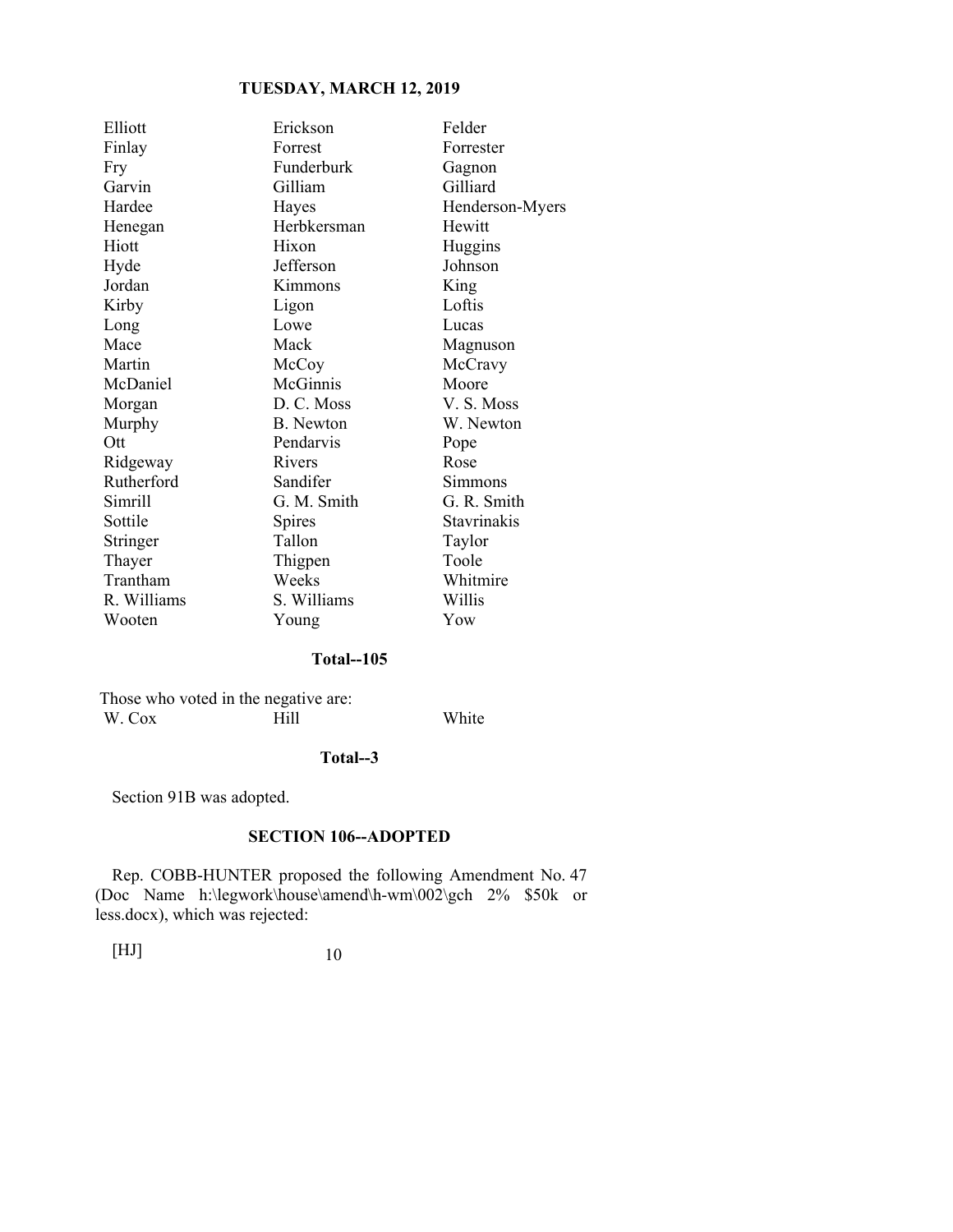Amend the bill, as and if amended, Part IA, Section 106, STATEWIDE EMPLOYEE BENEFITS, page 252, line 3, opposite /EMPLOYEE PAY INCREASE/ by increasing the amount(s) in Columns 3 and 4 by:

|                               | Column 3   | Column 4   |
|-------------------------------|------------|------------|
|                               | 23,200,000 | 23,200,000 |
| Renumber sections to conform. |            |            |

Amend totals and titles to conform.

Rep. COBB-HUNTER explained the amendment.

Rep. FINLAY spoke against the amendment. Rep. TOOLE spoke upon the amendment. Rep. BAMBERG spoke in favor of the amendment. Rep. GOVAN spoke in favor of the amendment. Rep. HILL spoke in favor of the amendment.

The question then recurred to the adoption of the amendment.

Rep. COBB-HUNTER demanded the yeas and nays which were taken, resulting as follows:

Yeas 37; Nays 76

Those who voted in the affirmative are:

| Alexander   | Atkinson    | Ballentine      |
|-------------|-------------|-----------------|
| Bamberg     | Bernstein   | <b>Brown</b>    |
| Clyburn     | Cobb-Hunter | Dillard         |
| Funderburk  | Garvin      | Gilliard        |
| Govan       | Hayes       | Henderson-Myers |
| Henegan     | Hill        | Hosey           |
| Howard      | King        | Kirby           |
| Mack        | McDaniel    | McKnight        |
| Ott         | Pendarvis   | Ridgeway        |
| Rivers      | Robinson    | Rose            |
| Rutherford  | Simmons     | Thigpen         |
| Weeks       | Wheeler     | R. Williams     |
| S. Williams |             |                 |

**Total--37**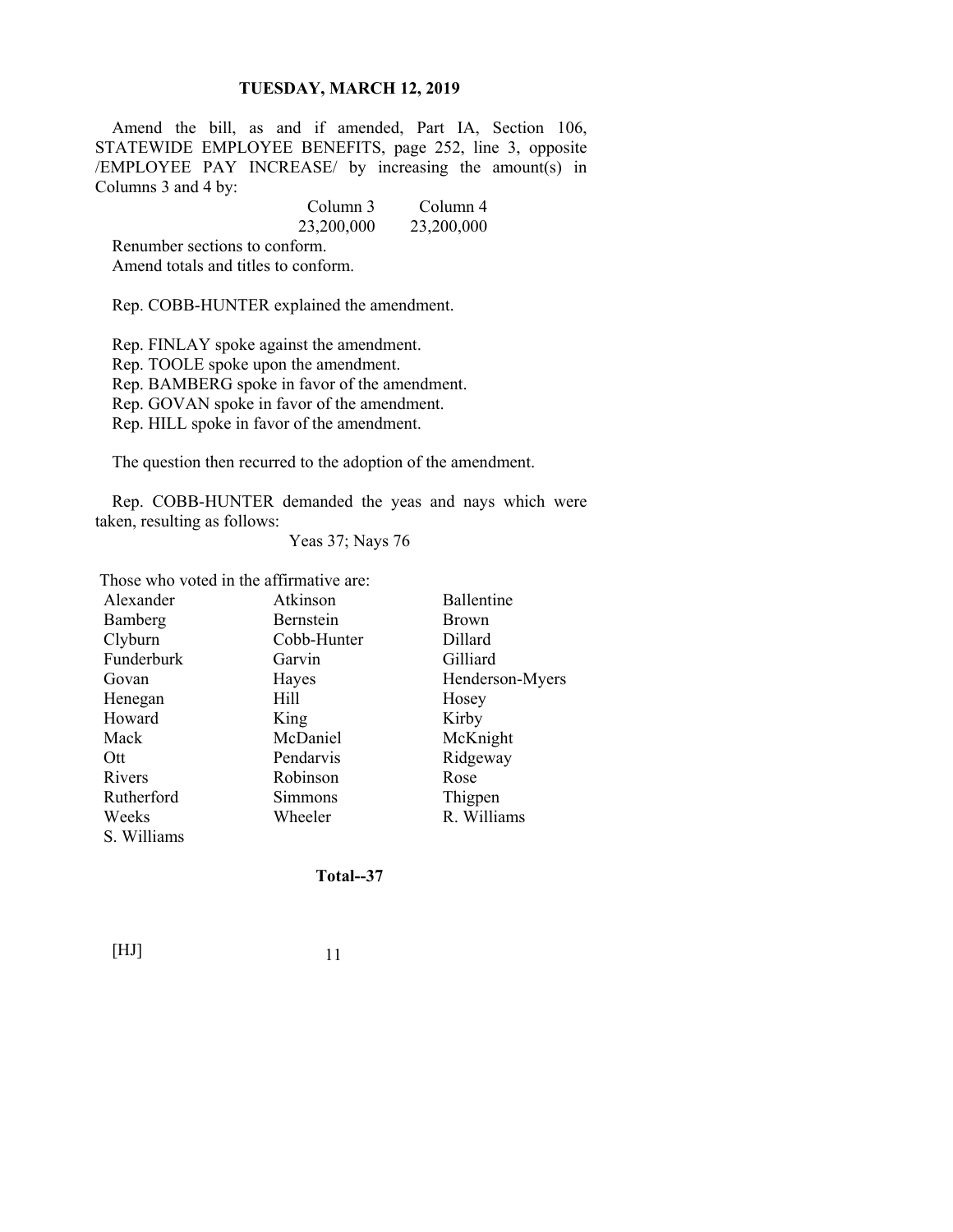| Those who voted in the negative are: |                  |                  |
|--------------------------------------|------------------|------------------|
| Allison                              | Bailey           | <b>Bannister</b> |
| <b>Bennett</b>                       | <b>Blackwell</b> | <b>Bradley</b>   |
| <b>Bryant</b>                        | <b>Burns</b>     | Calhoon          |
| Caskey                               | Chellis          | Chumley          |
| Clary                                | Clemmons         | Cogswell         |
| Collins                              | B. Cox           | W. Cox           |
| Crawford                             | Davis            | Elliott          |
| Erickson                             | Felder           | Finlay           |
| Forrest                              | Forrester        | Fry              |
| Gagnon                               | Gilliam          | Hardee           |
| Herbkersman                          | Hewitt           | Hiott            |
| Hixon                                | Huggins          | Hyde             |
| Johnson                              | Jordan           | Kimmons          |
| Ligon                                | Loftis           | Long             |
| Lowe                                 | Lucas            | Mace             |
| Magnuson                             | Martin           | McCoy            |
| McGinnis                             | Morgan           | D. C. Moss       |
| V. S. Moss                           | Murphy           | <b>B.</b> Newton |
| W. Newton                            | Pope             | Sandifer         |
| Simrill                              | G. M. Smith      | G. R. Smith      |
| Sottile                              | Spires           | Stavrinakis      |
| Stringer                             | Tallon           | Taylor           |
| Thayer                               | Toole            | Trantham         |
| West                                 | White            | Whitmire         |
| Willis                               | Wooten           | Young            |
| Yow                                  |                  |                  |

#### **Total--76**

So, the amendment was rejected.

The question then recurred to the adoption of the section.

The yeas and nays were taken resulting as follows: Yeas 85; Nays 0

Those who voted in the affirmative are:

| Alexander  | Allison        | Anderson         |
|------------|----------------|------------------|
| Atkinson   | Bailey         | <b>Bales</b>     |
| Ballentine | <b>Bennett</b> | <b>Blackwell</b> |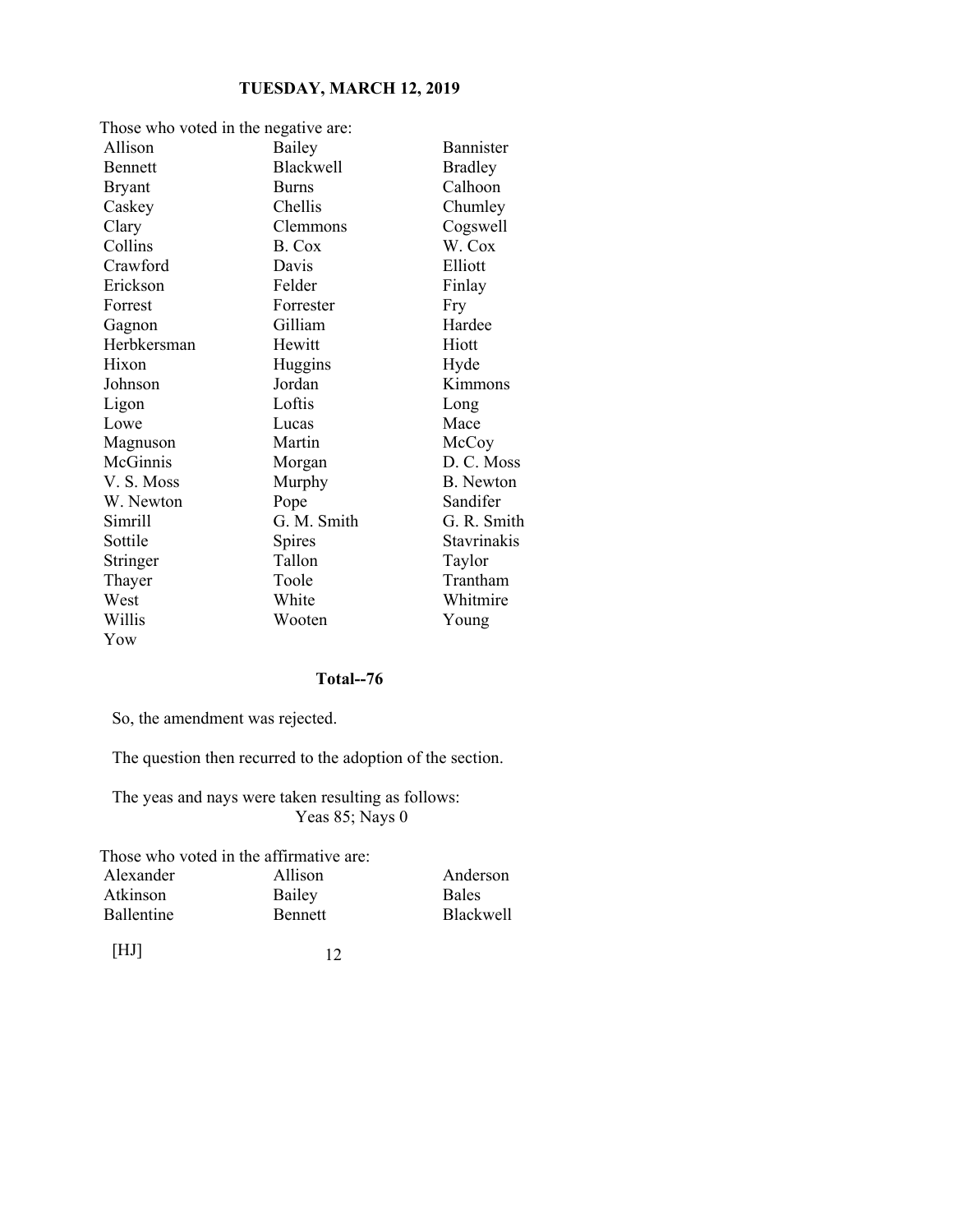| <b>Bradley</b> | <b>Brown</b> | <b>Bryant</b> |
|----------------|--------------|---------------|
| <b>Burns</b>   | Calhoon      | Chellis       |
| Chumley        | Clary        | Clyburn       |
| Cobb-Hunter    | Cogswell     | B. Cox        |
| Crawford       | Davis        | Dillard       |
| Erickson       | Felder       | Finlay        |
| Forrest        | Forrester    | Gagnon        |
| Garvin         | Gilliam      | Govan         |
| Hardee         | Hayes        | Henegan       |
| Herbkersman    | Hewitt       | Hill          |
| Hiott          | Hixon        | Howard        |
| Huggins        | Jefferson    | King          |
| Kirby          | Ligon        | Loftis        |
| Long           | Lowe         | Mack          |
| Magnuson       | Martin       | McDaniel      |
| McGinnis       | Moore        | Morgan        |
| D. C. Moss     | V. S. Moss   | B. Newton     |
| Ott            | Pendarvis    | Ridgeway      |
| Rivers         | Sandifer     | Simmons       |
| Simrill        | G. M. Smith  | G. R. Smith   |
| Sottile        | Spires       | Stavrinakis   |
| Stringer       | Tallon       | Thayer        |
| Thigpen        | Toole        | Trantham      |
| Weeks          | West         | White         |
| Whitmire       | Willis       | Wooten        |
| Yow            |              |               |

#### **Total--85**

Those who voted in the negative are:

#### **Total--0**

Section 106 was adopted.

#### **SECTION 112--ADOPTED**

Rep. COBB-HUNTER proposed the following Amendment No. 46 (Doc Name h:\legwork\house\amend\h-wm\002\gch 2% debt service.docx), which was tabled:

Amend the bill, as and if amended, Part IA, Section 112, DEBT SERVICE, page 260, line 2, opposite /CAPITAL IMPROVEMENT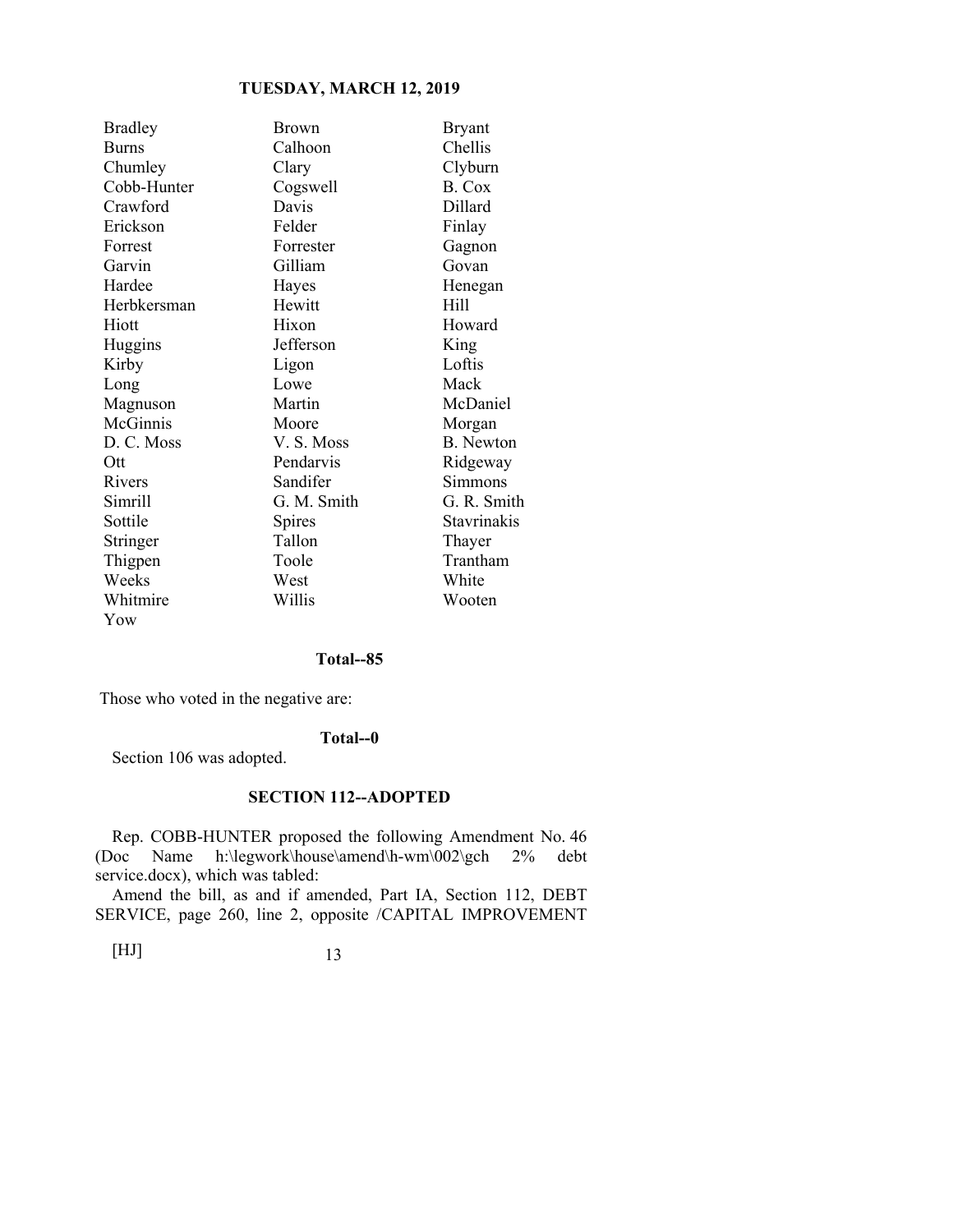BONDS/ by decreasing the amount(s) in Columns 3 and 4 by:<br>Column 3 Column 4 Column 3<br> $23,200,000$ 23,200,000 23,200,000

Renumber sections to conform. Amend totals and titles to conform.

Rep. COBB-HUNTER explained the amendment.

Rep. COBB-HUNTER moved to table the amendment, which was agreed to.

The question then recurred to the adoption of the section.

The yeas and nays were taken resulting as follows: Yeas 118; Nays 0

|                   | Those who voted in the affirmative are: |              |
|-------------------|-----------------------------------------|--------------|
| Alexander         | Allison                                 | Ander        |
| Atkinson          | Bailey                                  | <b>Bales</b> |
| <b>Rallentine</b> | Rannister                               | Renne        |

| Alexander      | Allison          | Anderson       |
|----------------|------------------|----------------|
| Atkinson       | Bailey           | <b>Bales</b>   |
| Ballentine     | Bannister        | <b>Bennett</b> |
| Bernstein      | <b>Blackwell</b> | <b>Bradley</b> |
| <b>Brawley</b> | <b>Brown</b>     | <b>Bryant</b>  |
| <b>Burns</b>   | Calhoon          | Caskey         |
| Chellis        | Chumley          | Clary          |
| Clemmons       | Clyburn          | Cobb-Hunter    |
| Cogswell       | Collins          | B. Cox         |
| W. Cox         | Crawford         | Davis          |
| Dillard        | Elliott          | Erickson       |
| Felder         | Finlay           | Forrest        |
| Forrester      | Fry              | Funderburk     |
| Gagnon         | Garvin           | Gilliam        |
| Gilliard       | Govan            | Hardee         |
| Hayes          | Henderson-Myers  | Henegan        |
| Herbkersman    | Hewitt           | Hill           |
| Hiott          | Hixon            | Hosey          |
| Howard         | Huggins          | Hyde           |
| Jefferson      | Johnson          | Jordan         |
| Kimmons        | King             | Kirby          |
| Ligon          | Loftis           | Long           |
| Lowe           | Lucas            | Mace           |
| Mack           | Magnuson         | Martin         |
|                |                  |                |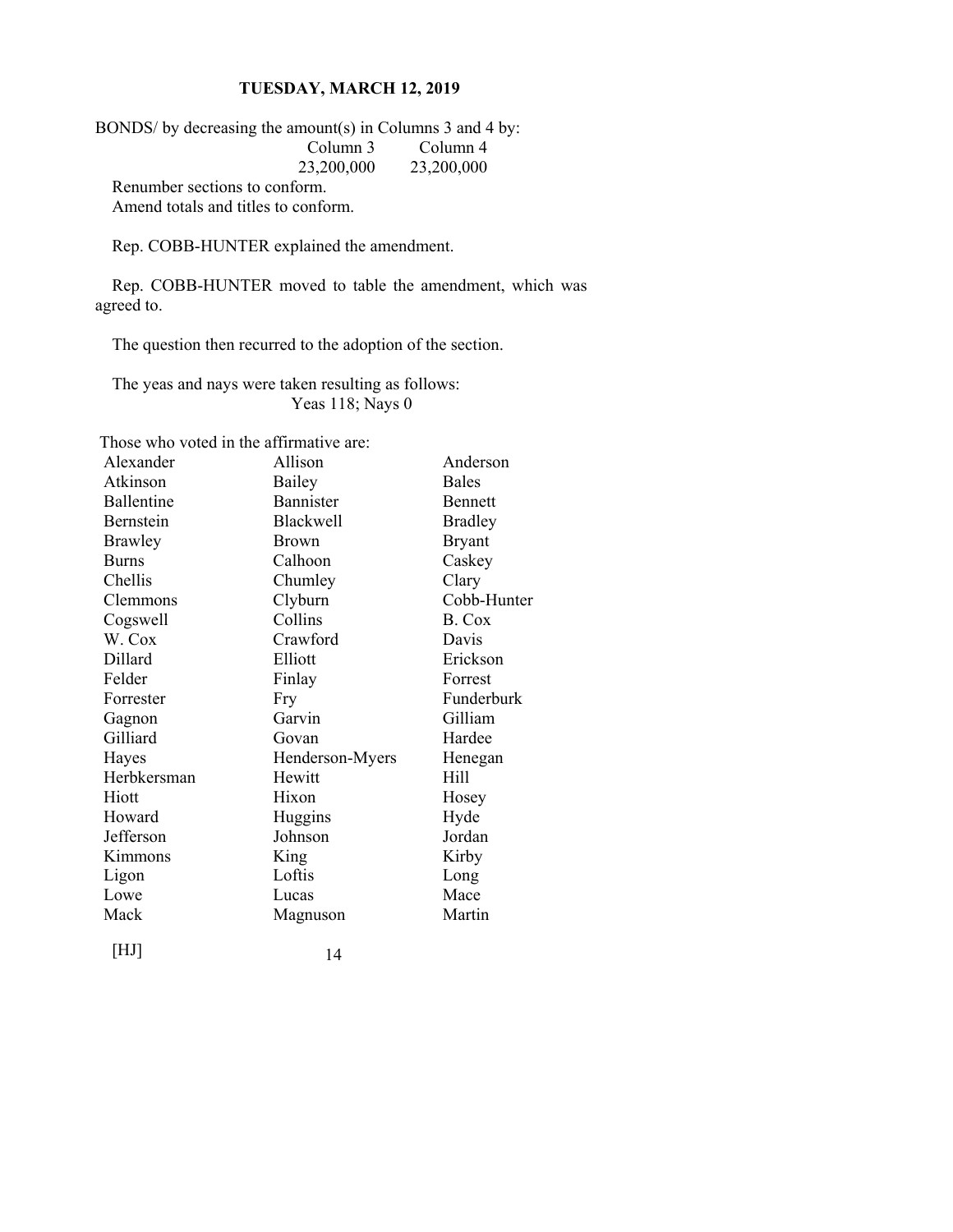| McCoy       | McCravy     | McDaniel      |
|-------------|-------------|---------------|
| McGinnis    | McKnight    | Moore         |
| Morgan      | D. C. Moss  | V.S. Moss     |
| Murphy      | B. Newton   | W. Newton     |
| Ott         | Pendarvis   | Pope          |
| Ridgeway    | Rivers      | Robinson      |
| Rose        | Rutherford  | Sandifer      |
| Simmons     | Simrill     | G. M. Smith   |
| G. R. Smith | Sottile     | <b>Spires</b> |
| Stavrinakis | Stringer    | Tallon        |
| Taylor      | Thayer      | Thigpen       |
| Toole       | Trantham    | Weeks         |
| West        | Wheeler     | White         |
| Whitmire    | R. Williams | S. Williams   |
| Willis      | Wooten      | Young         |
| Yow         |             |               |

#### **Total--118**

Those who voted in the negative are:

#### **Total--0**

So, the amendment was tabled.

#### **LEAVE OF ABSENCE**

The SPEAKER granted Rep. LIGON a temporary leave of absence.

#### **SECTION 25--RECONSIDERED**

Rep. G. M. SMITH moved to reconsider the vote whereby debate was adjourned on Section 25, which was agreed to.

#### **SECTION 25--ADOPTED**

Rep. GOVAN proposed the following Amendment No. 39 (Doc Name H:\LEGWORK\HOUSE\AMEND\H-WM\003\GOVAN DTC RECURRING.DOCX), which was tabled:

Amend the bill, as and if amended, Part IA, Section 25, STATE BOARD FOR TECHNICAL & COMPREHENSIVE EDUCATION, page 69, immediately after line 15, by inserting a new line to read: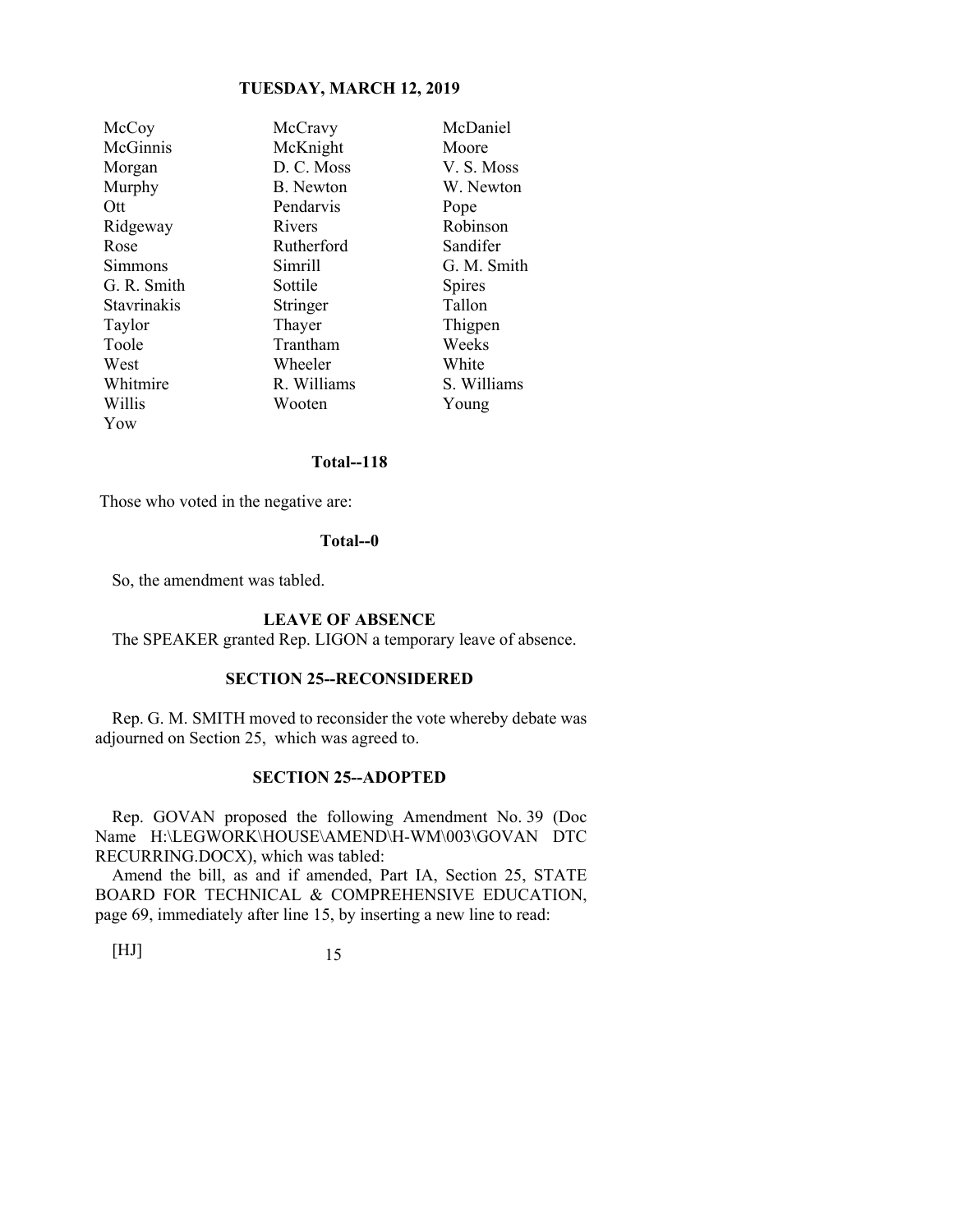Column 3 Column 4 Denmark Technical College-Operating 500,000 500,000 Amend the bill further, as and if amended, Section 25, STATE BOARD FOR TECHNICAL & COMPREHENSIVE EDUCATION, page 69, immediately after line 19, by inserting a new line to read: Column 3 Column 4 Denmark Technical College-Workforce Training 450,000 450,000 Renumber sections to conform. Amend totals and titles to conform.

Rep. GOVAN explained the amendment.

Rep. GOVAN spoke in favor of the amendment. Rep. BAMBERG spoke in favor of the amendment. Rep. BAMBERG spoke in favor of the amendment. Rep. PENDARVIS spoke in favor of the amendment. Rep. HOSEY spoke in favor of the amendment. Rep. JEFFERSON spoke in favor of the amendment. Rep. JEFFERSON spoke in favor of the amendment.

Rep. FINLAY moved to table the amendment.

Rep. GOVAN demanded the yeas and nays which were taken, resulting as follows:

Yeas 79; Nays 32

Those who voted in the affirmative are:

| Allison        | Atkinson       | Ballentine       |
|----------------|----------------|------------------|
| Bannister      | <b>Bennett</b> | <b>Blackwell</b> |
| <b>Bradley</b> | <b>Bryant</b>  | <b>Burns</b>     |
| Calhoon        | Caskey         | Chellis          |
| Chumley        | Clary          | Clemmons         |
| Cobb-Hunter    | Cogswell       | B. Cox           |
| W. Cox         | Crawford       | Davis            |
| Elliott        | Erickson       | Felder           |
| Finlay         | Forrest        | Fry              |
| Funderburk     | Gagnon         | Gilliam          |
| Hardee         | Hayes          | Herbkersman      |
| Hewitt         | Hiott          | Hixon            |
| I HJ I         | 16             |                  |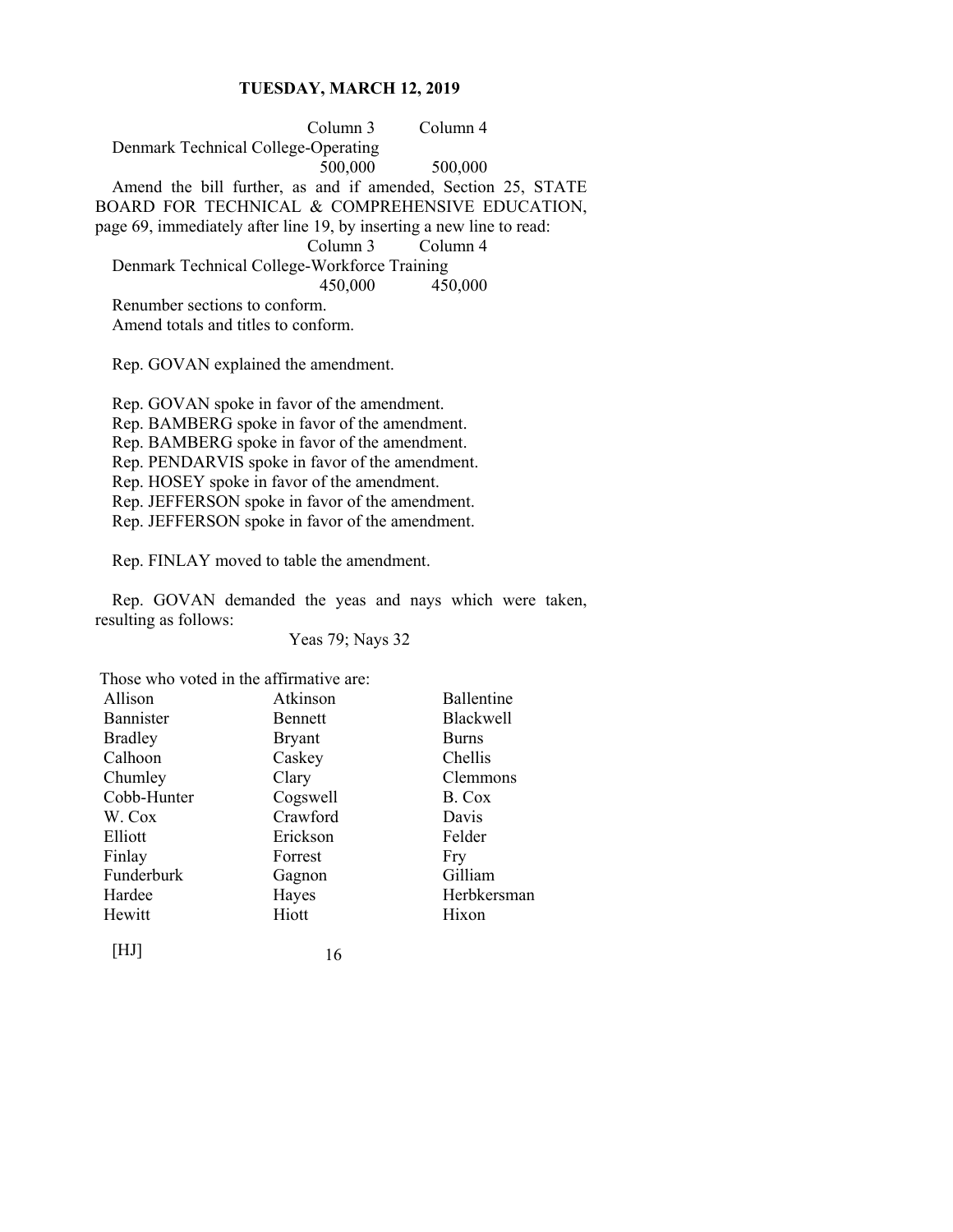| Huggins     | Hyde        | Johnson    |
|-------------|-------------|------------|
| Jordan      | Kimmons     | Ligon      |
| Loftis      | Long        | Lowe       |
| Lucas       | Mace        | Magnuson   |
| Martin      | McCoy       | McCravy    |
| McGinnis    | Morgan      | D. C. Moss |
| V.S. Moss   | Murphy      | B. Newton  |
| W. Newton   | Ott         | Pope       |
| Rivers      | Sandifer    | Simrill    |
| G. M. Smith | G. R. Smith | Sottile    |
| Spires      | Stavrinakis | Stringer   |
| Tallon      | Taylor      | Thayer     |
| Toole       | Trantham    | West       |
| Whitmire    | Willis      | Wooten     |
| Yow         |             |            |

#### **Total--79**

| Those who voted in the negative are: |             |              |
|--------------------------------------|-------------|--------------|
| Alexander                            | Anderson    | <b>Bales</b> |
| Bamberg                              | Bernstein   | Brawley      |
| Clyburn                              | Dillard     | Garvin       |
| Gilliard                             | Govan       | Hart         |
| Henderson-Myers                      | Henegan     | Hosey        |
| Howard                               | Jefferson   | King         |
| Kirby                                | Mack        | McDaniel     |
| McKnight                             | Moore       | Pendarvis    |
| Ridgeway                             | Robinson    | Rose         |
| Rutherford                           | Weeks       | Wheeler      |
| R. Williams                          | S. Williams |              |

### **Total--32**

So, the amendment was tabled.

The question then recurred to the adoption of the section.

The yeas and nays were taken resulting as follows: Yeas 109; Nays 1

[HJ] 17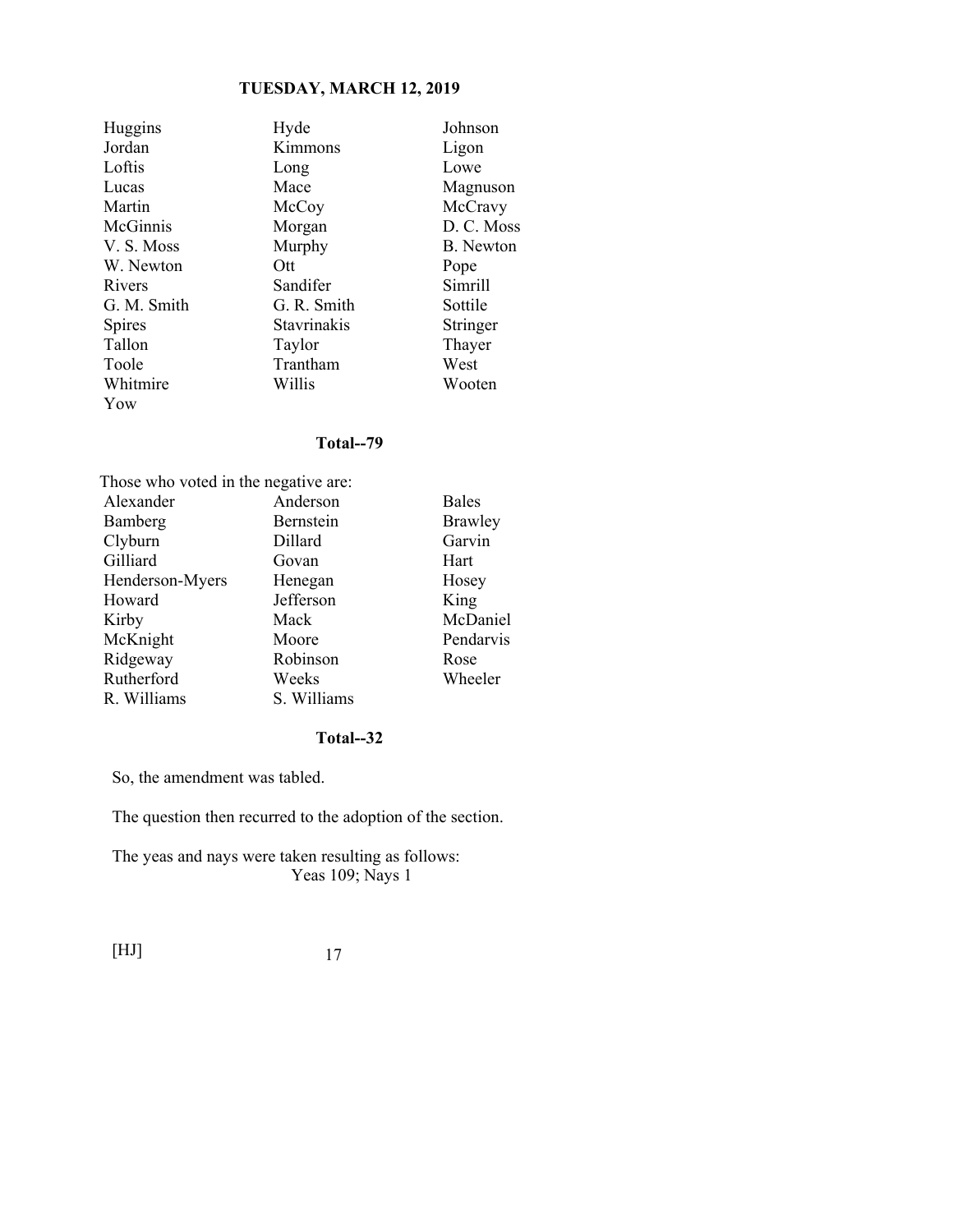| Those who voted in the affirmative are: |                  |                  |
|-----------------------------------------|------------------|------------------|
| Alexander                               | Allison          | Anderson         |
| Atkinson                                | Bailey           | <b>Bales</b>     |
| <b>Ballentine</b>                       | Bamberg          | <b>Bannister</b> |
| <b>Bennett</b>                          | Bernstein        | <b>Blackwell</b> |
| <b>Bradley</b>                          | <b>Brawley</b>   | <b>Bryant</b>    |
| Burns                                   | Calhoon          | Chellis          |
| Chumley                                 | Clary            | Clemmons         |
| Clyburn                                 | Cobb-Hunter      | Cogswell         |
| B. Cox                                  | W. Cox           | Crawford         |
| Davis                                   | Dillard          | Elliott          |
| Erickson                                | Felder           | Finlay           |
| Forrest                                 | Fry              | Funderburk       |
| Gagnon                                  | Garvin           | Gilliam          |
| Gilliard                                | Govan            | Hardee           |
| Hart                                    | Hayes            | Henderson-Myers  |
| Henegan                                 | Herbkersman      | Hewitt           |
| Hiott                                   | Hixon            | Howard           |
| Hyde                                    | Jefferson        | Johnson          |
| Jordan                                  | Kimmons          | King             |
| Kirby                                   | Ligon            | Loftis           |
| Long                                    | Lowe             | Lucas            |
| Mace                                    | Magnuson         | Martin           |
| McCoy                                   | McCravy          | McDaniel         |
| McGinnis                                | McKnight         | Moore            |
| Morgan                                  | D. C. Moss       | V. S. Moss       |
| Murphy                                  | <b>B.</b> Newton | W. Newton        |
| Ott                                     | Pendarvis        | Pope             |
| Ridgeway                                | Rivers           | Robinson         |
| Rose                                    | Rutherford       | Sandifer         |
| Simrill                                 | G. M. Smith      | G. R. Smith      |
| Sottile                                 | Spires           | Stavrinakis      |
| Stringer                                | Tallon           | Taylor           |
| Thayer                                  | Toole            | Trantham         |
| Weeks                                   | West             | Wheeler          |
| Whitmire                                | R. Williams      | S. Williams      |
| Willis                                  | Wooten           | Young            |
| Yow                                     |                  |                  |

### **Total--109**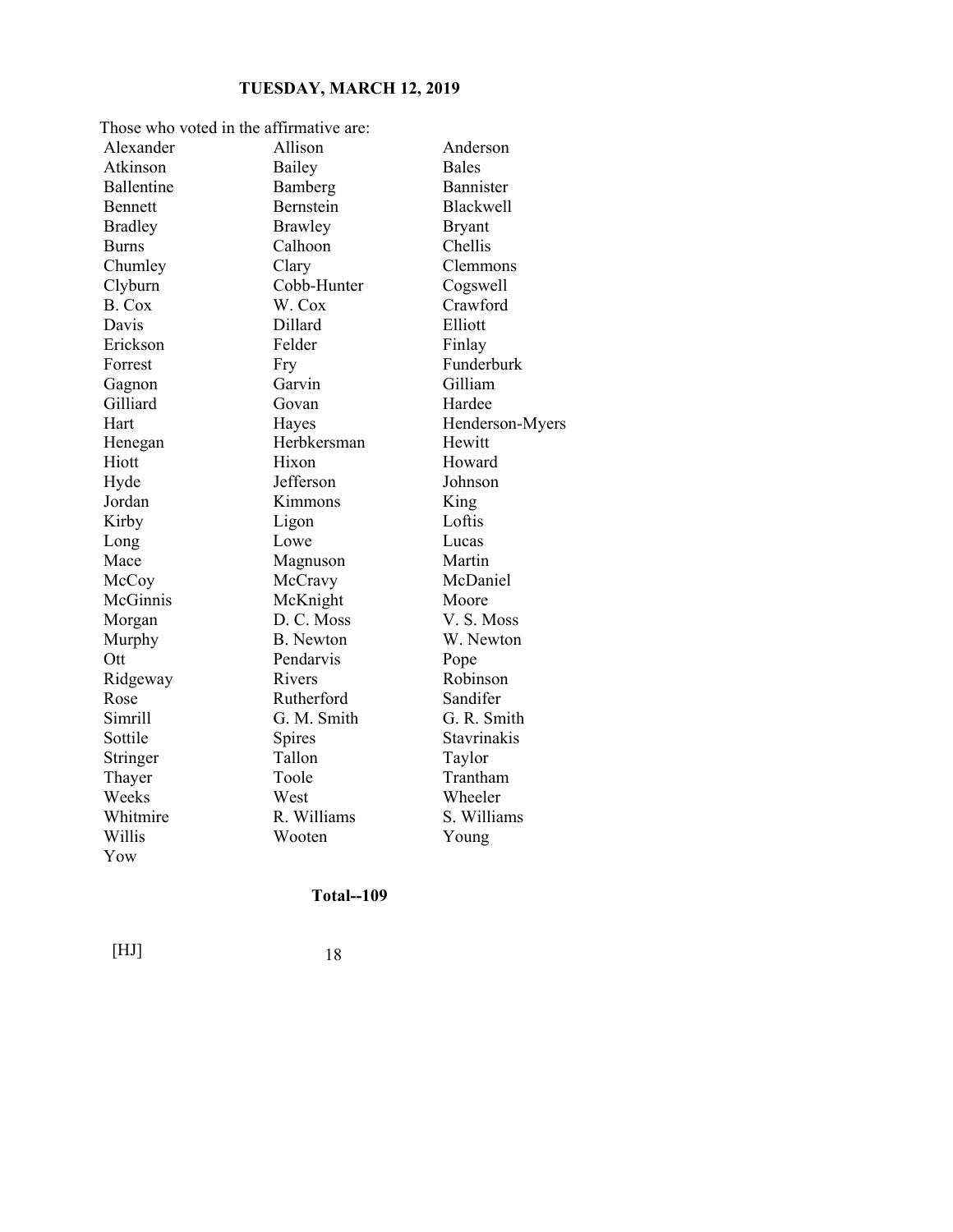Those who voted in the negative are: Hill

#### **Total--1**

Section 25 was adopted.

Rep. KIRBY moved that the House recede until 1:30 p.m., which was agreed to.

#### **THE HOUSE RESUMES**

At 1:30p.m. the House resumed, the SPEAKER *PRO TEMPORE* in the Chair.

#### **POINT OF QUORUM**

The question of a quorum was raised. A quorum was later present.

#### **LEAVE OF ABSENCE**

The SPEAKER *PRO TEMPORE* granted Rep. COGSWELL a leave of absence for the remainder of the day due to a family medical emergency.

#### **H. 4000--AMENDED AND ORDERED TO THIRD READING**

Debate was resumed on the following Bill, the pending question being the consideration of Part 1B:

H. 4000 -- Ways and Means Committee: A BILL TO MAKE APPROPRIATIONS AND TO PROVIDE REVENUES TO MEET THE ORDINARY EXPENSES OF STATE GOVERNMENT FOR THE FISCAL YEAR BEGINNING JULY 1, 2019, TO REGULATE THE EXPENDITURE OF SUCH FUNDS, AND TO FURTHER PROVIDE FOR THE OPERATION OF STATE GOVERNMENT DURING THIS FISCAL YEAR AND FOR OTHER PURPOSES.

#### **PART IB**

#### **SECTION 1--AMENDED AND ADOPTED**

Reps. OTT and THIGPEN proposed the following Amendment No. 55 (Doc Name h:\legwork\house\amend\h-wm\008\staffing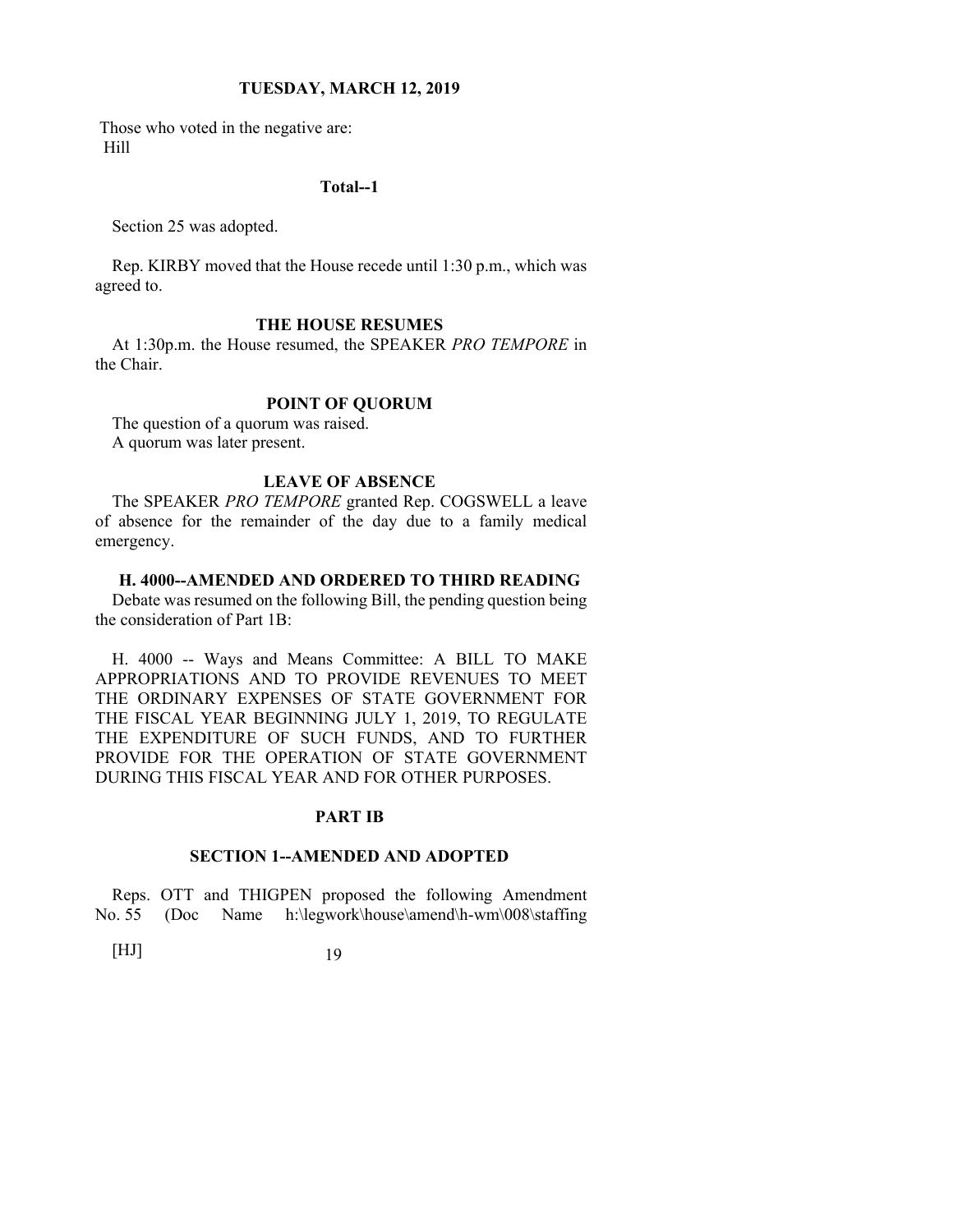ratios.docx), which was tabled:

Amend the bill, as and if amended, Part IB, Section 1, DEPARTMENT OF EDUCATION, page 281, paragraph 1.25, lines 13- 16, by striking:/ All school districts and special schools of this State may suspend professional staffing ratios and expenditure regulations and guidelines at the sub-function and service area level, except for four-year old programs and programs serving students with disablities who have Individualized Education Programs. /

Renumber sections to conform.

Amend totals and titles to conform.

Rep. OTT explained the amendment.

Rep. OTT spoke in favor of the amendment. Rep. WHITMIRE spoke against the amendment.

Rep. WHITMIRE spoke against the amendment.

#### **POINT OF ORDER**

Rep. KIMMONS raised the Point of Order that a member posing a question was not at their respective desk when speaking. The SPEAKER *PRO TEMPORE* sustained the Point of Order.

Rep. THIGPEN spoke in favor of the amendment.

The question then recurred to the adoption of the amendment.

Rep. FELDER moved to table the amendment.

Rep. R. WILLIAMS demanded the yeas and nays which were taken, resulting as follows:

Yeas 74; Nays 45

Those who voted in the affirmative are:

| Allison       | Bailey       | Ballentine     |
|---------------|--------------|----------------|
| Bannister     | Bennett      | <b>Bradley</b> |
| <b>Bryant</b> | <b>Burns</b> | Calhoon        |
| Chellis       | Chumley      | Clary          |
| Clemmons      | Collins      | B. Cox         |
| W. Cox        | Crawford     | Davis          |
| Elliott       | Erickson     | Felder         |
| Finlay        | Forrest      | Forrester      |
| [HJ]          | 20           |                |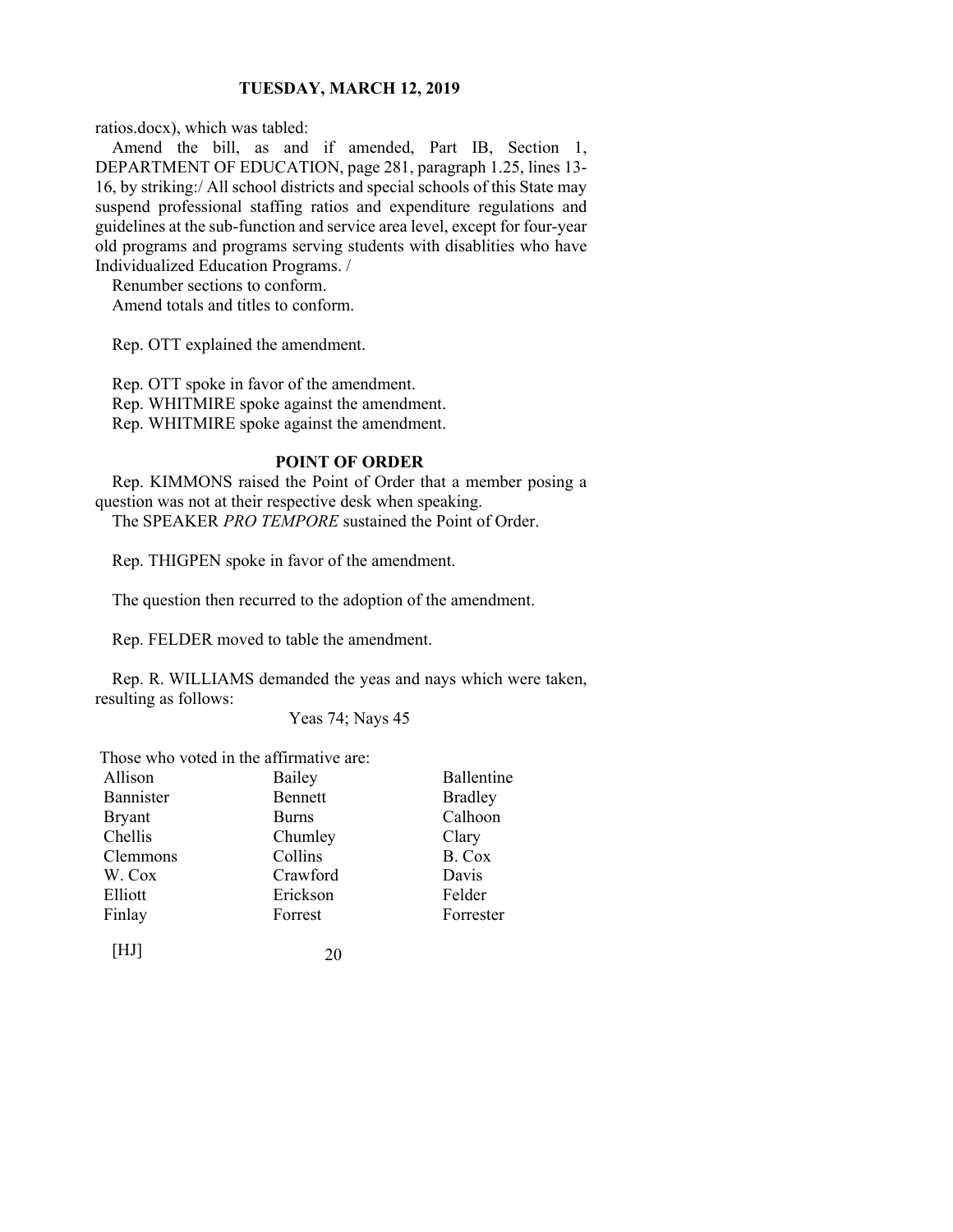| Fry         | Gagnon      | Gilliam    |
|-------------|-------------|------------|
| Hardee      | Herbkersman | Hewitt     |
| Hill        | Hiott       | Hixon      |
| Huggins     | Hyde        | Johnson    |
| Jordan      | Ligon       | Loftis     |
| Long        | Lowe        | Lucas      |
| Mace        | Magnuson    | Martin     |
| McCoy       | McCravy     | McGinnis   |
| Morgan      | D. C. Moss  | V. S. Moss |
| Murphy      | B. Newton   | W. Newton  |
| Pope        | Sandifer    | Simrill    |
| G. M. Smith | G. R. Smith | Sottile    |
| Spires      | Stavrinakis | Stringer   |
| Tallon      | Taylor      | Thayer     |
| Toole       | Trantham    | West       |
| White       | Whitmire    | Willis     |
| Young       | Yow         |            |

### **Total--74**

 Those who voted in the negative are: Alexander Anderson Atkinson

| 1.107            | $\sqrt{2}$  |                 |
|------------------|-------------|-----------------|
| <b>Bales</b>     | Bamberg     | Bernstein       |
| <b>Blackwell</b> | Brawley     | <b>Brown</b>    |
| Clyburn          | Cobb-Hunter | Dillard         |
| Funderburk       | Garvin      | Gilliard        |
| Hart             | Hayes       | Henderson-Myers |
| Henegan          | Hosey       | Howard          |
| Jefferson        | Kimmons     | King            |
| Kirby            | Mack        | McDaniel        |
| McKnight         | Moore       | Norrell         |
| Ott              | Parks       | Pendarvis       |
| Ridgeway         | Rivers      | Robinson        |
| Rose             | Rutherford  | Simmons         |
| Thigpen          | Weeks       | Wheeler         |
| R. Williams      | S. Williams | Wooten          |
|                  |             |                 |

#### **Total--45**

So, the amendment was tabled.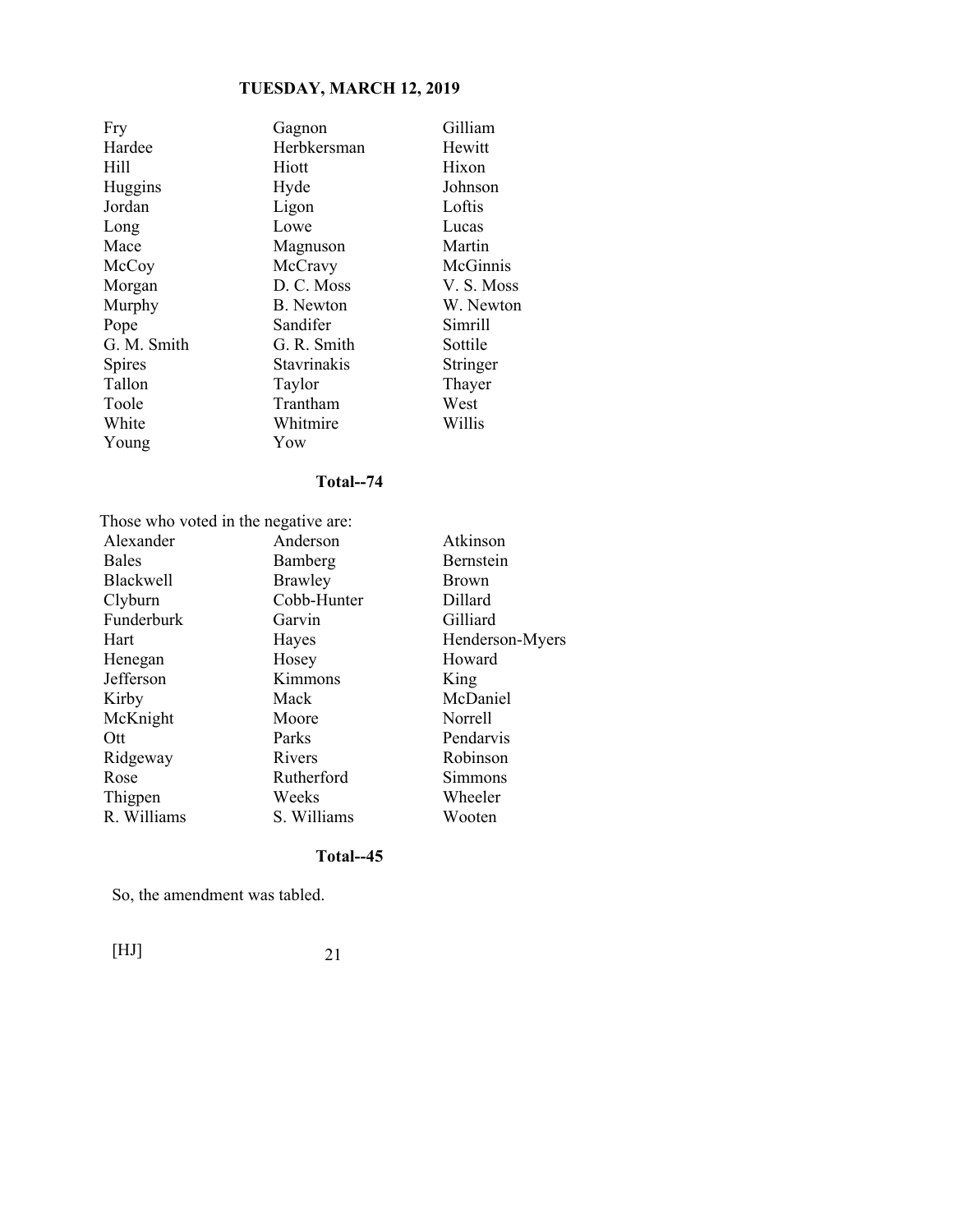#### **STATEMENT FOR JOURNAL**

 I was temporarily out of the Chamber on constituent business during the vote on Amendment No. 55 on Section 1, Part 1B of H. 4000. If I had been present, I would have voted in favor of the Amendment.

Rep. Jerry Govan

Rep. WHEELER proposed the following Amendment No. 21 (Doc Name h:\legwork\house\amend\h-wm\008\lee county bus shop.docx), which was adopted:

Amend the bill, as and if amended, Part IB, Section 1, DEPARTMENT OF EDUCATION, page 289, paragraph 1.51, lines 3 - 5, by striking the proviso in its entirety.

Renumber sections to conform.

Amend totals and titles to conform.

Rep. WHEELER explained the amendment. The amendment was then adopted.

Rep. ALLISON proposed the following Amendment No. 43 (Doc Name h:\legwork\house\amend\h-wm\008\reading interventionists.docx), which was adopted:

Amend the bill, as and if amended, Part IB, Section 1, DEPARTMENT OF EDUCATION, page 292, paragraph 1.61, line 25 after /district/ and before /./, by inserting:

/ *except in the event that the district can request and receive a waiver from the Department of Education to expend the funds on interventionists who spend more than fifty percent of their time providing direct support to struggling readers in grades kindergarten through grade five .*/

Renumber sections to conform. Amend totals and titles to conform.

Rep. ALLISON explained the amendment. The amendment was then adopted.

Reps. KIRBY, ALEXANDER and G. M. SMITH proposed the following Amendment No. 18 (Doc Name h:\legwork\house\amend\hwm\001\1.88 index less than .009 rk ta gms.docx), which was adopted:

Amend the bill, as and if amended, Part IB, Section 1, DEPARTMENT OF EDUCATION, page 300, paragraph 1.88, line 20, after /*seventy percent or higher*/ and before /*.*/ by inserting: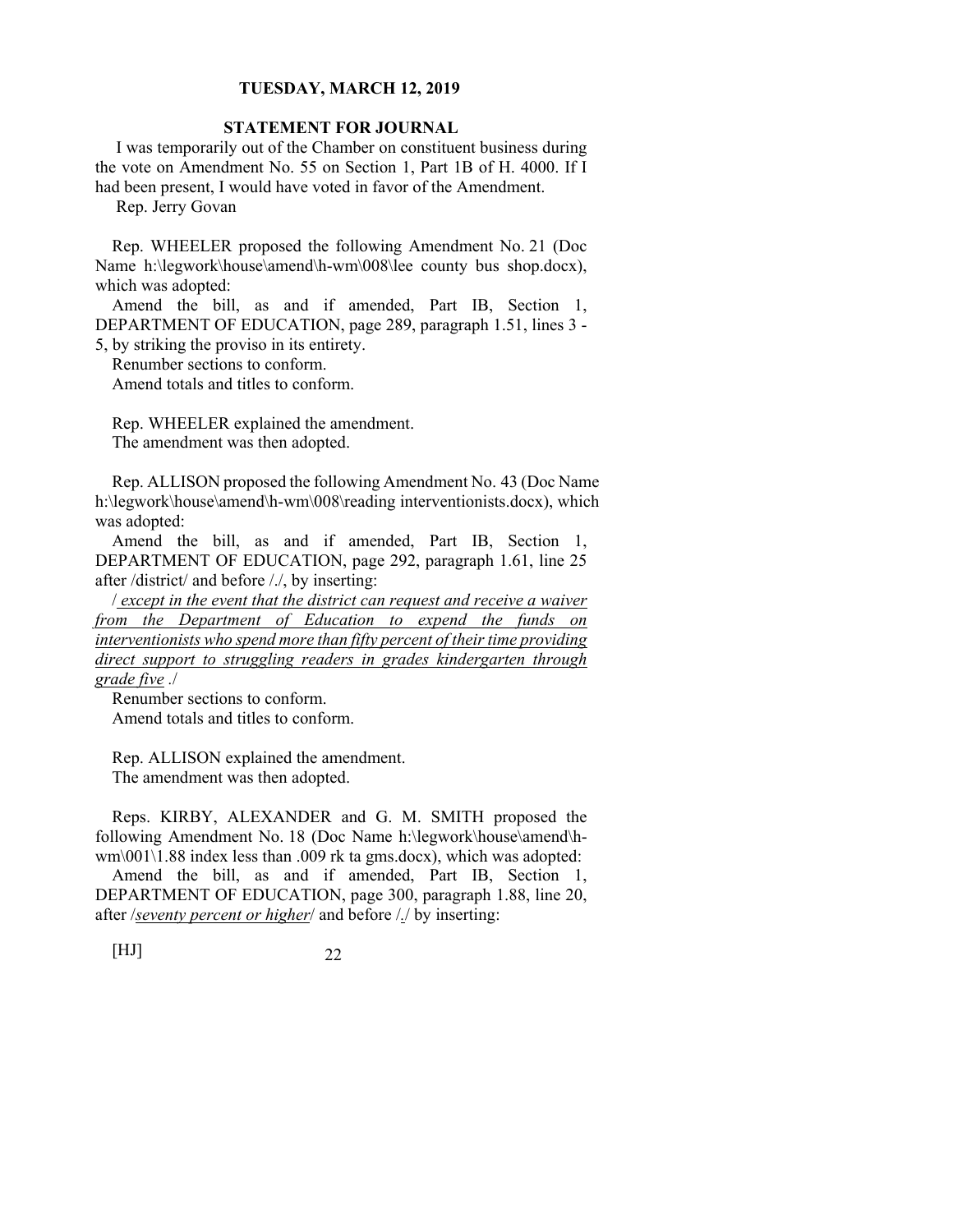/ *or an index of taxpayer ability less than .009* / Renumber sections to conform. Amend totals and titles to conform.

Rep. G. M. SMITH explained the amendment. The amendment was then adopted.

Rep. KING proposed the following Amendment No. 17 to (Doc Name COUNCIL\SA\4000C008.RT.SA19.DOCX), which was adopted:

Amend the bill, as and if amended, Part IB, Section 1, DEPARTMENT OF EDUCATION, page 301, after line 23, by adding an appropriately numbered paragraph to read:

/ *(SDE: Cultural Sensitivity) From the funds appropriated to the Department of Education in the current fiscal year as part of the required instruction in black history as required by law, the instruction in grades 3 through 12 must include a cultural sensitivity component educating students about how they should interact with and be respectful of the beliefs and practices of people of a different race or creed.* /

Renumber sections to conform. Amend totals and titles to conform.

Rep. KING explained the amendment. The amendment was then adopted.

Reps. BRAWLEY, MACK, HENEGAN, KING, HENDERSON-MYERS and THIGPEN proposed the following Amendment No. 66 (Doc Name COUNCIL\SA\4000C012.RT.SA19. DOCX), which was tabled:

Amend the bill, as and if amended, Part IB, Section 1, DEPARTMENT OF EDUCATION, page 301, after line 23, by adding an appropriately numbered paragraph to read:

/ *(SDE: Class Size) In the current fiscal year, from the funds appropriated to the department of education, in low performing schools, kindergarten through third grade classes may not have more than fifteen students.* /

Renumber sections to conform. Amend totals and titles to conform.

Rep. BRAWLEY explained the amendment.

Rep. BRAWLEY spoke in favor of the amendment.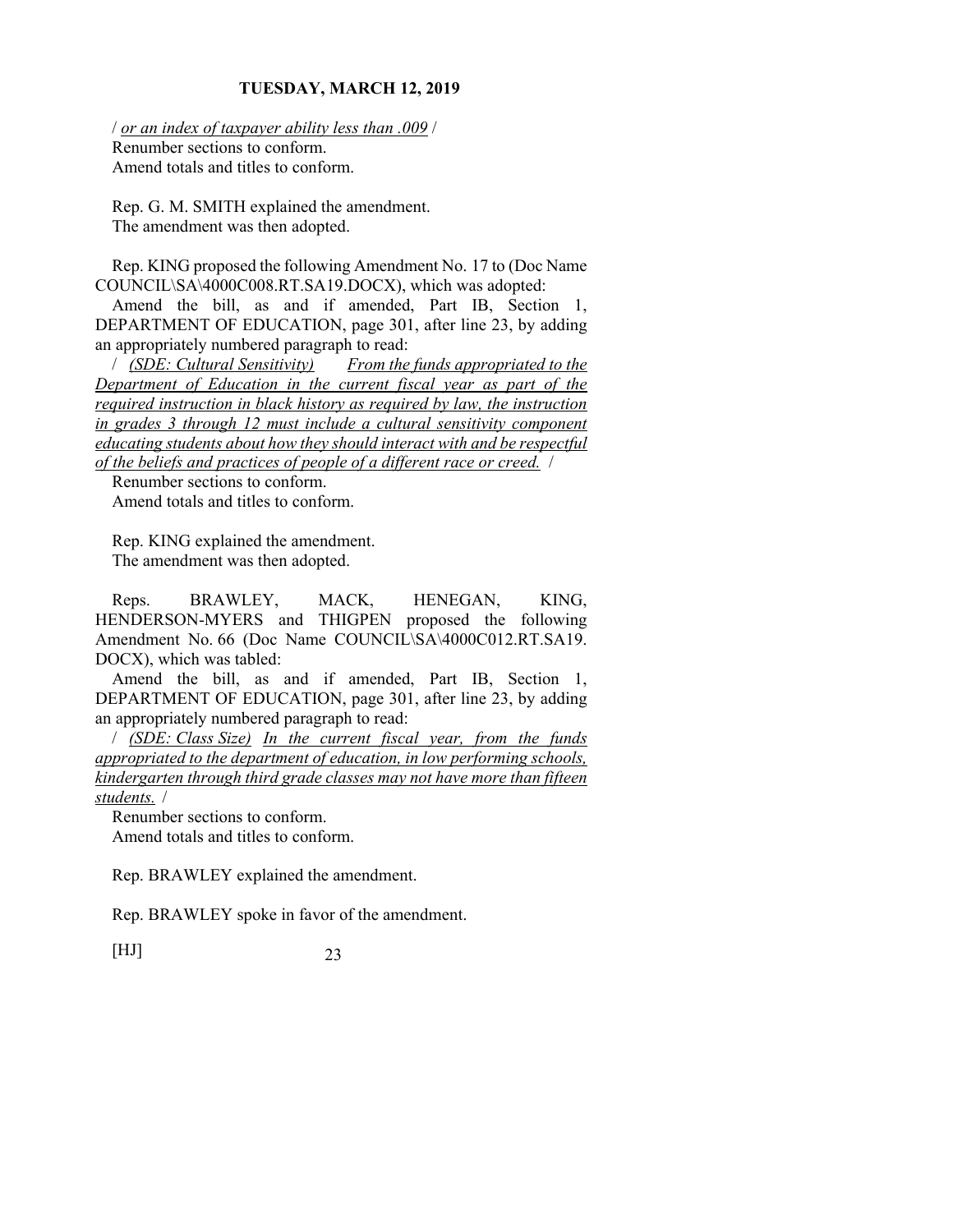Rep. WHITMIRE moved to table the amendment.

Rep. BRAWLEY demanded the yeas and nays which were taken, resulting as follows:

Yeas 77; Nays 38

Those who voted in the affirmative are:

| Allison        | Bailey         | Ballentine       |
|----------------|----------------|------------------|
| Bannister      | <b>Bennett</b> | <b>Blackwell</b> |
| <b>Bradley</b> | <b>Bryant</b>  | <b>Burns</b>     |
| Calhoon        | Caskey         | Chellis          |
| Chumley        | Clary          | Clemmons         |
| Collins        | B. Cox         | W. Cox           |
| Crawford       | Davis          | Elliott          |
| Erickson       | Felder         | Finlay           |
| Forrest        | Forrester      | Fry              |
| Gagnon         | Gilliam        | Hardee           |
| Herbkersman    | Hewitt         | Hill             |
| Hiott          | Hixon          | Huggins          |
| Hyde           | Johnson        | Jordan           |
| Kimmons        | Ligon          | Loftis           |
| Long           | Lowe           | Lucas            |
| Mace           | Magnuson       | Martin           |
| McCoy          | McCravy        | McGinnis         |
| Morgan         | D. C. Moss     | V.S. Moss        |
| Murphy         | B. Newton      | W. Newton        |
| Pope           | Sandifer       | Simrill          |
| G. M. Smith    | G. R. Smith    | Sottile          |
| Spires         | Stringer       | Tallon           |
| Taylor         | Thayer         | Toole            |
| Trantham       | West           | White            |
| Whitmire       | Willis         | Wooten           |
| Young          | Yow            |                  |

### **Total--77**

| Those who voted in the negative are: |             |                |
|--------------------------------------|-------------|----------------|
| Alexander                            | Anderson    | Bamberg        |
| <b>Bernstein</b>                     | Brawley     | <b>Brown</b>   |
| Clyburn                              | Cobb-Hunter | <b>Dillard</b> |
| Funderburk                           | Garvin      | Gilliard       |
|                                      |             |                |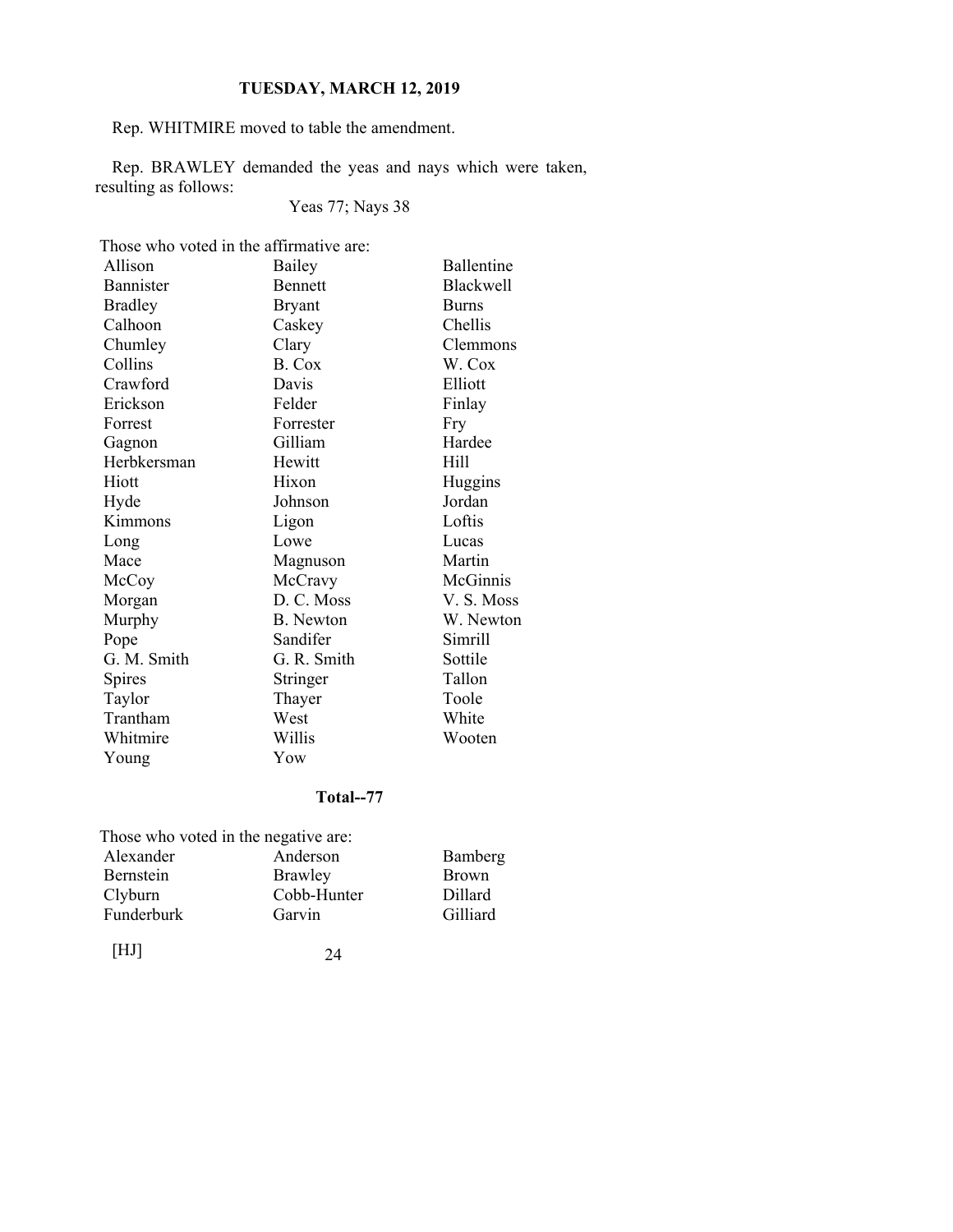| Govan          | Hart        | Henderson-Myers |
|----------------|-------------|-----------------|
| Henegan        | Hosey       | Howard          |
| Jefferson      | King        | Kirby           |
| Mack           | McDaniel    | McKnight        |
| Moore          | Norrell     | Ott             |
| Parks          | Pendarvis   | Ridgeway        |
| Rivers         | Rose        | Rutherford      |
| <b>Simmons</b> | Weeks       | Wheeler         |
| R. Williams    | S. Williams |                 |

#### **Total--38**

So, the amendment was tabled.

The question then recurred to the adoption of the section.

The yeas and nays were taken resulting as follows: Yeas 111; Nays 0

Those who voted in the affirmative are:

| Allison        | Anderson       | Atkinson        |
|----------------|----------------|-----------------|
| Bailey         | Ballentine     | Bannister       |
| <b>Bennett</b> | Bernstein      | Blackwell       |
| <b>Bradley</b> | <b>Brawley</b> | Brown           |
| <b>Bryant</b>  | <b>Burns</b>   | Calhoon         |
| Caskey         | Chellis        | Chumley         |
| Clary          | Clemmons       | Clyburn         |
| Cobb-Hunter    | Collins        | B. Cox          |
| W. Cox         | Crawford       | Davis           |
| Dillard        | Elliott        | Erickson        |
| Felder         | Finlay         | Forrest         |
| Forrester      | Fry            | Funderburk      |
| Gagnon         | Garvin         | Gilliam         |
| Gilliard       | Govan          | Hardee          |
| Hart           | Hayes          | Henderson-Myers |
| Henegan        | Herbkersman    | Hewitt          |
| Hill           | Hixon          | Hosey           |
| Howard         | Huggins        | Hyde            |
| Jefferson      | Johnson        | Jordan          |
| Kimmons        | King           | Kirby           |
| Ligon          | Loftis         | Long            |
| HJ             | 25             |                 |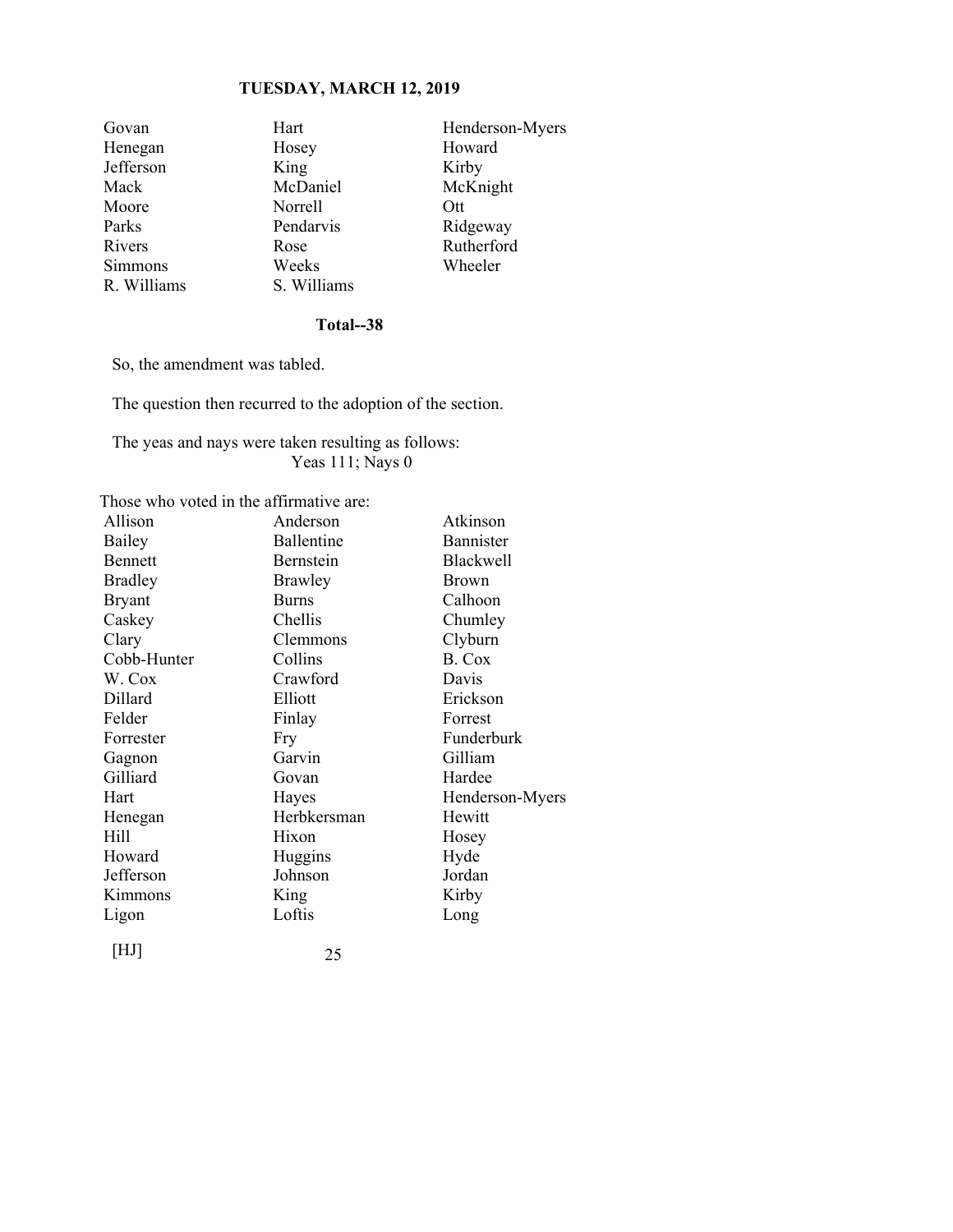| Lucas       | Mace        | Mack             |
|-------------|-------------|------------------|
| Magnuson    | Martin      | McCoy            |
| McCravy     | McDaniel    | McGinnis         |
| McKnight    | Morgan      | D. C. Moss       |
| V.S. Moss   | Murphy      | <b>B.</b> Newton |
| W. Newton   | Norrell     | Ott              |
| Pendarvis   | Pope        | Ridgeway         |
| Rivers      | Rose        | Rutherford       |
| Sandifer    | Simmons     | Simrill          |
| G. M. Smith | G. R. Smith | Sottile          |
| Spires      | Stavrinakis | Stringer         |
| Tallon      | Thayer      | Toole            |
| Trantham    | Weeks       | West             |
| Wheeler     | White       | Whitmire         |
| R. Williams | S. Williams | Willis           |
| Wooten      | Young       | Yow              |
|             |             |                  |

#### **Total--111**

Those who voted in the negative are:

#### **Total--0**

Section 1, as amended, was adopted.

#### **SECTION 1A--AMENDED AND ADOPTED**

Rep. ALLISON proposed the following Amendment No. 44 (Doc Name h:\legwork\house\amend\h-wm\008\reading interventionistseia.docx), which was adopted:

Amend the bill, as and if amended, Part IB, Section 1a, DEPARTMENT OF EDUCATION - EIA, page 318, paragraph 1a.56, line 31, after /district/ and before /./, by inserting:

/*except in the event that the district can request and receive a waiver from the Department of Education to expend the funds on interventionists who spend more than fifty percent of their time providing direct support to struggling readers in grades kindergarten through grade five.* /

Renumber sections to conform.

Amend totals and titles to conform.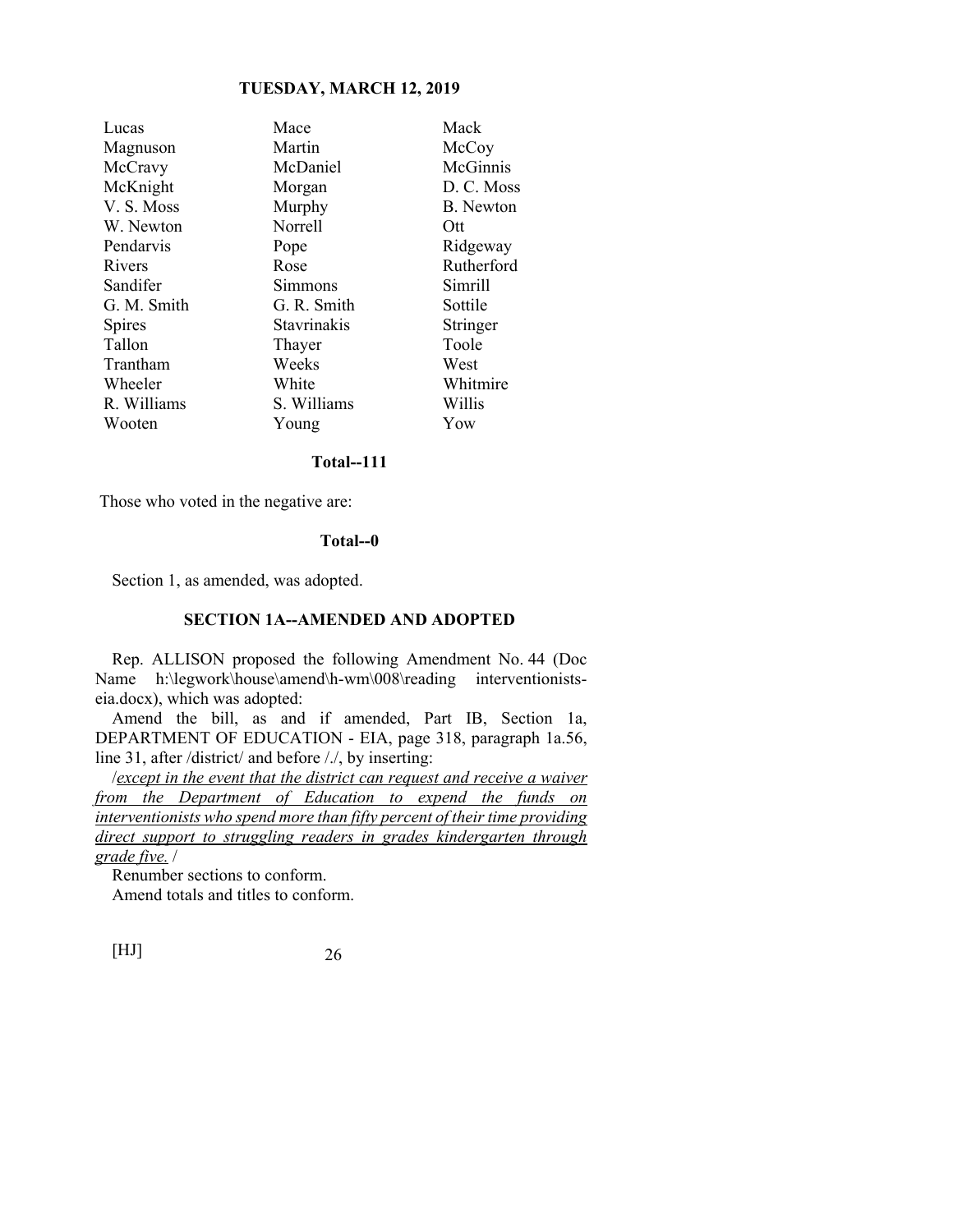Rep. ALLISON explained the amendment. The amendment was then adopted.

The question then recurred to the adoption of the section.

The yeas and nays were taken resulting as follows: Yeas 111; Nays 0

| Those who voted in the affirmative are: |                    |                  |
|-----------------------------------------|--------------------|------------------|
| Anderson                                | Atkinson           | Bailey           |
| <b>Bales</b>                            | Ballentine         | Bannister        |
| Bennett                                 | Bernstein          | <b>Blackwell</b> |
| <b>Bradley</b>                          | <b>Brawley</b>     | <b>Brown</b>     |
| <b>Bryant</b>                           | <b>Burns</b>       | Calhoon          |
| Caskey                                  | Chellis            | Chumley          |
| Clary                                   | Clemmons           | Clyburn          |
| Cobb-Hunter                             | Collins            | B. Cox           |
| W. Cox                                  | Crawford           | Davis            |
| Dillard                                 | Elliott            | Erickson         |
| Felder                                  | Finlay             | Forrest          |
| Forrester                               | Fry                | Funderburk       |
| Gagnon                                  | Garvin             | Gilliam          |
| Gilliard                                | Govan              | Hardee           |
| Hart                                    | Hayes              | Henderson-Myers  |
| Henegan                                 | Herbkersman        | Hewitt           |
| H <sub>ill</sub>                        | Hixon              | Hosey            |
| Howard                                  | Huggins            | Hyde             |
| Jefferson                               | Johnson            | Jordan           |
| Kimmons                                 | King               | Kirby            |
| Ligon                                   | Loftis             | Long             |
| Lowe                                    | Lucas              | Mace             |
| Mack                                    | Magnuson           | McCoy            |
| McCravy                                 | McDaniel           | McGinnis         |
| McKnight                                | Moore              | Morgan           |
| D. C. Moss                              | V. S. Moss         | Murphy           |
| <b>B.</b> Newton                        | W. Newton          | Norrell          |
| Ott                                     | Pendarvis          | Pope             |
| Ridgeway                                | Rivers             | Robinson         |
| Rose                                    | Rutherford         | Simrill          |
| G. M. Smith                             | G. R. Smith        | Sottile          |
| Spires                                  | <b>Stavrinakis</b> | Stringer         |
| [HJ]                                    | 27                 |                  |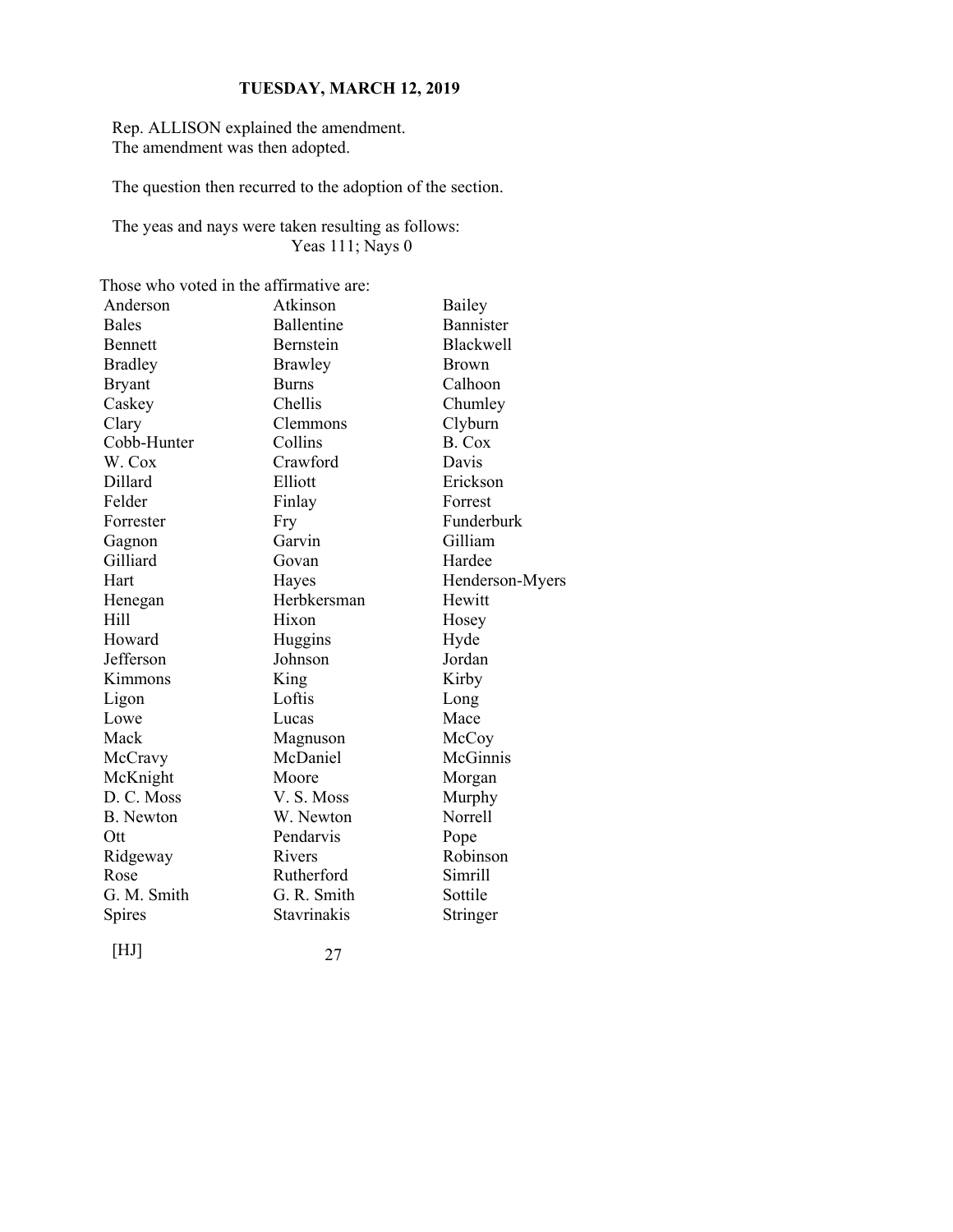| Tallon      | Thayer      | Toole    |
|-------------|-------------|----------|
| Trantham    | Weeks       | West     |
| Wheeler     | White       | Whitmire |
| R. Williams | S. Williams | Willis   |
| Wooten      | Young       | Yow      |

### **Total--111**

Those who voted in the negative are:

#### **Total--0**

Section 1A , as amended, was adopted.

#### **SECTION 3**

The yeas and nays were taken resulting as follows: Yeas 117; Nays 0

| Those who voted in the affirmative are: |                  |                |  |
|-----------------------------------------|------------------|----------------|--|
| Alexander                               | Allison          | Anderson       |  |
| Atkinson                                | Bailey           | <b>Bales</b>   |  |
| Ballentine                              | <b>Bannister</b> | <b>Bennett</b> |  |
| Bernstein                               | Blackwell        | <b>Bradley</b> |  |
| <b>Brawley</b>                          | <b>Brown</b>     | <b>Bryant</b>  |  |
| <b>Burns</b>                            | Calhoon          | Caskey         |  |
| Chellis                                 | Chumley          | Clary          |  |
| Clemmons                                | Clyburn          | Cobb-Hunter    |  |
| Collins                                 | B. Cox           | W. Cox         |  |
| Crawford                                | Davis            | Dillard        |  |
| Elliott                                 | Erickson         | Felder         |  |
| Finlay                                  | Forrest          | Forrester      |  |
| Fry                                     | Funderburk       | Gagnon         |  |
| Garvin                                  | Gilliam          | Gilliard       |  |
| Hardee                                  | Hart             | Hayes          |  |
| Henderson-Myers                         | Henegan          | Herbkersman    |  |
| Hewitt                                  | Hill             | Hiott          |  |
| Hixon                                   | Hosey            | Howard         |  |
| Huggins                                 | Hyde             | Jefferson      |  |
| Johnson                                 | Jordan           | Kimmons        |  |
| King                                    | Kirby            | Ligon          |  |
| Loftis                                  | Long             | Lowe           |  |
|                                         |                  |                |  |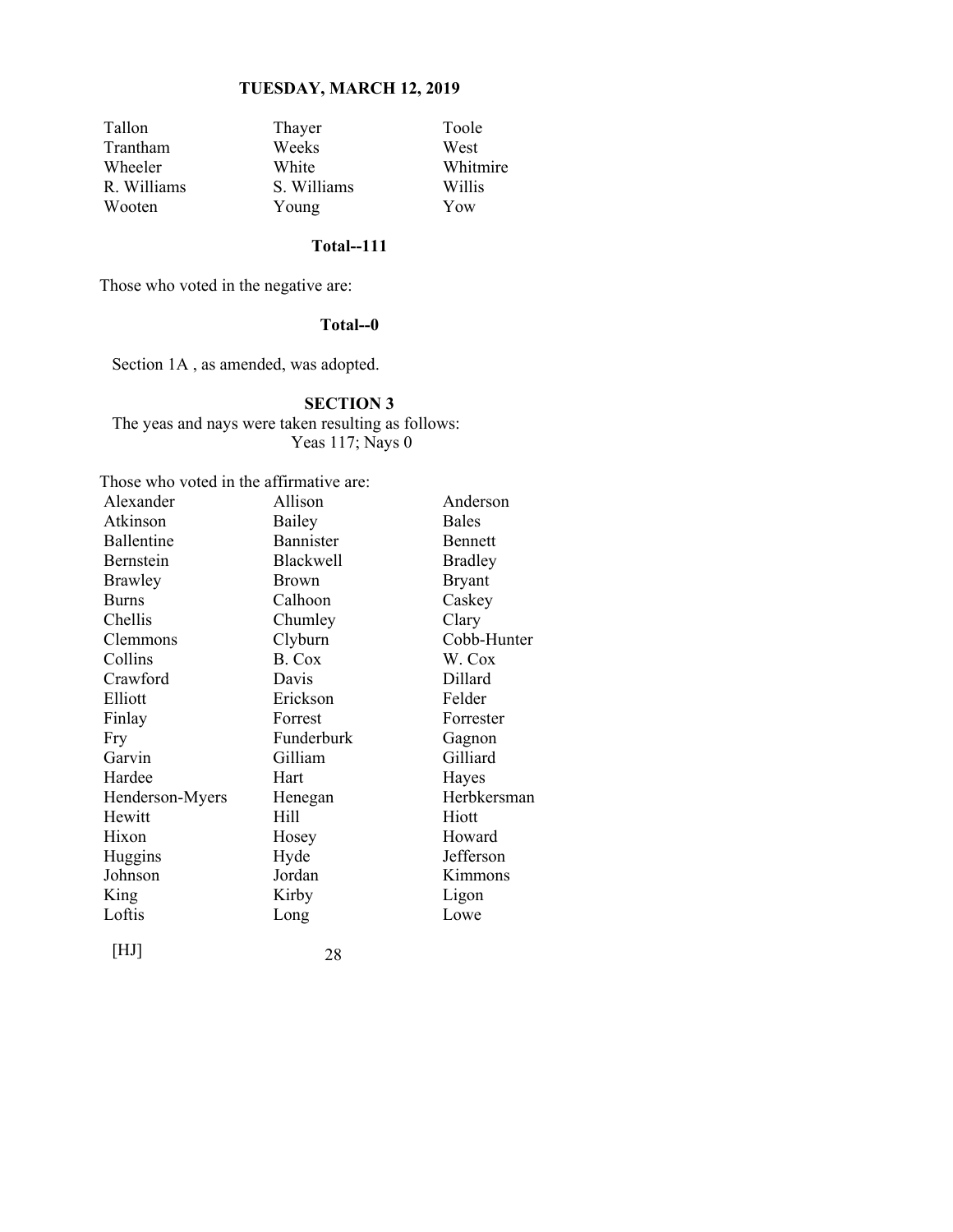| Lucas            | Mace        | Mack       |
|------------------|-------------|------------|
| Magnuson         | Martin      | McCoy      |
| McCravy          | McDaniel    | McGinnis   |
| McKnight         | Moore       | Morgan     |
| D. C. Moss       | V. S. Moss  | Murphy     |
| <b>B.</b> Newton | W. Newton   | Norrell    |
| Ott              | Parks       | Pendarvis  |
| Pope             | Ridgeway    | Rivers     |
| Robinson         | Rose        | Rutherford |
| Sandifer         | Simmons     | Simrill    |
| G. M. Smith      | G. R. Smith | Sottile    |
| Spires           | Stavrinakis | Stringer   |
| Tallon           | Taylor      | Thayer     |
| Toole            | Trantham    | Weeks      |
| West             | Wheeler     | White      |
| Whitmire         | R. Williams | Willis     |
| Wooten           | Young       | Yow        |
|                  |             |            |

### **Total--117**

Those who voted in the negative are:

#### **Total--0**

Section 3 was adopted.

#### **RECORD FOR VOTING**

 I inadvertently voted on H. 4000, Part 1B, Section 3. I should have abstained.

Rep. Leon Stavrinakis

#### **RECORD FOR VOTING**

 I inadvertently voted on H. 4000, Part 1B, Section 3. I should have abstained.

Rep. John King

#### **SECTION 20--AMENDED AND ADOPTED**

Reps. KING, SIMMONS, S.WILLIAMS, AND HENDERSON-MYERS proposed the following Amendment No. 28 (Doc Name h:\legwork\house\ amend\h-wm\003\king usc minority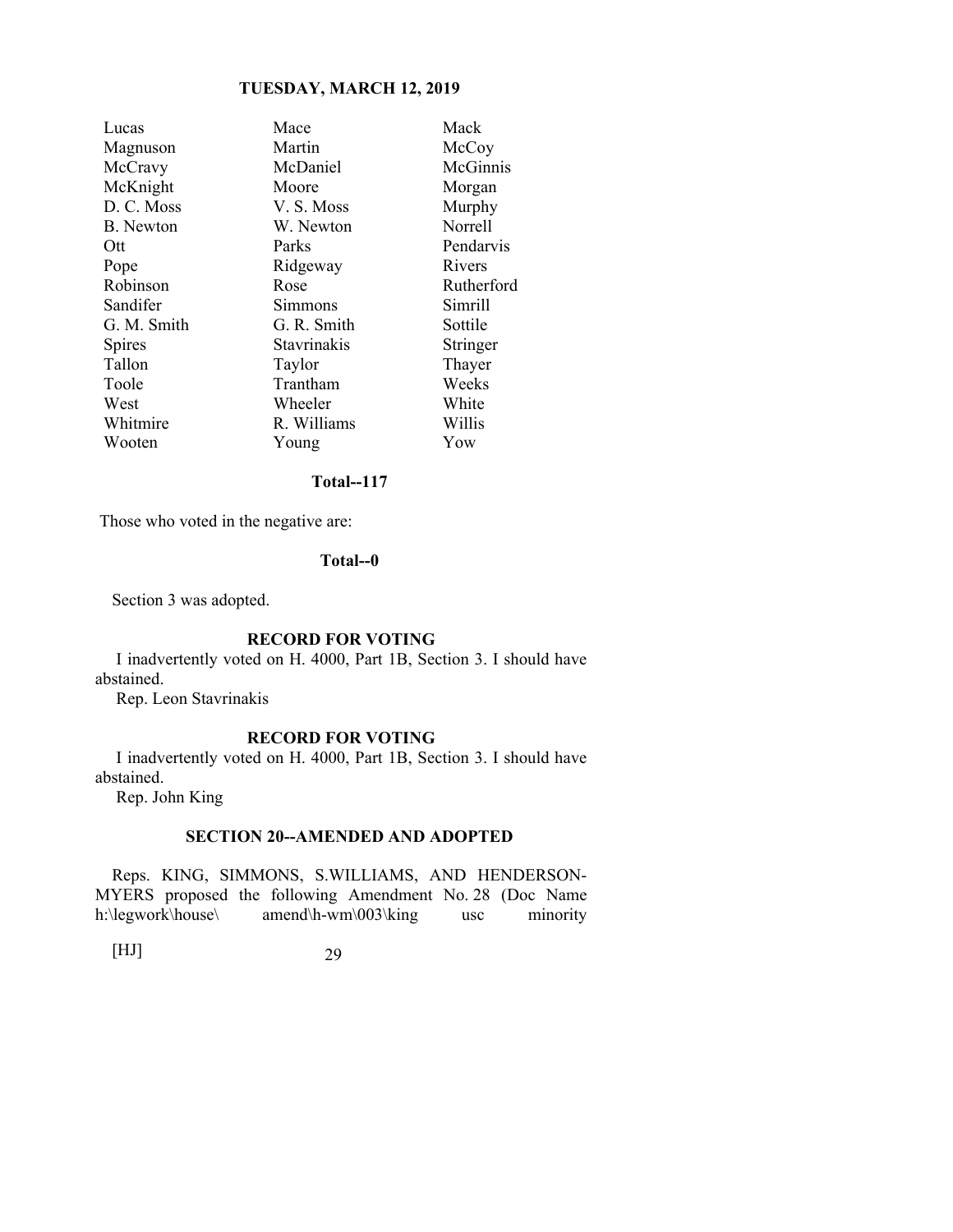recruitment.docx), which was tabled:

Amend the bill, as and if amended, Part IB, Section 20, UNIVERSITY OF SOUTH CAROLINA, page 348, after line 33, by adding an appropriately numbered paragraph to read:

/*(USC: African American Recruitment) Of the funds authorized to the University of South Carolina in the current fiscal year, the University shall utilize \$100,000 for undergraduate African American recruitment, \$100,000 for African American recruitment at the Medical School, and \$100,000 for African American recruitment at the School of Law.* /

Renumber sections to conform. Amend totals and titles to conform.

Rep. KING explained the amendment.

Rep. HOWARD spoke in favor of the amendment.

Rep. HOWARD spoke in favor of the amendment.

Rep. SIMRILL spoke against the amendment.

Rep. PENDARVIS spoke in favor of the amendment.

Rep. HART spoke in favor of the amendment.

Rep. KING spoke in favor of the amendment.

Rep. SIMRILL moved to table the amendment.

Rep. KING demanded the yeas and nays which were taken, resulting as follows:

Yeas 75; Nays 42

Those who voted in the affirmative are:

| Allison        | Bailey           | <b>Bannister</b> |
|----------------|------------------|------------------|
| <b>Bennett</b> | <b>Blackwell</b> | <b>Bradley</b>   |
| <b>Bryant</b>  | <b>Burns</b>     | Calhoon          |
| Caskey         | Chellis          | Chumley          |
| Clary          | Clemmons         | Collins          |
| B. Cox         | W. Cox           | Crawford         |
| Davis          | Elliott          | Erickson         |
| Felder         | Finlay           | Forrest          |
| Forrester      | Fry              | Gagnon           |
| Gilliam        | Hardee           | Herbkersman      |
| Hewitt         | Hill             | Hiott            |
| Hixon          | Huggins          | Hyde             |
| Johnson        | Jordan           | Kimmons          |
| [HJ]           | 30               |                  |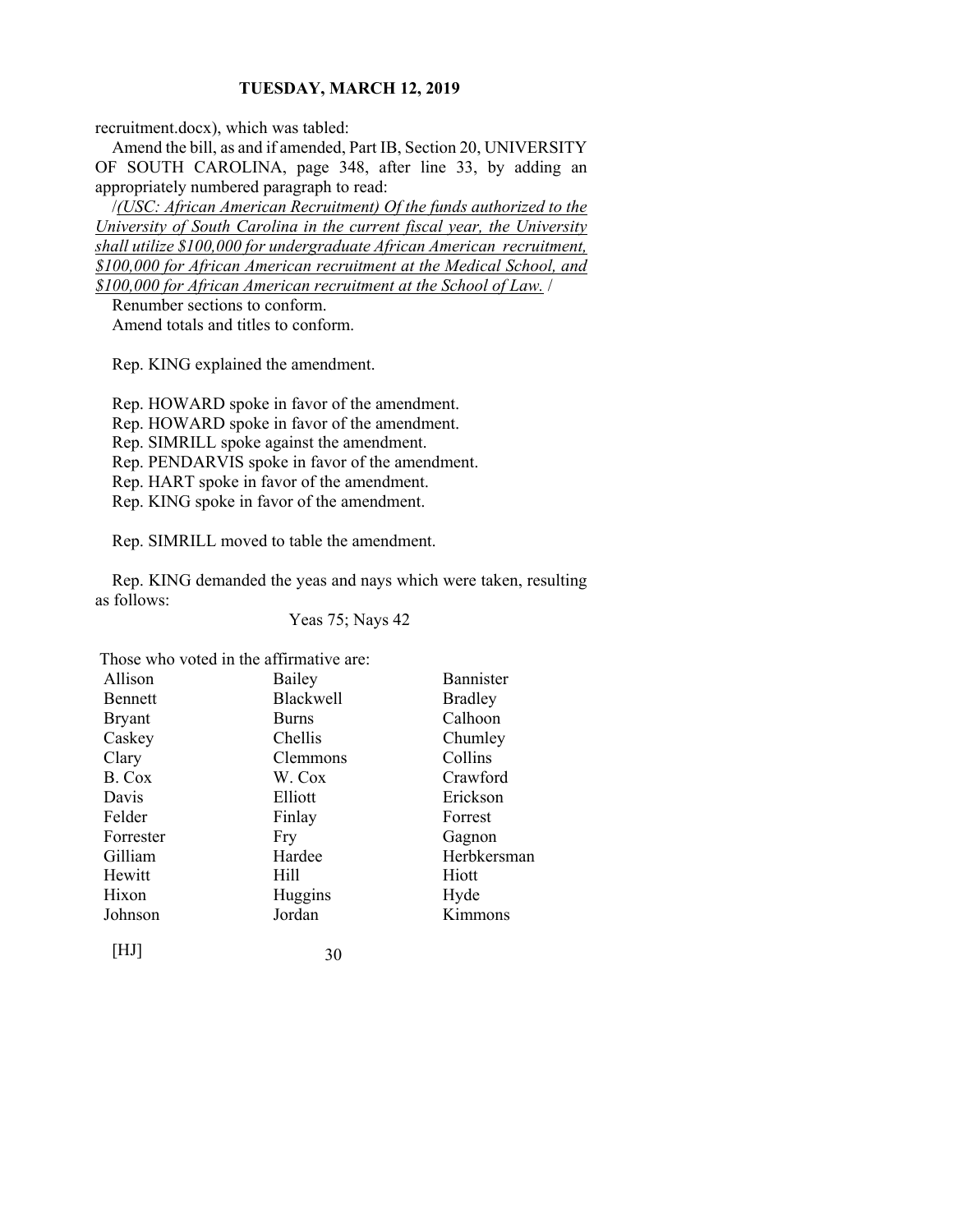| Ligon      | Loftis        | Long        |
|------------|---------------|-------------|
| Lowe       | Lucas         | Mace        |
| Magnuson   | Martin        | McCoy       |
| McCravy    | McGinnis      | Morgan      |
| D. C. Moss | V. S. Moss    | Murphy      |
| W. Newton  | Pope          | Sandifer    |
| Simrill    | G. M. Smith   | G. R. Smith |
| Sottile    | <b>Spires</b> | Stringer    |
| Tallon     | Taylor        | Thayer      |
| Toole      | Trantham      | West        |
| White      | Whitmire      | Willis      |
| Wooten     | Young         | Yow         |

#### **Total--75**

| Those who voted in the negative are: |              |                 |  |
|--------------------------------------|--------------|-----------------|--|
| Alexander                            | Anderson     | <b>Bales</b>    |  |
| <b>Ballentine</b>                    | Bamberg      | Bernstein       |  |
| <b>Brawley</b>                       | <b>Brown</b> | Clyburn         |  |
| Cobb-Hunter                          | Dillard      | Funderburk      |  |
| Garvin                               | Gilliard     | Govan           |  |
| Hart                                 | Hayes        | Henderson-Myers |  |
| Henegan                              | Hosey        | Howard          |  |
| Jefferson                            | King         | Kirby           |  |
| Mack                                 | McDaniel     | McKnight        |  |
| Moore                                | Norrell      | Ott             |  |
| Parks                                | Pendarvis    | Ridgeway        |  |
| Rivers                               | Robinson     | Rose            |  |
| Rutherford                           | Simmons      | Weeks           |  |
| Wheeler                              | R. Williams  | S. Williams     |  |

#### **Total--42**

So, the amendment was tabled.

Reps. KING, SIMMONS, S.WILLIAMS and HENDERSON-MYERS proposed the following Amendment No. 72 (Doc Name H:\LEGWORK\HOUSE\AMEND\H-WM\002\KING USC MINORITY RECRUITMENT V2.DOCX), which was adopted:

Amend the bill, as and if amended, Part IB, Section 20, UNIVERSITY OF SOUTH CAROLINA, page 348, after line 33, by adding an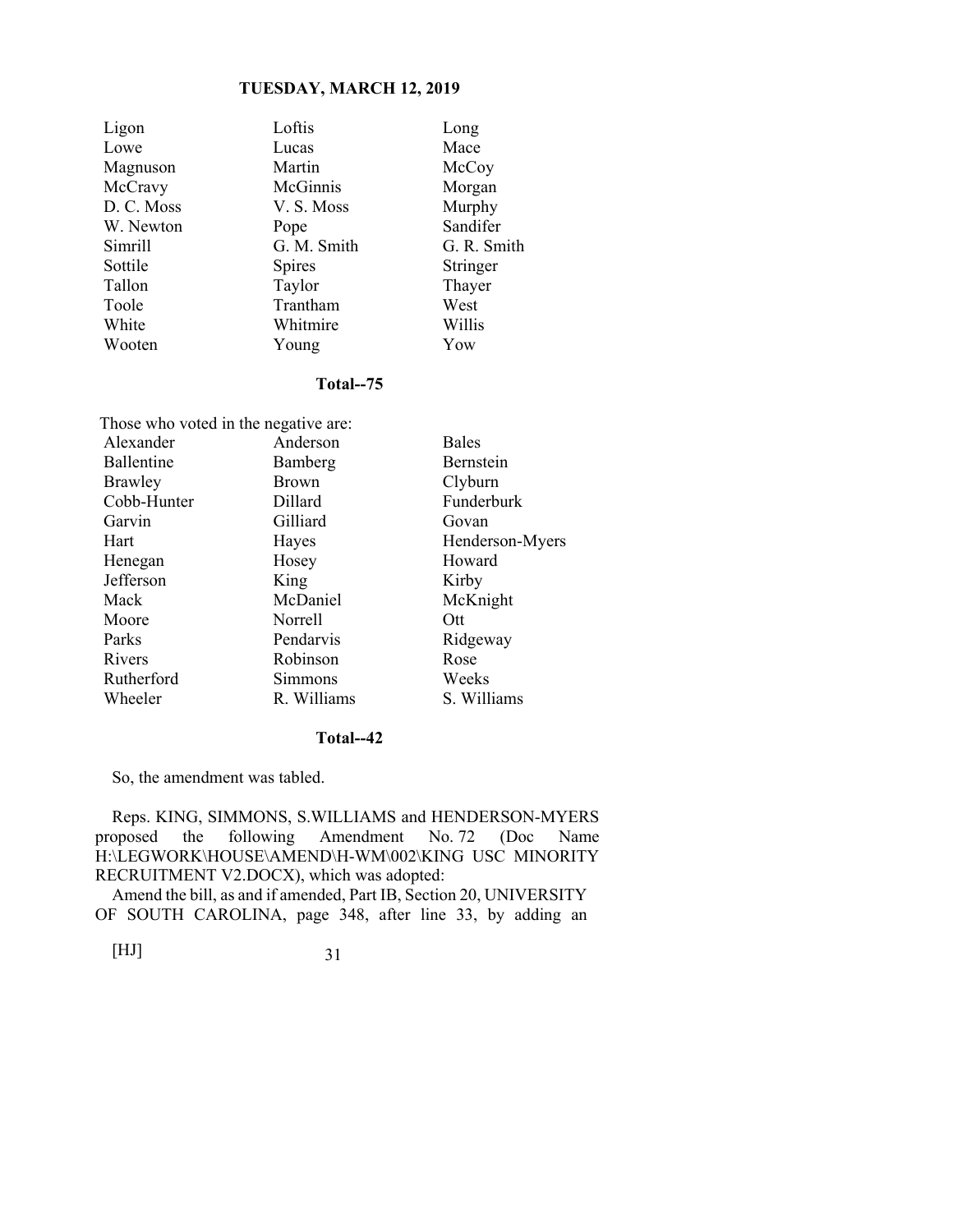appropriately numbered paragraph to read:

/*(USC: African American Recruitment) the University of South Carolina shall utilize a portion of the funds appropriated to or authorized for the university to recruit undergraduate African American students, to recruit African American students at the Medical School, and to recruit African American students at the School of Law.* /

Renumber sections to conform. Amend totals and titles to conform.

Rep. KING explained the amendment. The amendment was then adopted.

The question then recurred to the adoption of the section.

The yeas and nays were taken resulting as follows: Yeas 116; Nays 2

Those who voted in the affirmative are:

| Alexander      | Allison          | Anderson         |
|----------------|------------------|------------------|
| Atkinson       | Bailey           | <b>Bales</b>     |
| Ballentine     | Bamberg          | Bannister        |
| <b>Bennett</b> | <b>Bernstein</b> | <b>Blackwell</b> |
| <b>Bradley</b> | <b>Brawley</b>   | <b>Brown</b>     |
| Bryant         | <b>Burns</b>     | Calhoon          |
| Caskey         | Chellis          | Chumley          |
| Clary          | Clemmons         | Clyburn          |
| Cobb-Hunter    | Collins          | B. Cox           |
| W. Cox         | Crawford         | Davis            |
| Dillard        | Elliott          | Erickson         |
| Felder         | Finlay           | Forrest          |
| Forrester      | Fry              | Funderburk       |
| Gagnon         | Garvin           | Gilliam          |
| Gilliard       | Govan            | Hardee           |
| Hart           | Hayes            | Henderson-Myers  |
| Henegan        | Herbkersman      | Hewitt           |
| Hiott          | Hixon            | Hosey            |
| Howard         | Huggins          | Hyde             |
| Jefferson      | Johnson          | Jordan           |
| Kimmons        | King             | Kirby            |
| Ligon          | Loftis           | Lowe             |
| Lucas          | Mace             | Mack             |
|                |                  |                  |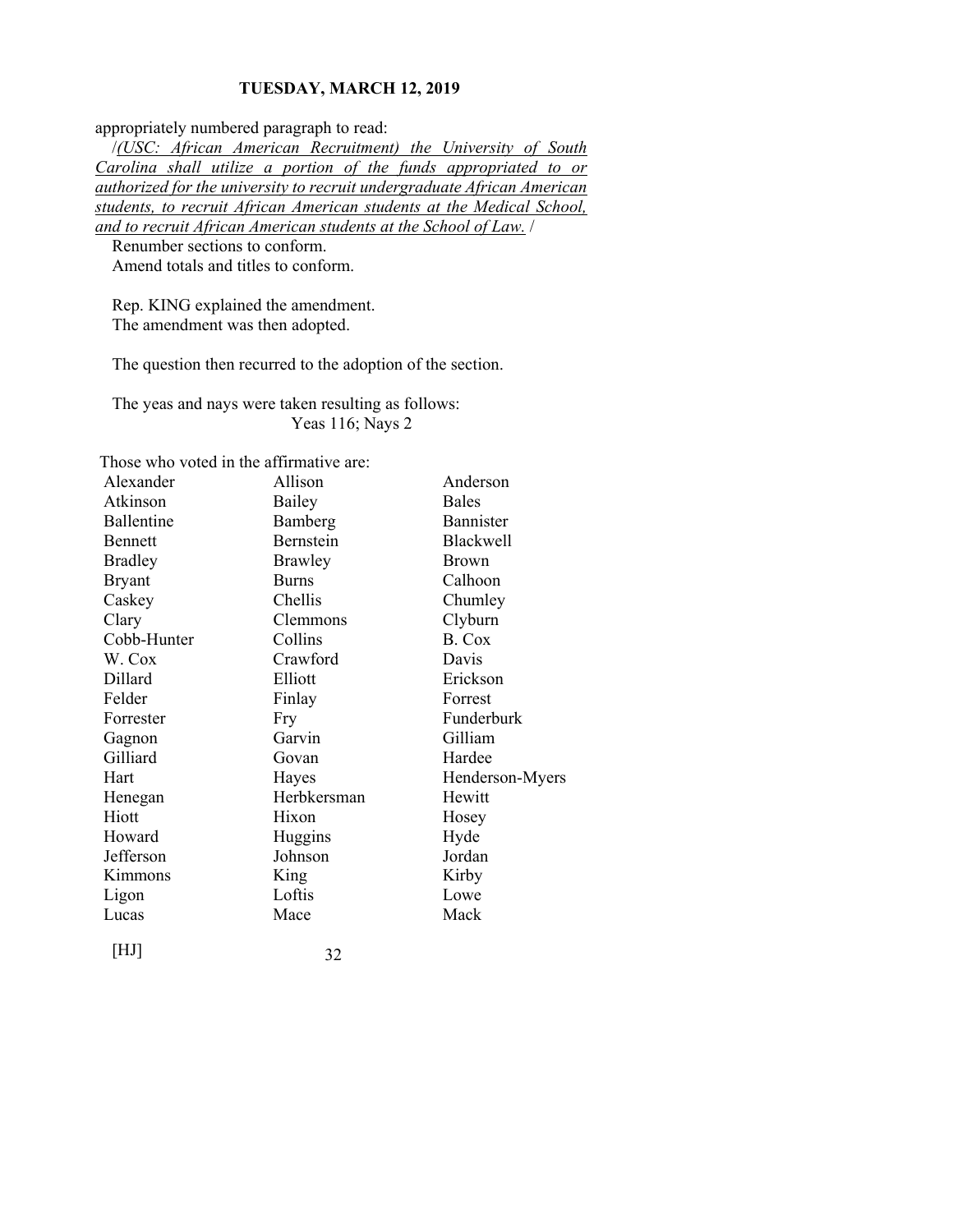| Martin      | McCoy      | McCravy    |
|-------------|------------|------------|
| McDaniel    | McGinnis   | McKnight   |
| Moore       | Morgan     | D. C. Mos  |
| V. S. Moss  | Murphy     | B. Newton  |
| W. Newton   | Norrell    | Ott        |
| Parks       | Pendarvis  | Pope       |
| Ridgeway    | Rivers     | Robinson   |
| Rose        | Rutherford | Sandifer   |
| Simmons     | Simrill    | G. M. Sm   |
| G. R. Smith | Sottile    | Spires     |
| Stavrinakis | Stringer   | Tallon     |
| Taylor      | Thayer     | Toole      |
| Trantham    | Weeks      | West       |
| Wheeler     | White      | R. Willian |
| S. Williams | Willis     | Wooten     |
| Young       | Yow        |            |
|             |            |            |

McKnight Morgan D. C. Moss Murphy B. Newton Norrell Ott Pendarvis Pope Rivers Robinson Rutherford Sandifer Simrill G. M. Smith Sottile Spires Stringer Tallon<br>Thaver Toole Weeks West White R. Williams Willis Wooten

#### **Total--116**

 Those who voted in the negative are: Hill Magnuson

#### **Total--2**

Section 20, as amended, was adopted.

#### **SECTION 23**

The yeas and nays were taken resulting as follows: Yeas 115; Nays 0

#### Those who voted in the affirmative are:

| Alexander      | Allison        | Anderson     |
|----------------|----------------|--------------|
| Atkinson       | Bailey         | <b>Bales</b> |
| Ballentine     | Bamberg        | Bannister    |
| Bennett        | Bernstein      | Blackwell    |
| <b>Bradley</b> | <b>Brawley</b> | <b>Brown</b> |
| <b>Bryant</b>  | <b>Burns</b>   | Calhoon      |
| Caskey         | Chellis        | Chumley      |
| Clary          | Clemmons       | Clyburn      |
| Cobb-Hunter    | Collins        | B. Cox       |
| W. Cox         | Crawford       | Davis        |
|                |                |              |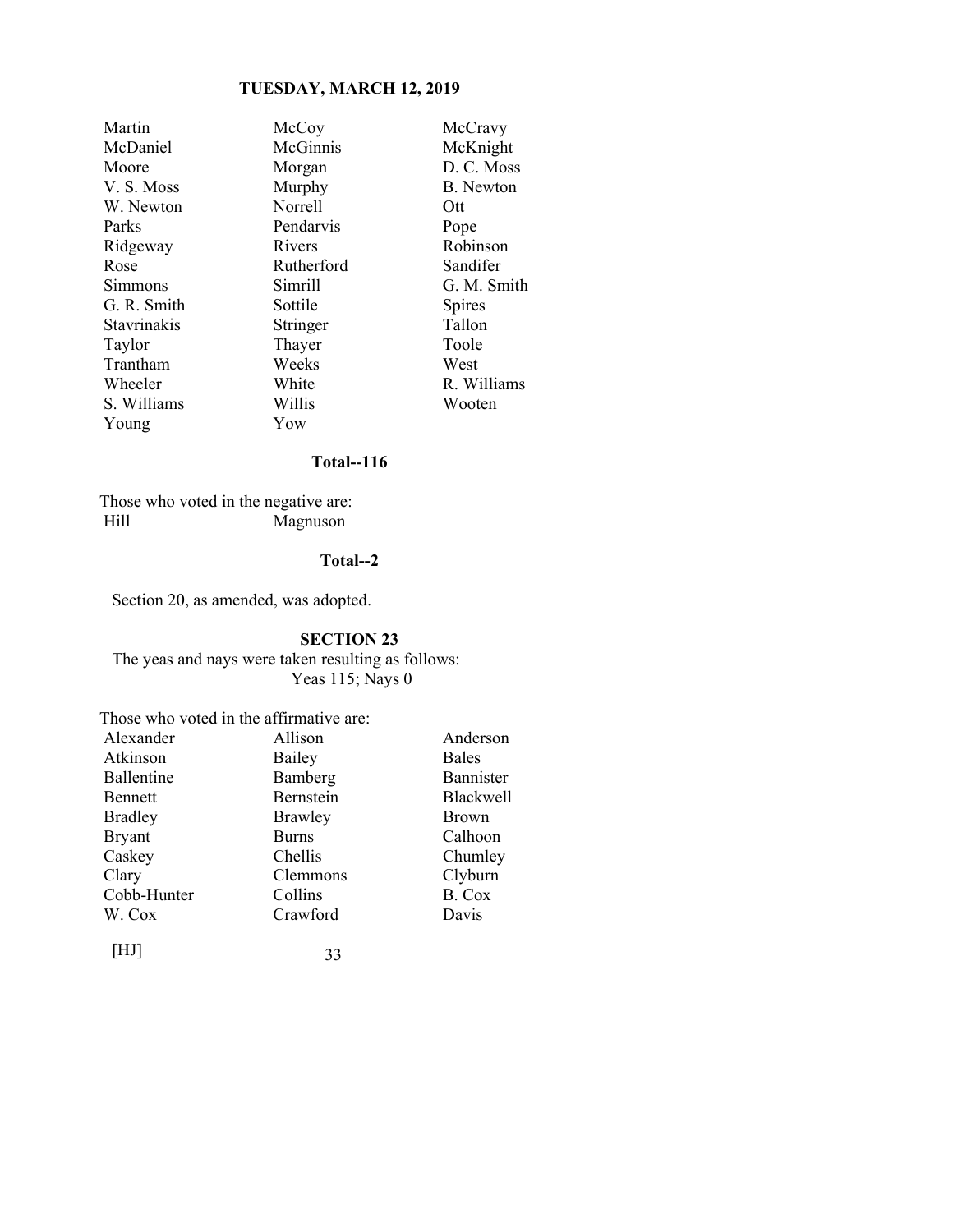| Dillard    | Elliott       | Erickson        |
|------------|---------------|-----------------|
| Felder     | Finlay        | Forrest         |
| Forrester  | Fry           | Funderburk      |
| Gagnon     | Garvin        | Gilliam         |
| Gilliard   | Govan         | Hardee          |
| Hart       | Hayes         | Henderson-Myers |
| Henegan    | Herbkersman   | Hewitt          |
| Hill       | Hiott         | Hixon           |
| Hosey      | Huggins       | Hyde            |
| Jefferson  | Johnson       | Jordan          |
| Kimmons    | King          | Kirby           |
| Ligon      | Loftis        | Long            |
| Lowe       | Lucas         | Mace            |
| Magnuson   | Martin        | McCoy           |
| McCravy    | McGinnis      | McKnight        |
| Moore      | Morgan        | D. C. Moss      |
| V.S. Moss  | Murphy        | W. Newton       |
| Norrell    | Ott           | Parks           |
| Pendarvis  | Pope          | Ridgeway        |
| Rivers     | Robinson      | Rose            |
| Rutherford | Sandifer      | Simmons         |
| Simrill    | G. M. Smith   | G. R. Smith     |
| Sottile    | <b>Spires</b> | Stavrinakis     |
| Stringer   | Tallon        | Taylor          |
| Thayer     | Toole         | Trantham        |
| Weeks      | West          | Wheeler         |
| Whitmire   | R. Williams   | S. Williams     |
| Willis     | Wooten        | Young           |
| Yow        |               |                 |

### **Total--115**

Those who voted in the negative are:

### **Total--0**

Section 23 was adopted.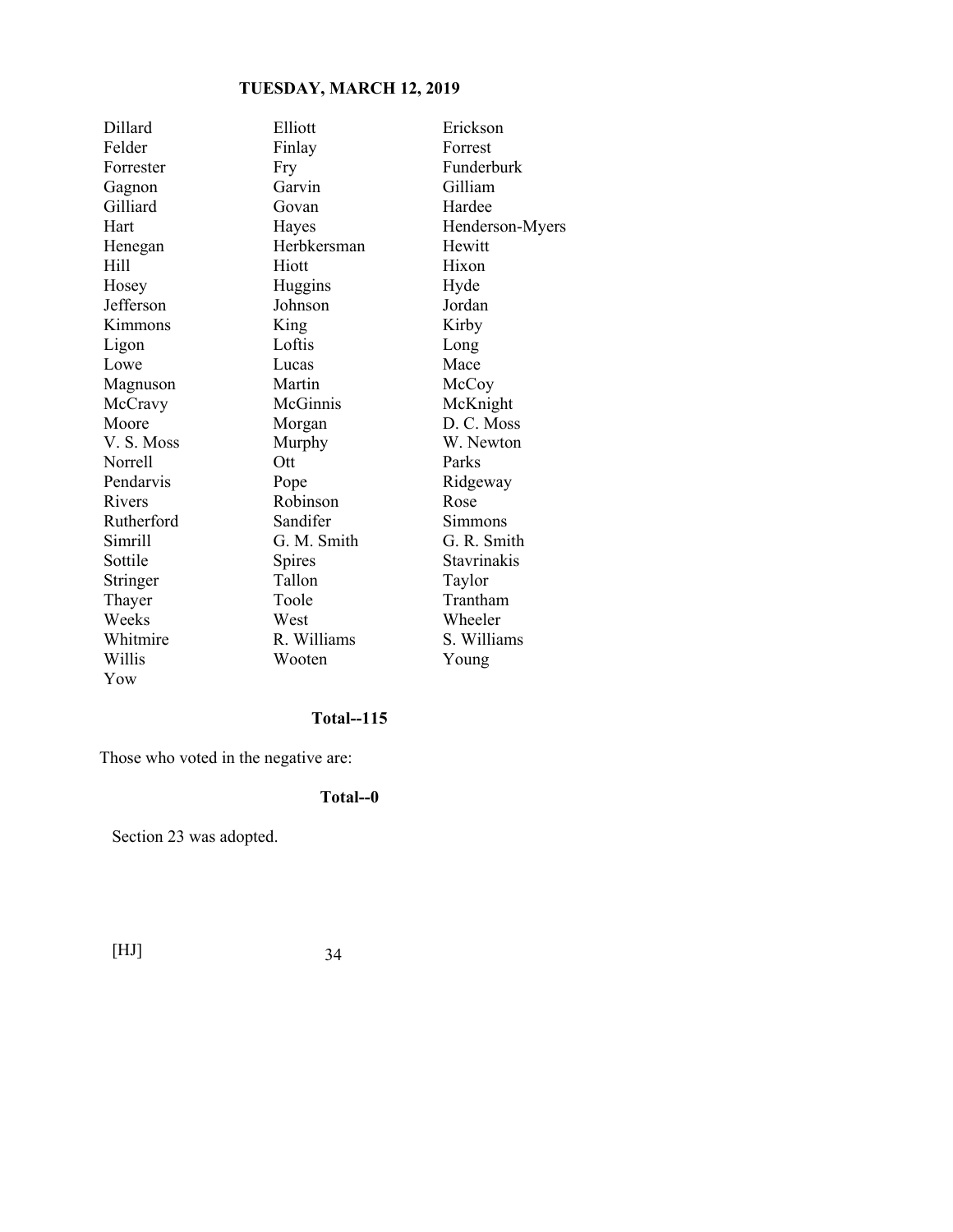#### **SECTION 25--AMENDED AND ADOPTED**

Rep. HAYES proposed the following Amendment No. 13 to (Doc Name h:\legwork\house\amend\h-wm\003\hayes northeastern tech.docx), which was adopted:

Amend the bill, as and if amended, Part IB, Section 25, STATE BOARD FOR TECHNICAL & COMPREHENSIVE EDUCATION, page 352, after line 11, by adding an appropriately numbered paragraph to read:

/*(TEC: Northeastern Tech Repurpose) The \$3,500,000 appropriated in Act No. 284 of 2016, by proviso 118.16, Item (B)(23)(n) to the State Board for Technical and Comprehensive Education for the Northeastern Technical College - Instructional Building shall be redirected to be used to construct and renovate space for critical industry training. Unexpended funds may be carried forward and expended for the same purpose.* /

Renumber sections to conform. Amend totals and titles to conform.

Rep. HAYES explained the amendment. The amendment was then adopted.

The question then recurred to the adoption of the section.

The yeas and nays were taken resulting as follows: Yeas 111; Nays 1

Those who voted in the affirmative are:

| Alexander      | Allison      | Anderson         |
|----------------|--------------|------------------|
| Atkinson       | Bailey       | <b>Bales</b>     |
| Ballentine     | Bamberg      | Bannister        |
| <b>Bennett</b> | Bernstein    | <b>Blackwell</b> |
| <b>Bradley</b> | Brawley      | <b>Brown</b>     |
| <b>Bryant</b>  | <b>Burns</b> | Calhoon          |
| Caskey         | Chellis      | Chumley          |
| Clary          | Clemmons     | Clyburn          |
| Cobb-Hunter    | Collins      | B. Cox           |
| W. Cox         | Crawford     | Davis            |
| Dillard        | Elliott      | Erickson         |
| Felder         | Finlay       | Forrest          |
| Fry            | Funderburk   | Gagnon           |
| I HJ I         | 35           |                  |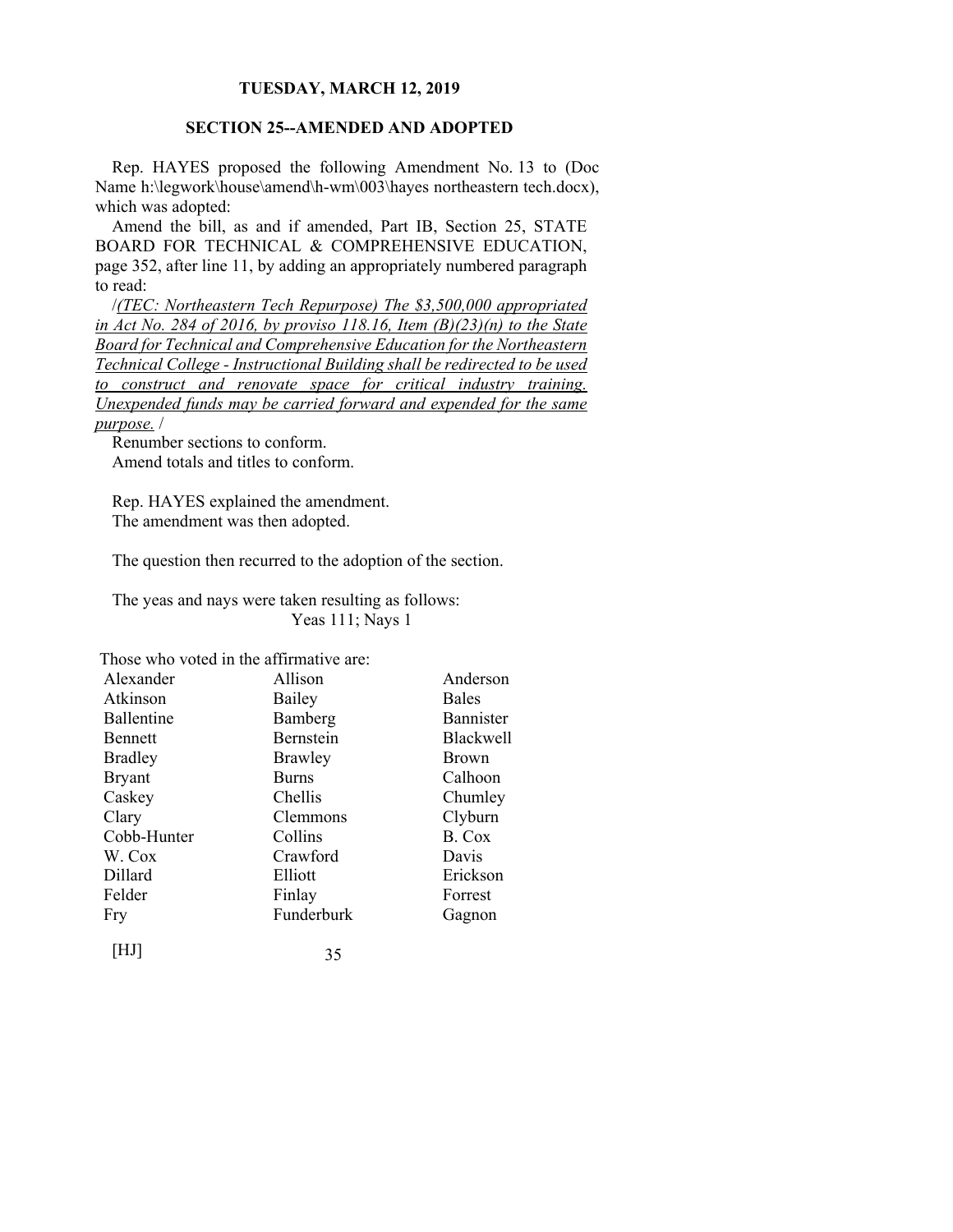| Garvin      | Gilliam         | Gilliard   |
|-------------|-----------------|------------|
| Govan       | Hardee          | Hart       |
| Hayes       | Henderson-Myers | Henegan    |
| Herbkersman | Hewitt          | Hiott      |
| Hixon       | Hosey           | Huggins    |
| Hyde        | Jefferson       | Johnson    |
| Jordan      | Kimmons         | King       |
| Kirby       | Ligon           | Loftis     |
| Long        | Lucas           | Mace       |
| Mack        | Martin          | McCoy      |
| McCravy     | McGinnis        | McKnight   |
| Moore       | D. C. Moss      | V.S. Moss  |
| Murphy      | B. Newton       | W. Newton  |
| Norrell     | Ott             | Pendarvis  |
| Pope        | Ridgeway        | Rivers     |
| Robinson    | Rose            | Rutherford |
| Sandifer    | Simmons         | Simrill    |
| G. M. Smith | G. R. Smith     | Sottile    |
| Spires      | Stavrinakis     | Stringer   |
| Tallon      | Taylor          | Thayer     |
| Toole       | Trantham        | Weeks      |
| West        | Wheeler         | Whitmire   |
| R. Williams | S. Williams     | Willis     |
| Wooten      | Young           | Yow        |

#### **Total--111**

 Those who voted in the negative are: Hill

#### **Total--1**

Section 25, as amended, was adopted.

### **SECTION 27**

The yeas and nays were taken resulting as follows: Yeas 107; Nays 0

Those who voted in the affirmative are:<br>Allison Anderson Allison Anderson Atkinson<br>Bailey Bales Ballentine **Ballentine**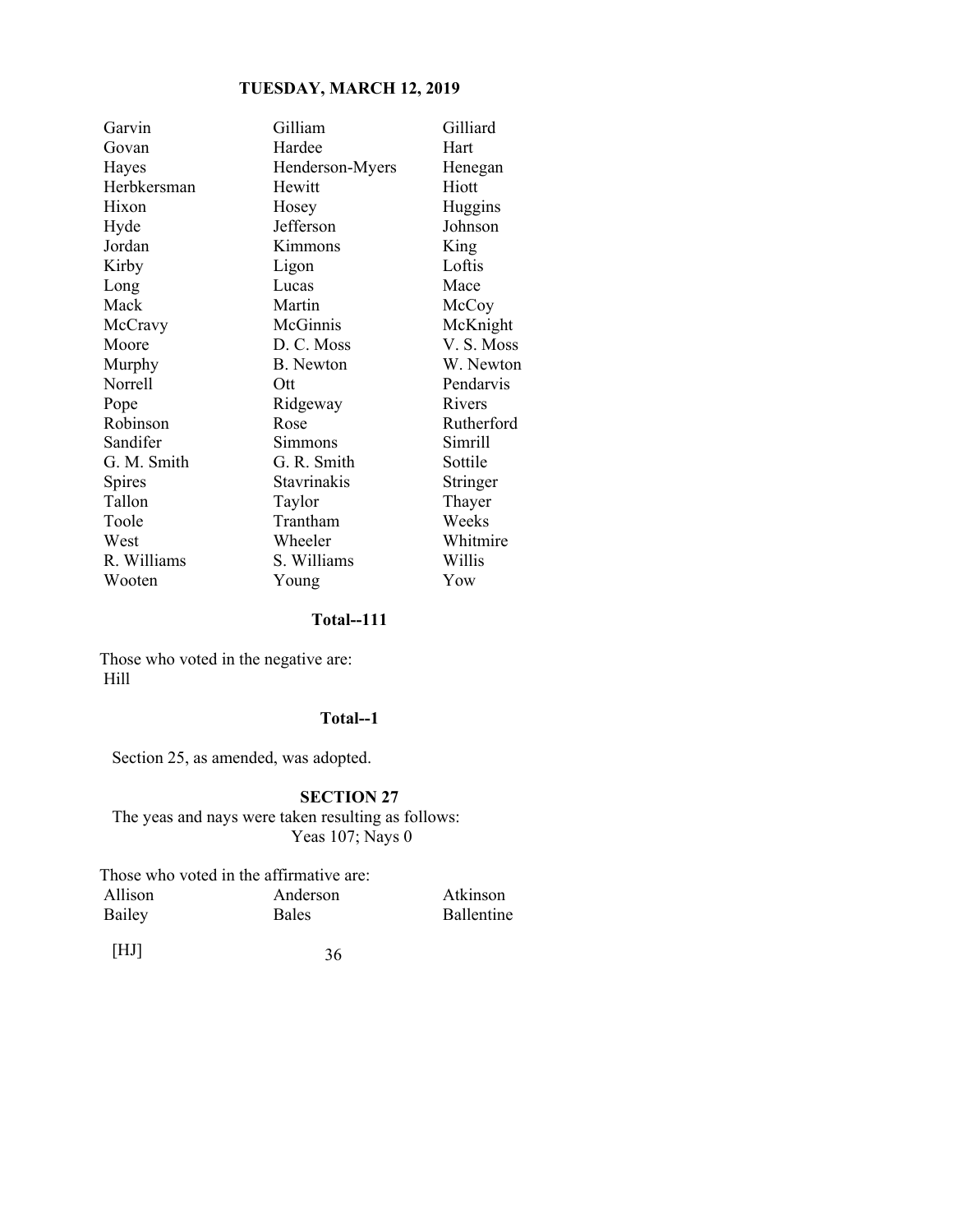| Bamberg     | Bannister        | <b>Bennett</b>   |
|-------------|------------------|------------------|
| Bernstein   | <b>Blackwell</b> | <b>Bradley</b>   |
| Brawley     | <b>Bryant</b>    | <b>Burns</b>     |
| Calhoon     | Caskey           | Chellis          |
| Clary       | Clyburn          | Cobb-Hunter      |
| Collins     | B. Cox           | W. Cox           |
| Crawford    | Davis            | Dillard          |
| Elliott     | Erickson         | Felder           |
| Finlay      | Forrest          | Forrester        |
| Fry         | Funderburk       | Gagnon           |
| Garvin      | Gilliam          | Gilliard         |
| Govan       | Hardee           | Hart             |
| Hayes       | Henderson-Myers  | Henegan          |
| Herbkersman | Hewitt           | Hiott            |
| Hixon       | Hosey            | Hyde             |
| Jefferson   | Johnson          | Jordan           |
| Kimmons     | Kirby            | Ligon            |
| Loftis      | Long             | Lowe             |
| Lucas       | Mace             | Mack             |
| Magnuson    | Martin           | McCoy            |
| McCravy     | McDaniel         | McGinnis         |
| Moore       | Morgan           | D. C. Moss       |
| V.S. Moss   | Murphy           | <b>B.</b> Newton |
| Norrell     | Ott              | Parks            |
| Pendarvis   | Pope             | Ridgeway         |
| Rivers      | Robinson         | Rose             |
| Rutherford  | Sandifer         | Simrill          |
| G. R. Smith | Sottile          | Spires           |
| Stavrinakis | Stringer         | Tallon           |
| Taylor      | Thayer           | Toole            |
| Trantham    | West             | Wheeler          |
| White       | Whitmire         | R. Williams      |
| S. Williams | Willis           | Wooten           |
| Young       | Yow              |                  |

# **Total--107**

Those who voted in the negative are:

# **Total--0**

| Section 27 was adopted. |    |
|-------------------------|----|
| [HJ]                    | 37 |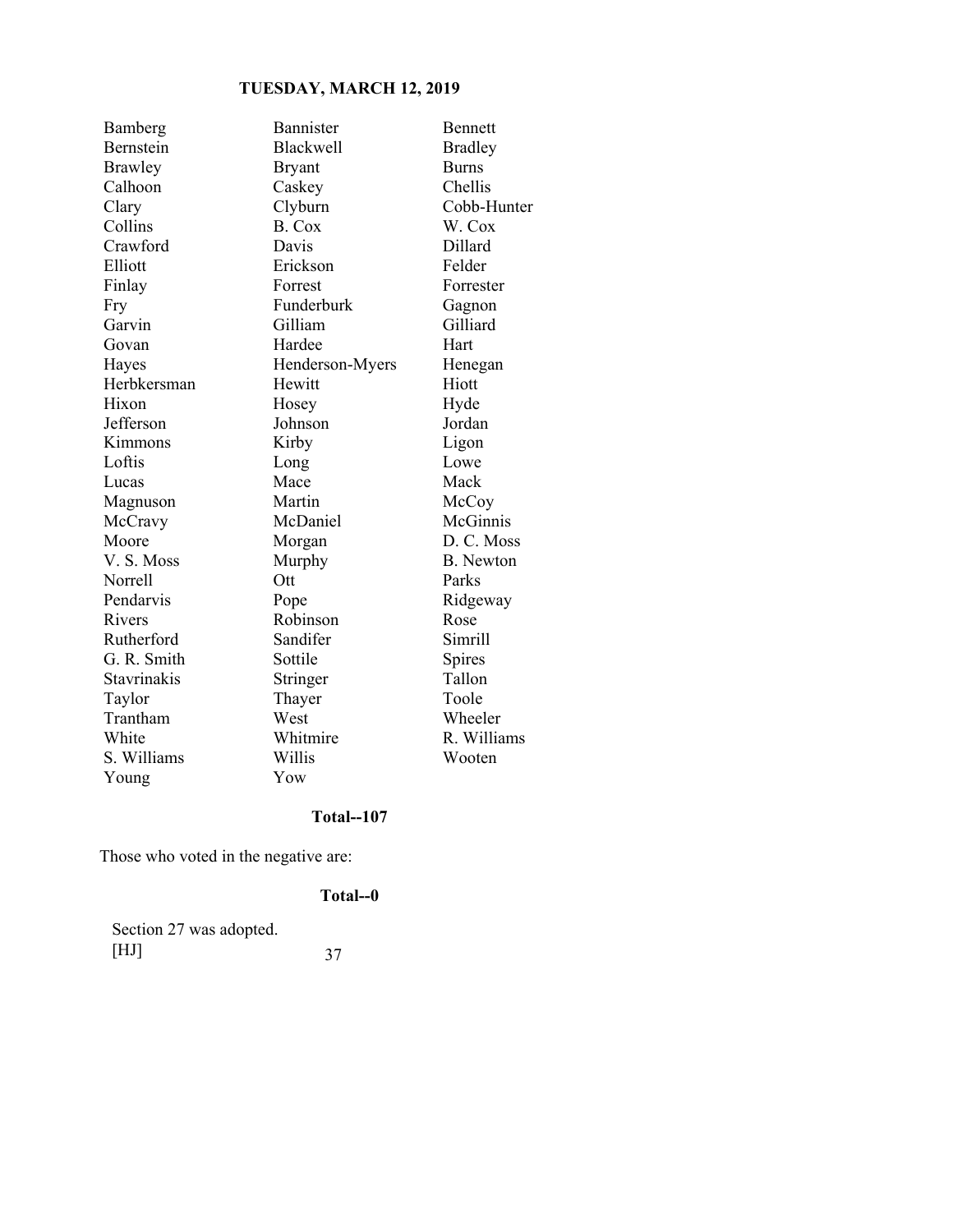## **SECTION 33--AMENDED AND ADOPTED**

Reps. TRANTHAM and MAGNUSON proposed the following Amendment No. 45 (Doc Name COUNCIL\DG\4000C012.NBD. DG19.DOCX), which was adopted:

Amend the bill, as and if amended, Part IB, Section 33, DEPARTMENT OF HEALTH & HUMAN SERVICES, page 362, after line 19, by adding an appropriately numbered paragraph to read:

/*(DHHS: Family Planning Funds) The State has enacted Section 43- 5-1185 of the 1976 Code that prohibits state funds, directly or indirectly, from being utilized by Planned Parenthood for abortions, abortion services or procedures, or administrative functions related to abortions. Having prevented Planned Parenthood from performing abortions with state funds, once the federal injunction is lifted, the Department of Health and Human Services may not direct any federal funds to Planned Parenthood. An otherwise qualified organization may not be disqualified from receipt of these funds because of its affiliation with an organization that provides abortion services, provided that the affiliated organization that provides abortion services is independent of the qualified organization. An independent affiliate that provides abortion services must be separately incorporated from any organization that receives these funds. An organization that provides abortion services in compliance with Part 1.B., Proviso 33.12 of this act is excepted from the above restriction on state family planning funds and may receive state family planning funds.* /

Renumber sections to conform. Amend totals and titles to conform.

Rep. TRANTHAM explained the amendment.

Rep. MCCRAVY spoke in favor of the amendment.

## **POINT OF ORDER**

Rep. BAMBERG raised the Point of Order that under Rule 5.3(B) Amendment No. 45 to H. 4000 was not germane to the Bill.

The SPEAKER *PRO TEMPORE* stated that Amendment No. 45 was germane and overruled the Point of Order.

Rep. MCCRAVY continued speaking.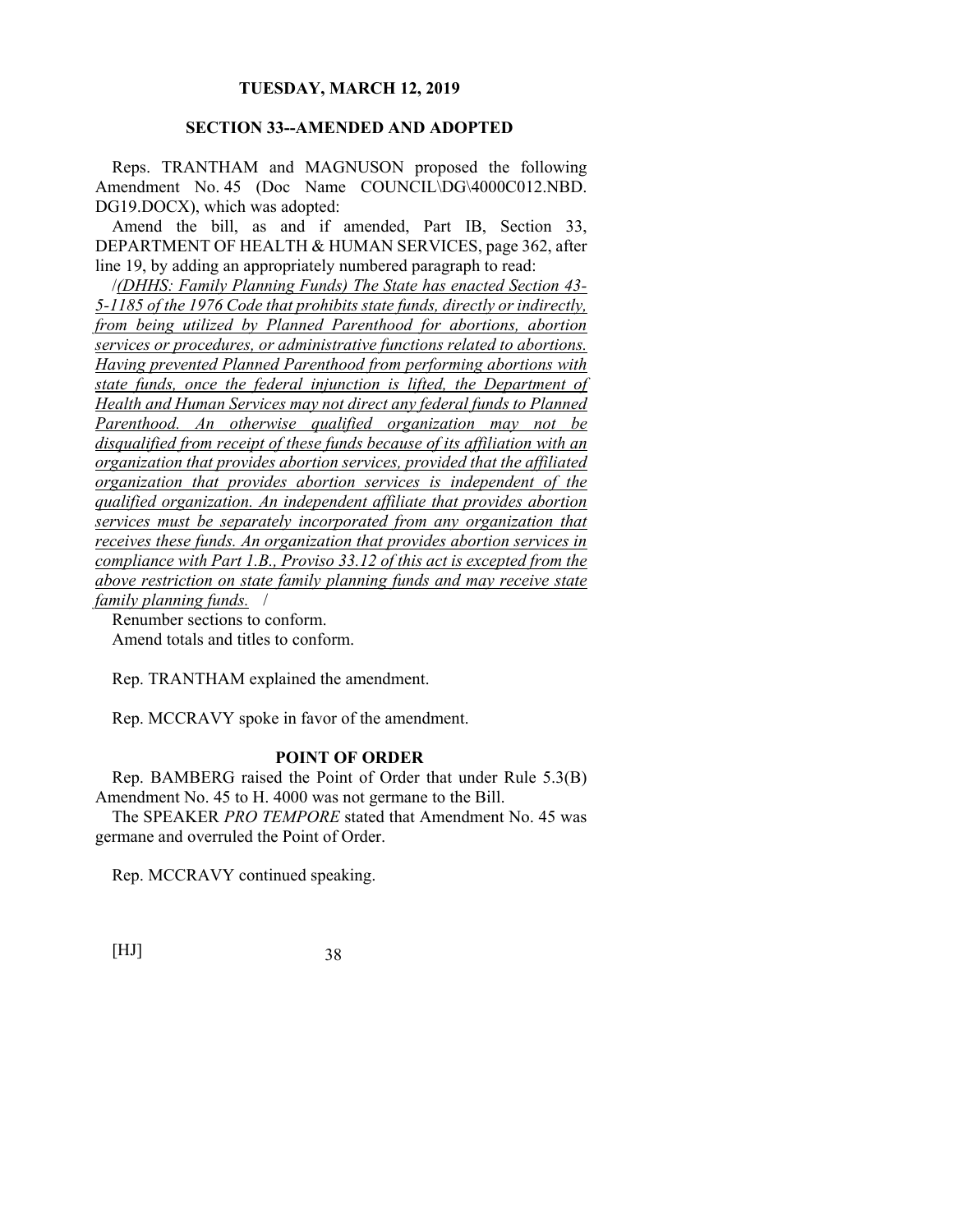## **POINT OF ORDER**

Rep. BAMBERG raised the Point of Order that under Rule 5.3(B) Amendment No. 45 to H. 4000 appropriated more than one million dollars and was required to state the corresponding appropriation reduction(s) that would fully fund the appropriation.

The SPEAKER *PRO TEMPORE* stated that based upon the information available to him that Amendment No. 45 would affect approximately \$14,000 and overruled the Point of Order.

Rep. KING spoke against the amendment.

Rep. SIMMONS spoke against the amendment.

Rep. OTT spoke upon the amendment.

Rep. MACK spoke against the amendment.

Rep. HENDERSON-MYERS spoke against the amendment.

Rep. BAMBERG spoke against the amendment.

Rep. RUTHERFORD spoke against the amendment.

Rep. HILL spoke in favor of the amendment.

Rep. COBB-HUNTER spoke against the amendment.

Rep. COBB-HUNTER spoke against the amendment.

Rep. MAGNUSON spoke in favor of the amendment.

Rep. RIVERS spoke against the amendment.

Rep. ALEXANDER spoke against the amendment.

Rep. S. WILLIAMS spoke against the amendment.

Rep. MCDANIEL spoke against the amendment.

Rep. MOORE spoke against the amendment.

Rep. GILLIARD spoke against the amendment.

Rep. G. R. SMITH spoke in favor of the amendment.

Rep. MOORE moved to table the amendment.

Rep. MAGNUSON demanded the yeas and nays which were taken, resulting as follows:

#### Yeas 32; Nays 82

Those who voted in the affirmative are:

| Alexander       | Anderson  | <b>Bales</b> |
|-----------------|-----------|--------------|
| Bamberg         | Bernstein | Brawley      |
| <b>Brown</b>    | Clyburn   | Cobb-Hunter  |
| Dillard         | Garvin    | Gilliard     |
| Henderson-Myers | Henegan   | Hosey        |
| Howard          | Jefferson | King         |
|                 |           |              |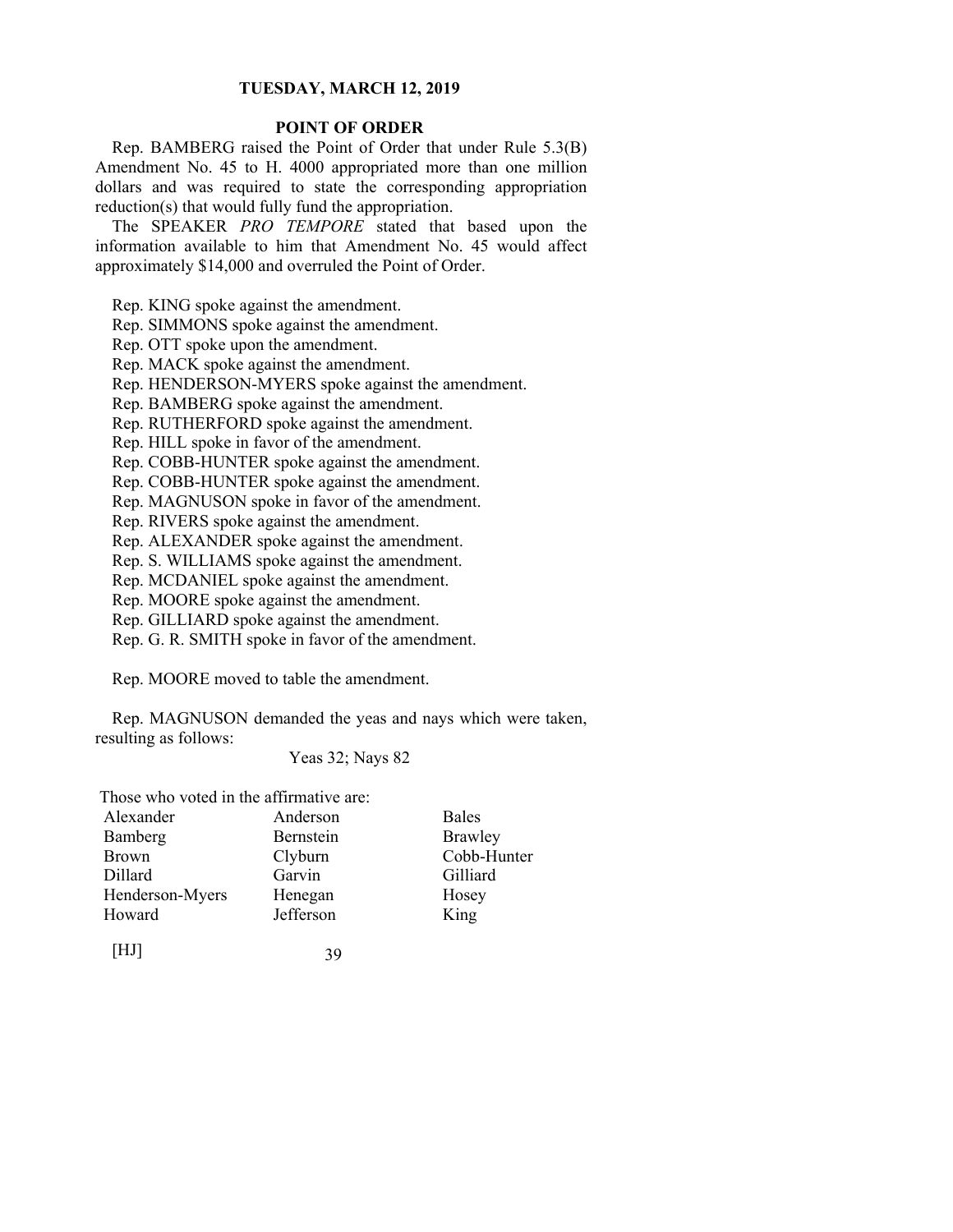| McDaniel           | McKnight      | Moore          |
|--------------------|---------------|----------------|
| Parks              | <b>Rivers</b> | Robinson       |
| Rose               | Rutherford    | <b>Simmons</b> |
| <b>Stavrinakis</b> | Thigpen       | Weeks          |
| R. Williams        | S. Williams   |                |

# **Total--32**

| Those who voted in the negative are: |                  |                  |  |
|--------------------------------------|------------------|------------------|--|
| Allison                              | Atkinson         | Bailey           |  |
| <b>Ballentine</b>                    | <b>Bannister</b> | <b>Bennett</b>   |  |
| <b>Blackwell</b>                     | <b>Bradley</b>   | <b>Bryant</b>    |  |
| <b>Burns</b>                         | Calhoon          | Caskey           |  |
| Chellis                              | Chumley          | Clary            |  |
| Clemmons                             | Collins          | B. Cox           |  |
| W. Cox                               | Crawford         | Davis            |  |
| Elliott                              | Erickson         | Felder           |  |
| Forrest                              | Forrester        | Fry              |  |
| Funderburk                           | Gagnon           | Gilliam          |  |
| Hardee                               | Hayes            | Herbkersman      |  |
| Hewitt                               | Hill             | Hiott            |  |
| Hixon                                | Huggins          | Hyde             |  |
| Johnson                              | Jordan           | Kimmons          |  |
| Ligon                                | Loftis           | Long             |  |
| Lowe                                 | Lucas            | Mace             |  |
| Magnuson                             | Martin           | McCoy            |  |
| McCravy                              | McGinnis         | Morgan           |  |
| D. C. Moss                           | V. S. Moss       | <b>B.</b> Newton |  |
| W. Newton                            | Norrell          | Ott              |  |
| Pope                                 | Ridgeway         | Sandifer         |  |
| Simrill                              | G. M. Smith      | G. R. Smith      |  |
| Sottile                              | Spires           | Stringer         |  |
| Tallon                               | Taylor           | Thayer           |  |
| Toole                                | Trantham         | West             |  |
| Wheeler                              | White            | Whitmire         |  |
| Willis                               | Wooten           | Young            |  |
| Yow                                  |                  |                  |  |

## **Total--82**

So, the House refused to table the amendment.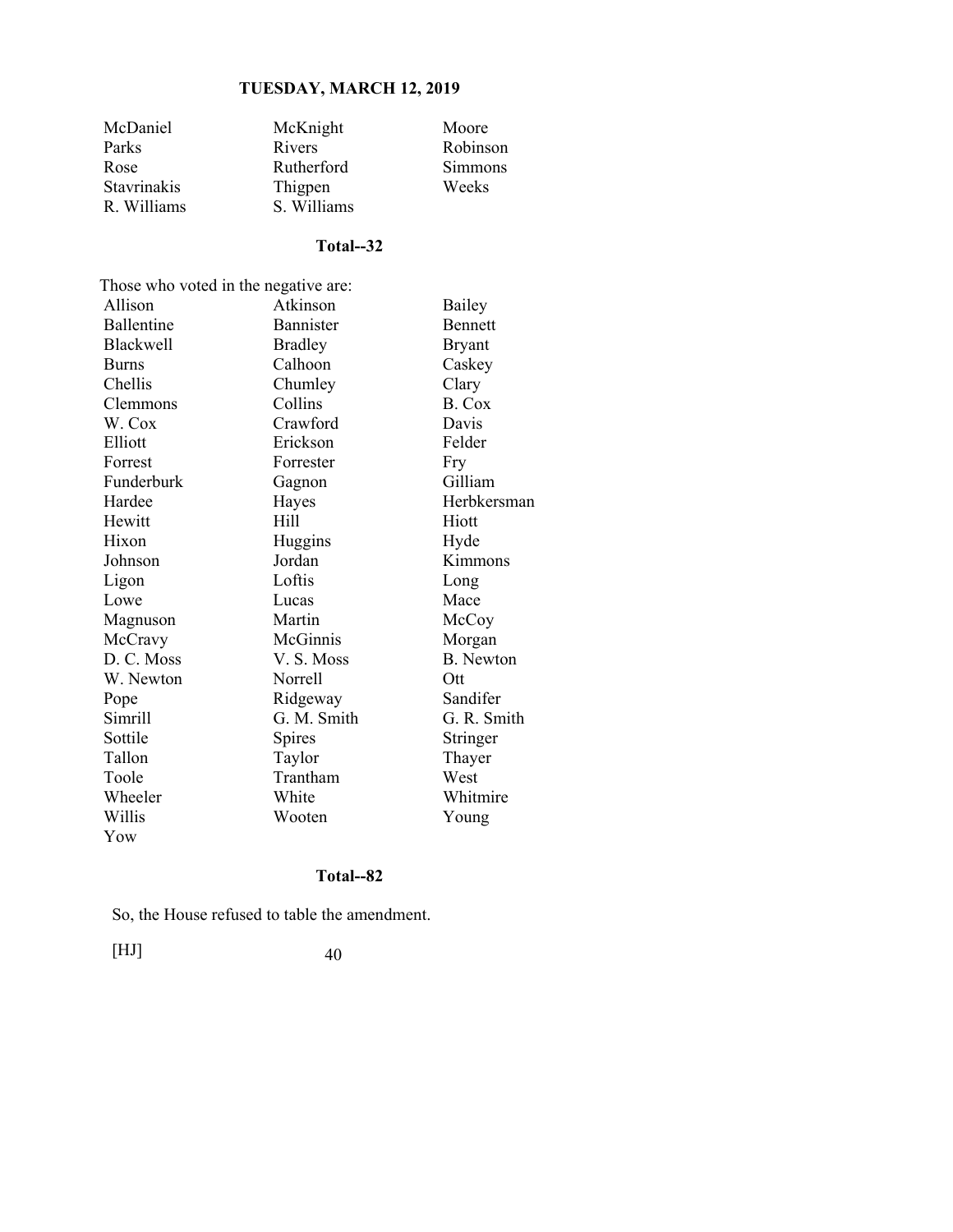The question then recurred to the adoption of the amendment.

The yeas and nays were taken resulting as follows: Yeas 84; Nays 31

Those who voted in the affirmative are:

| Allison        | Atkinson         | Bailey         |
|----------------|------------------|----------------|
| <b>Bales</b>   | Ballentine       | Bannister      |
| <b>Bennett</b> | <b>Blackwell</b> | <b>Bradley</b> |
| <b>Bryant</b>  | <b>Burns</b>     | Calhoon        |
| Caskey         | Chellis          | Chumley        |
| Clary          | Clemmons         | Collins        |
| B. Cox         | W. Cox           | Crawford       |
| Davis          | Elliott          | Erickson       |
| Felder         | Finlay           | Forrest        |
| Forrester      | Fry              | Funderburk     |
| Gagnon         | Gilliam          | Hardee         |
| Hayes          | Herbkersman      | Hewitt         |
| Hill           | Hiott            | Hixon          |
| Huggins        | Hyde             | Johnson        |
| Jordan         | Kimmons          | Kirby          |
| Ligon          | Loftis           | Long           |
| Lowe           | Lucas            | Mace           |
| Magnuson       | Martin           | McCoy          |
| McCravy        | McGinnis         | Morgan         |
| D. C. Moss     | V. S. Moss       | Murphy         |
| B. Newton      | W. Newton        | Ott            |
| Pope           | Ridgeway         | Sandifer       |
| Simrill        | G. M. Smith      | G. R. Smith    |
| Sottile        | Spires           | Stringer       |
| Tallon         | Taylor           | Thayer         |
| Toole          | Trantham         | West           |
| White          | Whitmire         | Willis         |
| Wooten         | Young            | Yow            |

## **Total--84**

| Those who voted in the negative are: |              |
|--------------------------------------|--------------|
| Anderson                             | Bamberg      |
| Brawley                              | <b>Brown</b> |
|                                      |              |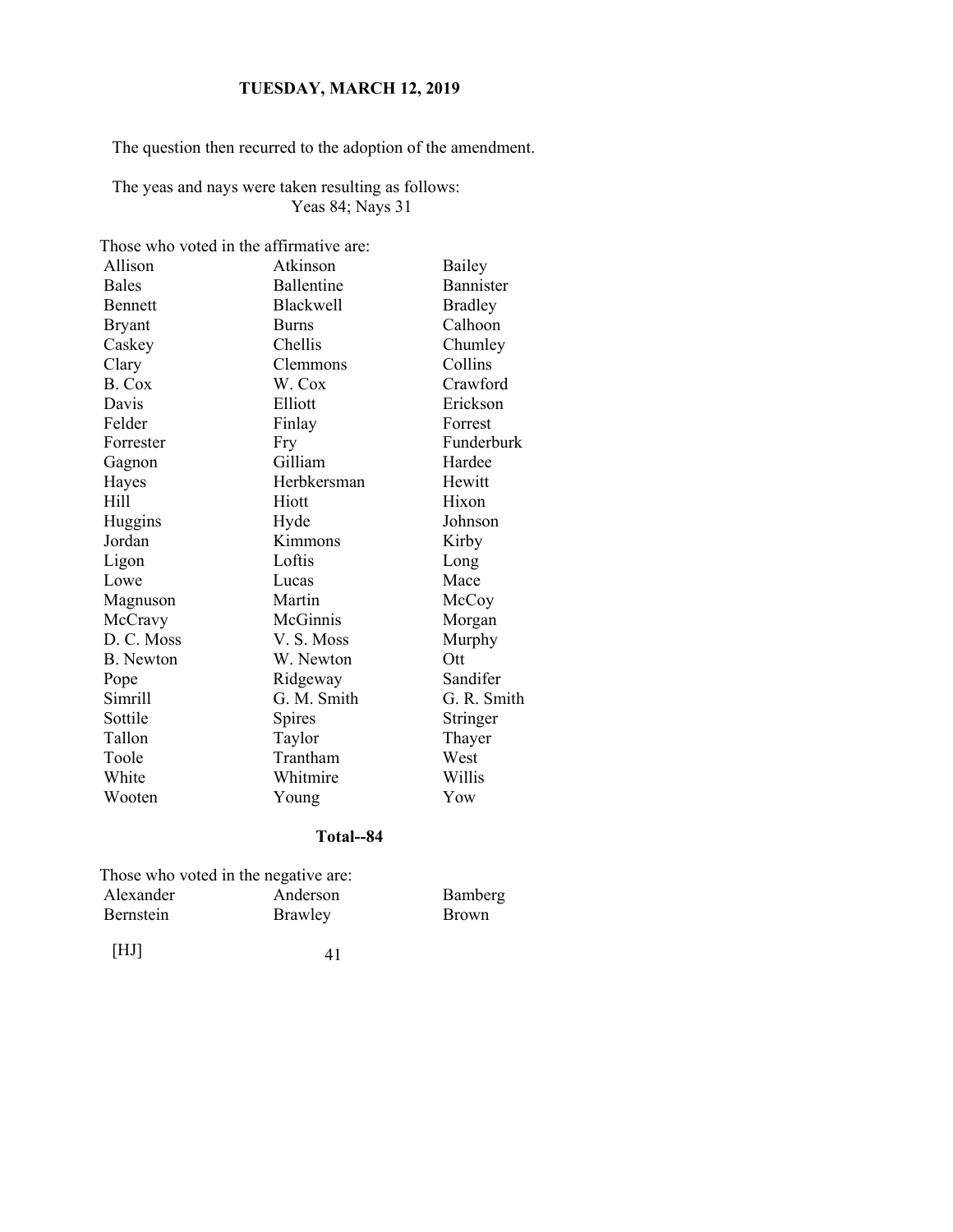| Cobb-Hunter | Dillard         | Garvin      |
|-------------|-----------------|-------------|
| Gilliard    | Henderson-Myers | Henegan     |
| Hosey       | Howard          | Jefferson   |
| King        | McDaniel        | McKnight    |
| Moore       | Norrell         | Parks       |
| Rivers      | Robinson        | Rose        |
| Rutherford  | Simmons         | Stavrinakis |
| Thigpen     | Weeks           | Wheeler     |
| R. Williams |                 |             |

## **Total--31**

The amendment was then adopted.

The question then recurred to the adoption of the section.

The yeas and nays were taken resulting as follows: Yeas 87; Nays 2

Those who voted in the affirmative are:

| Allison          | Anderson       | Atkinson     |
|------------------|----------------|--------------|
| Bailey           | <b>Bales</b>   | Ballentine   |
| Bamberg          | Bennett        | Blackwell    |
| <b>Bradley</b>   | <b>Brawley</b> | <b>Brown</b> |
| <b>Bryant</b>    | <b>Burns</b>   | Calhoon      |
| Chellis          | Chumley        | Clary        |
| Clyburn          | B. Cox         | Crawford     |
| Davis            | Dillard        | Erickson     |
| Felder           | Finlay         | Forrest      |
| Forrester        | Funderburk     | Gagnon       |
| Garvin           | Gilliam        | Govan        |
| Hardee           | Hayes          | Henegan      |
| Herbkersman      | Hewitt         | Hill         |
| Hiott            | Hixon          | Hosey        |
| Howard           | Huggins        | Jefferson    |
| King             | Kirby          | Ligon        |
| Loftis           | Long           | Mace         |
| Magnuson         | Martin         | McDaniel     |
| McGinnis         | McKnight       | Moore        |
| Morgan           | D. C. Moss     | V.S. Moss    |
| <b>B.</b> Newton | Norrell        | Ott          |
|                  |                |              |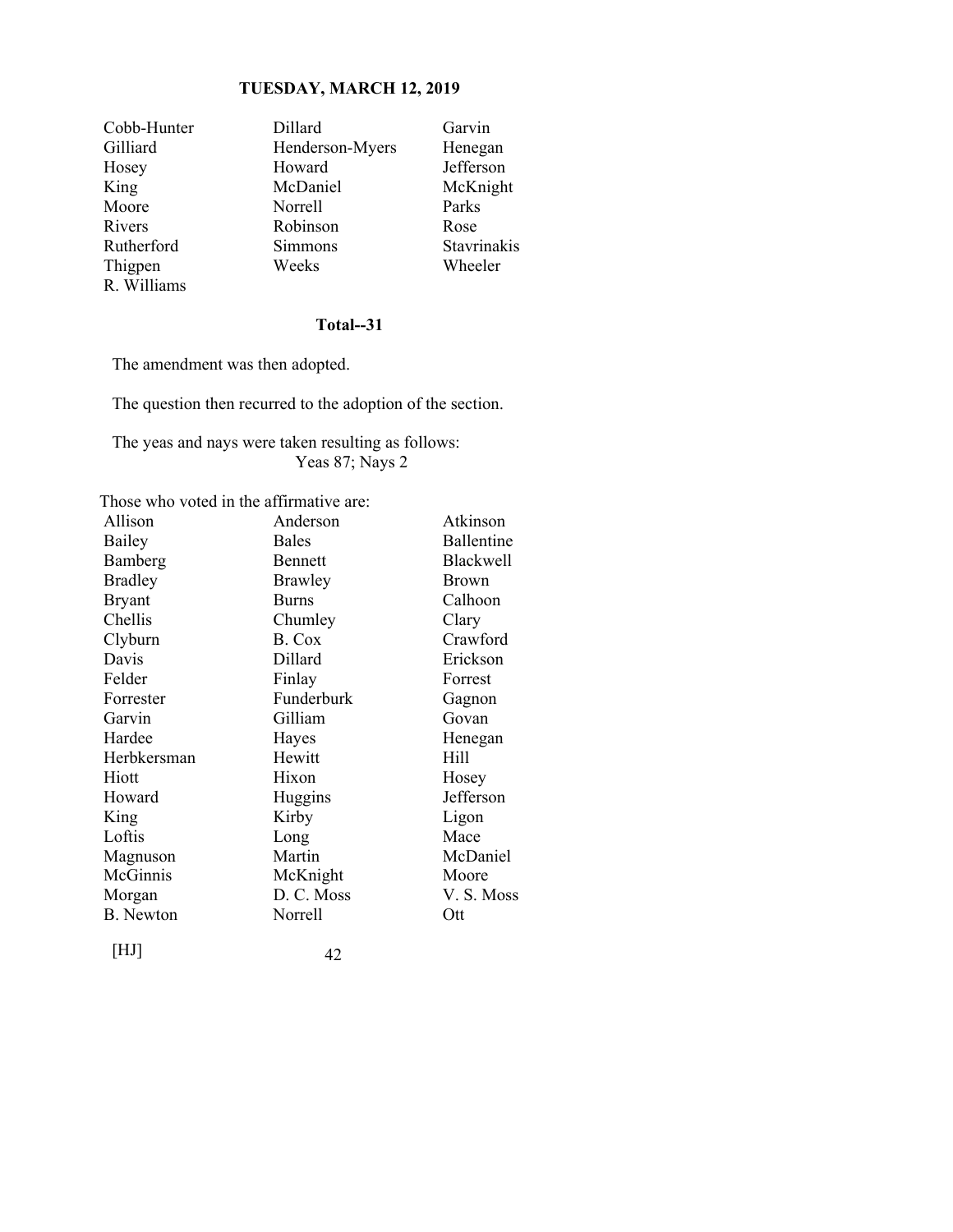| Parks       | Ridgeway    | Rose          |
|-------------|-------------|---------------|
| Rutherford  | Sandifer    | Simrill       |
| G. R. Smith | Sottile     | <b>Spires</b> |
| Stringer    | Tallon      | Taylor        |
| Thayer      | Thigpen     | Toole         |
| Trantham    | West        | Wheeler       |
| Whitmire    | R. Williams | Willis        |
| Wooten      | Young       | Yow           |

## **Total--87**

 Those who voted in the negative are: Gilliard Simmons

## **Total--2**

Section 33, as amended, was adopted.

## **RECORD FOR VOTING**

 I inadvertently voted on H. 4000, Part 1B, Section 33. I should have abstained.

Rep. Justin Bamberg

#### **RECORD FOR VOTING**

 I inadvertently voted on H. 4000, Part 1B, Section 33. I should have abstained.

Rep. Seth Rose

#### **RECORD FOR VOTING**

 I inadvertently voted on H. 4000, Part 1B, Section 33. I should have abstained.

Rep. Will Wheeler

#### **RECORD FOR VOTING**

 I inadvertently voted on H. 4000, Part 1B, Section 33. I should have abstained.

Rep. Todd Rutherford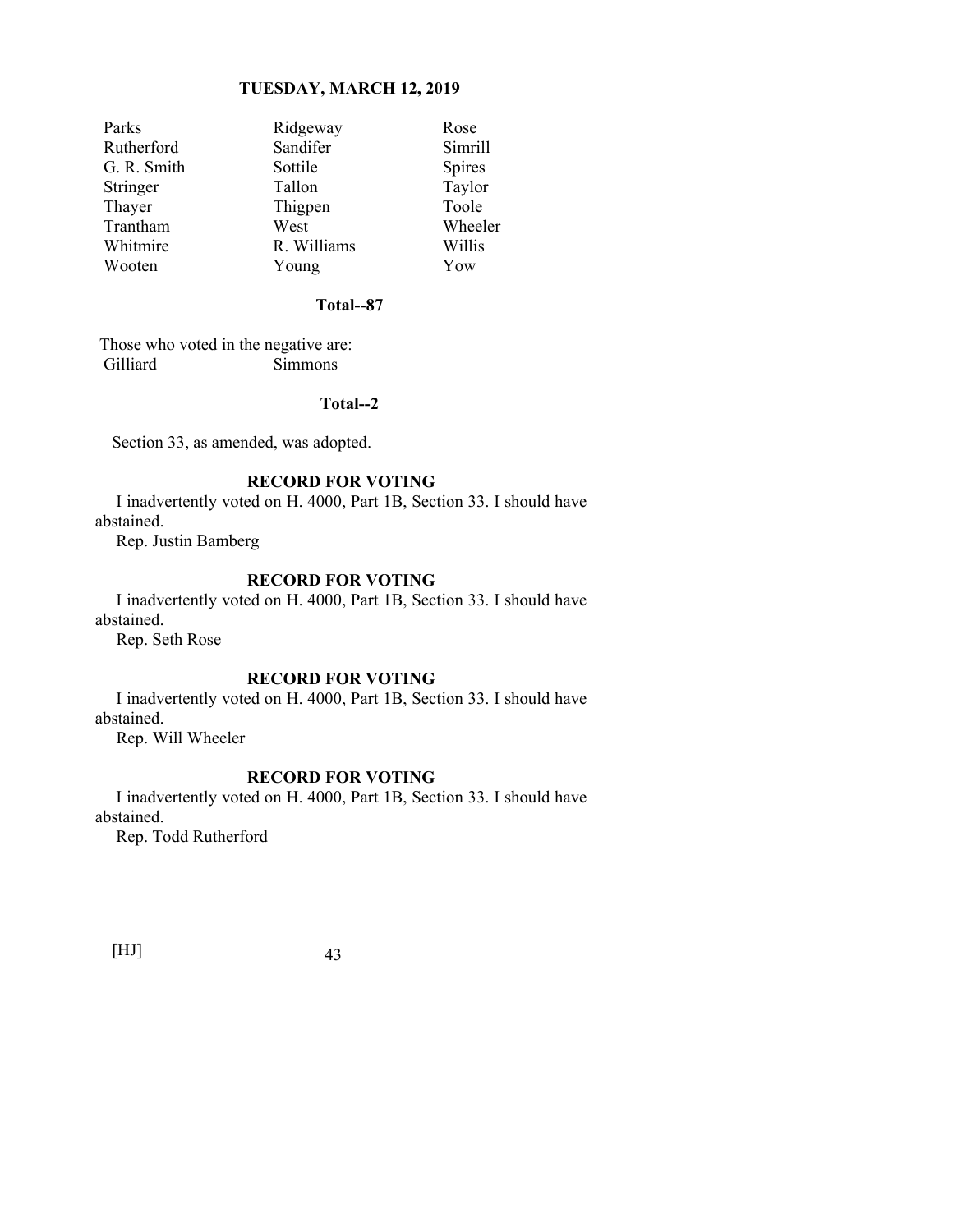## **RECORD FOR VOTING**

 I inadvertently voted on H. 4000, Part 1B, Section 33. I should have abstained.

Rep. Cezar McKnight

## **SPEAKER IN CHAIR**

## **SECTION 35**

The yeas and nays were taken resulting as follows: Yeas 94; Nays 2

Those who voted in the affirmative are:

| Allison          | Anderson       | Bailey         |
|------------------|----------------|----------------|
| Ballentine       | Bamberg        | Bannister      |
| Blackwell        | <b>Bradley</b> | <b>Brawley</b> |
| <b>Brown</b>     | <b>Bryant</b>  | <b>Burns</b>   |
| Calhoon          | Caskey         | Chumley        |
| Clary            | Clemmons       | Clyburn        |
| B. Cox           | Crawford       | Davis          |
| Dillard          | Elliott        | Erickson       |
| Felder           | Finlay         | Forrest        |
| Forrester        | Funderburk     | Gagnon         |
| Garvin           | Gilliam        | Govan          |
| Hayes            | Henegan        | Herbkersman    |
| Hewitt           | Hill           | Hiott          |
| Hixon            | Hosey          | Howard         |
| Huggins          | Hyde           | Jefferson      |
| Jordan           | Kimmons        | King           |
| Kirby            | Ligon          | Loftis         |
| Long             | Lucas          | Mace           |
| Mack             | Magnuson       | Martin         |
| McCoy            | McCravy        | McDaniel       |
| Moore            | Morgan         | D. C. Moss     |
| <b>B.</b> Newton | W. Newton      | Norrell        |
| Ott              | Parks          | Ridgeway       |
| Rivers           | Robinson       | Rose           |
| Rutherford       | Sandifer       | Simmons        |
| G. M. Smith      | G. R. Smith    | Sottile        |
| Spires           | Stavrinakis    | Stringer       |
| Tallon           | Thayer         | Toole          |
| Trantham         | Weeks          | West           |
|                  |                |                |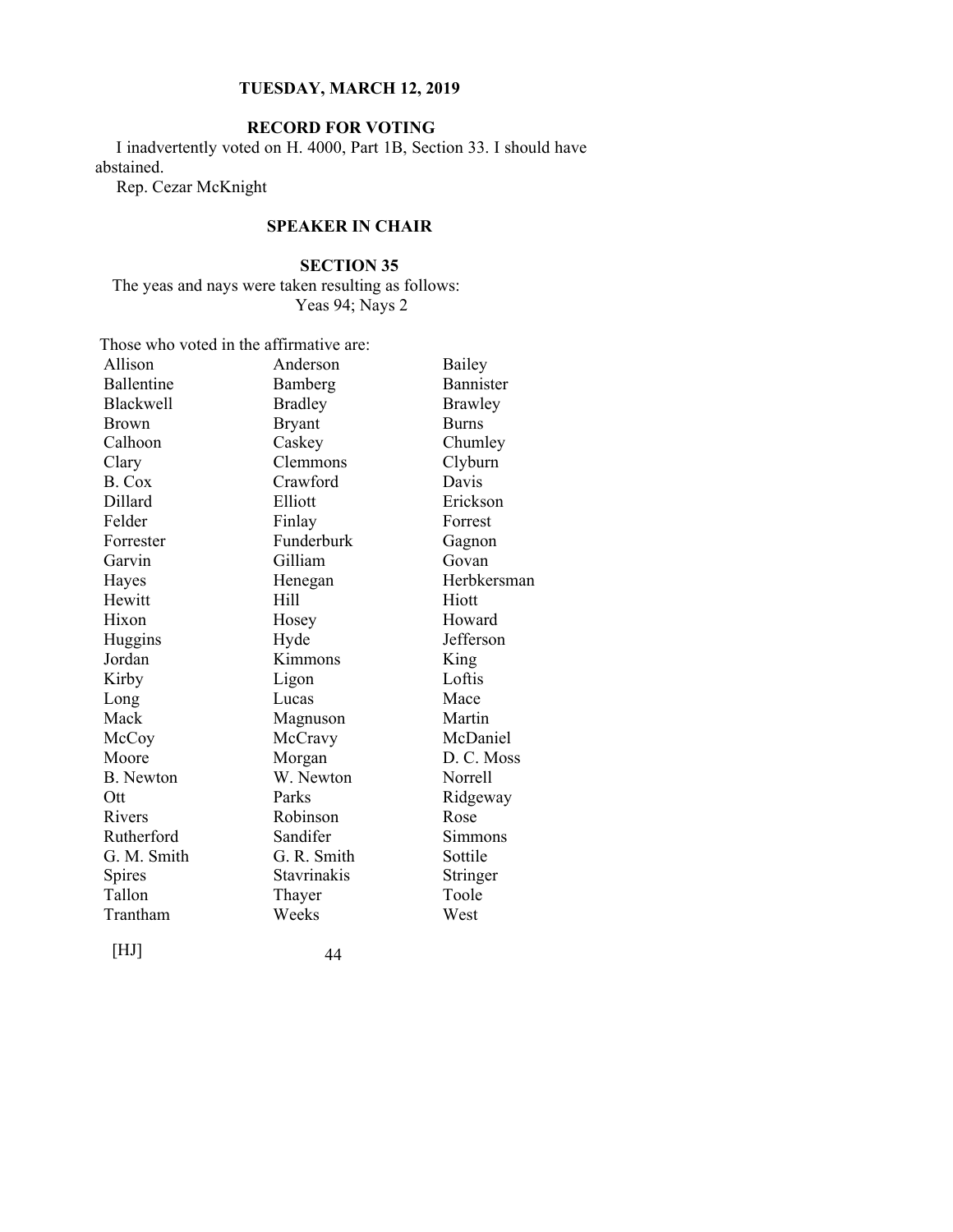Yow

Wheeler Whitmire R. Williams<br>Willis Wooten Young Wooten Young

#### **Total--94**

 Those who voted in the negative are: Gilliard Henderson-Myers

#### **Total--2**

Section 35 was adopted.

## **SECTION 37--ADOPTED**

Rep. HILL proposed the following Amendment No. 9 (Doc Name h:\legwork\house\amend\h-wm\006\medical cannabis.docx), which was tabled:

Amend the bill, as and if amended, Part IB, Section 37, DEPARTMENT OF ALCOHOL & OTHER DRUG ABUSE SERVICES, page 377, after line 24, by adding an appropriately numbered paragraph to read:

*(DAODAS: Medical Cannabis Campaigns) The department is prohibited from using state or other funds to run a public campaign which disparages in any way the medical use of cannabis, including but not limited to using the phrase "Marijuana is not medicine". Effective July 1, 2019, any public campaign which violates this provision must be terminated immediately.*

Renumber sections to conform.

Amend totals and titles to conform.

Rep. HERBKERSMAN explained the amendment.

Rep. TALLON moved to table the amendment.

Rep. HILL demanded the yeas and nays which were taken, resulting as follows:

Yeas 63; Nays 34

[HJ] 45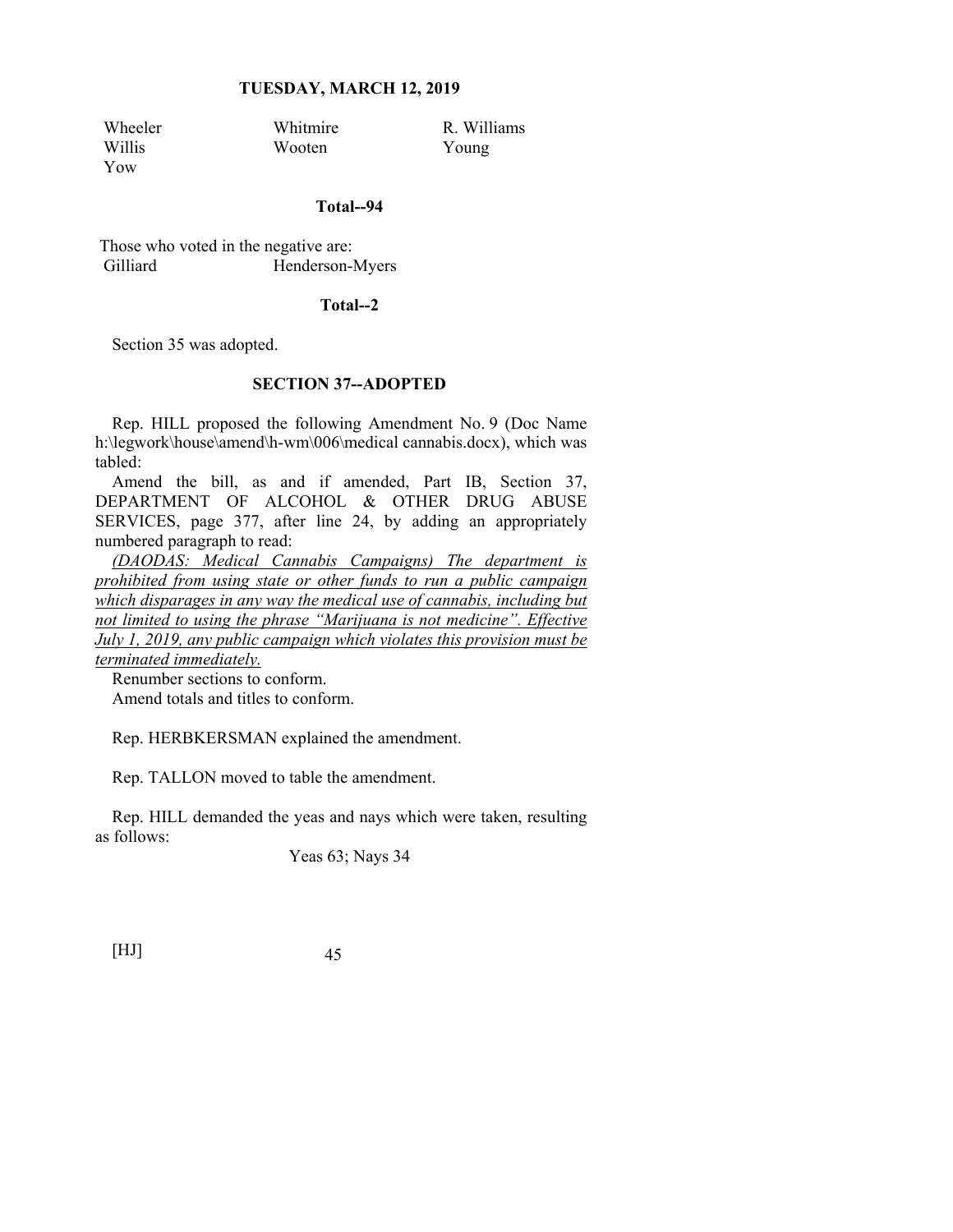| Those who voted in the affirmative are: |                |              |
|-----------------------------------------|----------------|--------------|
| Allison                                 | Bailey         | Ballentine   |
| Bannister                               | <b>Bennett</b> | Blackwell    |
| <b>Bradley</b>                          | <b>Bryant</b>  | <b>Burns</b> |
| Caskey                                  | Chellis        | Chumley      |
| Clary                                   | Clemmons       | Collins      |
| B. Cox                                  | Crawford       | Davis        |
| Elliott                                 | Erickson       | Felder       |
| Finlay                                  | Forrest        | Forrester    |
| Fry                                     | Funderburk     | Gagnon       |
| Gilliam                                 | Hayes          | Hewitt       |
| Hiott                                   | Hixon          | Huggins      |
| Hyde                                    | Johnson        | Jordan       |
| Kirby                                   | Ligon          | Loftis       |
| Lowe                                    | Lucas          | Martin       |
| McCravy                                 | D. C. Moss     | V. S. Moss   |
| <b>B.</b> Newton                        | W. Newton      | Pope         |
| Sandifer                                | Simrill        | G. M. Smith  |
| G. R. Smith                             | Stringer       | Tallon       |
| Thayer                                  | Toole          | Trantham     |
| White                                   | Whitmire       | Willis       |
| Wooten                                  | Young          | Yow          |

## **Total--63**

| Those who voted in the negative are: |              |                 |  |
|--------------------------------------|--------------|-----------------|--|
| Bamberg                              | <b>Brown</b> | Clyburn         |  |
| Cobb-Hunter                          | W. Cox       | Dillard         |  |
| Gilliard                             | Hardee       | Henderson-Myers |  |
| Henegan                              | Herbkersman  | Hill            |  |
| Hosey                                | Howard       | Jefferson       |  |
| Kimmons                              | King         | Long            |  |
| Mace                                 | Magnuson     | McCoy           |  |
| McDaniel                             | McKnight     | Morgan          |  |
| Norrell                              | Ott          | Ridgeway        |  |
| Robinson                             | Rose         | Rutherford      |  |
| <b>Stavrinakis</b>                   | Taylor       | Wheeler         |  |
| R. Williams                          |              |                 |  |

## **Total--34**

So, the amendment was tabled.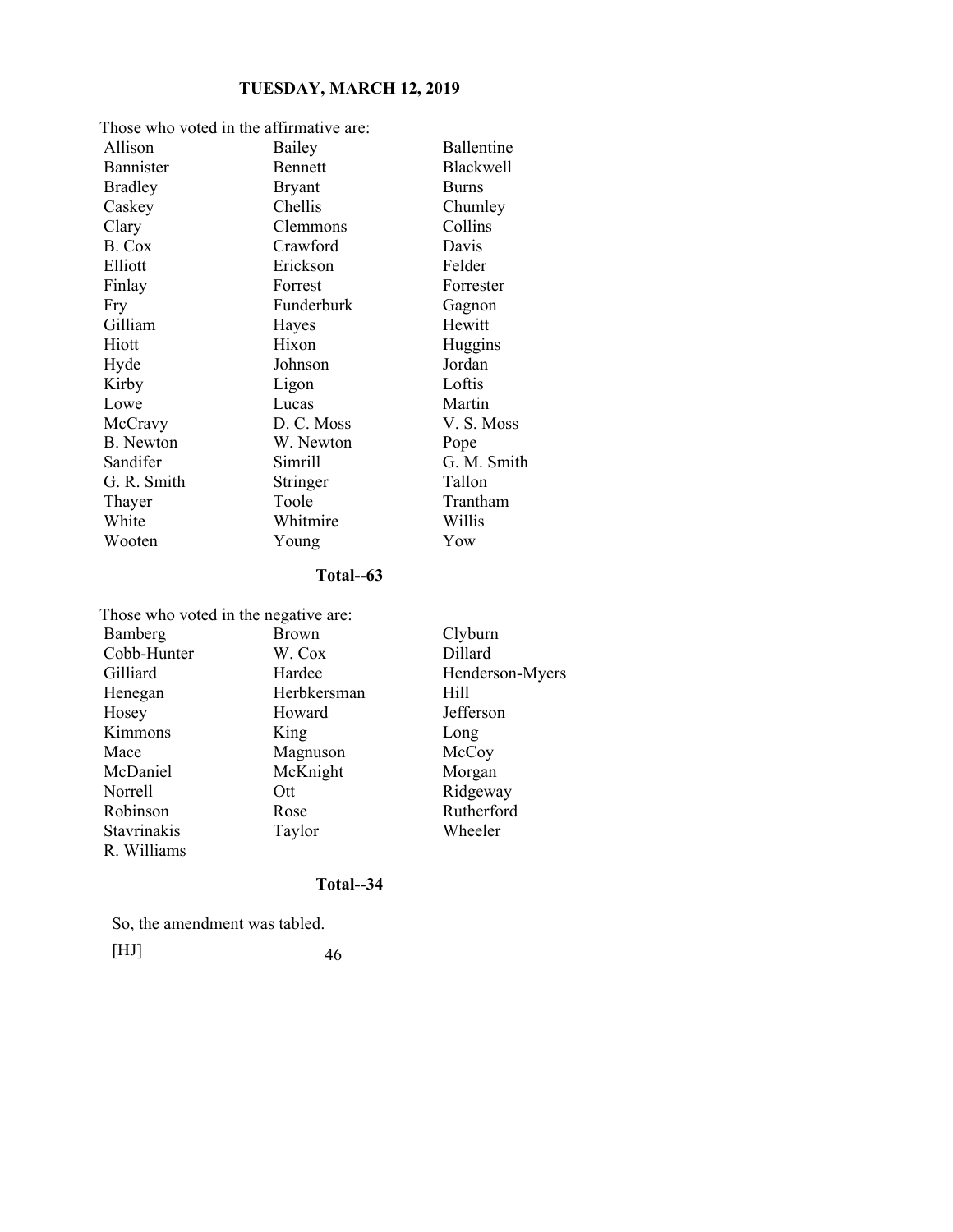## **STATEMENT FOR JOURNAL**

 I did not vote on Amendment No. 9 on Section 37, Part 1B of H. 4000 due to the fact that I chair the Legislative Oversight Committee Subcommittee on Healthcare and Regulations and D.A.O.D.O.S. is currently under study.

Rep. Jay West

The question then recurred to the adoption of the section.

The yeas and nays were taken resulting as follows: Yeas 83; Nays 1

Those who voted in the affirmative are:

| Alexander      | Ballentine      | Bamberg          |
|----------------|-----------------|------------------|
| Bannister      | Bennett         | <b>Blackwell</b> |
| <b>Bradley</b> | <b>Brown</b>    | <b>Bryant</b>    |
| <b>Burns</b>   | Calhoon         | Caskey           |
| Chumley        | Clary           | Clemmons         |
| Clyburn        | Collins         | B. Cox           |
| W. Cox         | Crawford        | Davis            |
| Dillard        | Elliott         | Erickson         |
| Felder         | Finlay          | Forrest          |
| Forrester      | Funderburk      | Gagnon           |
| Gilliam        | Gilliard        | Govan            |
| Hardee         | Henderson-Myers | Herbkersman      |
| Hewitt         | Hiott           | Hixon            |
| Hosey          | Howard          | Huggins          |
| Hyde           | Jefferson       | Johnson          |
| Jordan         | Kimmons         | King             |
| Kirby          | Ligon           | Loftis           |
| Long           | Lucas           | Mace             |
| Magnuson       | Martin          | McCravy          |
| McGinnis       | McKnight        | Morgan           |
| D. C. Moss     | V.S. Moss       | <b>B.</b> Newton |
| Norrell        | Ott             | Pope             |
| Ridgeway       | Sandifer        | G. M. Smith      |
| G. R. Smith    | Spires          | Stavrinakis      |
| Stringer       | Tallon          | Taylor           |
| Thayer         | Toole           | Trantham         |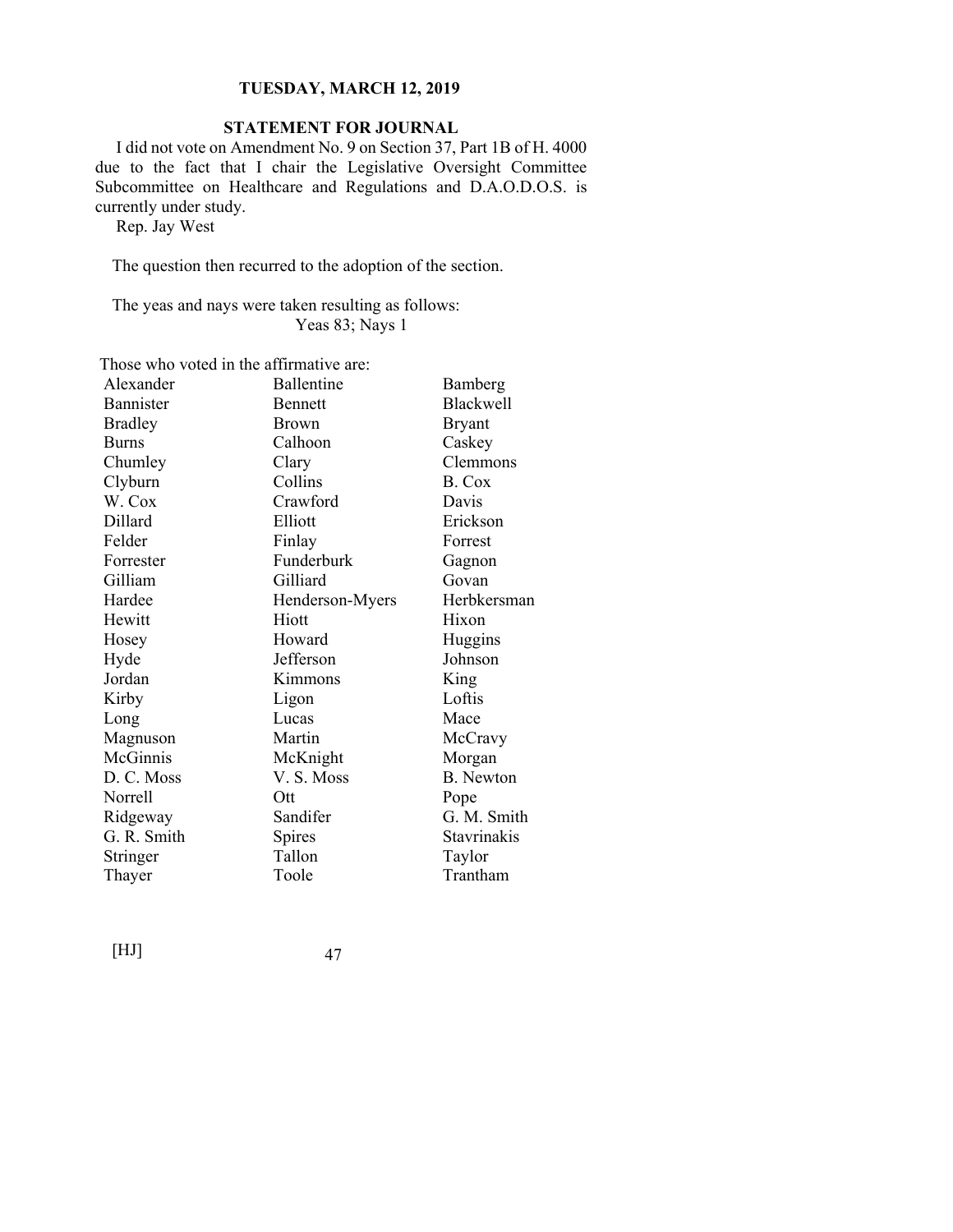R. Williams Willis Wooten Young Yow

#### **Total--83**

 Those who voted in the negative are: Hill

## **Total--1**

Section 37 was adopted.

## **SECTION 44--ADOPTED**

Rep. TOOLE proposed the following Amendment No. 4 to (Doc Name h:\legwork\house\amend\h-wm\004\aginfrastructure.docx), which was tabled:

Amend the bill, as and if amended, Part IB, Section 44, DEPARTMENT OF AGRICULTURE, page 389, paragraph 44.9, line 11, by inserting at the end of the line:

/*(No Agribusiness Infrastructure funds may be expended on a project until the department receives a written commitment from a prospective tenant.* /

Renumber sections to conform. Amend totals and titles to conform.

Rep. TOOLE explained the amendment.

Rep. STAVRINAKIS spoke against the amendment.

Rep. TOOLE moved to table the amendment, which was agreed to.

The question then recurred to the adoption of the section.

The yeas and nays were taken resulting as follows: Yeas 104; Nays 0

Those who voted in the affirmative are:

| Alexander | Allison          | Anderson          |
|-----------|------------------|-------------------|
| Bailey    | <b>Bales</b>     | <b>Ballentine</b> |
| Bamberg   | <b>Bannister</b> | <b>Bennett</b>    |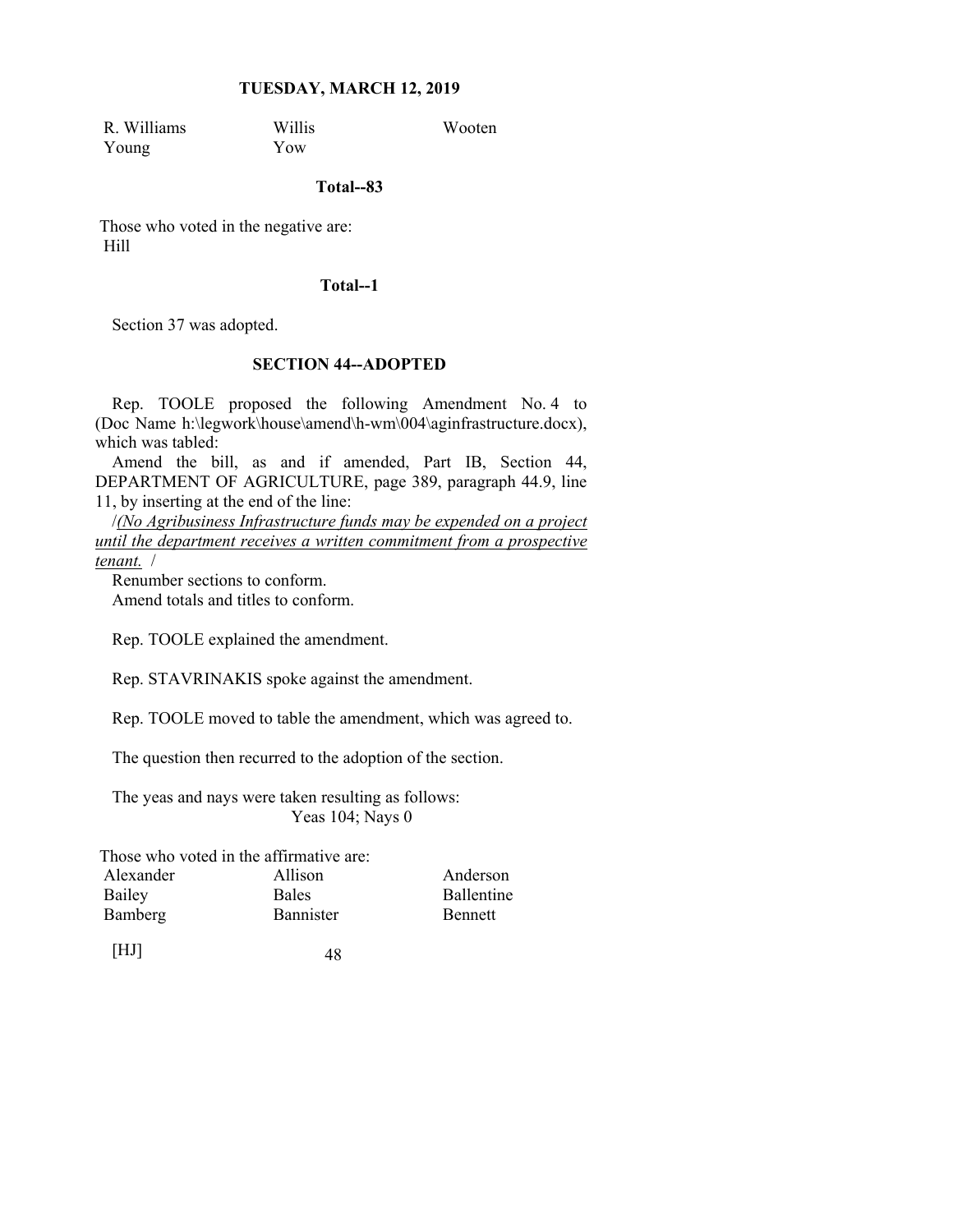| Blackwell        | <b>Bradley</b>  | <b>Brown</b>   |
|------------------|-----------------|----------------|
| Bryant           | <b>Burns</b>    | Calhoon        |
| Caskey           | Chellis         | Chumley        |
| Clary            | Clemmons        | Clyburn        |
| Collins          | B. Cox          | W. Cox         |
| Crawford         | Davis           | Elliott        |
| Erickson         | Felder          | Finlay         |
| Forrest          | Forrester       | Fry            |
| Funderburk       | Gagnon          | Garvin         |
| Gilliam          | Gilliard        | Govan          |
| Hardee           | Henderson-Myers | Henegan        |
| Herbkersman      | Hill            | Hiott          |
| Hixon            | Hosey           | Howard         |
| Huggins          | Hyde            | Johnson        |
| Kimmons          | Kirby           | Ligon          |
| Loftis           | Long            | Lowe           |
| Lucas            | Mace            | Mack           |
| Magnuson         | Martin          | McCoy          |
| McCravy          | McDaniel        | McGinnis       |
| McKnight         | Moore           | Morgan         |
| D. C. Moss       | V. S. Moss      | Murphy         |
| <b>B.</b> Newton | W. Newton       | <b>Norrell</b> |
| Ott              | Parks           | Pope           |
| Ridgeway         | Rose            | Rutherford     |
| Sandifer         | Simmons         | Simrill        |
| G. M. Smith      | G. R. Smith     | Sottile        |
| Spires           | Stavrinakis     | Stringer       |
| Tallon           | Taylor          | Thayer         |
| Thigpen          | Toole           | Trantham       |
| Weeks            | West            | Wheeler        |
| Whitmire         | Willis          | Wooten         |
| Young            | Yow             |                |

# **Total--104**

Those who voted in the negative are:

# **Total--0**

Section 44 was adopted.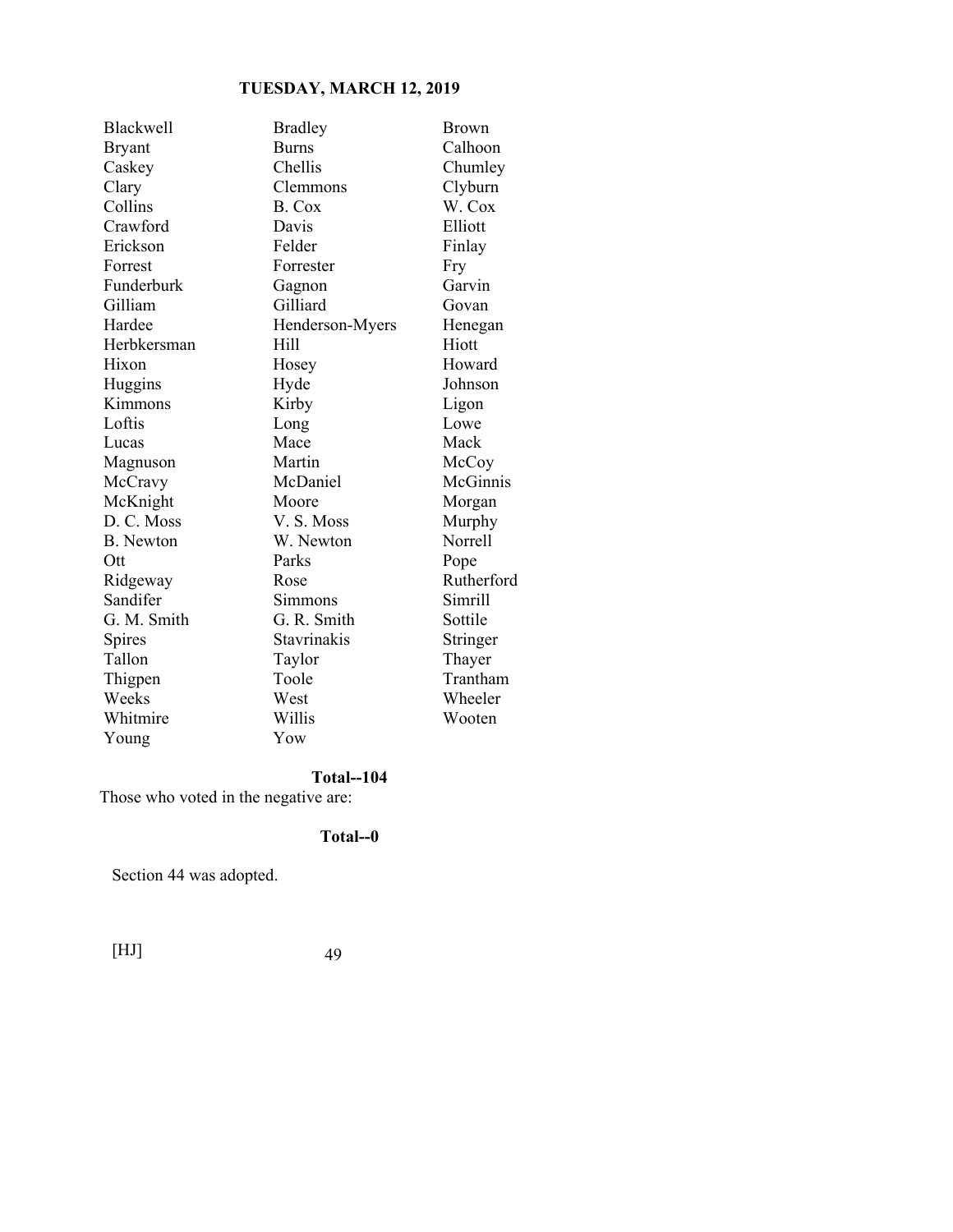## **SECTION 49--AMENDED AND ADOPTED**

Rep. OTT proposed the following Amendment No. 38 (Doc Name h:\legwork\house\amend\h-wm\004\pardregsuspension.docx), which was adopted:

Amend the bill, as and if amended, Part IB, Section 49, DEPARTMENT OF PARKS, RECREATION & TOURISM, page 393, paragraph 49.10, line 24, by striking: /for a period of three years/ and inserting after line 24: /*For the current fiscal year, funds placed in a County Area account as allowed in Section 51-23-30 of the 1976 Code may remain unexpended in the account indefinitely, any regulation or provision to the contrary notwithstanding.*/

Renumber sections to conform. Amend totals and titles to conform.

Rep. OTT explained the amendment. The amendment was then adopted.

The question then recurred to the adoption of the section.

The yeas and nays were taken resulting as follows: Yeas 112; Nays 0

Those who voted in the affirmative are:

| Alexander       | Allison          | Anderson         |
|-----------------|------------------|------------------|
| Atkinson        | Bailey           | <b>Bales</b>     |
| Ballentine      | Bamberg          | <b>Bannister</b> |
| Bennett         | <b>Blackwell</b> | <b>Bradley</b>   |
| Bryant          | <b>Burns</b>     | Calhoon          |
| Caskey          | Chellis          | Clary            |
| Clemmons        | Clyburn          | Cobb-Hunter      |
| Collins         | B. Cox           | W. Cox           |
| Crawford        | Davis            | Dillard          |
| Elliott         | Erickson         | Felder           |
| Finlay          | Forrest          | Forrester        |
| Fry             | Funderburk       | Gagnon           |
| Garvin          | Gilliam          | Gilliard         |
| Govan           | Hardee           | Hayes            |
| Henderson-Myers | Henegan          | Hewitt           |
| Hill            | Hiott            | Hixon            |
| Hosey           | Howard           | Huggins          |
| HJ              | 50               |                  |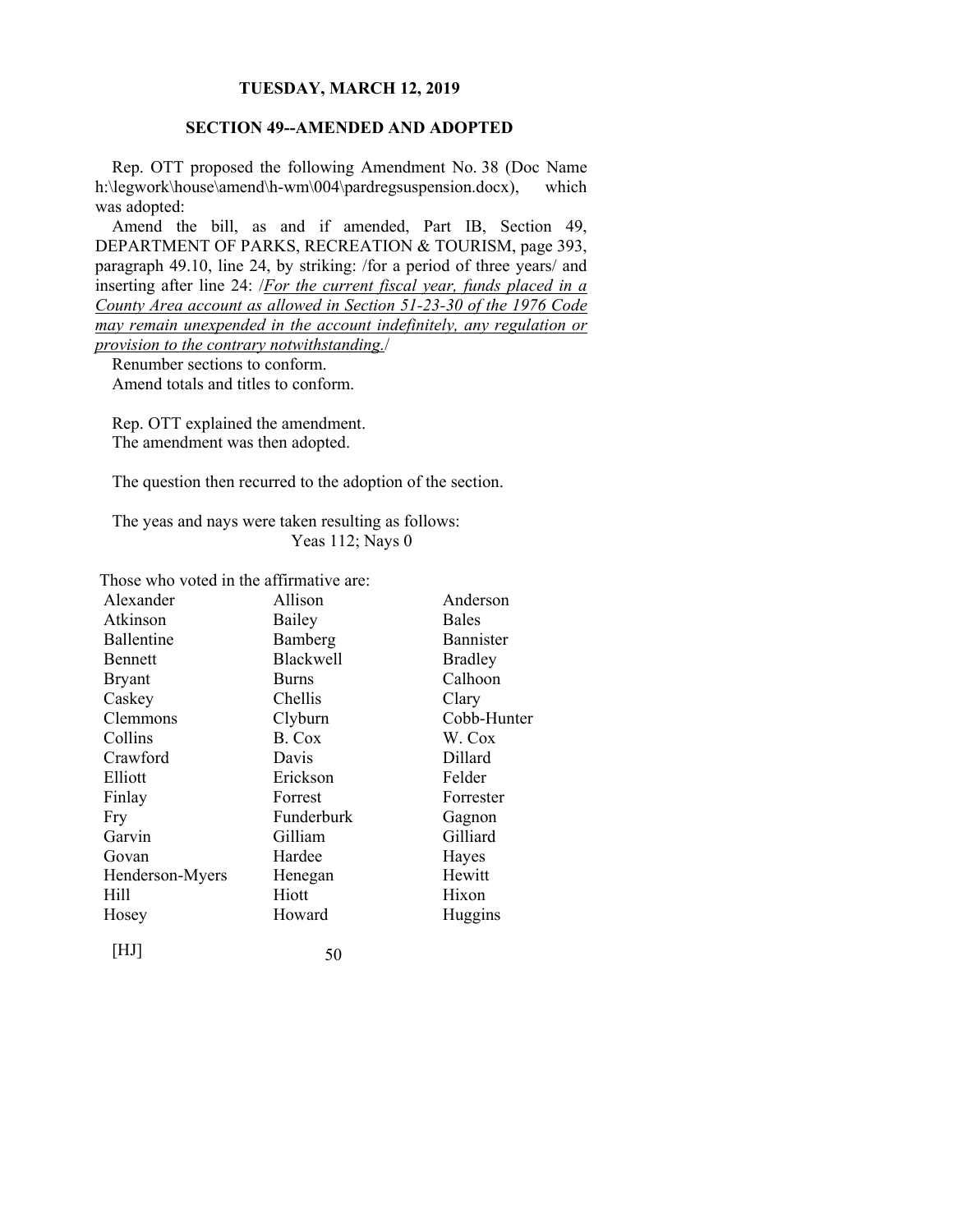| Hyde        | Jefferson   | Johnson          |
|-------------|-------------|------------------|
| Jordan      | Kimmons     | King             |
| Kirby       | Ligon       | Loftis           |
| Long        | Lowe        | Lucas            |
| Mace        | Mack        | Magnuson         |
| Martin      | McCoy       | McCravy          |
| McDaniel    | McGinnis    | McKnight         |
| Moore       | Morgan      | D. C. Moss       |
| V.S. Moss   | Murphy      | <b>B.</b> Newton |
| W. Newton   | Norrell     | Ott              |
| Parks       | Pope        | Ridgeway         |
| Rivers      | Rose        | Rutherford       |
| Sandifer    | Simmons     | Simrill          |
| G. M. Smith | G. R. Smith | Sottile          |
| Spires      | Stavrinakis | Stringer         |
| Tallon      | Taylor      | Thayer           |
| Thigpen     | Toole       | Trantham         |
| Weeks       | West        | Wheeler          |
| Whitmire    | R. Williams | S. Williams      |
| Willis      | Wooten      | Young            |
| Yow         |             |                  |

#### **Total--112**

Those who voted in the negative are:

### **Total--0**

Section 49, as amended, was adopted.

## **SECTION 50--ADOPTED**

Rep. TOOLE proposed the following Amendment No. 5 to (Doc Name h:\legwork\house\amend\h-wm\004\commercereport.docx), which was tabled:

Amend the bill, as and if amended, Part IB, Section 50, DEPARTMENT OF COMMERCE, page 397, after line 17, by adding an appropriately numbered paragraph to read:

/ *(CMRC: Quarterly Expenditure Report) In order to ensure transparency and accountability, the Department of Commerce shall report quarterly to the Senate Finance Committee and House Ways and*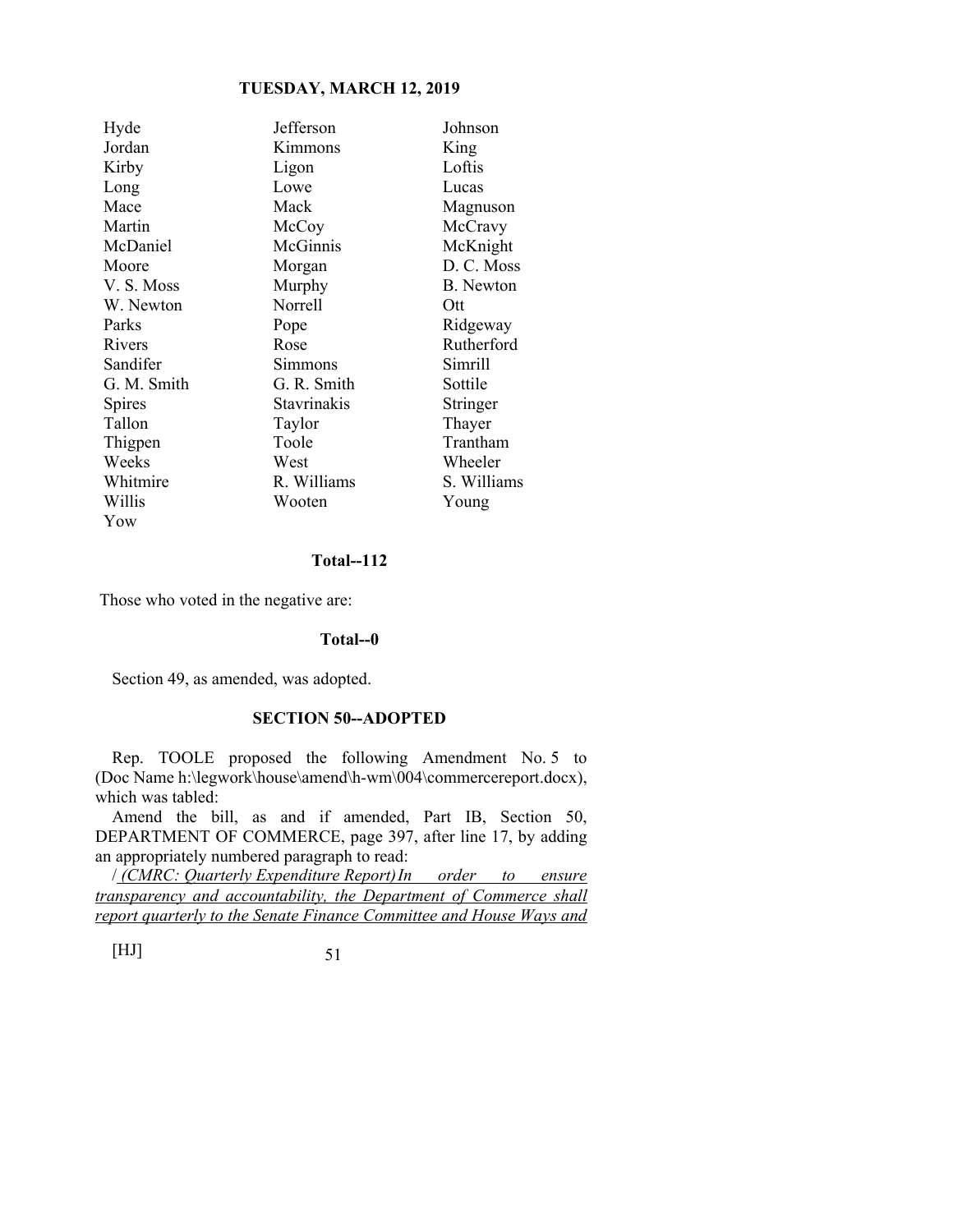*Means Committee on all financial transactions that have taken place at the department. For each transfer, payment, or reimbursement the report must specify the amount, the reason for, or circumstance that necessitated the transaction, and the source of funds used. In the event federal or other funds were utilized, the source from which the revenue was generated must also be included. The report must be submitted as soon after the end of each quarter as practicable.*/

Renumber sections to conform. Amend totals and titles to conform.

Rep. TOOLE explained the amendment.

Rep. STAVRINAKIS moved to table the amendment, which was agreed to.

The question then recurred to the adoption of the section.

The yeas and nays were taken resulting as follows: Yeas 112; Nays 3

Those who voted in the affirmative are:

| Alexander        | Allison          | Anderson        |
|------------------|------------------|-----------------|
| Atkinson         | Bailey           | <b>Bales</b>    |
| Ballentine       | <b>Bannister</b> | Bennett         |
| <b>Blackwell</b> | <b>Bradley</b>   | Brawley         |
| <b>Brown</b>     | <b>Bryant</b>    | <b>Burns</b>    |
| Calhoon          | Caskey           | Chellis         |
| Chumley          | Clary            | Clemmons        |
| Clyburn          | Cobb-Hunter      | Collins         |
| B. Cox           | W. Cox           | Crawford        |
| Davis            | Dillard          | Elliott         |
| Erickson         | Felder           | Finlay          |
| Forrest          | Forrester        | Fry             |
| Funderburk       | Gagnon           | Garvin          |
| Gilliam          | Gilliard         | Govan           |
| Hardee           | Hayes            | Henderson-Myers |
| Henegan          | Herbkersman      | Hewitt          |
| Hiott            | Hixon            | Hosey           |
| Howard           | Huggins          | Hyde            |
| Jefferson        | Johnson          | Jordan          |
| Kimmons          | Kirby            | Ligon           |
| [HJ]             | 52               |                 |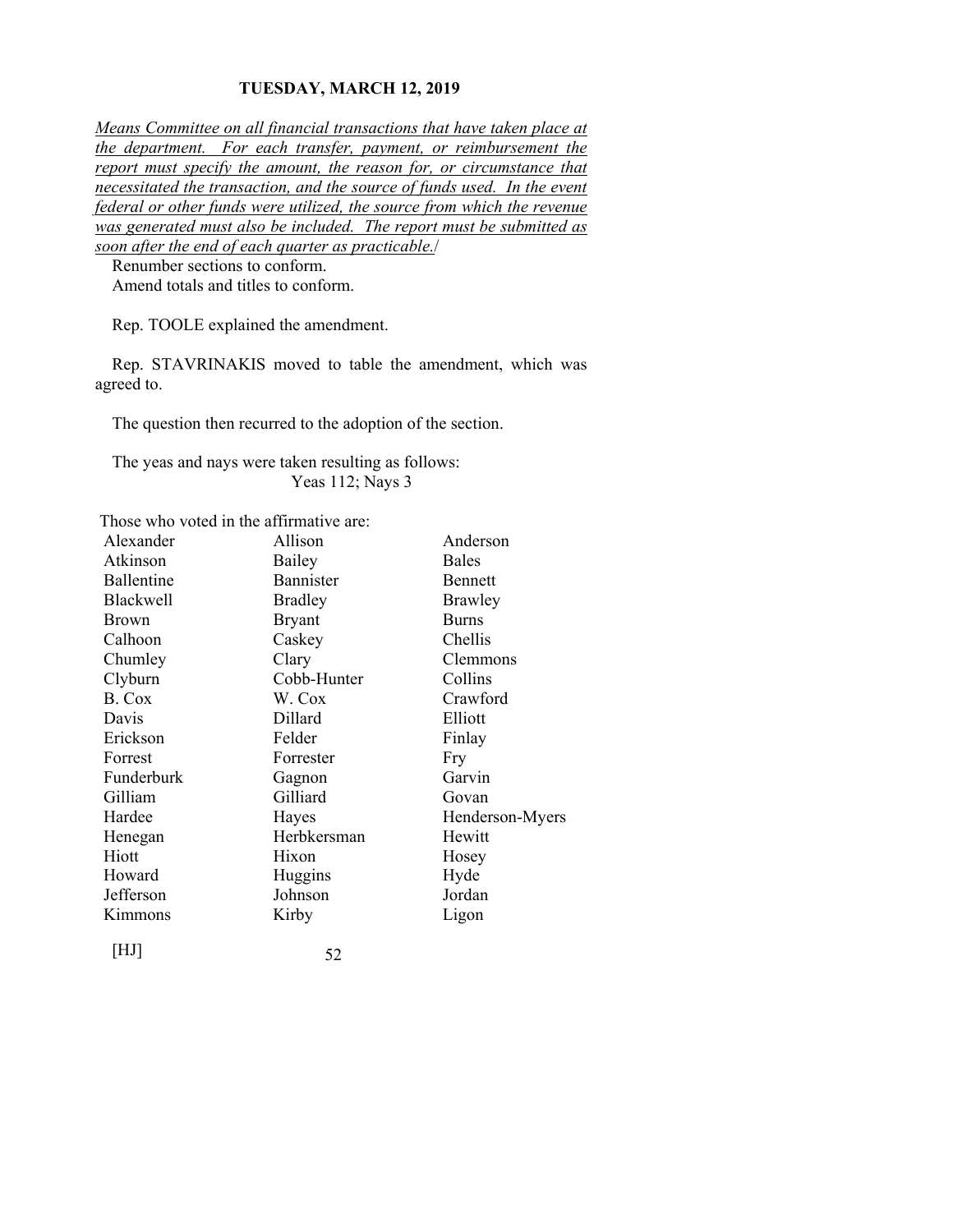| Loftis        | Long               | Lowe        |
|---------------|--------------------|-------------|
| Lucas         | Mace               | Mack        |
| Martin        | McCoy              | McCravy     |
| McDaniel      | McGinnis           | McKnight    |
| Moore         | Morgan             | D. C. Moss  |
| V.S. Moss     | Murphy             | B. Newton   |
| W. Newton     | Norrell            | Ott         |
| Parks         | Pope               | Ridgeway    |
| Rivers        | Robinson           | Rose        |
| Rutherford    | Sandifer           | Simrill     |
| G. M. Smith   | G. R. Smith        | Sottile     |
| <b>Spires</b> | <b>Stavrinakis</b> | Stringer    |
| Tallon        | Taylor             | Thayer      |
| Thigpen       | Trantham           | Weeks       |
| West          | Wheeler            | White       |
| Whitmire      | R. Williams        | S. Williams |
| Willis        | Wooten             | Young       |
| Yow           |                    |             |

## **Total--112**

 Those who voted in the negative are: Hill Magnuson Toole

## **Total--3**

Section 50 was adopted.

## **SECTION 62**

The yeas and nays were taken resulting as follows: Yeas 114; Nays 0

Those who voted in the affirmative are:

| Alexander        | Allison        | Anderson          |
|------------------|----------------|-------------------|
| Atkinson         | Bailey         | <b>Ballentine</b> |
| Bamberg          | Bannister      | Bennett           |
| <b>Blackwell</b> | <b>Bradley</b> | Brawley           |
| <b>Brown</b>     | <b>Bryant</b>  | <b>Burns</b>      |
| Calhoon          | Chellis        | Chumley           |
| Clary            | Clemmons       | Clyburn           |
| Cobb-Hunter      | Collins        | B. Cox            |
|                  |                |                   |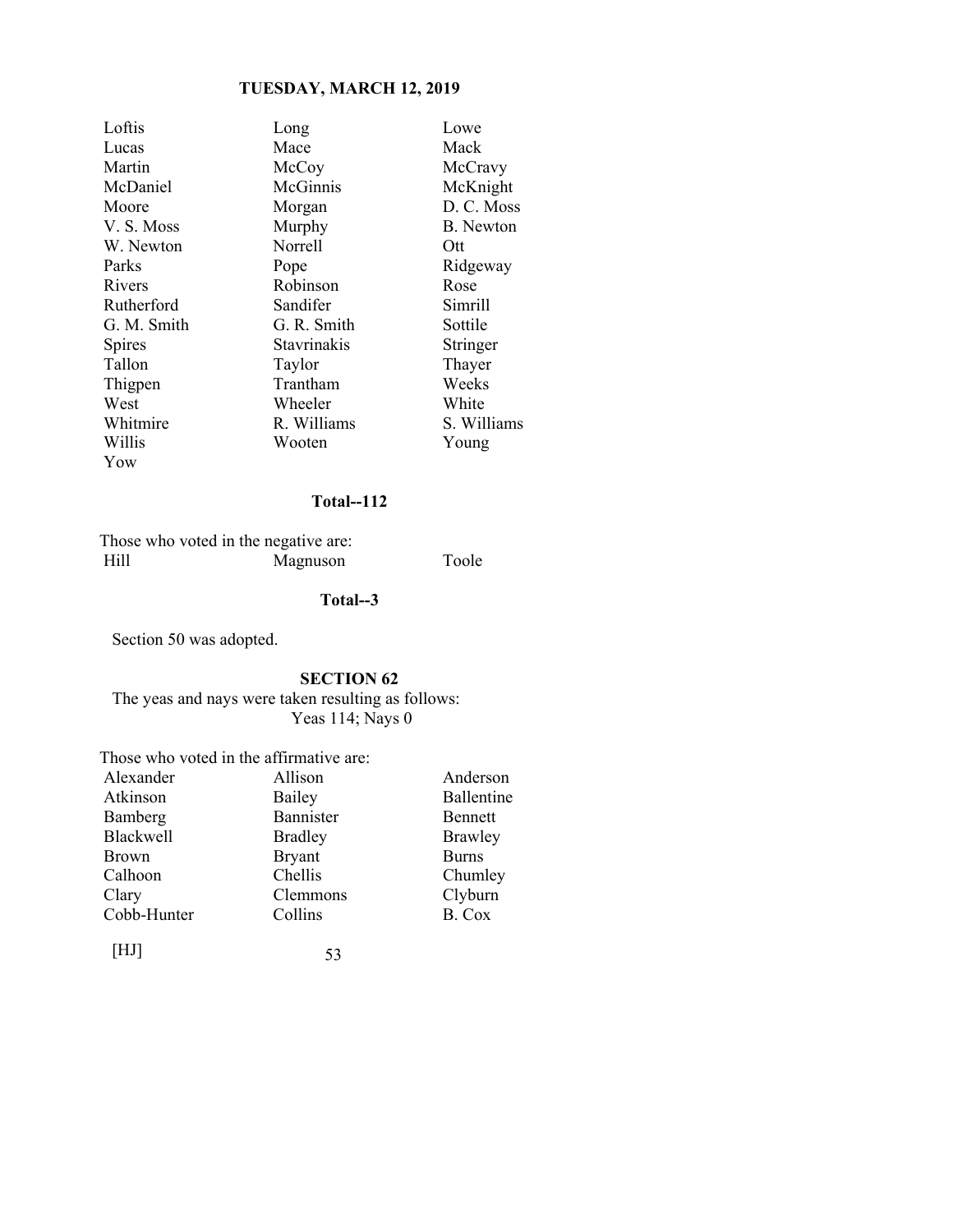| W. Cox      | Crawford         | Davis      |
|-------------|------------------|------------|
| Dillard     | Elliott          | Erickson   |
| Felder      | Finlay           | Forrest    |
| Forrester   | Fry              | Funderburk |
| Gagnon      | Garvin           | Gilliam    |
| Gilliard    | Govan            | Hardee     |
| Hayes       | Henderson-Myers  | Henegan    |
| Herbkersman | Hewitt           | Hill       |
| Hiott       | Hixon            | Hosey      |
| Howard      | Huggins          | Hyde       |
| Jefferson   | Johnson          | Jordan     |
| Kimmons     | King             | Kirby      |
| Ligon       | Loftis           | Long       |
| Lowe        | Lucas            | Mace       |
| Mack        | Magnuson         | Martin     |
| McCoy       | McCravy          | McDaniel   |
| McGinnis    | McKnight         | Moore      |
| Morgan      | D. C. Moss       | V.S. Moss  |
| Murphy      | <b>B.</b> Newton | W. Newton  |
| Norrell     | Ott              | Parks      |
| Pope        | Ridgeway         | Rivers     |
| Robinson    | Rose             | Rutherford |
| Sandifer    | Simmons          | Simrill    |
| G. M. Smith | G. R. Smith      | Sottile    |
| Spires      | Stavrinakis      | Stringer   |
| Tallon      | Taylor           | Thayer     |
| Thigpen     | Trantham         | Weeks      |
| West        | Wheeler          | White      |
| Whitmire    | R. Williams      | Willis     |
| Wooten      | Young            | Yow        |

# **Total--114**

Those who voted in the negative are:

## **Total--0**

Section 62 was adopted.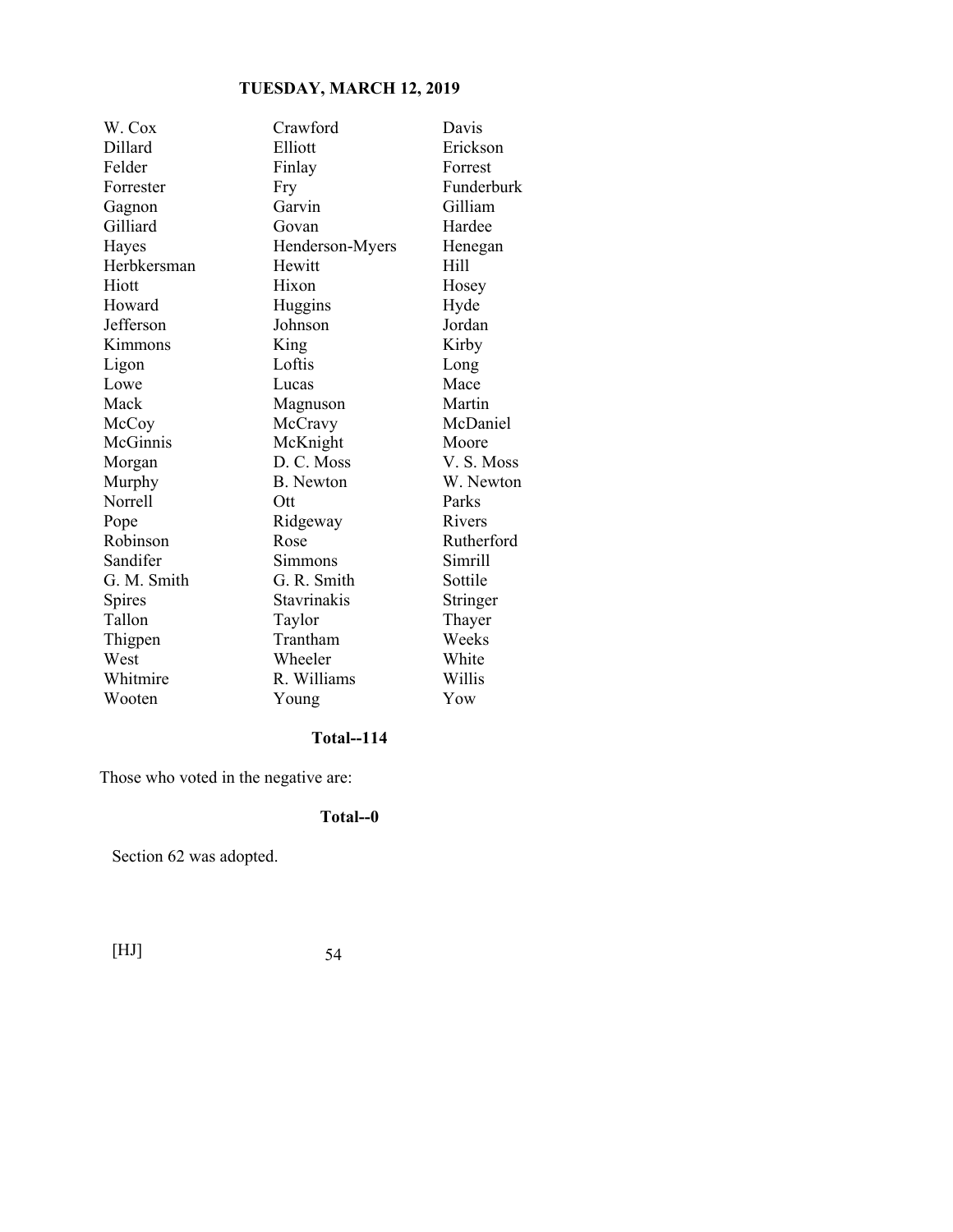## **SECTION 64--ADOPTED**

Reps. MACE and PENDARVIS proposed the following Amendment No. 73 (Doc Name H:\LEGWORK\HOUSE\AMEND\H-WM\007\CJA BASIC TRAINING V2.DOCX), which was tabled:

Amend the bill, as and if amended, Part IB, Section 64, LAW ENFORCEMENT TRAINING COUNCIL, page 413, after line 12, by adding an appropriately numbered paragraph to read:

/*(LETC: Training Requirement) From the funds appropriated and/or authorized to the Law Enforcement Training Council, for the current fiscal year the Criminal Justice Academy shall not be required to provide basic and advance training at the training facility.*/

Renumber sections to conform.

Amend totals and titles to conform.

Rep. MACE explained the amendment.

Rep. LOWE spoke against the amendment. Rep. MACE spoke in favor of the amendment.

Rep. LOWE moved to table the amendment.

Rep. MACE demanded the yeas and nays which were taken, resulting as follows:

Yeas 72; Nays 37

Those who voted in the affirmative are:

| Alexander      | Allison          | Anderson         |
|----------------|------------------|------------------|
| Bailey         | <b>Bales</b>     | Ballentine       |
| Bamberg        | <b>Bannister</b> | <b>Blackwell</b> |
| <b>Bradley</b> | <b>Bryant</b>    | <b>Burns</b>     |
| Calhoon        | Caskey           | Chumley          |
| Clary          | Clemmons         | Cobb-Hunter      |
| Collins        | B. Cox           | W. Cox           |
| Erickson       | Felder           | Finlay           |
| Forrester      | Fry              | Gagnon           |
| Hardee         | Hewitt           | Hiott            |
| Hixon          | Hosey            | Huggins          |
| Hyde           | Jefferson        | Johnson          |
| Jordan         | Kimmons          | Ligon            |
| Loftis         | Lowe             | Lucas            |
| [HJ]           | 55               |                  |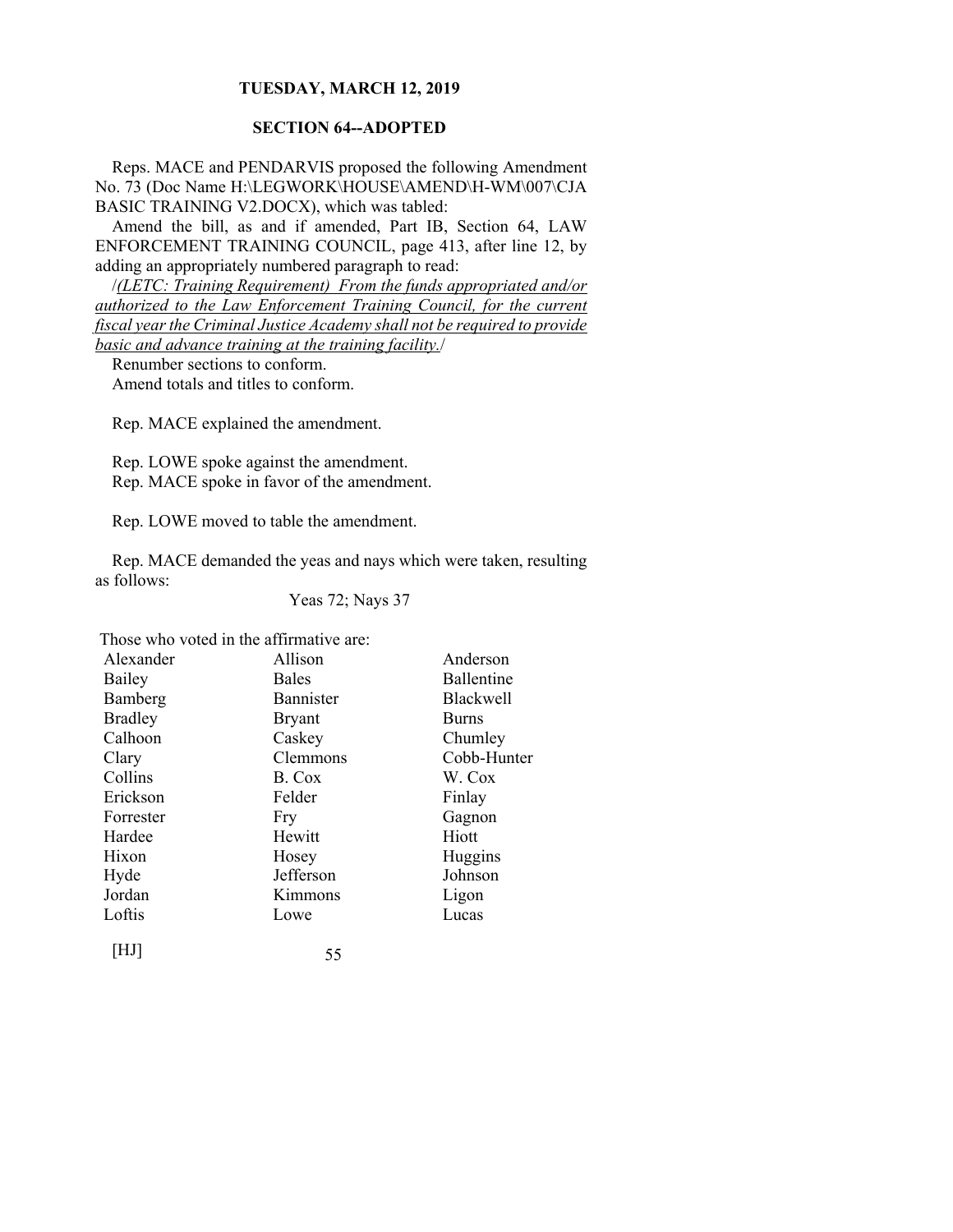| Martin           | McDaniel    | McGinnis    |
|------------------|-------------|-------------|
| Morgan           | D. C. Moss  | V. S. Moss  |
| <b>B.</b> Newton | W. Newton   | Ott         |
| Parks            | Pope        | Sandifer    |
| Simmons          | Simrill     | G. M. Smith |
| <b>Spires</b>    | Stavrinakis | Tallon      |
| Taylor           | Toole       | Weeks       |
| West             | Wheeler     | White       |
| Whitmire         | R. Williams | Willis      |
| Wooten           | Young       | Yow         |

## **Total--72**

| Those who voted in the negative are: |                |                 |  |
|--------------------------------------|----------------|-----------------|--|
| Atkinson                             | <b>Bennett</b> | Bernstein       |  |
| <b>Brown</b>                         | Chellis        | Clyburn         |  |
| Davis                                | Elliott        | Funderburk      |  |
| Garvin                               | Gilliam        | Gilliard        |  |
| Govan                                | Hayes          | Henderson-Myers |  |
| Henegan                              | Herbkersman    | Hill            |  |
| King                                 | Long           | Mace            |  |
| Magnuson                             | McCravy        | McKnight        |  |
| Moore                                | Murphy         | <b>Norrell</b>  |  |
| Rivers                               | Robinson       | Rose            |  |
| Rutherford                           | G. R. Smith    | Sottile         |  |
| Stringer                             | Thayer         | Trantham        |  |
| S. Williams                          |                |                 |  |

## **Total--37**

So, the amendment was tabled.

## **AMENDMENT NO. 73--MOTION TO RECONSIDER REJECTED**

Rep. SIMMONS moved to reconsider the vote whereby Amendment No. 42 was tabled, which was not agreed to.

The question then recurred to the adoption of the section.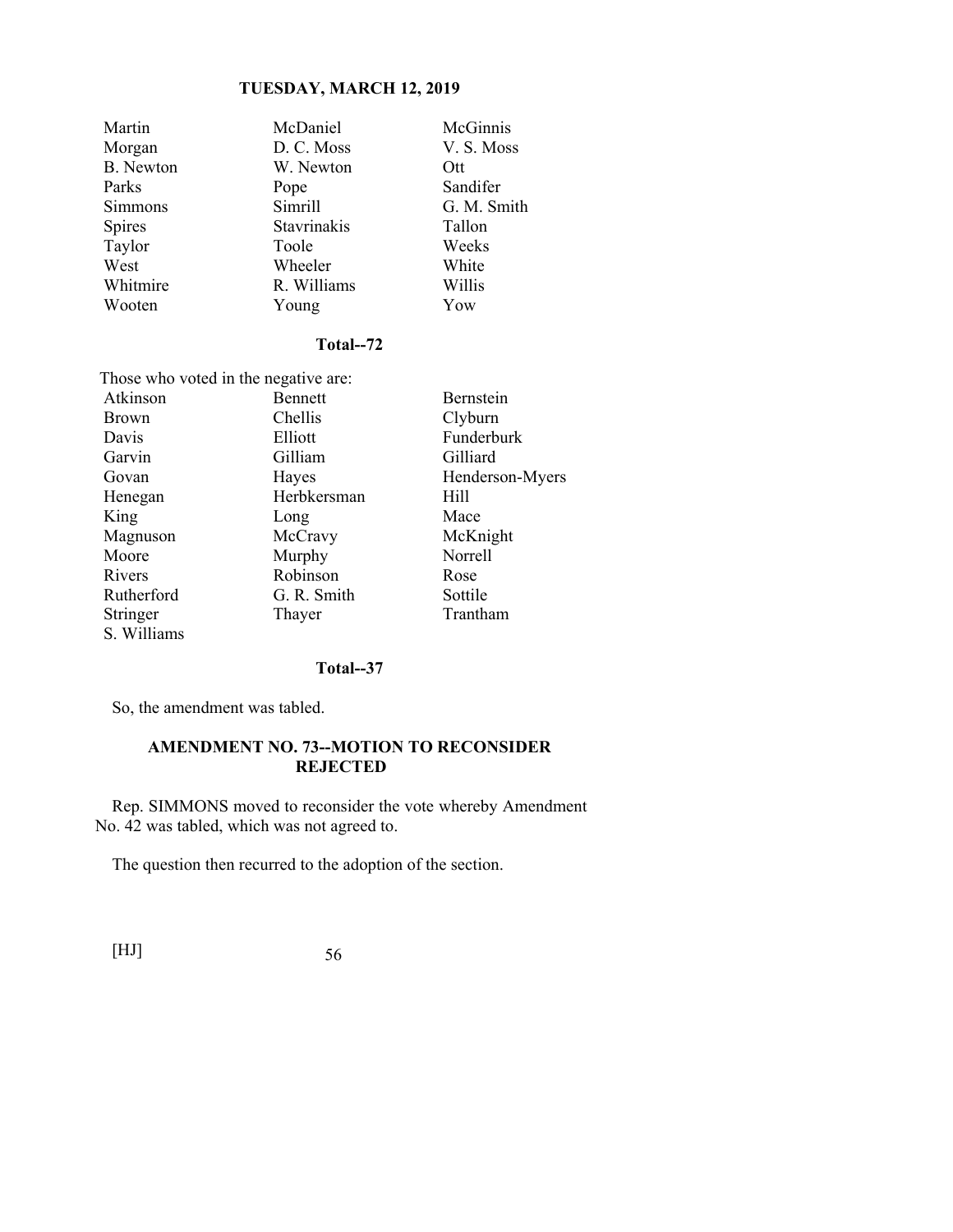## The yeas and nays were taken resulting as follows: Yeas 114; Nays 0

Those who voted in the affirmative are:

| Allison         | Anderson         | Atkinson       |
|-----------------|------------------|----------------|
| Bailey          | <b>Bales</b>     | Ballentine     |
| Bamberg         | Bannister        | Bennett        |
| Bernstein       | <b>Blackwell</b> | <b>Bradley</b> |
| Brawley         | Brown            | <b>Bryant</b>  |
| <b>Burns</b>    | Calhoon          | Caskey         |
| Chellis         | Chumley          | Clary          |
| Clemmons        | Clyburn          | Cobb-Hunter    |
| Collins         | B. Cox           | W. Cox         |
| Crawford        | Davis            | Dillard        |
| Elliott         | Erickson         | Felder         |
| Finlay          | Forrest          | Forrester      |
| Fry             | Funderburk       | Gagnon         |
| Garvin          | Gilliam          | Gilliard       |
| Govan           | Hardee           | Hayes          |
| Henderson-Myers | Henegan          | Herbkersman    |
| Hewitt          | Hill             | Hiott          |
| Hixon           | Hosey            | Huggins        |
| Hyde            | Jefferson        | Johnson        |
| Jordan          | Kimmons          | King           |
| Kirby           | Ligon            | Loftis         |
| Long            | Lowe             | Lucas          |
| Mace            | Magnuson         | Martin         |
| McCoy           | McCravy          | McDaniel       |
| McGinnis        | McKnight         | Moore          |
| Morgan          | D. C. Moss       | V.S. Moss      |
| Murphy          | <b>B.</b> Newton | W. Newton      |
| Norrell         | Ott              | Parks          |
| Pope            | Ridgeway         | Rivers         |
| Robinson        | Rose             | Rutherford     |
| Sandifer        | Simmons          | Simrill        |
| G. M. Smith     | G. R. Smith      | Sottile        |
| Spires          | Stavrinakis      | Stringer       |
| Tallon          | Taylor           | Thayer         |
| Toole           | Trantham         | Weeks          |
| West            | Wheeler          | White          |
|                 |                  |                |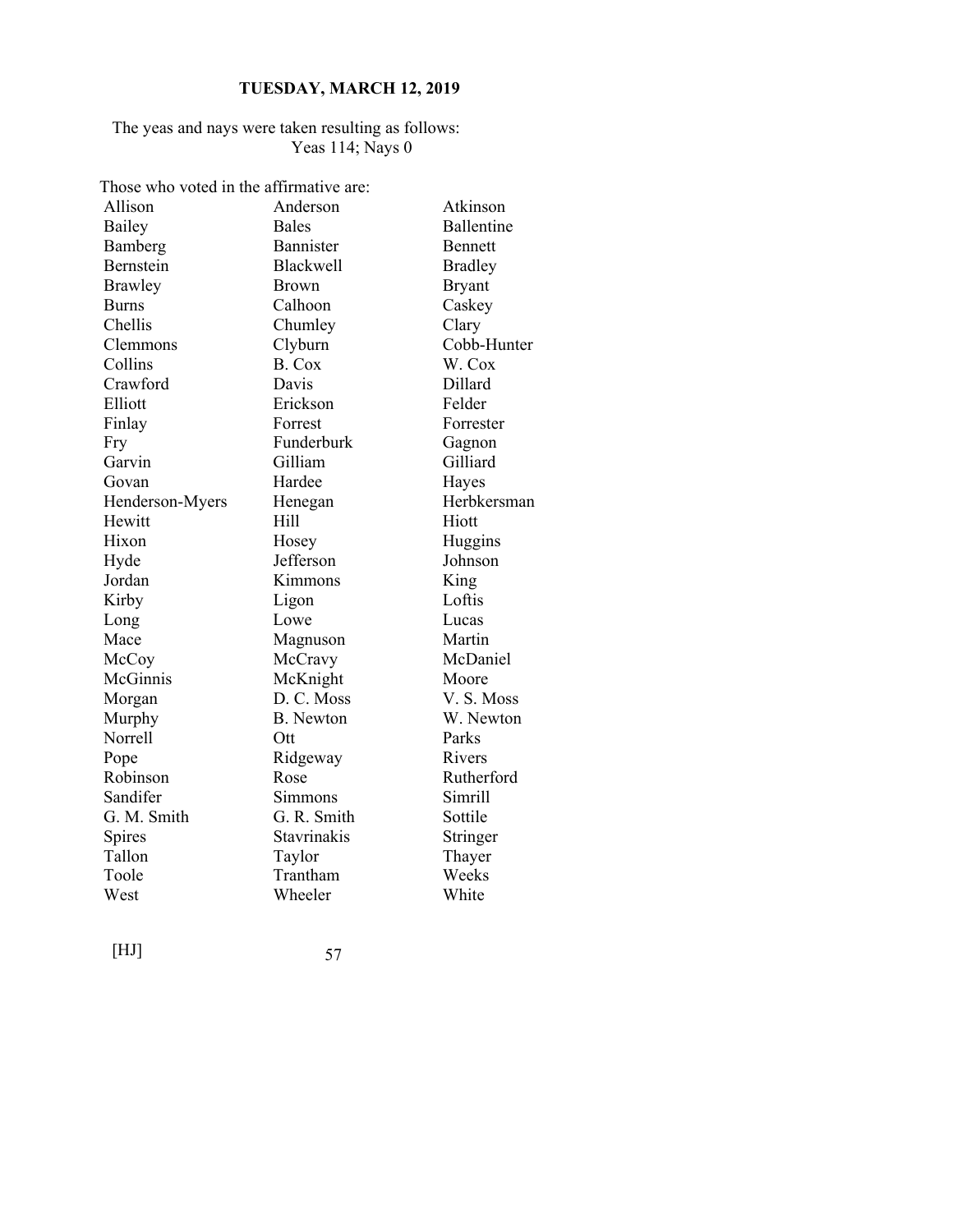Whitmire S. Williams Willis Wooten Young Yow

## **Total--114**

Those who voted in the negative are:

#### **Total--0**

Section 64 was adopted.

## **SECTION 72--AMENDMENT CREATING SECTION TABLED**

Rep. TOOLE proposed the following Amendment No. 42 to (Doc Name h:\legwork\house\amend\h-wm\001\psc comm salary.docx), which was tabled:

Amend the bill, as and if amended, Part IB, Section 72, PUBLIC SERVICE COMMISSION, page 421, after line 15, by adding a new section and an appropriately numbered paragraph to read:

/ SECTION 72 - R040 - PUBLIC SERVICE COMMISSION

 *(PSC: Reduce Commissioners' Salaries) Effective July 1, 2019, the salary of each Public Service Commissioner shall be reduced by fifty percent.*/

Renumber sections to conform. Amend totals and titles to conform.

Rep. TOOLE explained the amendment.

Rep. ERICKSON spoke against the amendment.

Rep. ERICKSON moved to table the amendment.

Rep. TOOLE demanded the yeas and nays which were taken, resulting as follows:

Yeas 86; Nays 18

| Those who voted in the affirmative are: |                  |  |
|-----------------------------------------|------------------|--|
| Allison                                 | Anderson         |  |
| Bailey                                  | <b>Bales</b>     |  |
| <b>Bernstein</b>                        | <b>Blackwell</b> |  |
|                                         |                  |  |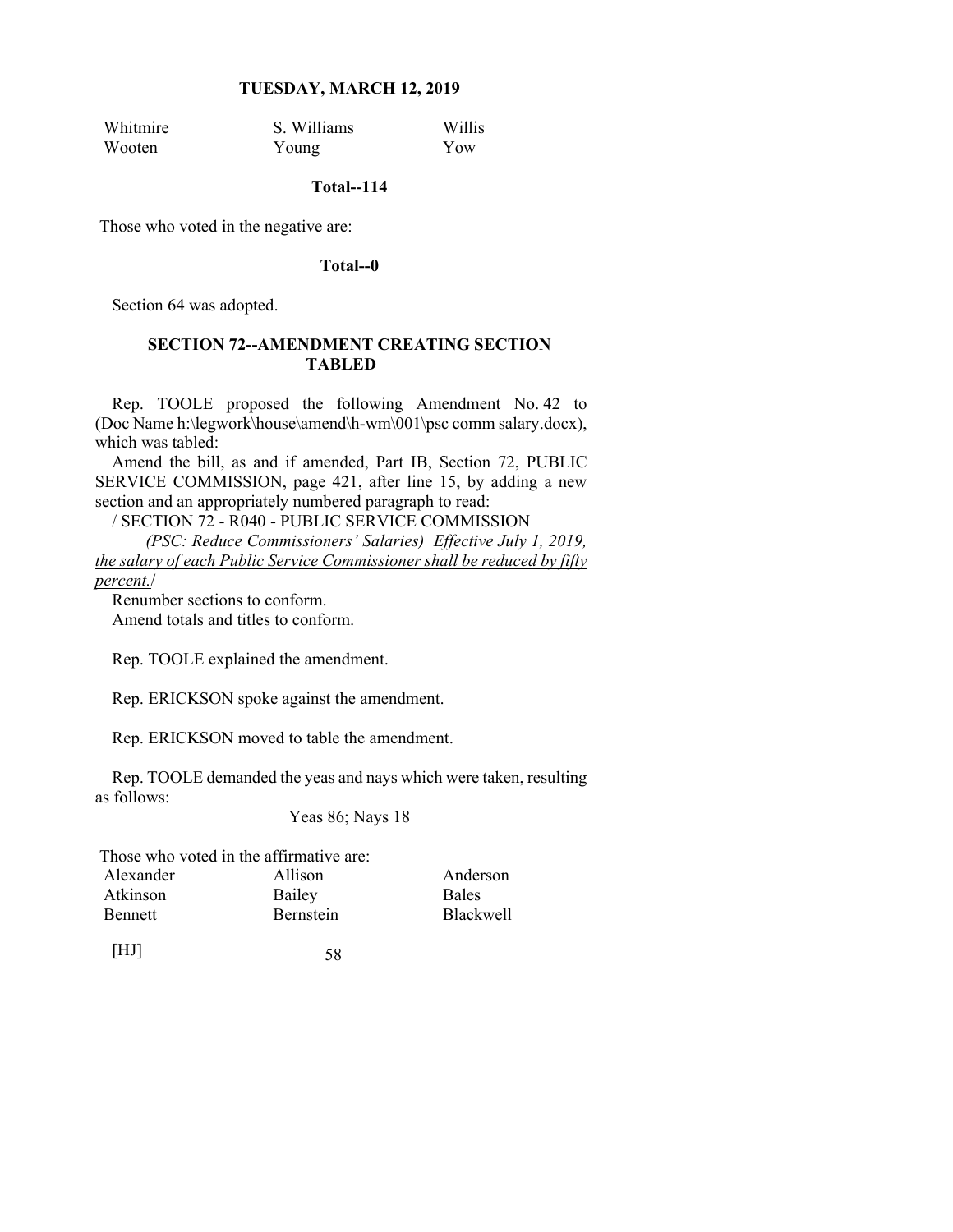| <b>Bradley</b> | Brown            | <b>Bryant</b> |
|----------------|------------------|---------------|
| Calhoon        | Caskey           | Chellis       |
| Clary          | Clemmons         | Clyburn       |
| Cobb-Hunter    | B. Cox           | W. Cox        |
| Davis          | Dillard          | Elliott       |
| Erickson       | Felder           | Forrest       |
| Forrester      | Funderburk       | Gagnon        |
| Garvin         | Gilliam          | Govan         |
| Hayes          | Henegan          | Hewitt        |
| Hixon          | Hosey            | Hyde          |
| Jefferson      | Johnson          | Kimmons       |
| King           | Kirby            | Ligon         |
| Lowe           | Lucas            | Martin        |
| McCoy          | McDaniel         | McGinnis      |
| McKnight       | Moore            | D. C. Moss    |
| V.S. Moss      | <b>B.</b> Newton | W. Newton     |
| Norrell        | Ott              | Parks         |
| Pope           | Ridgeway         | Rivers        |
| Robinson       | Rose             | Rutherford    |
| Sandifer       | Simrill          | G. R. Smith   |
| Sottile        | Stavrinakis      | Stringer      |
| Tallon         | Taylor           | Thigpen       |
| Trantham       | Weeks            | West          |
| Wheeler        | White            | Whitmire      |
| S. Williams    | Willis           | Wooten        |
| Young          | Yow              |               |

## **Total--86**

| Those who voted in the negative are: |              |             |  |
|--------------------------------------|--------------|-------------|--|
| Ballentine                           | <b>Burns</b> | Chumley     |  |
| Crawford                             | Finlay       | Fry         |  |
| Gilliard                             | Hardee       | Hiott       |  |
| Huggins                              | Long         | Mace        |  |
| Magnuson                             | Morgan       | Spires      |  |
| Thayer                               | Toole        | R. Williams |  |

## **Total--18**

So, the amendment was tabled.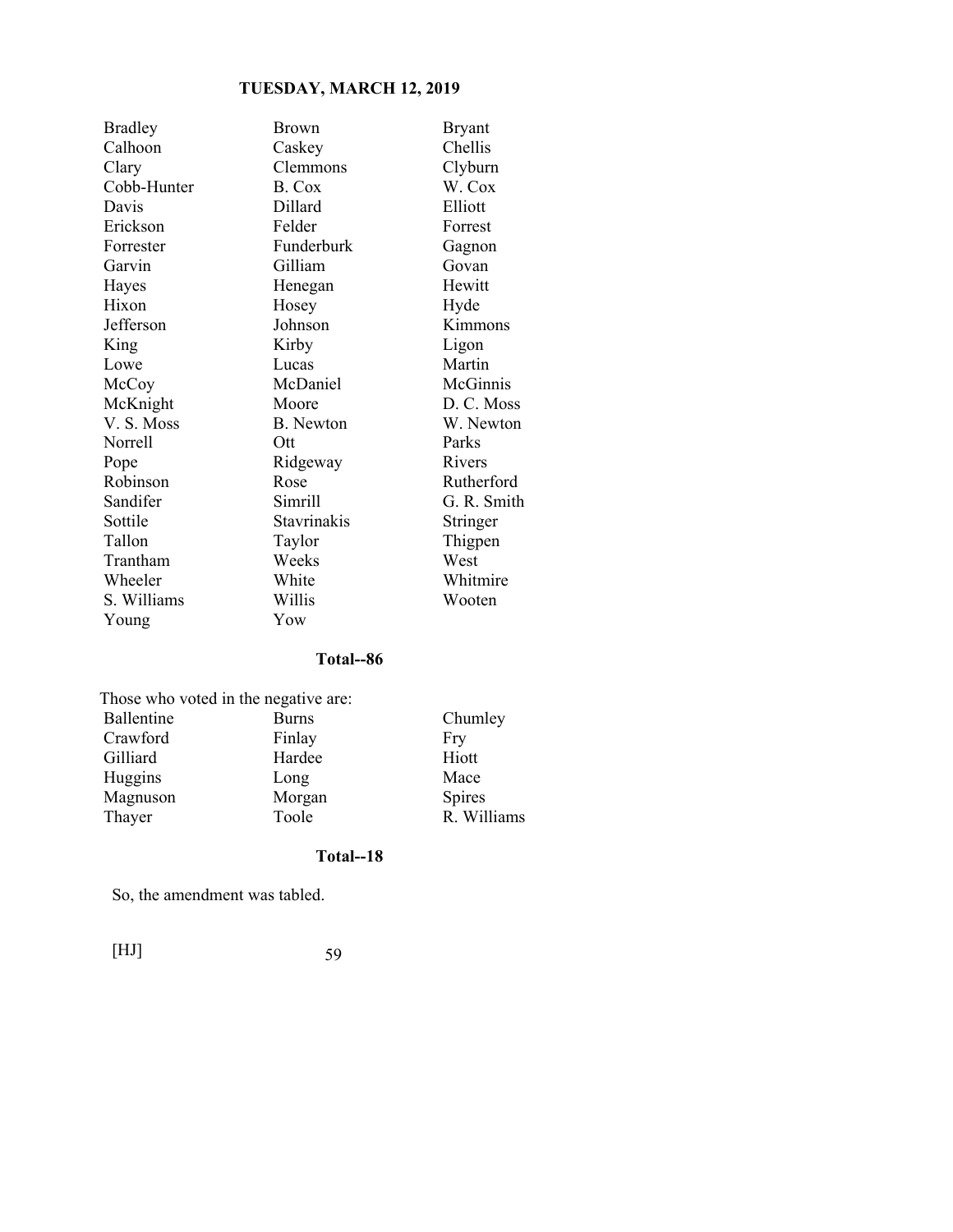#### **SECTION 102**

The yeas and nays were taken resulting as follows: Yeas 89; Nays 1

Those who voted in the affirmative are:

| Alexander        | Allison        | Anderson         |
|------------------|----------------|------------------|
| Atkinson         | Bailey         | <b>Bales</b>     |
| Ballentine       | <b>Bennett</b> | <b>Blackwell</b> |
| <b>Bradley</b>   | Brawley        | <b>Brown</b>     |
| <b>Burns</b>     | Calhoon        | Chellis          |
| Chumley          | Clary          | Clyburn          |
| Cobb-Hunter      | B. Cox         | Crawford         |
| Davis            | Dillard        | Erickson         |
| Felder           | Finlay         | Forrest          |
| Forrester        | Funderburk     | Gagnon           |
| Garvin           | Gilliam        | Gilliard         |
| Govan            | Hardee         | Hayes            |
| Henegan          | Herbkersman    | Hewitt           |
| Hiott            | Hixon          | Hosey            |
| Huggins          | Jefferson      | King             |
| Kirby            | Ligon          | Long             |
| Lowe             | Mace           | Magnuson         |
| Martin           | McCoy          | McDaniel         |
| McGinnis         | McKnight       | Moore            |
| Morgan           | D. C. Moss     | V.S. Moss        |
| <b>B.</b> Newton | Norrell        | Ott              |
| Parks            | Ridgeway       | Rivers           |
| Robinson         | Sandifer       | Simmons          |
| Simrill          | G. R. Smith    | Sottile          |
| Spires           | Stringer       | Tallon           |
| Taylor           | Thayer         | Thigpen          |
| Toole            | Trantham       | Weeks            |
| West             | White          | Whitmire         |
| R. Williams      | Willis         | Wooten           |
| Young            | Yow            |                  |

**Total--89**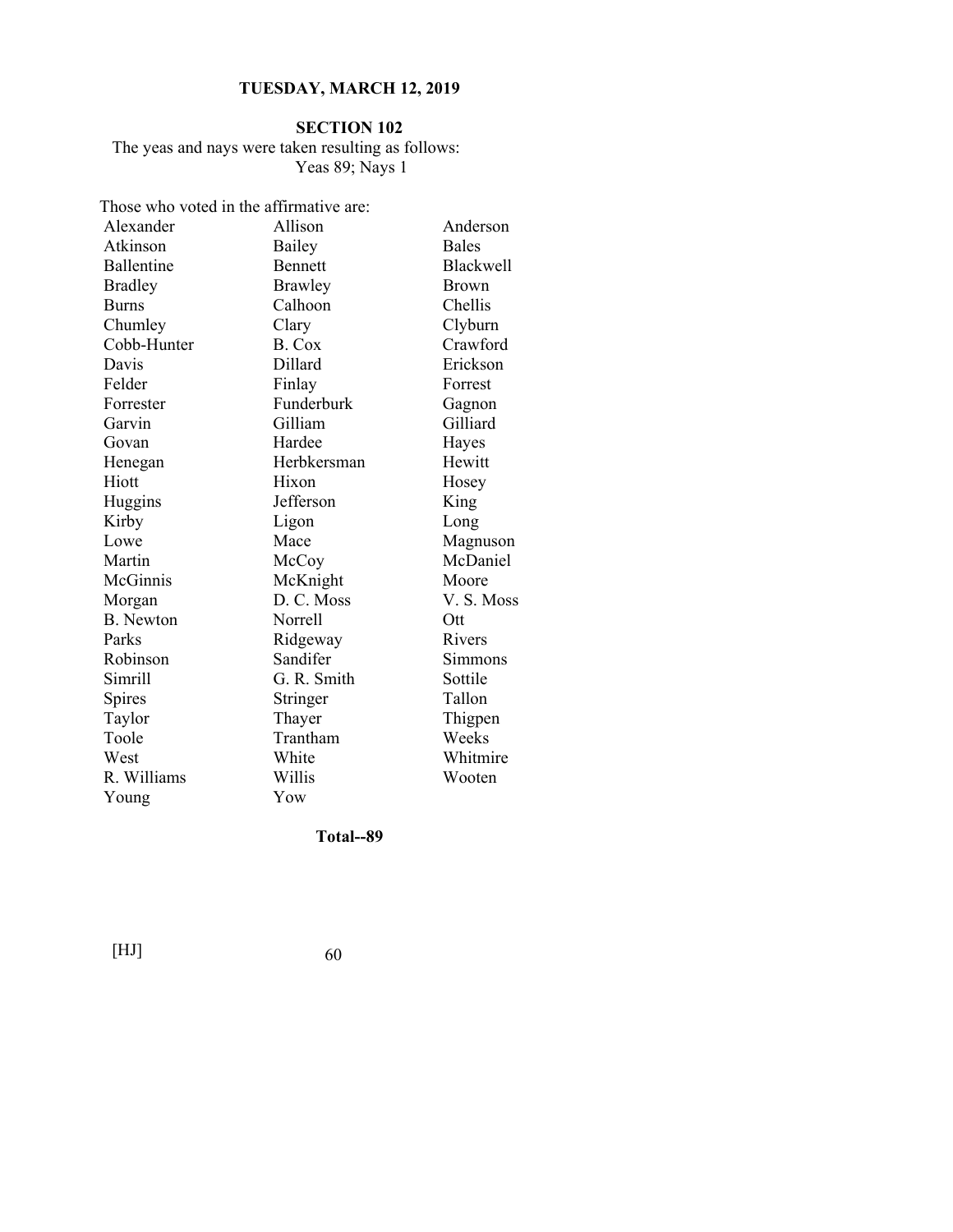Those who voted in the negative are: Hill

#### **Total--1**

Section 102 was adopted.

#### **RECORD FOR VOTING**

 I inadvertently voted on H. 4000, Part 1B, Section 102. I should have abstained.

Rep. Cezar McKnight

#### **RECORD FOR VOTING**

 I inadvertently voted on H. 4000, Part 1B, Section 102. I should have abstained.

Rep. David Weeks

#### **SECTION 108--AMENDED AND ADOPTED**

Rep. HERBKERSMAN proposed the following Amendment No. 67 (Doc Name h:\legwork\house\amend\h-wm\006\peba update.docx), which was adopted:

Amend the bill, as and if amended, Part IB, Section 108, PUBLIC EMPLOYEE BENEFIT AUTHORITY, page 460, paragraph 108.6, lines 10 - 16, by striking the proviso in its entirety and by inserting:

/ 108.6. (PEBA: State Health Plan) Of the funds authorized for the State Health Plan pursuant to Section 1-11-710(A)(2) of the 1976 Code, an employer premium increase of 7.4 percent and a subscriber premium increase of zero percent for each tier (subscriber, subscriber/spouse, subscriber/ children, full family) will result for the standard State Health Plan *employer and subscriber premiums for Plan Year 2020 shall remain the same as* in Plan Year 2019. Copayments for participants of the State Health Plan *shall remain the same in Plan Year 2020 as* in Plan Year 2019 may be increased to the extent permitted to maintain status as a grandfathered plan under the federal Affordable Care Act. Notwithstanding the foregoing, pursuant to Section 1-11-710(A)(3), the Public Employee Benefit Authority may adjust the plan, benefits, or contributions of the State Health Plan during Plan Year 2019 *2020* to ensure the fiscal stability of the Plan. /

Renumber sections to conform.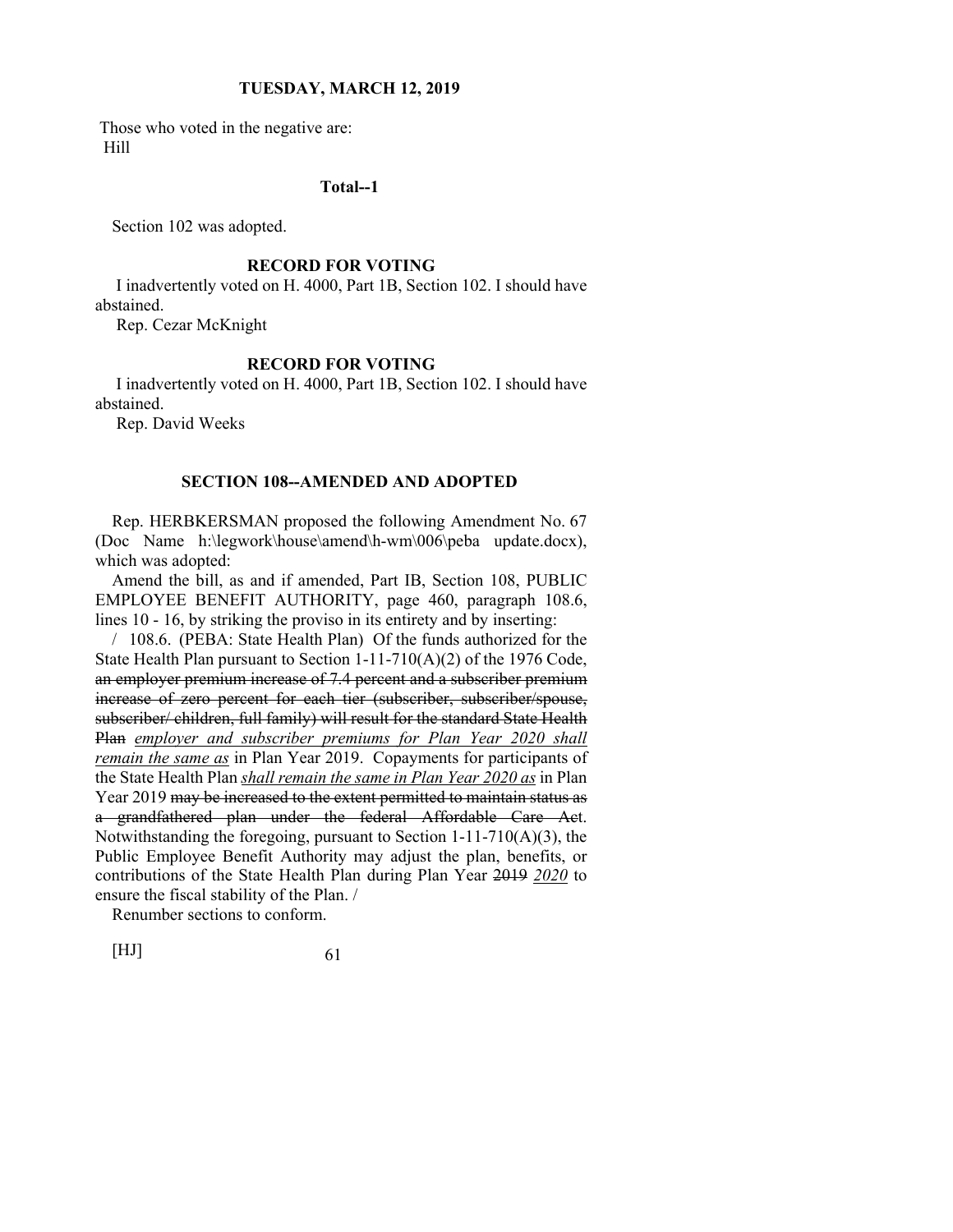Amend totals and titles to conform.

Rep. HERBKERSMAN explained the amendment. The amendment was then adopted.

Rep. BAMBERG proposed the following Amendment No. 32 (Doc Name COUNCIL\SA\4000C011.RT.SA19.DOCX), which was tabled:

Amend the bill, as and if amended, Part IB, Section 108, PUBLIC EMPLOYEE BENEFIT AUTHORITY, page 461, after line 5, by adding an appropriately numbered paragraph to read:

/ *(PEBA: Small and Medium Employers) In the current fiscal year, small employers, for voluntary participants in the state insurance benefits program, are those employers that have less than 150 covered lives, and medium employers, for voluntary participants in the state insurance benefits program, are those employers that have between 150 and 500 covered lives.* /

Renumber sections to conform. Amend totals and titles to conform.

Rep. BAMBERG explained the amendment.

Rep. BAMBERG moved to table the amendment, which was agreed to.

Reps. POPE, TALLON, BANNISTER, DANING and HERBKERSMAN proposed the following Amendment No. 52 (Doc Name H:\LEGWORK\HOUSE\AMEND\H-WM\005\REMOVE RETURN TO WORK EARNINGS LIMIT.DOCX):

Amend the bill, as and if amended, Part IB, Section 108, PUBLIC EMPLOYEE BENEFIT AUTHORITY, page 461, after line 5, by adding an appropriately numbered paragraph to read:

/*(PEBA: Return to Covered Employment), which was adopted: For compensation earned during the current fiscal year, the earnings limitation imposed pursuant to Sections 9-1-1790(A)(1) and 9-11- 90(4)(a)(i) of the Code of Laws does not apply if the retired member has not been engaged to perform services for a participating employer in the South Carolina Retirement System or South Carolina Police Officers Retirement System for compensation in any capacity, whether as an employee, independent contractor, leased employee, joint employee, or other classification of worker, for a period of at least twelve consecutive months subsequent to retirement.*/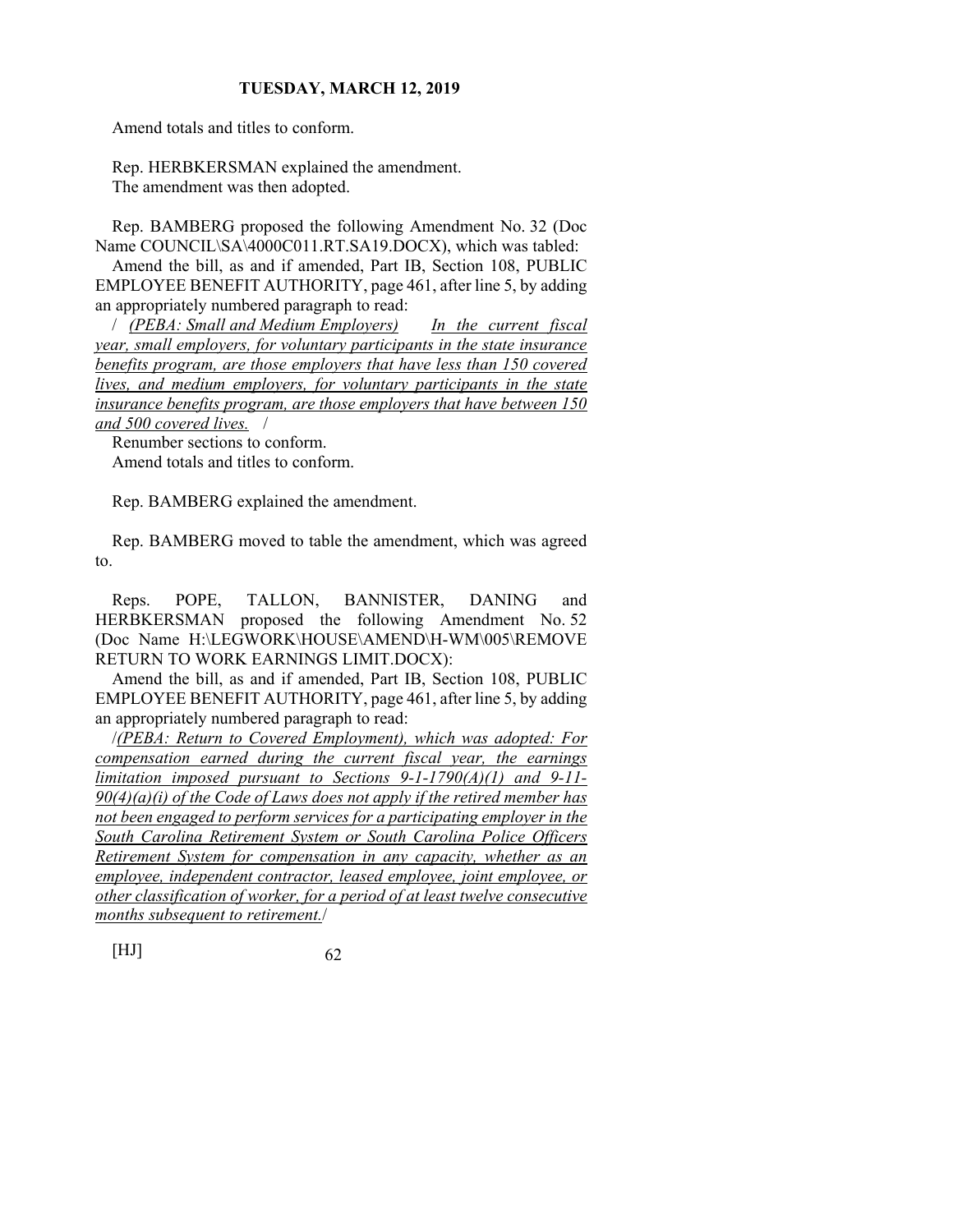Renumber sections to conform. Amend totals and titles to conform.

Rep. POPE explained the amendment. The amendment was then adopted.

The question then recurred to the adoption of the section.

The yeas and nays were taken resulting as follows: Yeas 92; Nays 0

Those who voted in the affirmative are:

| Allison          | Anderson       | Atkinson          |
|------------------|----------------|-------------------|
| Bailey           | <b>Bales</b>   | <b>Ballentine</b> |
| Bamberg          | <b>Bennett</b> | <b>Blackwell</b>  |
| <b>Brawley</b>   | <b>Brown</b>   | <b>Bryant</b>     |
| <b>Burns</b>     | Calhoon        | Chellis           |
| Chumley          | Clary          | Clyburn           |
| B. Cox           | Crawford       | Davis             |
| Dillard          | Erickson       | Felder            |
| Finlay           | Forrest        | Forrester         |
| Funderburk       | Gagnon         | Garvin            |
| Gilliam          | Gilliard       | Govan             |
| Hardee           | Hayes          | Henegan           |
| Herbkersman      | Hewitt         | Hill              |
| Hiott            | Hixon          | Hosey             |
| Huggins          | Jefferson      | King              |
| Kirby            | Ligon          | Loftis            |
| Long             | Lowe           | Mace              |
| Mack             | Martin         | McDaniel          |
| McGinnis         | McKnight       | Moore             |
| Morgan           | D. C. Moss     | V. S. Moss        |
| <b>B.</b> Newton | Norrell        | Ott               |
| Parks            | Pendarvis      | Ridgeway          |
| Rivers           | Robinson       | Rose              |
| Rutherford       | Sandifer       | Simmons           |
| Simrill          | G. R. Smith    | Sottile           |
| Spires           | Stringer       | Tallon            |
| Taylor           | Thayer         | Thigpen           |
| Toole            | Trantham       | West              |
| White            | Whitmire       | R. Williams       |
|                  |                |                   |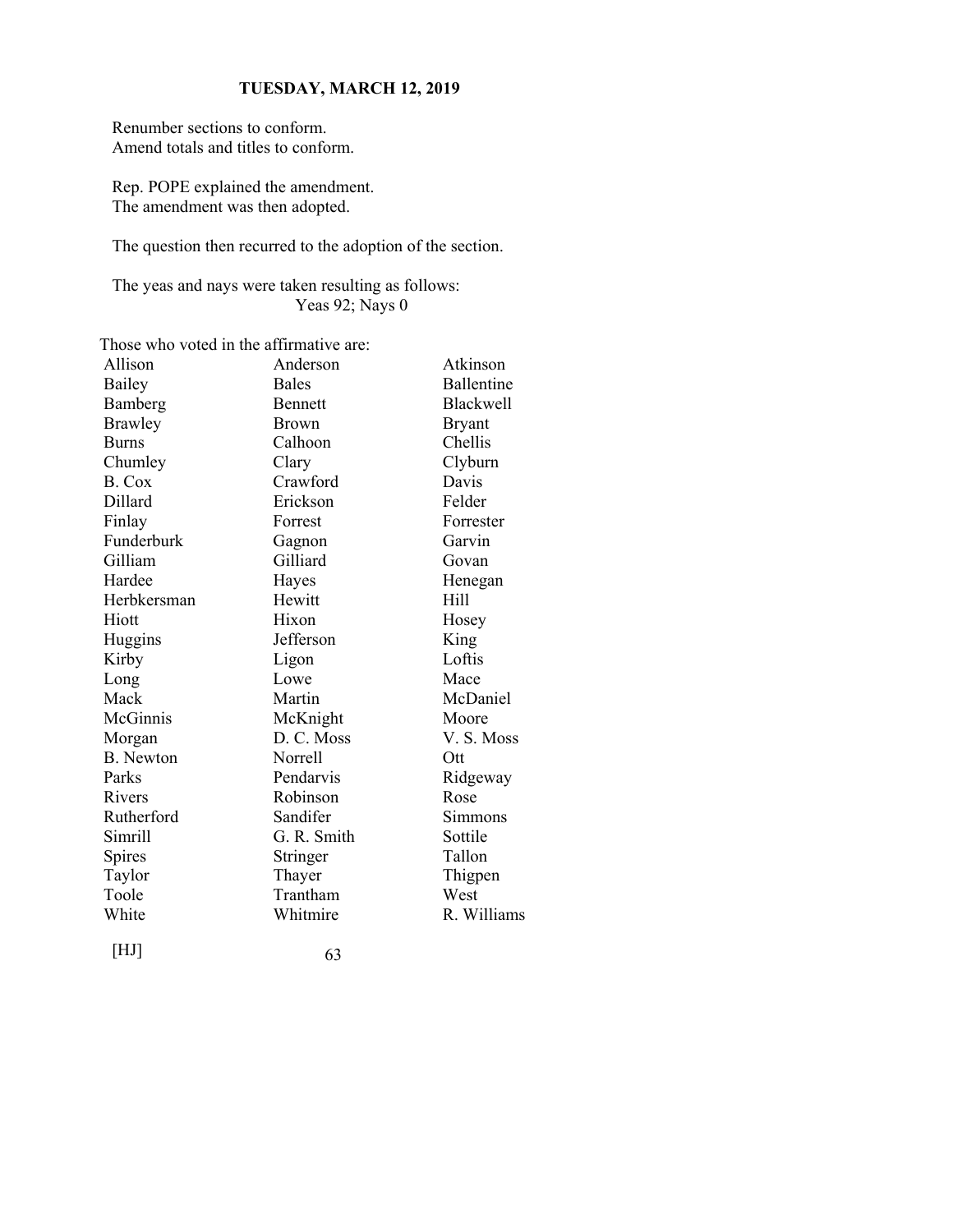S. Williams Willis Wooten<br>
Young Yow You Young Yow

**Total--92** 

Those who voted in the negative are:

#### **Total--0**

#### **RECORD FOR VOTING**

 I inadvertently voted on H. 4000, Part 1B, Section 108. I should have abstained.

Rep. Seth Rose

## **RECORD FOR VOTING**

 I inadvertently voted on H. 4000, Part 1B, Section 108. I should have abstained.

Rep. Todd Rutherford

### **RECORD FOR VOTING**

 I inadvertently voted on H. 4000, Part 1B, Section 108. I should have abstained.

Rep. Cezar McKnight

## **RECORD FOR VOTING**

 I inadvertently voted on H. 4000, Part 1B, Section 108. I should have abstained.

Rep. Marvin Pendarvis

## **RECORD FOR VOTING**

 I inadvertently voted on H. 4000, Part 1B, Section 108. I should have abstained.

Rep. Justin Bamberg

Section 108, as amended, was adopted.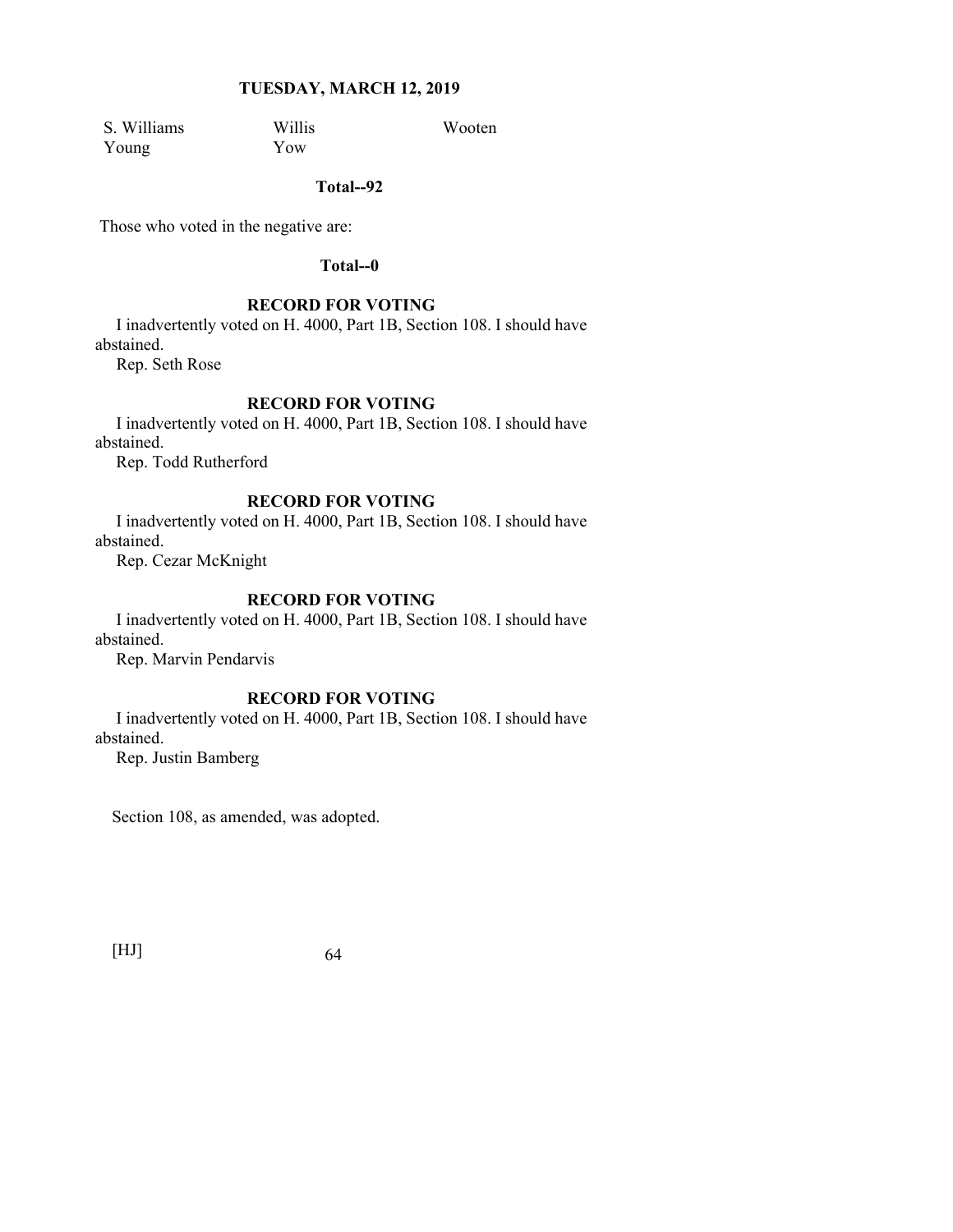## **SECTION 110--AMENDED AND ADOPTED**

Rep. RUTHERFORD proposed the following Amendment No. 53 (Doc Name h:\legwork\house\amend\h-wm\007\110.1 ethics commission website changes reinsert.docx), which was adopted:

Amend the bill, as and if amended, Part IB, Section 110, STATE ETHICS COMMISSION, page 463, paragraph 110.1, line 13-20, by reinserting:

/ 110.1. (ETHICS: Ethics Commission Website Changes) In the current fiscal year, prior to approving or adopting any changes to the State Ethics Commission Public Disclosure and Accountability Reporting System, the State Ethics Commission shall submit the proposed changes to the Senate Ethics Committee and House of Representatives Ethics Committee for their review and approval. As third party beneficiaries to any agreement between the State Ethics Commission and a vendor relating to the State Ethics Commission Public Disclosure and Accountability Reporting System, the General Assembly through its respective Ethics Committees can submit suggested changes to any proposed agreement or contract relating to the State Ethics Commission Public Disclosure and Accountability Reporting System and the State Ethics Commission shall be required to incorporate those suggestions into any contractual negotiation./

Renumber sections to conform. Amend totals and titles to conform.

Rep. RUTHERFORD explained the amendment. The amendment was then adopted.

The question then recurred to the adoption of the section.

The yeas and nays were taken resulting as follows: Yeas 90; Nays 0

Those who voted in the affirmative are:

| Allison          | Anderson       | Atkinson     |
|------------------|----------------|--------------|
| Bailey           | Ballentine     | Bennett      |
| <b>Blackwell</b> | <b>Bradley</b> | Brawley      |
| <b>Brown</b>     | <b>Bryant</b>  | <b>Burns</b> |
| Calhoon          | Chellis        | Chumley      |
| Clary            | Clyburn        | Cobb-Hunter  |
| B. Cox           | Crawford       | Davis        |
|                  |                |              |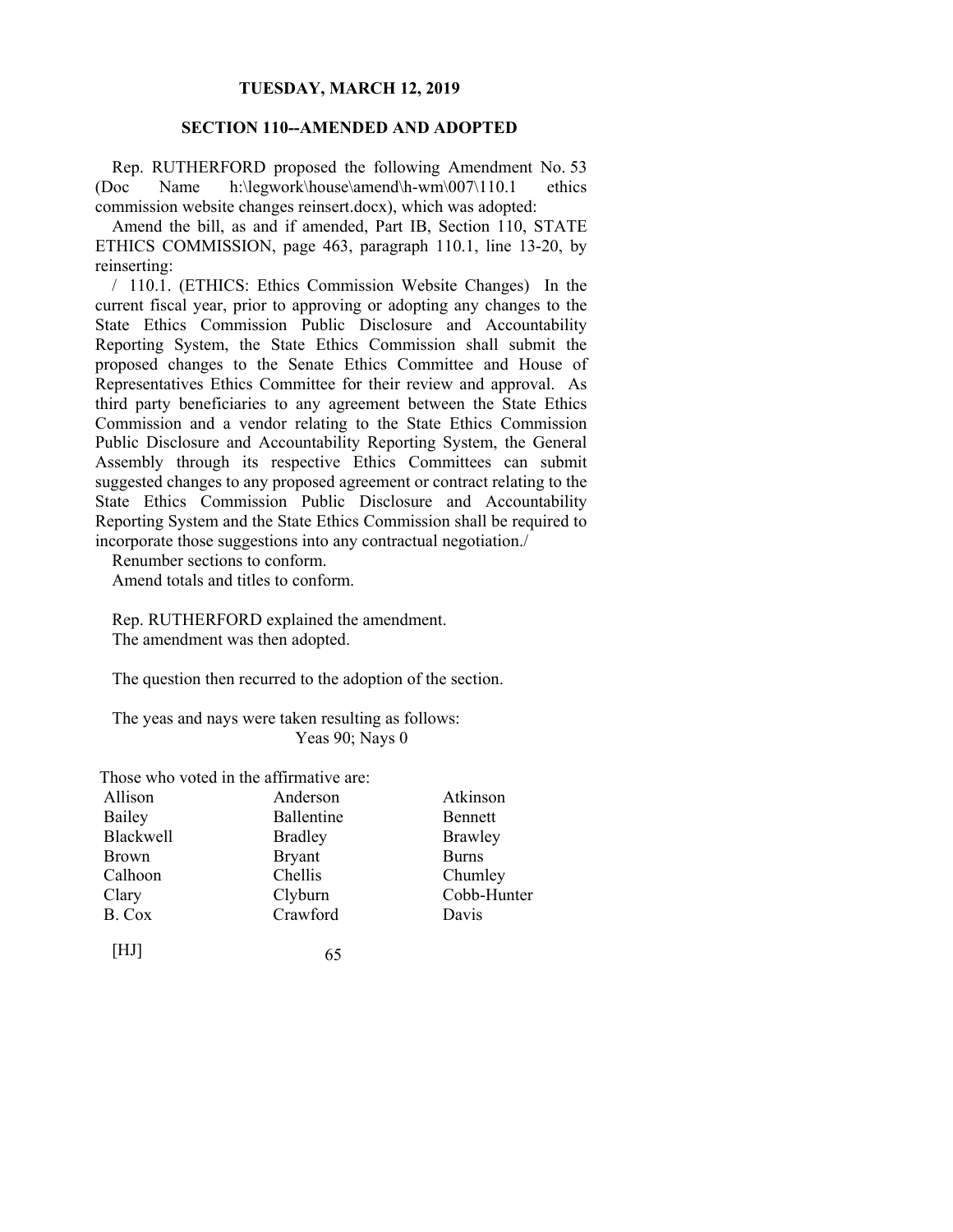| Dillard     | Erickson         | Felder     |
|-------------|------------------|------------|
| Finlay      | Forrest          | Forrester  |
| Funderburk  | Gagnon           | Garvin     |
| Gilliam     | Gilliard         | Govan      |
| Hardee      | Hayes            | Henegan    |
| Herbkersman | Hewitt           | Hill       |
| Hiott       | Hixon            | Hosey      |
| Huggins     | Jefferson        | King       |
| Kirby       | Ligon            | Loftis     |
| Long        | Lowe             | Mace       |
| Mack        | Magnuson         | Martin     |
| McDaniel    | McGinnis         | McKnight   |
| Moore       | Morgan           | D. C. Moss |
| V.S. Moss   | <b>B.</b> Newton | Norrell    |
| Ott         | Parks            | Pendarvis  |
| Ridgeway    | Rivers           | Robinson   |
| Sandifer    | Simmons          | Simrill    |
| G. R. Smith | Sottile          | Spires     |
| Stringer    | Tallon           | Thayer     |
| Thigpen     | Toole            | Trantham   |
| West        | White            | Whitmire   |
| R. Williams | S. Williams      | Willis     |
| Wooten      | Young            | Yow        |

**Total--90** 

Those who voted in the negative are:

#### **Total--0**

Section 110, as amended, was adopted.

## **STATEMENT FOR JOURNAL**

 I was temporarily out of the Chamber on constituent business during the vote on Section 110, Part 1B of H. 4000. If I had been present, I would have voted in favor of the Section.

Rep. Jimmy Bales

## **SECTION 111**

The yeas and nays were taken resulting as follows: Yeas 93; Nays 0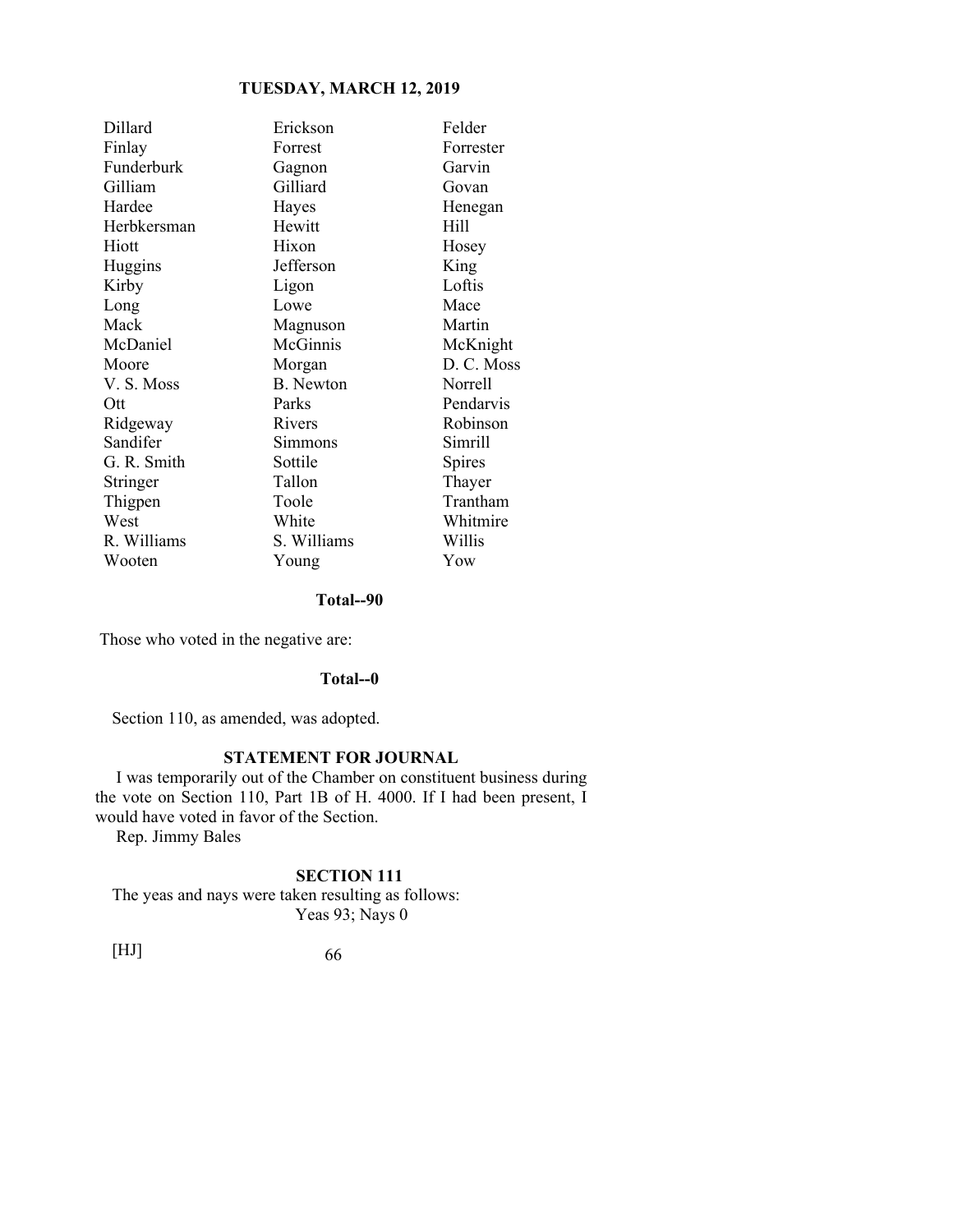| Those who voted in the affirmative are: |                  |                   |  |
|-----------------------------------------|------------------|-------------------|--|
| Allison                                 | Anderson         | Atkinson          |  |
| Bailey                                  | <b>Bales</b>     | <b>Ballentine</b> |  |
| <b>Bennett</b>                          | <b>Blackwell</b> | <b>Bradley</b>    |  |
| <b>Brawley</b>                          | <b>Brown</b>     | <b>Bryant</b>     |  |
| <b>Burns</b>                            | Calhoon          | Chellis           |  |
| Chumley                                 | Clary            | Clyburn           |  |
| Cobb-Hunter                             | B. Cox           | Crawford          |  |
| Davis                                   | Dillard          | Erickson          |  |
| Felder                                  | Finlay           | Forrest           |  |
| Forrester                               | Funderburk       | Gagnon            |  |
| Garvin                                  | Gilliam          | Gilliard          |  |
| Govan                                   | Hardee           | Hayes             |  |
| Henegan                                 | Herbkersman      | Hewitt            |  |
| Hill                                    | Hiott            | Hixon             |  |
| Hosey                                   | Huggins          | Jefferson         |  |
| King                                    | Kirby            | Ligon             |  |
| Loftis                                  | Long             | Lowe              |  |
| Mace                                    | Mack             | Magnuson          |  |
| Martin                                  | McCoy            | McDaniel          |  |
| McGinnis                                | Moore            | Morgan            |  |
| D. C. Moss                              | V. S. Moss       | <b>B.</b> Newton  |  |
| Norrell                                 | Ott              | Parks             |  |
| Pendarvis                               | Ridgeway         | Rivers            |  |
| Robinson                                | Sandifer         | Simmons           |  |
| Simrill                                 | G. R. Smith      | Sottile           |  |
| Spires                                  | Stavrinakis      | Stringer          |  |
| Tallon                                  | Taylor           | Thayer            |  |
| Thigpen                                 | Toole            | Trantham          |  |
| West                                    | White            | Whitmire          |  |
| R. Williams                             | S. Williams      | Willis            |  |
| Wooten                                  | Young            | Yow               |  |

# **Total--93**

Those who voted in the negative are:

## **Total--0**

Section 111 was adopted.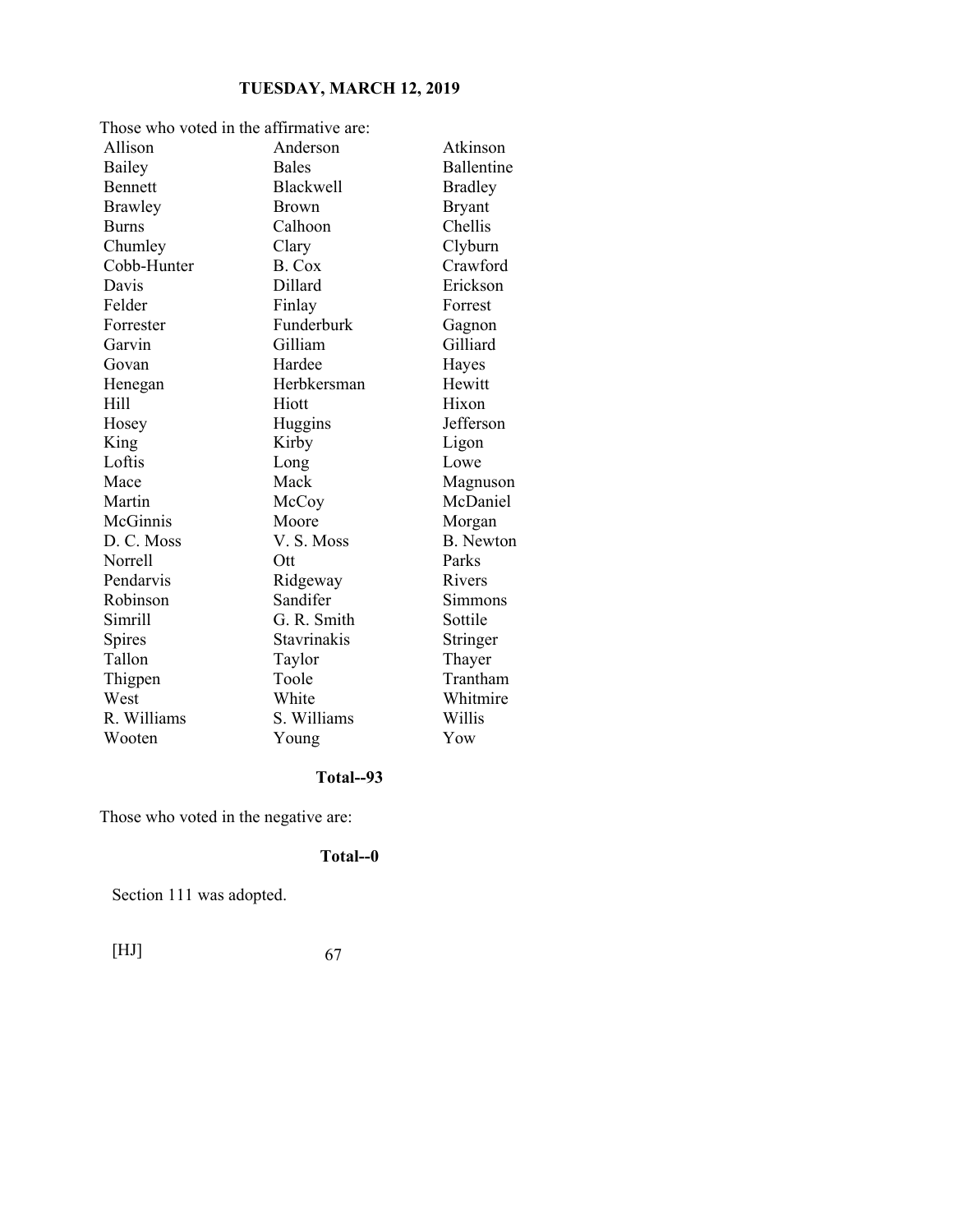## **RECORD FOR VOTING**

 I inadvertently voted on H. 4000, Part 1B, Section 111. I should have abstained.

Rep. Marvin Pendarvis

#### **SECTION 112--AMENDED AND ADOPTED**

Rep. G.M. SMITH proposed the following Amendment No. 1 (Doc Name h:\legwork\house\amend\h-wm\002\debt service carry forward.docx), which was adopted:

Amend the bill, as and if amended, Part IB, Section 112, DEBT SERVICE, page 464, paragraph 112.1, line 10, by inserting after 'issued.' and before '*Should*':

/Up to \$11,994,231 of excess debt service funds from the prior fiscal year may be carried forward and expended for debt service purposes in the current fiscal year. /

Renumber sections to conform. Amend totals and titles to conform.

Rep. G. M. SMITH explained the amendment. The amendment was then adopted.

Rep. HILL proposed the following Amendment No. 14 to (Doc Name h:\legwork\house\amend\h-wm\005\excess debt service proviso for lgf funding.docx), which was tabled:

Amend the bill, as and if amended, Part IB, Section 112, DEBT SERVICE, page 464, paragraph 112.1 (Excess Debt Service), lines 3- 12, by striking the proviso in its entirety, and by inserting

/112.1. (DS: Excess Debt Service) The State Treasurer shall transfer, from debt service that exceeds the principal and interest due in the current fiscal year, \$54,078,993 to the State Law Enforcement Division for the Forensic Laboratory Building. Appropriated debt service in excess of necessary amounts must be transferred to fund the appropriations contained in Proviso 118.13. *The Office of State Treasurer shall transfer, from debt service that exceeds the principal and interest due in the current fiscal year, \$131,851,242 to the Aid to Subdivisions-local government fund.* Any additional excess debt service funds available in Fiscal Year 2018-19 *2019-20* may be expended in the fiscal year to pay down general obligation bond debt for which the State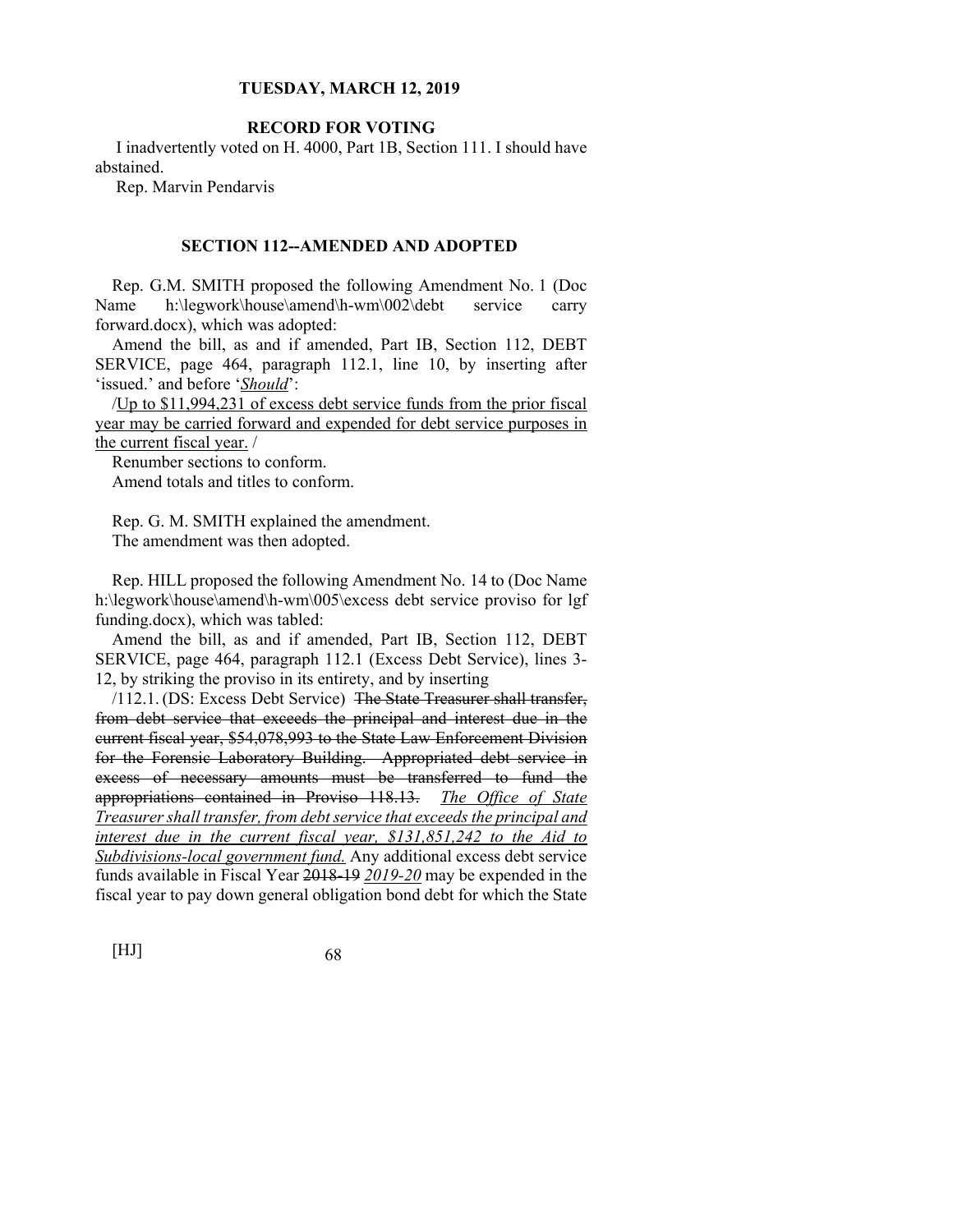(1) is paying the highest rate of interest, (2) will achieve relief in constrained debt capacity, or (3) reduce the amount of debt issued. /

Renumber sections to conform.

Amend totals and titles to conform.

Rep. HILL explained the amendment.

Rep. BANNISTER moved to table the amendment.

Rep. HILL demanded the yeas and nays which were taken, resulting as follows:

## Yeas 82; Nays 34

Those who voted in the affirmative are:

| Allison            | Bailey           | <b>Bales</b>   |
|--------------------|------------------|----------------|
| Ballentine         | Bannister        | <b>Bennett</b> |
| Bernstein          | <b>Blackwell</b> | <b>Bradley</b> |
| <b>Bryant</b>      | <b>Burns</b>     | Calhoon        |
| Caskey             | Chellis          | Clary          |
| Clemmons           | Clyburn          | Collins        |
| B. Cox             | W. Cox           | Crawford       |
| Elliott            | Erickson         | Felder         |
| Finlay             | Forrest          | Forrester      |
| Fry                | Funderburk       | Gagnon         |
| Hardee             | Hayes            | Herbkersman    |
| Hewitt             | Hiott            | Hixon          |
| Huggins            | Hyde             | Jefferson      |
| Johnson            | Jordan           | Kimmons        |
| Ligon              | Loftis           | Lowe           |
| Lucas              | Mack             | Martin         |
| McCoy              | McGinnis         | Morgan         |
| D. C. Moss         | V. S. Moss       | Murphy         |
| <b>B.</b> Newton   | W. Newton        | Norrell        |
| Ott                | Pope             | Ridgeway       |
| Sandifer           | Simrill          | G. M. Smith    |
| G. R. Smith        | Sottile          | Spires         |
| <b>Stavrinakis</b> | Stringer         | Tallon         |
| Taylor             | Thayer           | Toole          |
| Trantham           | Weeks            | West           |
| Wheeler            | White            | Whitmire       |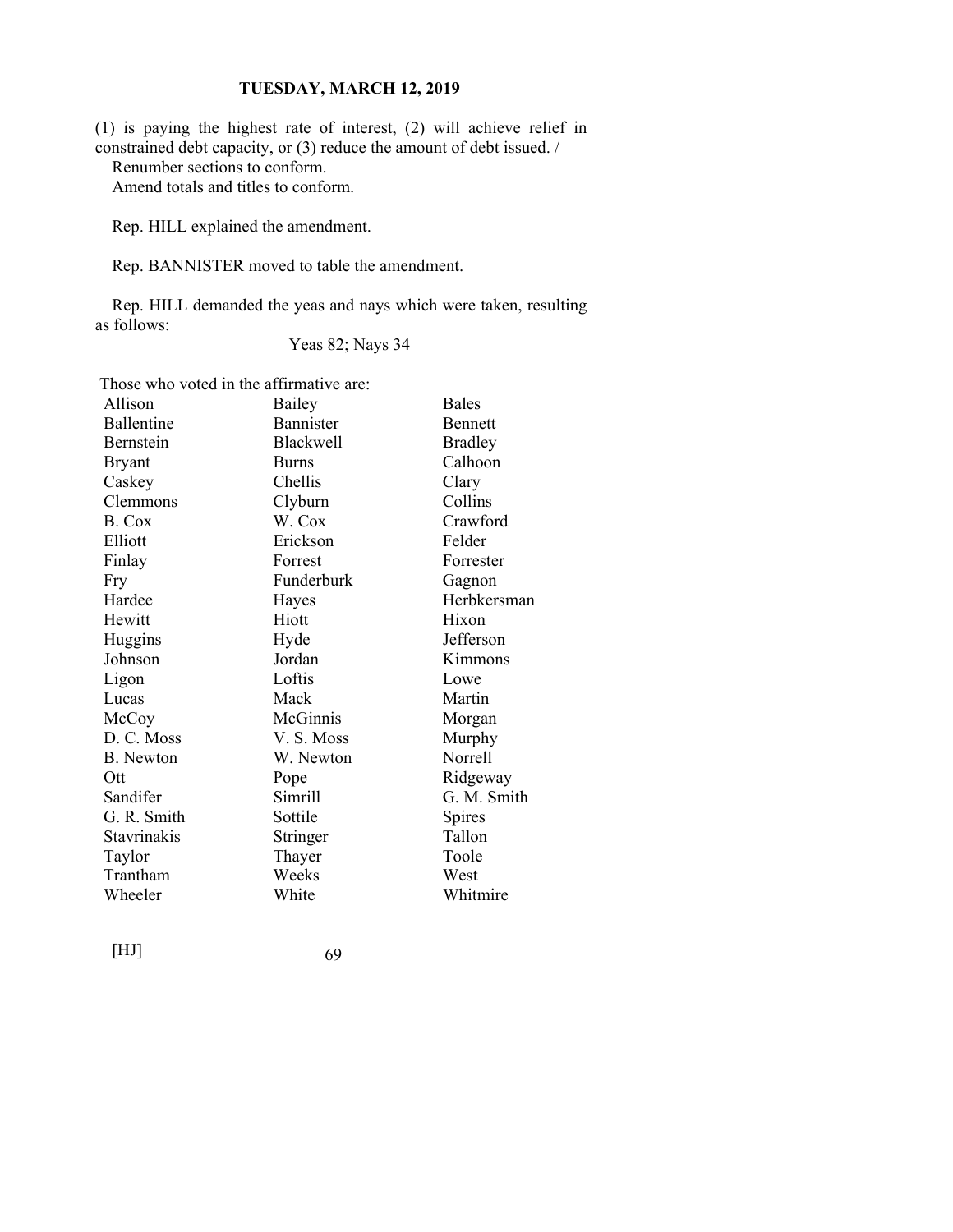Willis Wooten Young Yow

#### **Total--82**

| Those who voted in the negative are: |           |                 |  |  |
|--------------------------------------|-----------|-----------------|--|--|
| Anderson                             | Bamberg   | Brawley         |  |  |
| <b>Brown</b>                         | Chumley   | Cobb-Hunter     |  |  |
| Davis                                | Dillard   | Garvin          |  |  |
| Gilliam                              | Govan     | Henderson-Myers |  |  |
| Henegan                              | Hill      | Hosey           |  |  |
| Howard                               | King      | Long            |  |  |
| Mace                                 | Magnuson  | McCravy         |  |  |
| McDaniel                             | McKnight  | Moore           |  |  |
| Parks                                | Pendarvis | Rivers          |  |  |
| Robinson                             | Rose      | Rutherford      |  |  |
| Simmons                              | Thigpen   | R. Williams     |  |  |
| S. Williams                          |           |                 |  |  |

#### **Total--34**

So, the amendment was tabled.

Reps. GOVAN, BAMBERG and JEFFERSON proposed the following Amendment No. 41 (Doc Name h:\legwork\house\amend\hwm\003\govan 5 mil.docx), which was tabled:

Amend the bill, as and if amended, Part IB, Section 112, DEBT SERVICE, page 464, paragraph 112.1, line 6, by striking /*\$85,000,000*/ and inserting /*\$80,000,000*/

Amend the bill further, as and if amended, Section 112, DEBT SERVICE, page 464, paragraph 112.1, line 7, after Closing Fund by inserting:

/ *, \$5,000,000 to the State Board for Technical and Comprehensive Education - Denmark Technical College for facility upgrades and Training Equipment,*/

Renumber sections to conform. Amend totals and titles to conform.

Rep. GOVAN explained the amendment.

Rep. STAVRINAKIS moved to table the amendment.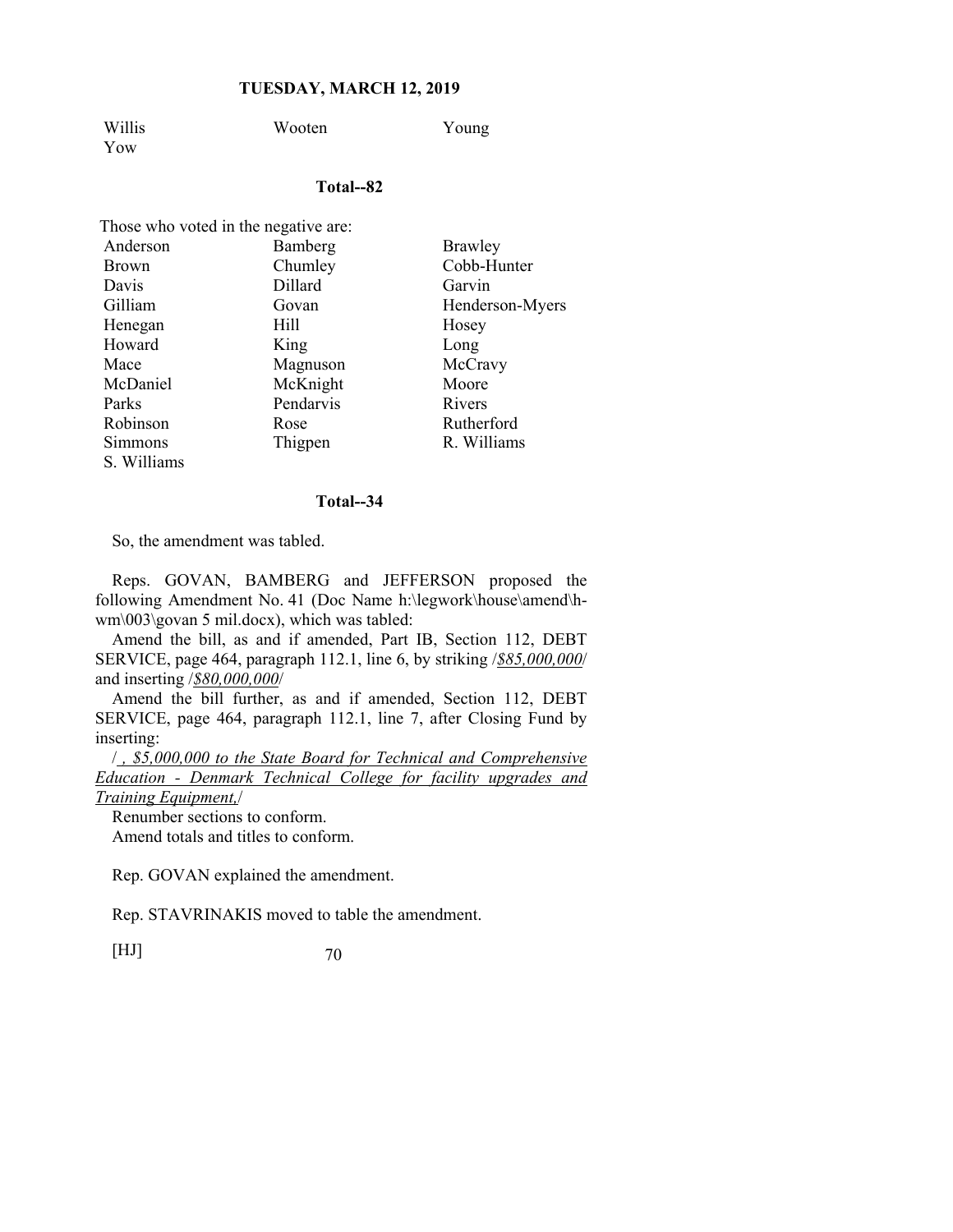Rep. GOVAN demanded the yeas and nays which were taken, resulting as follows:

## Yeas 85; Nays 29

Those who voted in the affirmative are:

| Allison          | Atkinson          | <b>Bailey</b>  |
|------------------|-------------------|----------------|
| <b>Bales</b>     | <b>Ballentine</b> | Bannister      |
| <b>Bennett</b>   | <b>Blackwell</b>  | <b>Bradley</b> |
| <b>Bryant</b>    | <b>Burns</b>      | Calhoon        |
| Caskey           | Chellis           | Chumley        |
| Clary            | Clemmons          | Cobb-Hunter    |
| Collins          | B. Cox            | W. Cox         |
| Crawford         | Davis             | Elliott        |
| Erickson         | Felder            | Finlay         |
| Forrest          | Forrester         | Fry            |
| Funderburk       | Gagnon            | Gilliam        |
| Hardee           | Hayes             | Herbkersman    |
| Hewitt           | Hiott             | Hixon          |
| Huggins          | Hyde              | Johnson        |
| Jordan           | Kimmons           | Ligon          |
| Loftis           | Long              | Lowe           |
| Lucas            | Mace              | Mack           |
| Magnuson         | Martin            | McCoy          |
| McCravy          | McGinnis          | Morgan         |
| D. C. Moss       | V. S. Moss        | Murphy         |
| <b>B.</b> Newton | W. Newton         | Ott            |
| Pope             | Rose              | Sandifer       |
| Simrill          | G. M. Smith       | G. R. Smith    |
| Sottile          | <b>Spires</b>     | Stavrinakis    |
| Stringer         | Tallon            | Taylor         |
| Thayer           | Toole             | Trantham       |
| West             | White             | Whitmire       |
| Willis           | Wooten            | Young          |
| Yow              |                   |                |

## **Total--85**

|                  | Those who voted in the negative are: |              |
|------------------|--------------------------------------|--------------|
| Alexander        | Anderson                             | Bamberg      |
| <b>Bernstein</b> | Brawley                              | <b>Brown</b> |
|                  |                                      |              |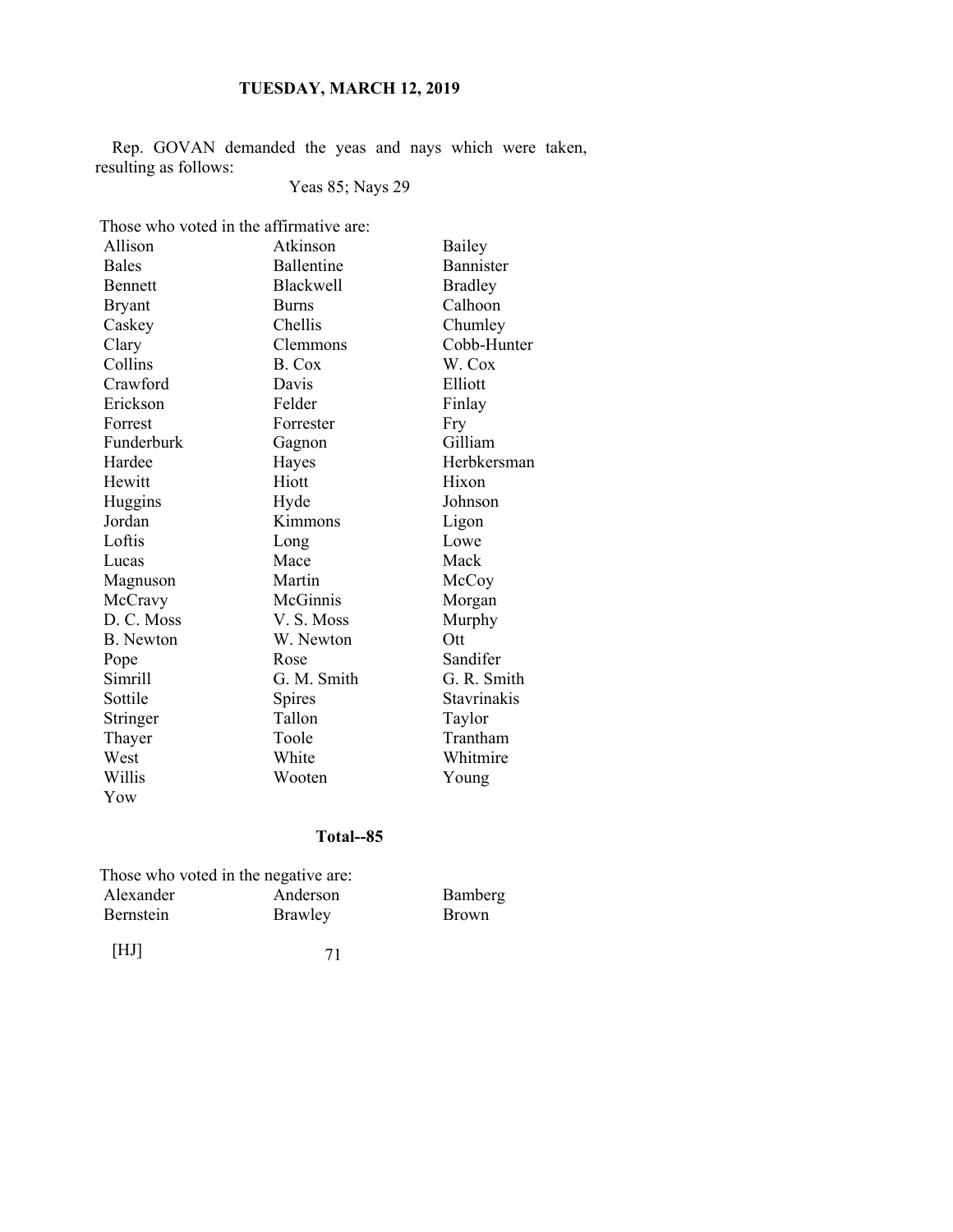| Clyburn    | Dillard     | Garvin          |
|------------|-------------|-----------------|
| Gilliard   | Govan       | Henderson-Myers |
| Henegan    | Hosey       | Howard          |
| Jefferson  | King        | Kirby           |
| McDaniel   | McKnight    | Moore           |
| Norrell    | Parks       | Pendarvis       |
| Ridgeway   | Rivers      | Robinson        |
| Rutherford | S. Williams |                 |

## **Total--29**

So, the amendment was tabled.

The question then recurred to the adoption of the section.

The yeas and nays were taken resulting as follows: Yeas 117; Nays 0

Those who voted in the affirmative are:

| Alexander      | Allison         | Anderson     |
|----------------|-----------------|--------------|
| Atkinson       | Bailey          | <b>Bales</b> |
| Ballentine     | Bamberg         | Bannister    |
| Bennett        | Bernstein       | Blackwell    |
| <b>Bradley</b> | Brawley         | <b>Brown</b> |
| <b>Bryant</b>  | <b>Burns</b>    | Calhoon      |
| Caskey         | Chellis         | Chumley      |
| Clary          | Clemmons        | Clyburn      |
| Cobb-Hunter    | Collins         | B. Cox       |
| W. Cox         | Crawford        | Davis        |
| Dillard        | Elliott         | Erickson     |
| Felder         | Finlay          | Forrest      |
| Forrester      | Fry             | Funderburk   |
| Gagnon         | Garvin          | Gilliam      |
| Gilliard       | Govan           | Hardee       |
| Hayes          | Henderson-Myers | Henegan      |
| Herbkersman    | Hewitt          | Hiott        |
| Hixon          | Hosey           | Howard       |
| Huggins        | Hyde            | Jefferson    |
| Johnson        | Jordan          | Kimmons      |
| King           | Kirby           | Ligon        |
| Loftis         | Long            | Lowe         |
|                |                 |              |

[HJ] 72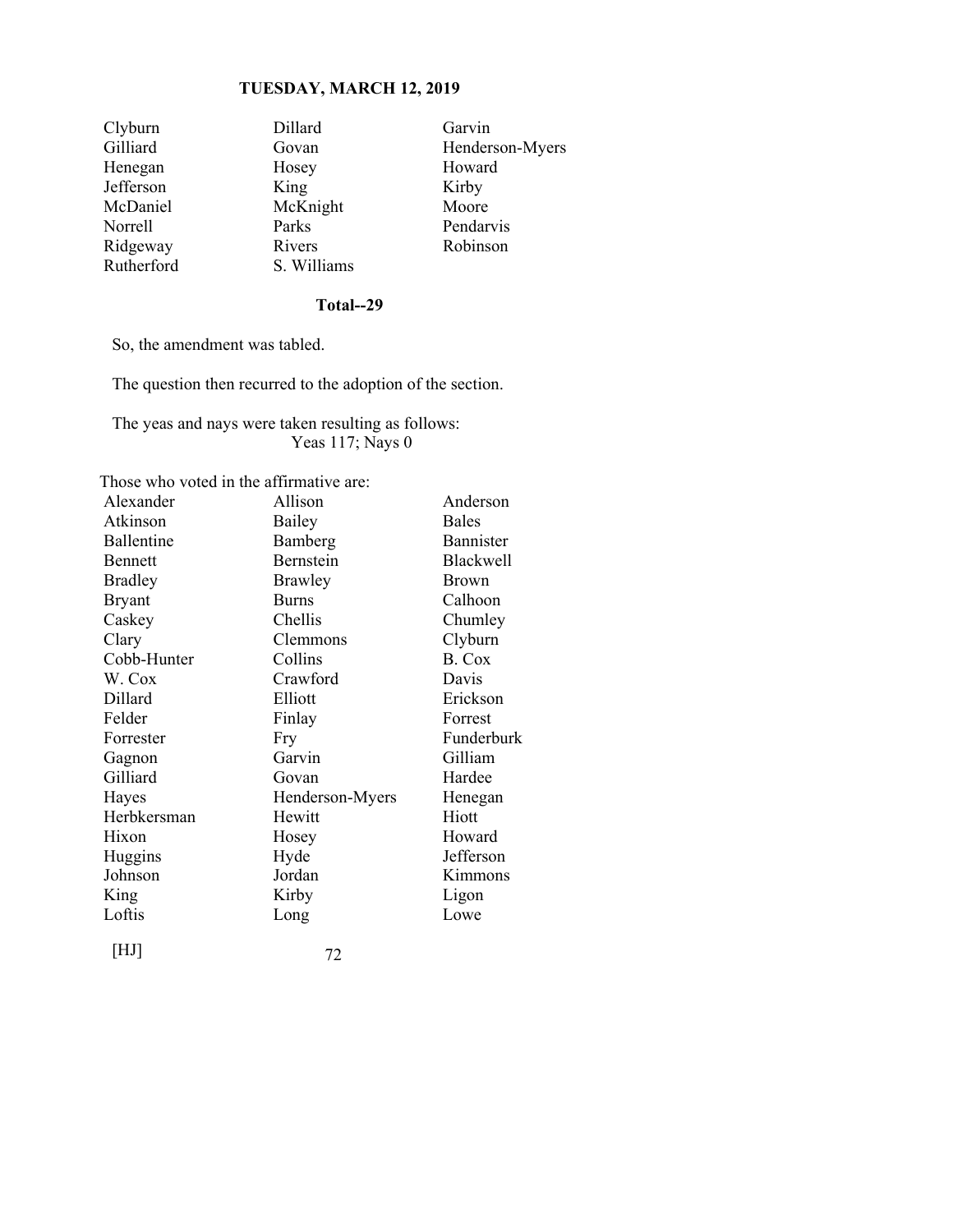| Lucas            | Mace        | Mack               |
|------------------|-------------|--------------------|
| Magnuson         | Martin      | McCoy              |
| McCravy          | McDaniel    | McGinnis           |
| McKnight         | Moore       | Morgan             |
| D. C. Moss       | V. S. Moss  | Murphy             |
| <b>B.</b> Newton | W. Newton   | Norrell            |
| Ott              | Parks       | Pendarvis          |
| Pope             | Ridgeway    | Rivers             |
| Robinson         | Rose        | Rutherford         |
| Sandifer         | Simrill     | G. R. Smith        |
| Sottile          | Spires      | <b>Stavrinakis</b> |
| Stringer         | Tallon      | Taylor             |
| Thayer           | Thigpen     | Toole              |
| Trantham         | Weeks       | West               |
| Wheeler          | White       | Whitmire           |
| R. Williams      | S. Williams | Willis             |
| Wooten           | Young       | Yow                |
|                  |             |                    |

## **Total--117**

Those who voted in the negative are:

#### **Total--0**

Section 112, as amended, was adopted.

## **SECTION 113--ADOPTED**

Rep. HILL proposed the following Amendment No. 15 to (Doc Name h:\legwork\house\amend\h-wm\005\delete provisos 113.5 and 113.7.docx), which was tabled:

Amend the bill, as and if amended, Part IB, Section 113, AID TO SUBDIVISIONS - STATE TREASURER, page 465, paragraph 113.5 (LGF) lines 18 - 19, by striking the proviso in its entirety.

Amend the bill further, as and if amended, Section 113, AID TO SUBDIVISIONS - STATE TREASURER, page 466, paragraph 113.7 (Political Subdivision Flexibility) lines 8 - 14, by striking the proviso in its entirety.

Renumber sections to conform.

Amend totals and titles to conform.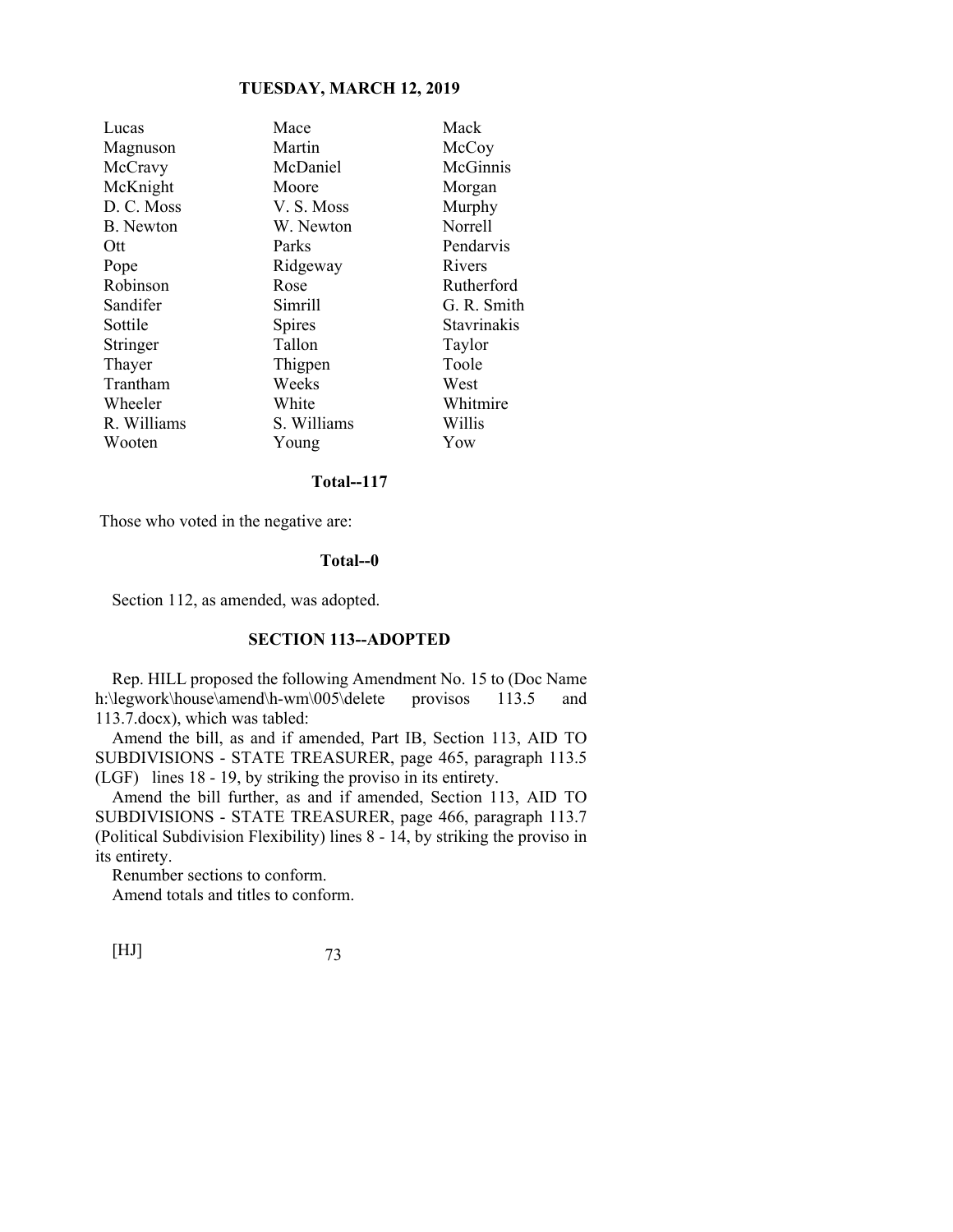Rep. HILL explained the amendment.

Rep. HILL spoke in favor of the amendment.

Rep. BANNISTER moved to table the amendment, which was agreed to by a division vote of 107 to 2.

The question then recurred to the adoption of the section.

The yeas and nays were taken resulting as follows: Yeas 114; Nays 0

Those who voted in the affirmative are:

| Allison          | Anderson         | Atkinson          |
|------------------|------------------|-------------------|
| <b>Bailey</b>    | <b>Bales</b>     | <b>Ballentine</b> |
| Bamberg          | Bannister        | <b>Bennett</b>    |
| <b>Bernstein</b> | <b>Blackwell</b> | <b>Bradley</b>    |
| <b>Brawley</b>   | <b>Brown</b>     | <b>Bryant</b>     |
| <b>Burns</b>     | Calhoon          | Caskey            |
| Chellis          | Chumley          | Clary             |
| Clyburn          | Cobb-Hunter      | Collins           |
| B. Cox           | Davis            | Dillard           |
| Elliott          | Erickson         | Felder            |
| Finlay           | Forrest          | Forrester         |
| Fry              | Funderburk       | Gagnon            |
| Garvin           | Gilliam          | Gilliard          |
| Govan            | Hardee           | Hayes             |
| Henderson-Myers  | Henegan          | Herbkersman       |
| Hewitt           | Hill             | Hiott             |
| Hixon            | Hosey            | Howard            |
| Huggins          | Hyde             | Jefferson         |
| Johnson          | Jordan           | Kimmons           |
| King             | Loftis           | Long              |
| Lowe             | Lucas            | Mace              |
| Mack             | Magnuson         | Martin            |
| McCoy            | McCravy          | McDaniel          |
| McGinnis         | McKnight         | Moore             |
| Morgan           | D. C. Moss       | V.S. Moss         |
| Murphy           | B. Newton        | W. Newton         |
| <b>Norrell</b>   | Ott              | Parks             |
| Pendarvis        | Pope             | Ridgeway          |
| Rivers           | Robinson         | Rose              |
|                  |                  |                   |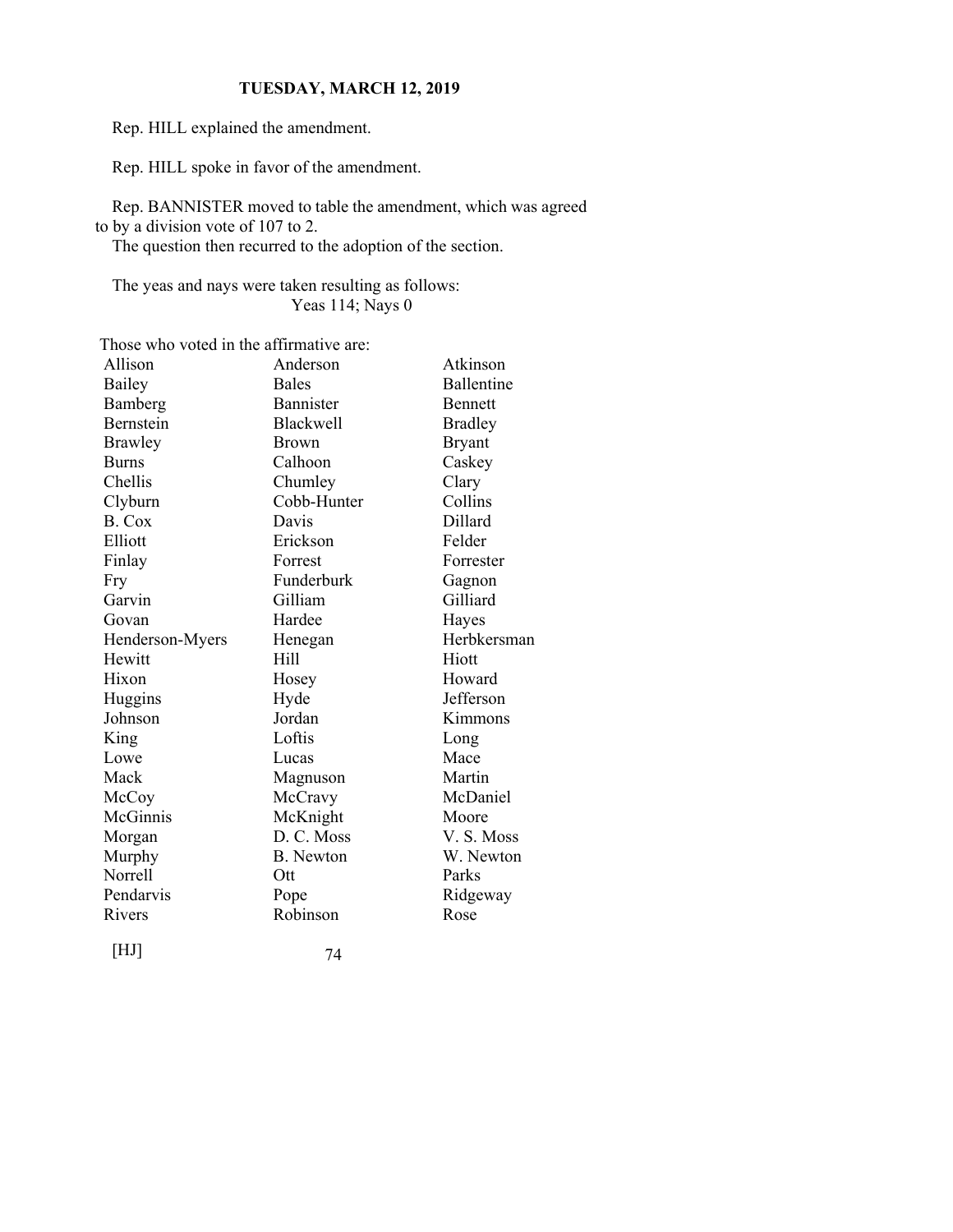| Rutherford  | Sandifer      | Simmons     |
|-------------|---------------|-------------|
| Simrill     | G. M. Smith   | G. R. Smith |
| Sottile     | <b>Spires</b> | Stavrinakis |
| Stringer    | Tallon        | Taylor      |
| Thayer      | Thigpen       | Toole       |
| Trantham    | Weeks         | West        |
| Wheeler     | White         | Whitmire    |
| R. Williams | S. Williams   | Willis      |
| Wooten      | Young         | Yow         |

## **Total--114**

Those who voted in the negative are:

### **Total--0**

Section 113 was adopted.

# **SECTION 117--AMENDED AND ADOPTED**

Reps. LUCAS and ALLISON proposed the following Amendment No. 27 (Doc Name h:\legwork\house\amend\h-wm\004\aereport.docx), which was adopted:

Amend the bill, as and if amended, Part IB, Section 117, GENERAL PROVISIONS, page 519, paragraph 117.148, Item (g), lines 3-4, by striking the lines in their entirety.

Renumber sections to conform. Amend totals and titles to conform.

Rep. ALLISON explained the amendment. The amendment was then adopted.

Rep. GOVAN proposed the following Amendment No. 37 (Doc Name h:\legwork\house\amend\h-wm\003\govan den delete.docx), which was tabled:

Amend the bill, as and if amended, Part IB, Section 117, GENERAL PROVISIONS, page 521, paragraph 117.156, lines 5 - 35 and page 522, lines 1-3 by striking the proviso in its entirety.

Renumber sections to conform.

Amend totals and titles to conform.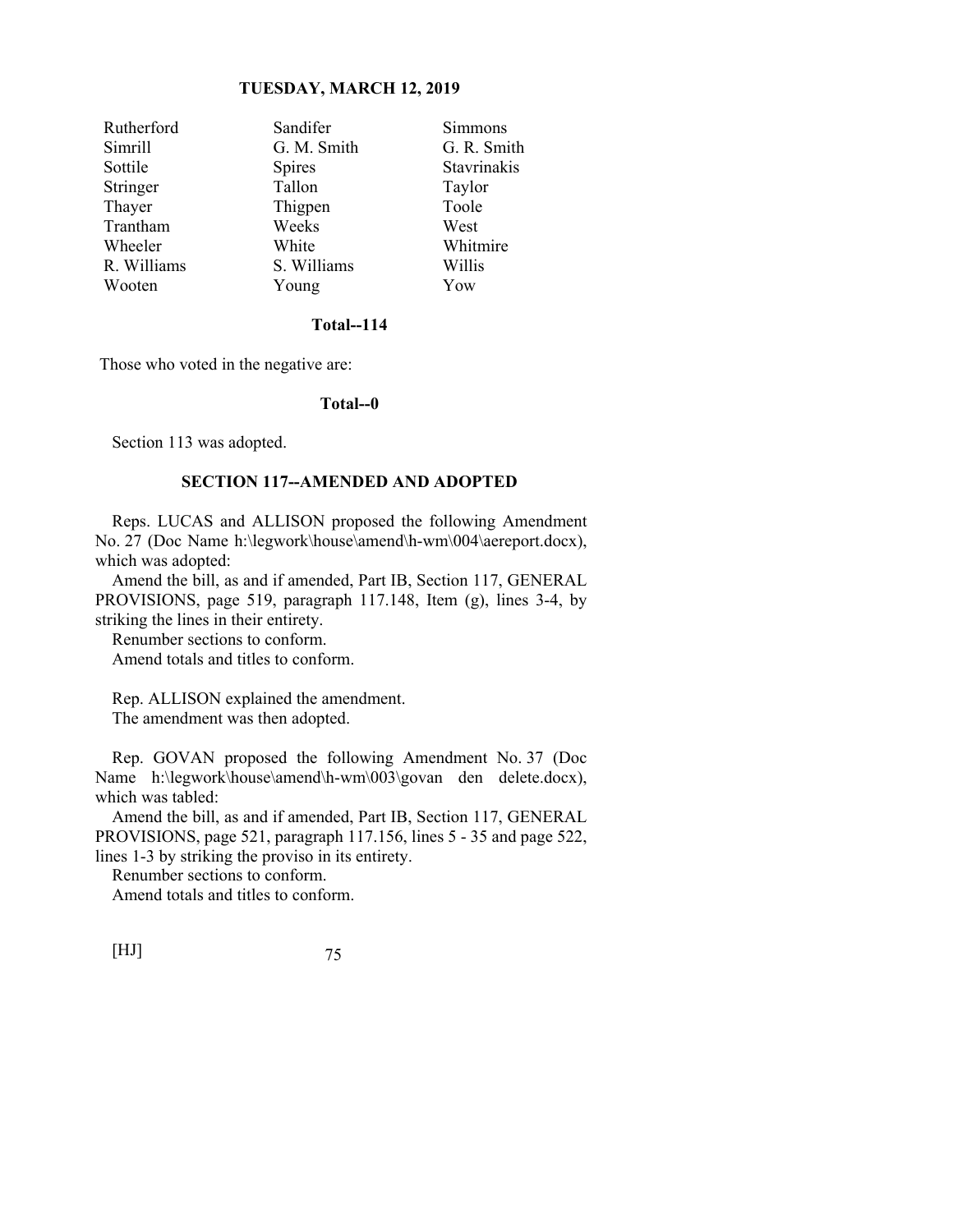Rep. GOVAN explained the amendment.

Rep. GOVAN spoke in favor of the amendment.

Rep. MCDANIEL spoke in favor of the amendment.

Rep. COBB-HUNTER spoke against the amendment.

Rep. COBB-HUNTER spoke against the amendment.

Rep. TAYLOR spoke against the amendment.

Rep. HOSEY spoke in favor of the amendment.

Rep. HOSEY spoke in favor of the amendment.

Rep. ROBINSON spoke in favor of the amendment.

Rep. MARTIN moved to table the amendment.

Rep. GOVAN demanded the yeas and nays which were taken, resulting as follows:

Yeas 82; Nays 33

Those who voted in the affirmative are:

| Allison          | Atkinson         | Bailey         |
|------------------|------------------|----------------|
| Ballentine       | Bannister        | <b>Bennett</b> |
| <b>Blackwell</b> | <b>Bradley</b>   | Bryant         |
| <b>Burns</b>     | Calhoon          | Caskey         |
| Chellis          | Chumley          | Clary          |
| Clemmons         | Cobb-Hunter      | Collins        |
| B. Cox           | W. Cox           | Crawford       |
| Davis            | Elliott          | Erickson       |
| Felder           | Finlay           | Forrest        |
| Forrester        | Fry              | Funderburk     |
| Gagnon           | Gilliam          | Hardee         |
| Hayes            | Herbkersman      | Hewitt         |
| Hiott            | Hixon            | Huggins        |
| Hyde             | Johnson          | Jordan         |
| Kimmons          | Kirby            | Ligon          |
| Loftis           | Long             | Lowe           |
| Lucas            | Mace             | Martin         |
| McCoy            | McCravy          | McGinnis       |
| Morgan           | D. C. Moss       | V. S. Moss     |
| Murphy           | <b>B.</b> Newton | W. Newton      |
| Norrell          | Ott              | Pope           |
| Sandifer         | Simrill          | G. M. Smith    |
| G. R. Smith      | Sottile          | Spires         |
|                  |                  |                |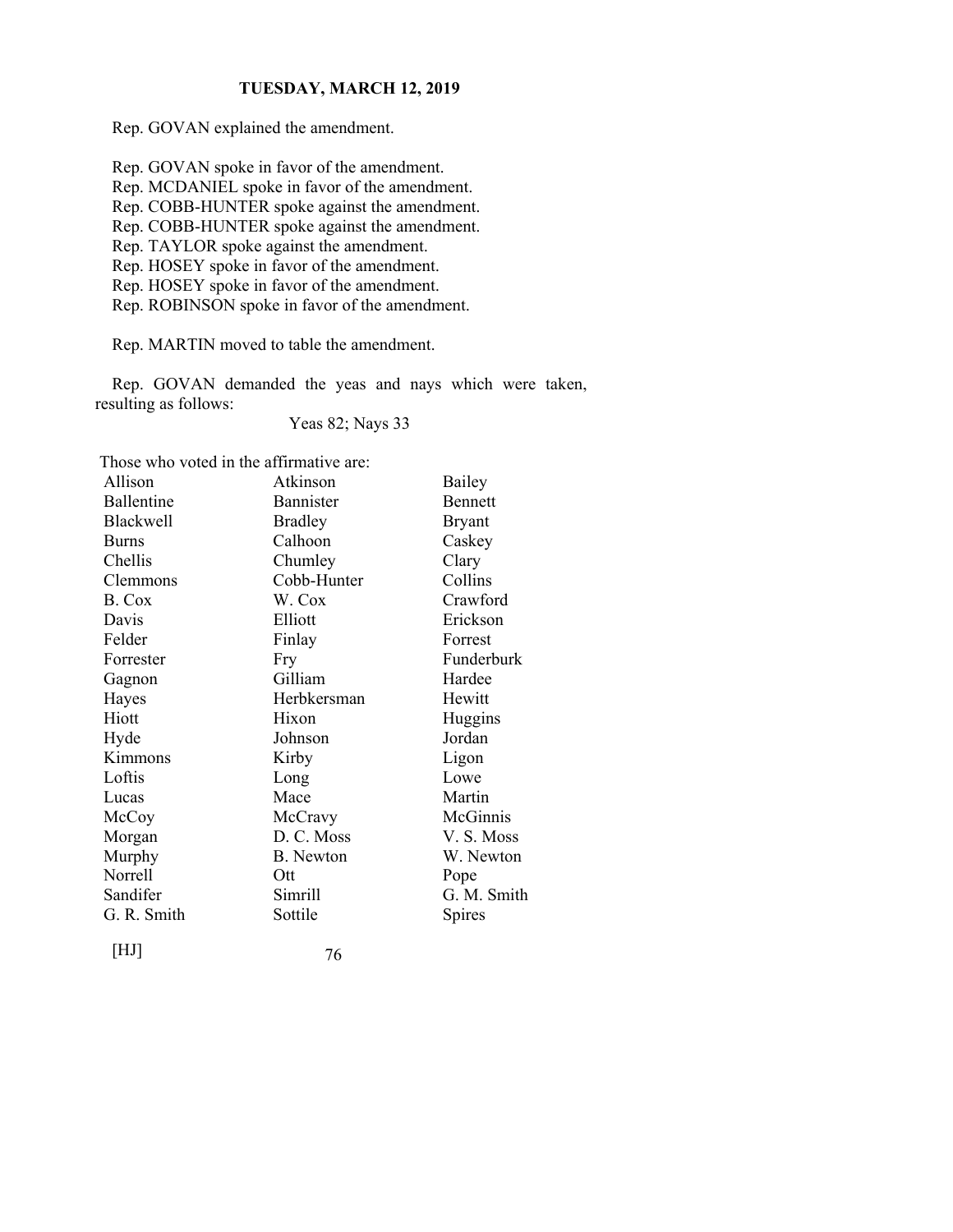| <b>Stavrinakis</b> | Stringer | Tallon |
|--------------------|----------|--------|
| Taylor             | Thayer   | Toole  |
| West               | Wheeler  | White  |
| Whitmire           | Willis   | Wooten |
| Young              |          |        |

#### **Total--82**

| Those who voted in the negative are: |                |                 |  |
|--------------------------------------|----------------|-----------------|--|
| Anderson                             | <b>Bales</b>   | Bamberg         |  |
| Bernstein                            | <b>Brawley</b> | Brown           |  |
| Clyburn                              | Dillard        | Garvin          |  |
| Gilliard                             | Govan          | Henderson-Myers |  |
| Henegan                              | Hosey          | Howard          |  |
| Jefferson                            | King           | Mack            |  |
| McDaniel                             | McKnight       | Moore           |  |
| Parks                                | Pendarvis      | Ridgeway        |  |
| Robinson                             | Rose           | Rutherford      |  |
| Simmons                              | Thigpen        | Weeks           |  |
| R. Williams                          | S. Williams    | Yow             |  |

# **Total--33**

So, the amendment was tabled.

# **SPEAKER** *PRO TEMPORE* **IN CHAIR**

Rep. GOVAN proposed the following Amendment No. 74 (Doc Name H:\LEGWORK\HOUSE\AMEND\H-WM\003\GOVAN INSERT 3.DOCX), which was tabled:

Amend the bill, as and if amended, Part IB, Section 117, GENERAL PROVISIONS, page 521, paragraph 117.156, lines 5 - 35 and page 522, lines 1-3 by striking the proviso in its entirety.

Amend the bill further, as and if amended, Section 117, GENERAL PROVISIONS, page 522, after line 12, by adding an appropriately numbered paragraph to read:

/ *(GP: Denmark Committee for Study) A study committee shall be established to develop a plan to determine the feasibility of Denmark Technical College continuing as a technical college or returning to its original mission of an area trade school.* 

 *The study committee shall be comprised of the following:*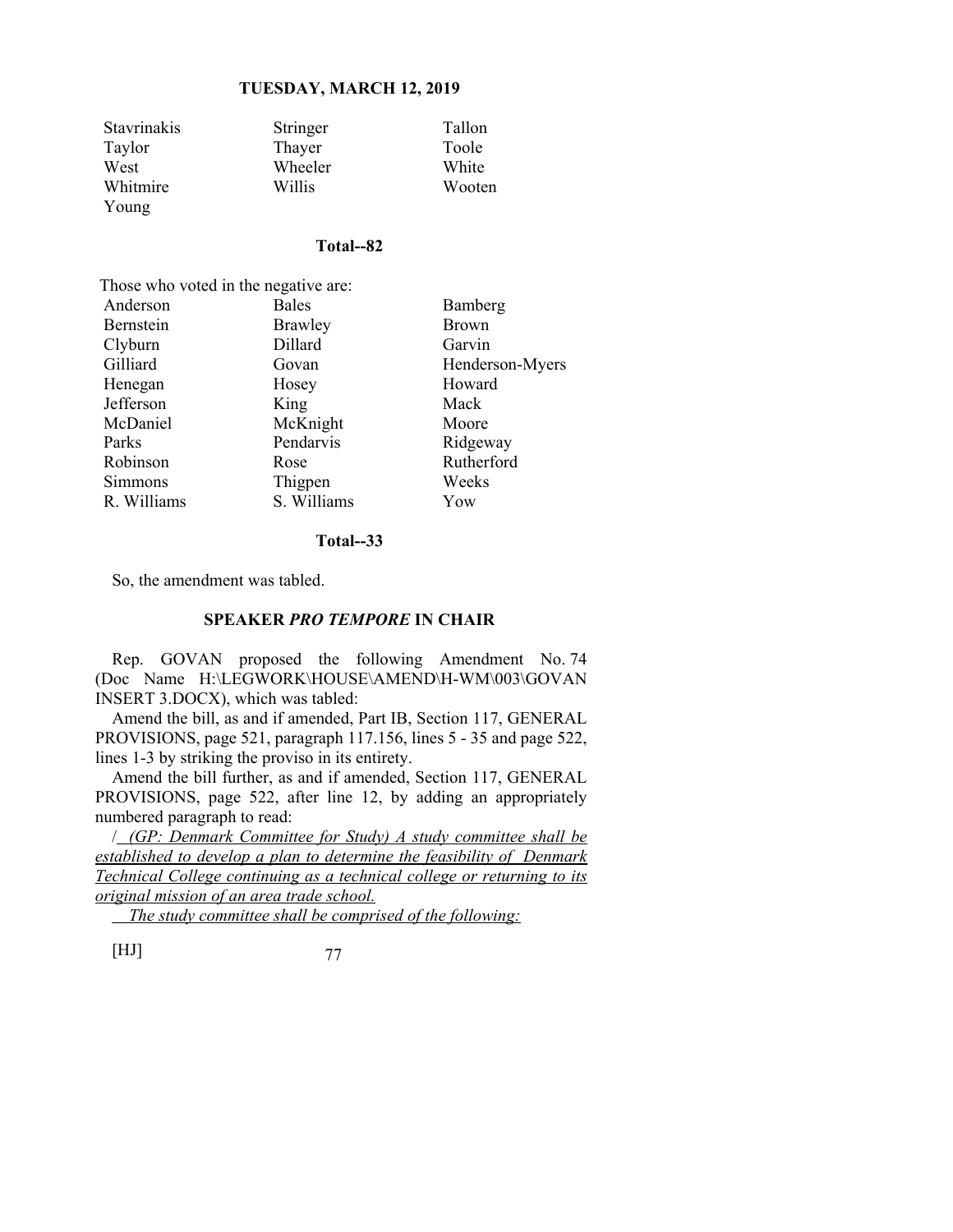*(1) A member appointed by the Chairman of the House Ways and Means Committee;* 

 *(2) A member appointed by the Chairman of the House Education and Public Works Committee;* 

 *(3) A member appointed by the Chairman of the Senate Finance Committee;* 

 *(4) A member appointed by the Chairman of the Senate Education Committee;* 

 *(5) The Executive Director of the State Board for Technical and Comprehensive Education or his designee;* 

 *(6) The Superintendent of Education or her designee;* 

 *(7) The Chairman of the Bamberg County Council or his designee;* 

 *(8) The Mayor of the City of Denmark or his designee; and* 

 *(9) The President of the Denmark Technical College National Alumni Association.* 

 *(10) The Chairman of the South Carolina Legislative Black Caucus or his designee* 

*(11)The President of Denmark Technical College* 

*(12) Two members appointed by the President of Denmark Technical College who represent the vocational and academic departments of the college.* 

*The study committee shall submit a written report of its findings and recommendations to the Senate Finance Committee, the House Ways and Means Committee, the Department of Education and the State Board for Technical and Comprehensive Education by June 1, 2020.*/

Renumber sections to conform.

Amend totals and titles to conform.

Rep. GOVAN explained the amendment.

Rep. GOVAN moved to table the amendment, which was agreed to.

Rep. HILL proposed the following Amendment No. 3 (Doc Name h:\legwork\house\amend\h-wm\004\pardtransferctc.docx), which was tabled:

Amend the bill, as and if amended, Part IB, Section 117, GENERAL PROVISIONS, page 522, after line 12, by adding an appropriately numbered paragraph to read:

/ *(GP: Unallocated PARD Funds Transfer to CTC) For the current fiscal year, unallocated county Parks and Recreation Development*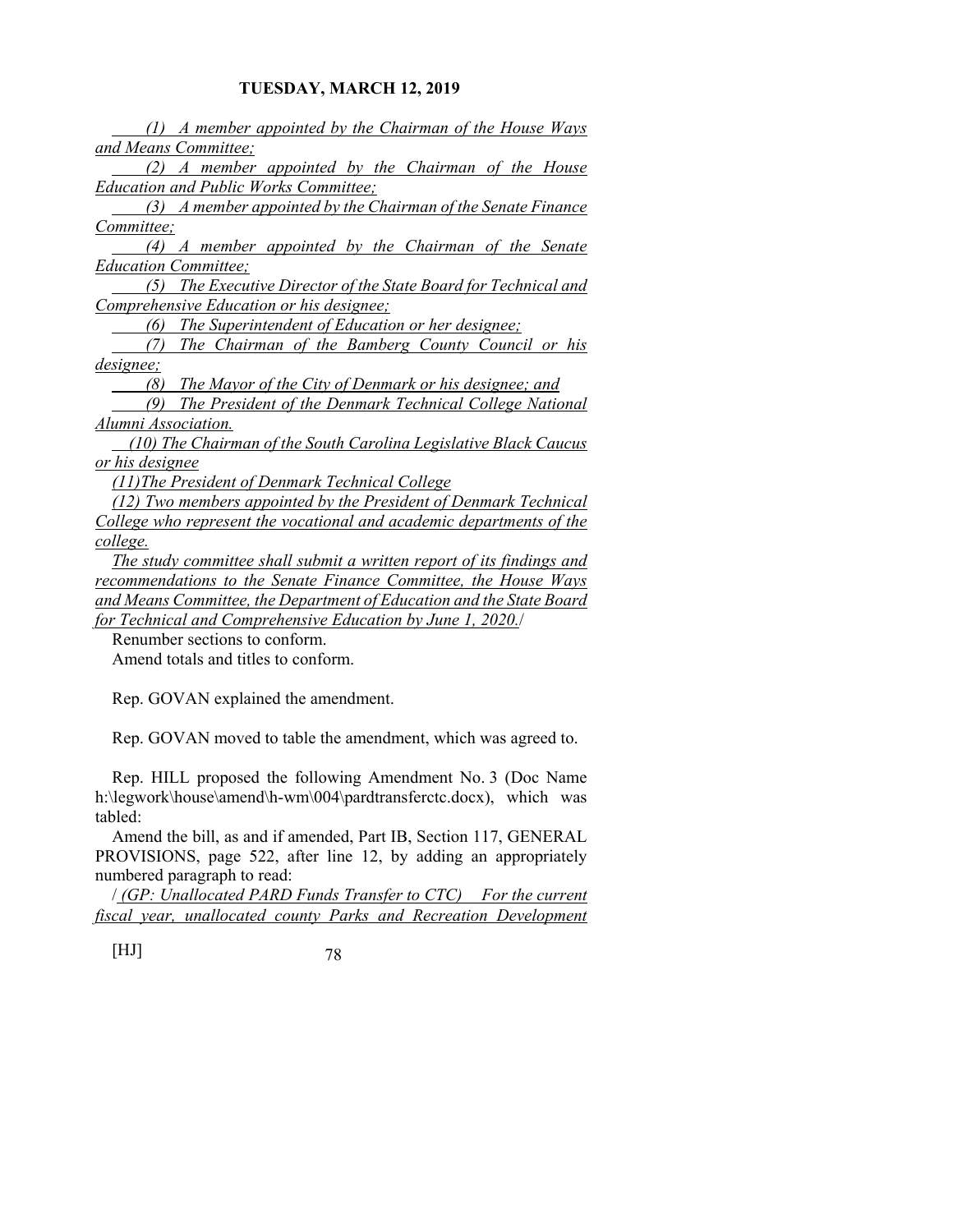*(PARD) funds may be transferred to the County Transportation Committee (CTC), upon application by the CTC, for road safety improvements. All transfers must be approved by the county legislative delegation and only counties with PARD fund balances of more than \$100,000 are eligible for such transfers.*/

Renumber sections to conform. Amend totals and titles to conform.

Rep. HILL explained the amendment.

Rep. SIMRILL moved to table the amendment, which was agreed to.

Reps. HIXON, BLACKWELL, CLYBURN, TAYLOR and YOUNG proposed the following Amendment No. 40 (Doc Name h:\legwork\house\amend\h-wm\006\dhec savannah bluff.docx), which was adopted:

Amend the bill, as and if amended, Part IB, Section 117, General Provisions, page 522, after line 12, by adding an appropriately numbered paragraph to read:

*(GP: New Savannah Bluff Lock and Dam) The Department of Health and Environmental Control is prohibited from using any appropriated funds to process and approve any license, permit, authorization, or certification related to the New Savannah Bluff Lock and Dam inconsistent with the State's policy and the General Assembly's intent of maintaining the existing water quality and navigability conditions of that portion of the Savannah River in and around the New Savannah Bluff Lock and Dam. Consistency may occur by including conditions on any proposed project for the maintenance of the New Savannah Bluff Lock and Dam pool at elevation 114.5 NAVD88 for the preservation of adequate and sufficient water quality, navigation, water supply, and recreational activities.*

Renumber sections to conform. Amend totals and titles to conform.

Rep. HIXON explained the amendment. The amendment was then adopted.

Rep. HILL proposed the following Amendment No. 31 to (Doc Name h:\legwork\house\amend\h-wm\007\medical cannabis.docx), which was tabled:

Amend the bill, as and if amended, Part IB, Section 117, GENERAL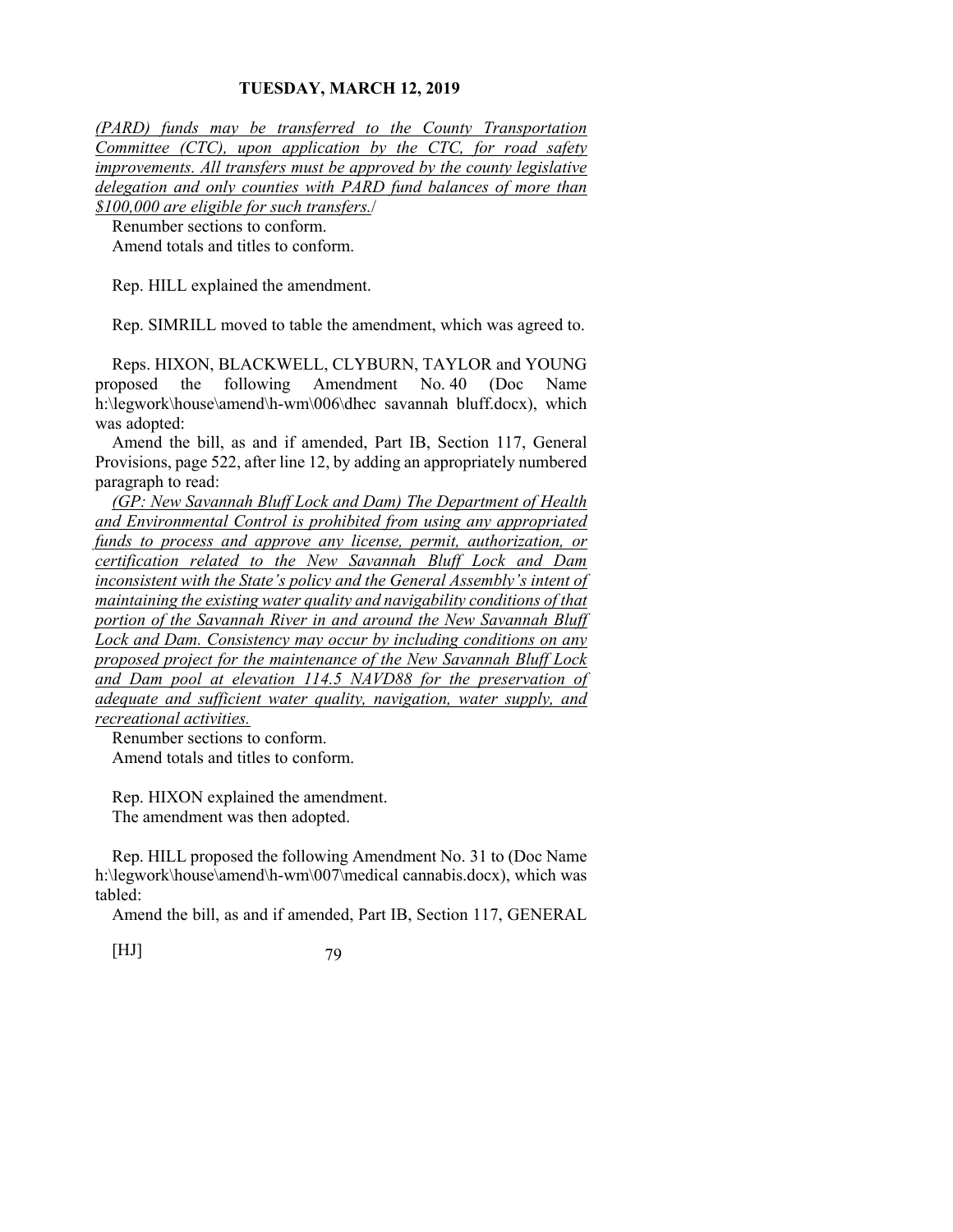PROVISIONS, page 522, after line 12, by adding an appropriately numbered paragraph to read:

/ *(GP: Possession of Medical Cannabis) Any state or local law enforcement agency including, but not limited to, the State Law Enforcement Division, the Department of Public Safety and the Department of Natural Resources is prohibited from using funds appropriated or authorized by the state to arrest, prosecute, seize property from, and initiate forfeiture proceedings against a person with a debilitating medical condition for possession of an allowable amount of medical cannabis, if that person possesses an out-of-state registry card and a written physician certification.* 

*For purposes of this provision 'allowable amount of medical cannabis' is defined as: (a) one ounce of cannabis; or (b) cannabis products in an amount equivalent to one ounce of cannabis, which shall be determined by the department based on the most widely accepted conversion factors between cannabis flower weight and non-flower product units.*

*For purposes of this provision 'out-of-state registry card' is defined as: a valid registry identification card, or its equivalent, that is issued pursuant to the laws of another state, district, territory, commonwealth, or insular possession of the United States that allows, in its jurisdiction of issuance, a nonresident cardholder to possess cannabis for medical use.* 

*For purposes of this provision 'debilitating medical condition' is defined as: (a) one or more of the following: cancer; multiple sclerosis; a neurological disease or disorder, including epilepsy; glaucoma; posttraumatic stress disorder; Crohn's disease; sickle cell anemia; ulcerative colitis; cachexia or wasting syndrome; severe or persistent nausea in a person who is not pregnant that is related to end-of-life or hospice care, or who is bedridden or homebound because of the condition; a chronic medical condition causing severe and persistent muscle spasms, including multiple sclerosis; or any chronic or debilitating disease or medical condition for which an opioid is currently or could be prescribed by a physician based on generally accepted standards of care; or (b) a terminal illness with a life expectancy of less than one year in the opinion* 

*of the patient's treating physician.* 

 *For purposes of this provision 'Written physician certification' is defined as: a document printed on tamper-resistant paper dated and signed by a physician stating that the patient has been diagnosed with a debilitating medical condition and that the potential benefits of using*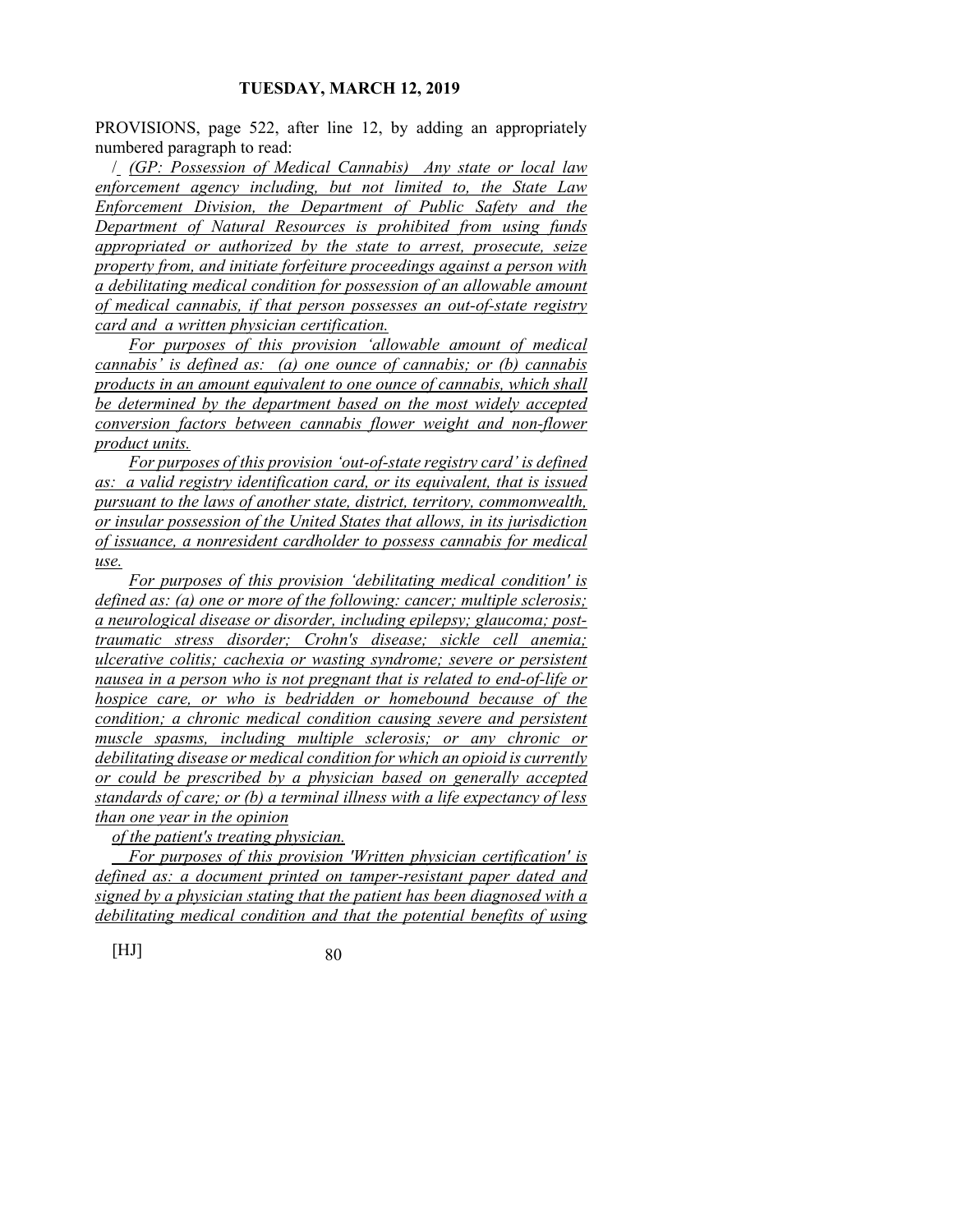*medical cannabis outweigh any risks. The certification may be made only in the course of a bona fide physician-patient relationship; must indicate the date of the patient follow-up appointment, not to exceed six months from the original date of issuance; and must be updated annually for each qualifying patient by the certifying physician. If the qualifying patient is expected to recover from the debilitating medical condition within a year of the written certification, not including if the patient may go into remission due to medical cannabis treatment or the qualifying patient is not expected to benefit from medical cannabis for an entire year, then the written certification must specify that fact.*/

Renumber sections to conform. Amend totals and titles to conform.

Rep. HILL explained the amendment.

Rep. LOWE spoke against the amendment.

Rep. LOWE moved to table the amendment.

Rep. HILL demanded the yeas and nays which were taken, resulting as follows:

Yeas 68; Nays 42

Those who voted in the affirmative are:

| Allison          | Bailey           | <b>Ballentine</b> |
|------------------|------------------|-------------------|
| <b>Bannister</b> | <b>Bennett</b>   | <b>Blackwell</b>  |
| <b>Bradley</b>   | <b>Bryant</b>    | <b>Burns</b>      |
| Calhoon          | Caskey           | Chellis           |
| Chumley          | Clary            | Clemmons          |
| B. Cox           | W. Cox           | Crawford          |
| Davis            | Elliott          | Erickson          |
| Felder           | Forrest          | Forrester         |
| Fry              | Funderburk       | Gilliam           |
| Hayes            | Hewitt           | Hiott             |
| Hixon            | Huggins          | Hyde              |
| Johnson          | Jordan           | Kimmons           |
| Ligon            | Loftis           | Long              |
| Lowe             | Lucas            | Magnuson          |
| Martin           | McCravy          | McGinnis          |
| Morgan           | D. C. Moss       | V. S. Moss        |
| Murphy           | <b>B.</b> Newton | W. Newton         |
|                  |                  |                   |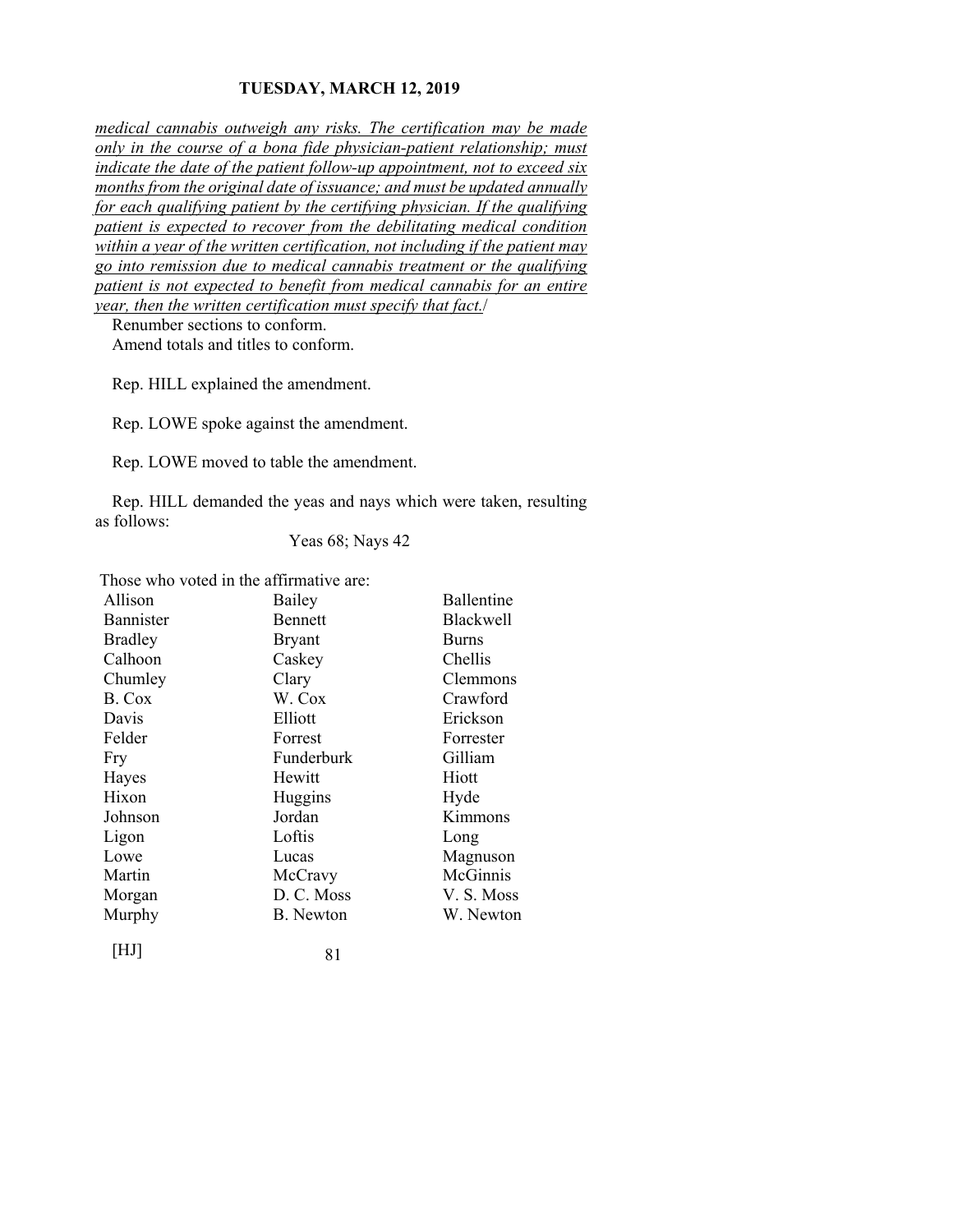| Pope     | Ridgeway      | Sandifer    |
|----------|---------------|-------------|
| Simrill  | G. M. Smith   | G. R. Smith |
| Sottile  | <b>Spires</b> | Tallon      |
| Toole    | Wheeler       | White       |
| Whitmire | Willis        | Wooten      |
| Young    | Yow           |             |

## **Total--68**

Those who voted in the negative are:<br>Alexander Anderson Alexander Anderson Atkinson

| 7 rigaaliyet    | $\lambda$ . The state $\lambda$ | 7 TUNIHIYUH |
|-----------------|---------------------------------|-------------|
| <b>Bales</b>    | Bamberg                         | Bernstein   |
| <b>Brown</b>    | Clyburn                         | Cobb-Hunter |
| Dillard         | Gagnon                          | Garvin      |
| Gilliard        | Govan                           | Hardee      |
| Henderson-Myers | Henegan                         | Hill        |
| Hosey           | Howard                          | Jefferson   |
| King            | Mace                            | Mack        |
| McCoy           | McKnight                        | Moore       |
| Norrell         | Ott                             | Pendarvis   |
| Rivers          | Robinson                        | Rose        |
| Rutherford      | Simmons                         | Stavrinakis |
| Taylor          | Thayer                          | Thigpen     |
| Weeks           | R. Williams                     | S. Williams |
|                 |                                 |             |

#### **Total--42**

So, the amendment was tabled.

Rep. TOOLE proposed the following Amendment No. 50 to (Doc Name H:\LEGWORK\HOUSE\AMEND\H-WM\010\TRANSFER SIB TO DOT.DOCX), which was tabled:

Amend the bill, as and if amended, Part IB, Section 117, GENERAL PROVISIONS, page 522, after line 12, by adding an appropriately numbered paragraph to read:

/ *(GP: State Infrastructure Bank Transfer) Notwithstanding any other provisions of law, the duties, functions, responsibilities, personnel, equipment, appropriations, carry forward funds and all other assets and resources of the state infrastructure bank are transferred to the department of transportation by January 1, 2020.* /

Renumber sections to conform.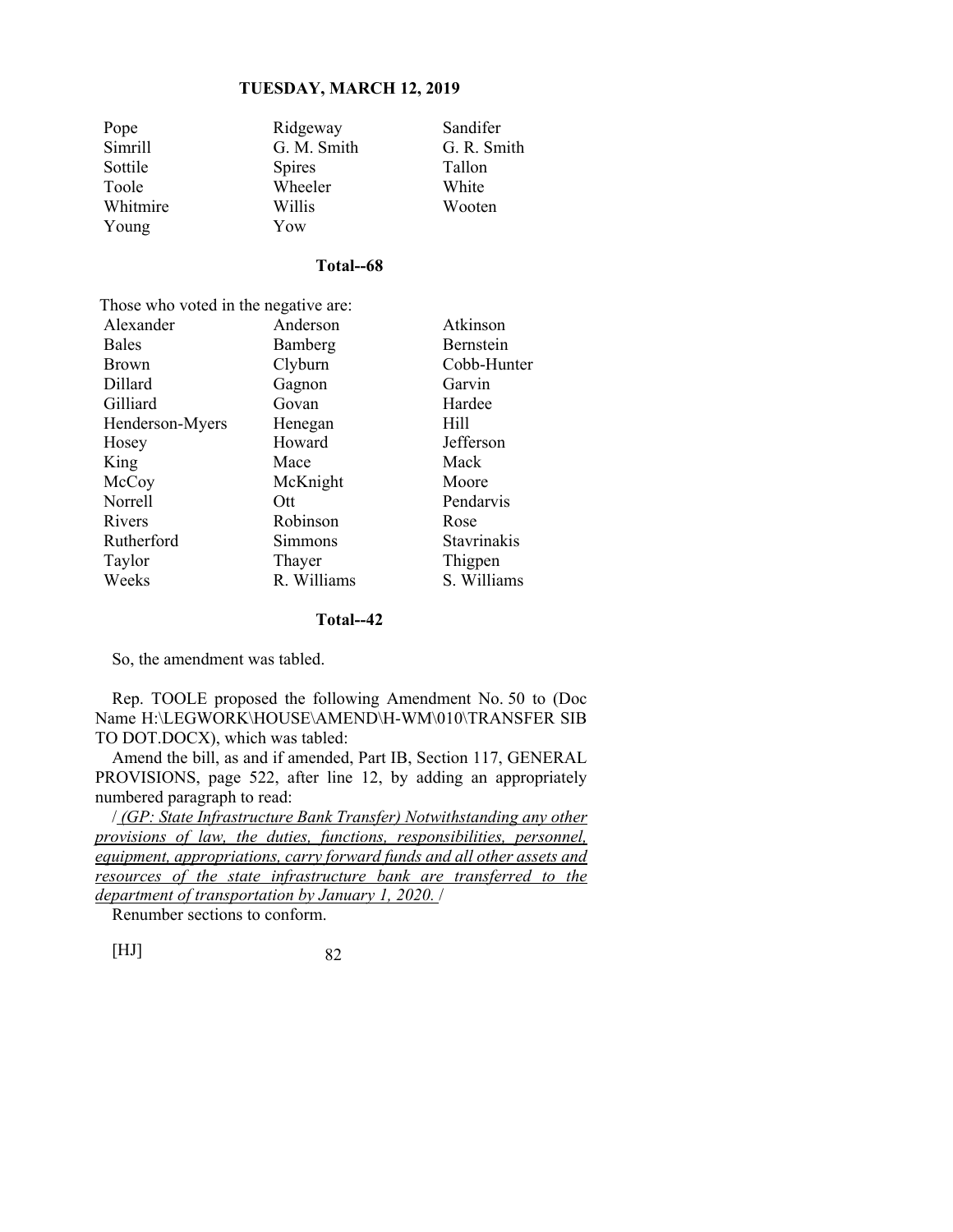Amend totals and titles to conform.

Rep. TOOLE explained the amendment.

Rep. SIMRILL moved to table the amendment.

Rep. D. C. MOSS demanded the yeas and nays which were taken, resulting as follows:

Yeas 56; Nays 54

Those who voted in the affirmative are:

| Alexander        | Allison        | Bailey           |
|------------------|----------------|------------------|
| Bannister        | Bennett        | <b>Bernstein</b> |
| <b>Blackwell</b> | <b>Bradley</b> | Bryant           |
| Calhoon          | Chellis        | Clemmons         |
| Crawford         | Erickson       | Felder           |
| Finlay           | Forrest        | Forrester        |
| Fry              | Gagnon         | Gilliam          |
| Gilliard         | Hardee         | Herbkersman      |
| Hewitt           | Hixon          | Hyde             |
| Johnson          | Jordan         | Kimmons          |
| Ligon            | Lowe           | Lucas            |
| Martin           | McCoy          | McDaniel         |
| McGinnis         | Moore          | Murphy           |
| <b>B.</b> Newton | W. Newton      | Pope             |
| Sandifer         | Simrill        | G. M. Smith      |
| Sottile          | <b>Spires</b>  | Stavrinakis      |
| Tallon           | West           | Wheeler          |
| White            | Whitmire       | Willis           |
| Young            | Yow            |                  |

# **Total--56**

| Those who voted in the negative are: |                 |              |
|--------------------------------------|-----------------|--------------|
| Anderson                             | Atkinson        | <b>Bales</b> |
| <b>Ballentine</b>                    | <b>Brown</b>    | <b>Burns</b> |
| Chumley                              | Clary           | Clyburn      |
| Cobb-Hunter                          | B. Cox          | W. Cox       |
| Davis                                | Dillard         | Elliott      |
| Funderburk                           | Garvin          | Govan        |
| Hayes                                | Henderson-Myers | Henegan      |
| HЛ                                   | 83              |              |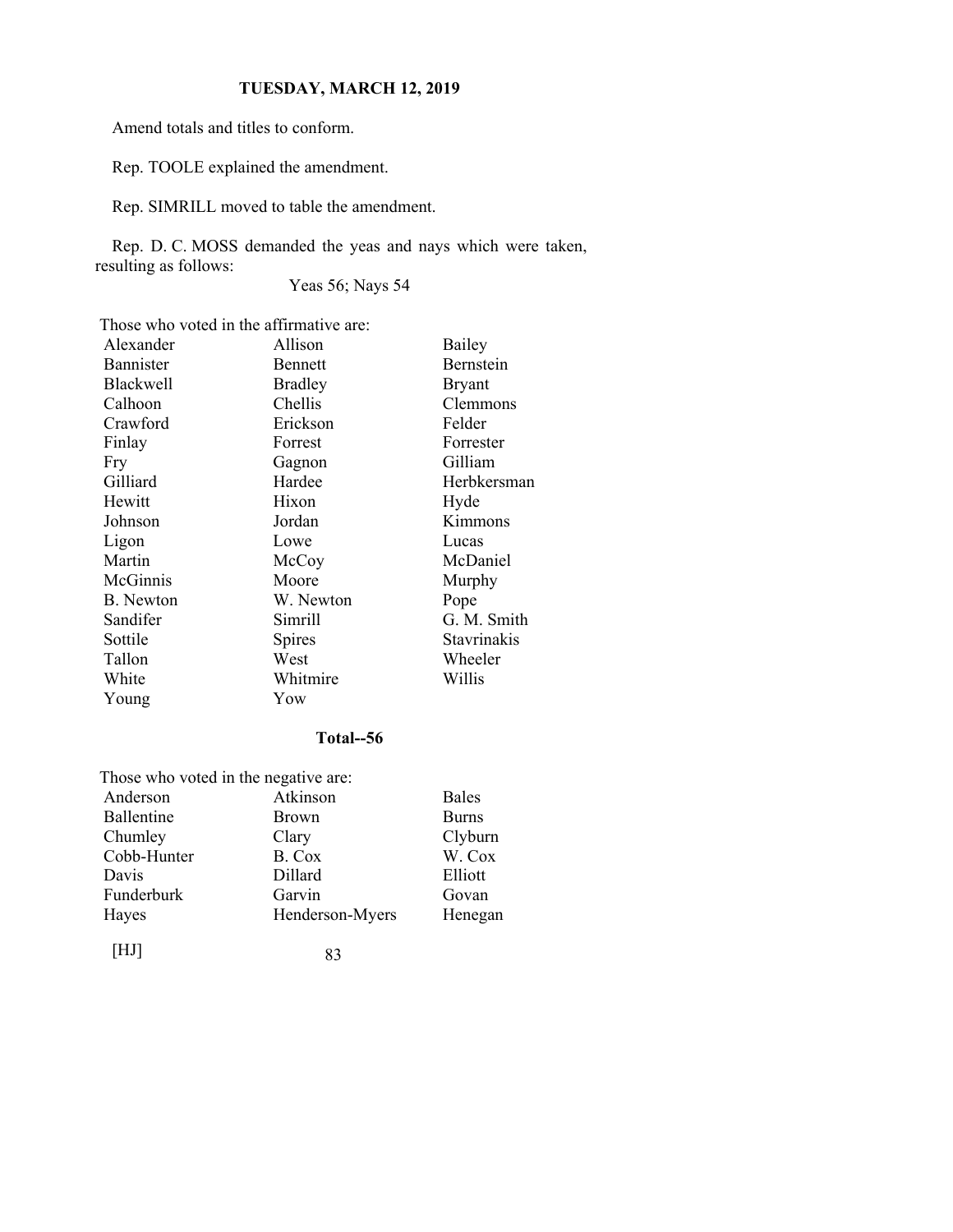| Hill        | Hiott       | Hosey      |
|-------------|-------------|------------|
| Howard      | Huggins     | Jefferson  |
| King        | Kirby       | Long       |
| Mace        | Magnuson    | McCravy    |
| McKnight    | Morgan      | D. C. Moss |
| V. S. Moss  | Norrell     | Ott        |
| Parks       | Pendarvis   | Ridgeway   |
| Rivers      | Robinson    | Rose       |
| Rutherford  | Simmons     | Thayer     |
| Thigpen     | Toole       | Weeks      |
| R. Williams | S. Williams | Wooten     |

#### **Total--54**

So, the amendment was tabled.

## **RECORD FOR VOTING**

 I inadvertently voted to table Amendment No. 50 on H. 4000, Part 1B, Section 117. I should have abstained.

Rep. Roger Kirby

Reps. OTT, BANNISTER and G. M. SMITH proposed the following Amendment No. 51 (Doc Name h:\legwork\house\amend\hwm\005\magistrates and masters in equity.docx), which was adopted:

Amend the bill, as and if amended, Part IB, Section 117, GENERAL PROVISIONS, page 522, paragraph 117.157 (Magistrates and Masters-In-Equity Compensation), lines 4-6 , by striking the proviso in its entirety, and by inserting:

/ (GP: Magistrates Compensation) *Notwithstanding Proviso 117.112 (Employee Compensation), in the current fiscal year, the salary for each magistrate must be calculated using the same schedule and same circuit judge salary, at a minimum, as was in effect in Fiscal Year 2018-19.*/

Renumber sections to conform. Amend totals and titles to conform.

Rep. OTT explained the amendment. The amendment was then adopted.

Reps. RUTHERFORD and FINLAY proposed the following Amendment No. 68 (Doc Name h:\legwork\house\amend\hwm\004\foodservice.docx), which was adopted: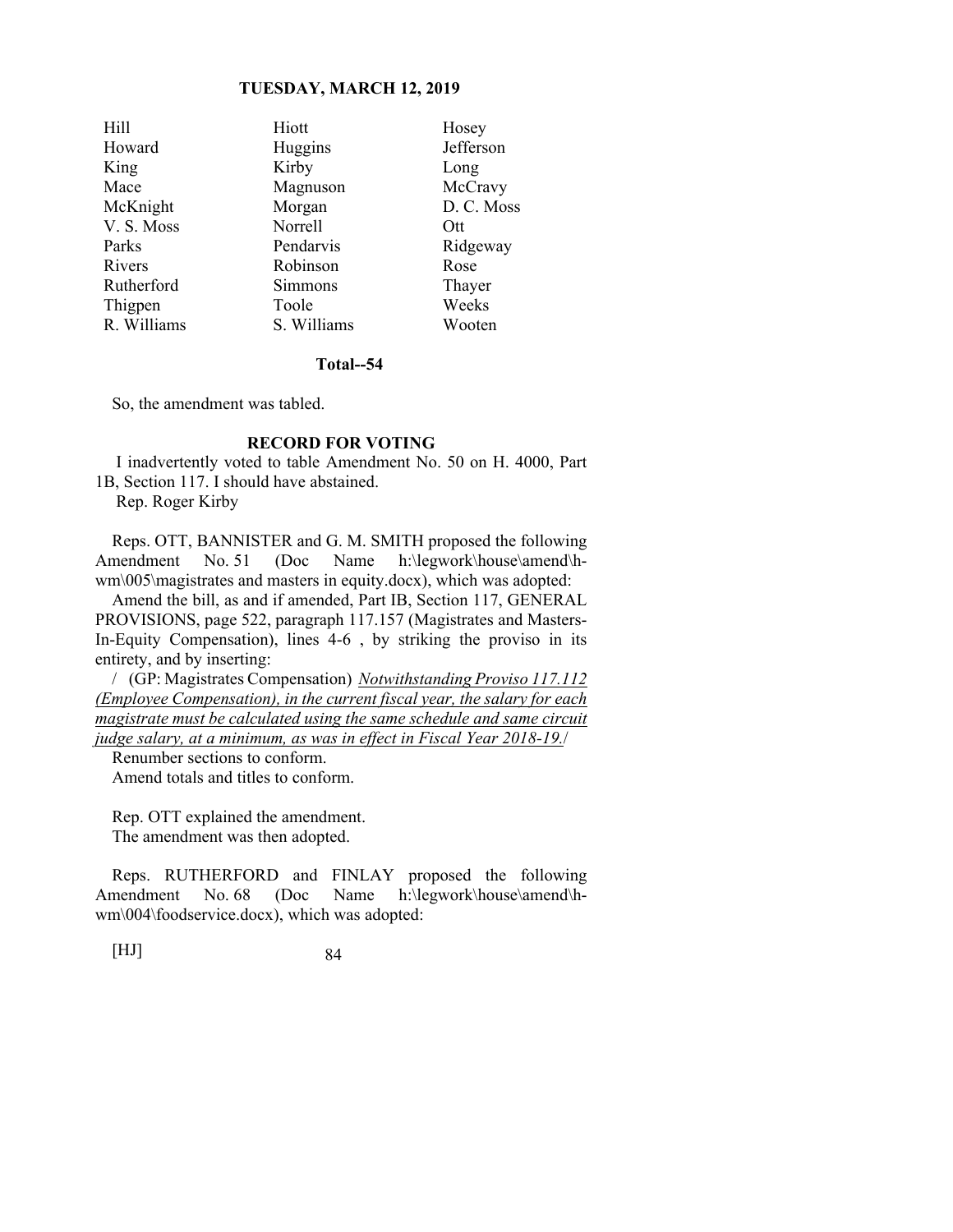Amend the bill, as and if amended, Part IB, Section 117, GENERAL PROVISIONS, page 522, after line 12, by adding an appropriately numbered paragraph to read:

/*(GP: Food Preparation and Service) In the current fiscal year and from the funds appropriated or authorized to the Department of Revenue, the department shall consider an establishment as a business that is bona fide engaged primarily and substantially in the preparation and serving of meals if the establishment meets all criteria required by law and generates at least 15% of its revenue from the sale of food.*/

Renumber sections to conform.

Amend totals and titles to conform.

Rep. RUTHERFORD explained the amendment. The amendment was then adopted.

The question then recurred to the adoption of the section.

The yeas and nays were taken resulting as follows: Yeas 111; Nays 0

Those who voted in the affirmative are:

| Allison          | Anderson       | Atkinson        |
|------------------|----------------|-----------------|
| Bailey           | <b>Bales</b>   | Ballentine      |
| <b>Bannister</b> | <b>Bennett</b> | Bernstein       |
| <b>Blackwell</b> | <b>Bradley</b> | <b>Brown</b>    |
| <b>Bryant</b>    | <b>Burns</b>   | Caskey          |
| Chellis          | Chumley        | Clary           |
| Clemmons         | Clyburn        | Cobb-Hunter     |
| Collins          | B. Cox         | W. Cox          |
| Crawford         | Dillard        | Elliott         |
| Erickson         | Felder         | Finlay          |
| Forrest          | Forrester      | Fry             |
| Funderburk       | Gagnon         | Garvin          |
| Gilliam          | Gilliard       | Govan           |
| Hardee           | Hayes          | Henderson-Myers |
| Henegan          | Herbkersman    | Hewitt          |
| Hiott            | Hixon          | Hosey           |
| Huggins          | Hyde           | Jefferson       |
| Johnson          | Jordan         | Kimmons         |
| King             | Kirby          | Ligon           |
| Loftis           | Long           | Lowe            |
|                  |                |                 |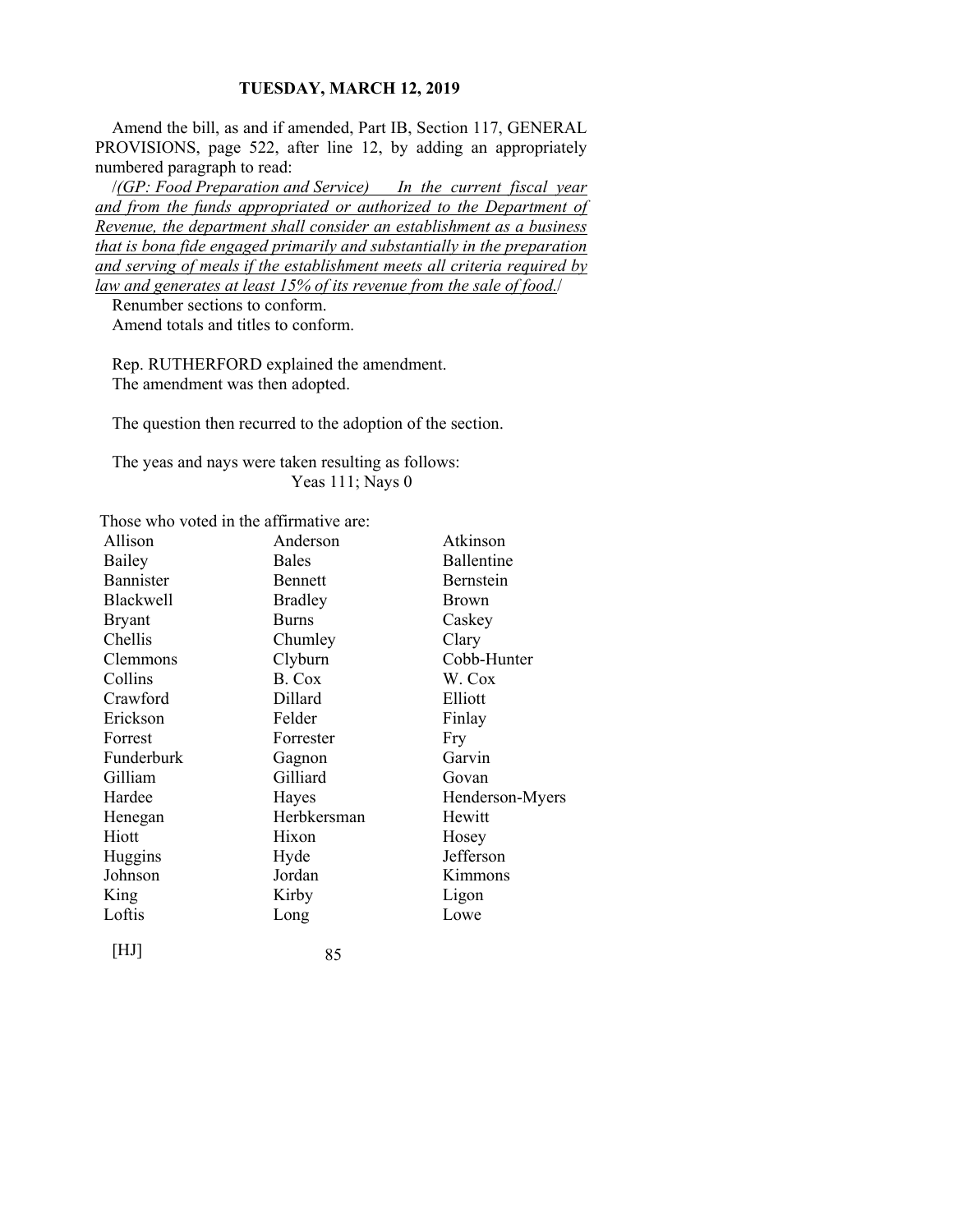| Lucas            | Mace               | Mack       |
|------------------|--------------------|------------|
| Magnuson         | Martin             | McCoy      |
| McCravy          | McDaniel           | McGinnis   |
| McKnight         | Moore              | Morgan     |
| D. C. Moss       | V. S. Moss         | Murphy     |
| <b>B.</b> Newton | W. Newton          | Norrell    |
| Ott              | Parks              | Pendarvis  |
| Pope             | Ridgeway           | Rivers     |
| Robinson         | Rose               | Rutherford |
| Sandifer         | Simmons            | Simrill    |
| G. M. Smith      | G. R. Smith        | Sottile    |
| Spires           | <b>Stavrinakis</b> | Tallon     |
| Taylor           | Thayer             | Thigpen    |
| Toole            | Weeks              | West       |
| Wheeler          | White              | Whitmire   |
| R. Williams      | S. Williams        | Willis     |
| Wooten           | Young              | Yow        |
|                  |                    |            |

# **Total--111**

Those who voted in the negative are:

#### **Total--0**

Section 117, as amended, was adopted.

#### **SECTION 118--ADOPTED**

Reps. HILL and G. R. SMITH proposed the following Amendment No. 16 (Doc Name h:\legwork\house\amend\h-wm\005\prohibiting public funded lobbyists.docx), which was tabled:

Amend the bill, as and if amended, Part IB, Section 118, STATEWIDE REVENUE, page 523, paragraph 118.6 (Prohibits Public Funded Lobbyists), lines 34-35 and page 524, lines 1-4, by striking the proviso in its entirety, and by inserting:

/118.6. (SR: Prohibits Public Funded Lobbyists) All state agencies*,* and institutions*, local government entities, associations, and any entity which receives funds from the state* are prohibited from using general fund appropriations *state, federal, or other funds received from the state* to compensate employees who engage in lobbying on behalf of the state agency*,* or institution*, local government entity, association, or other*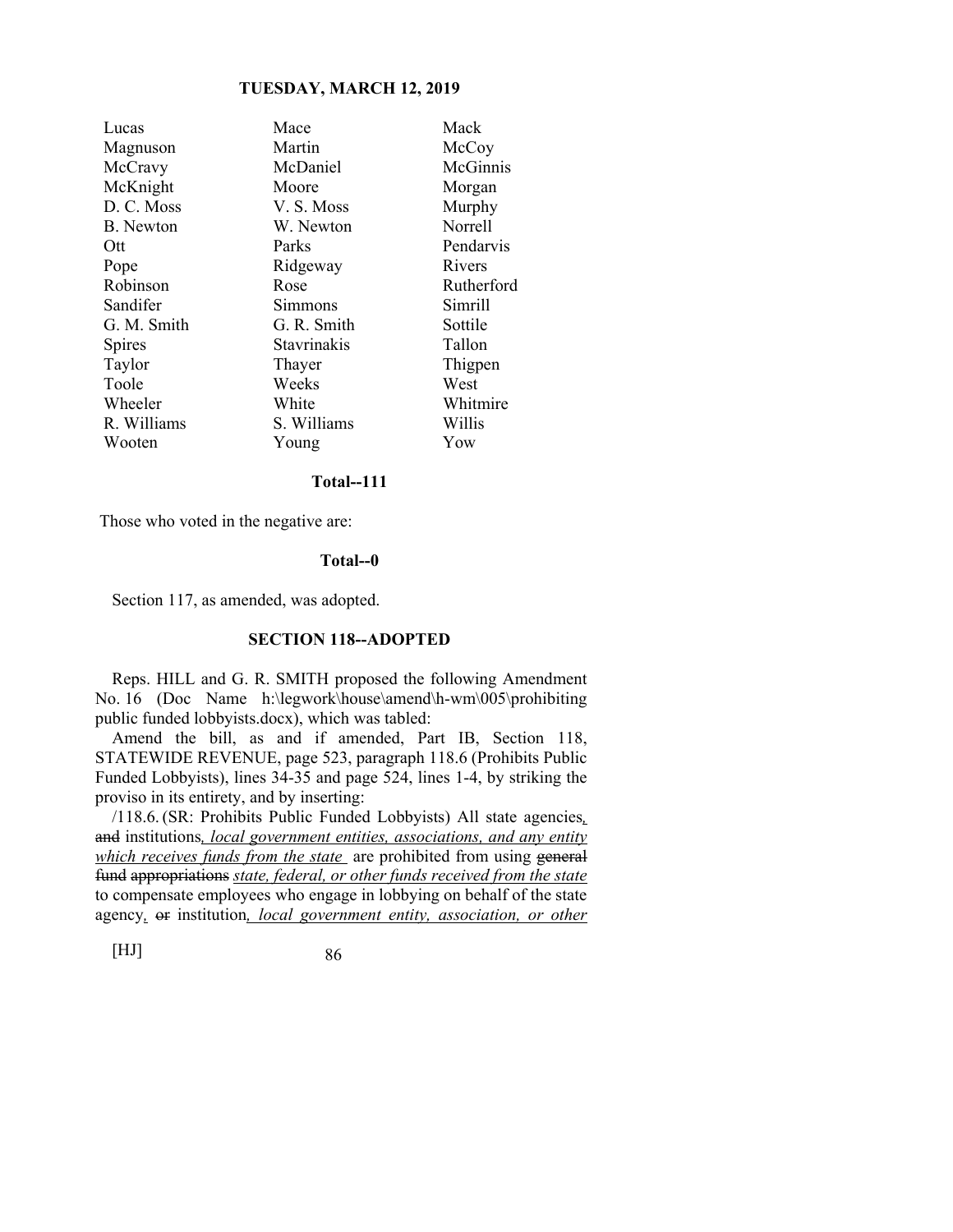*entity*. The State Ethics Commission shall require state agencies*,* and institutions*, local government entities, associations, or any entity that receives funds from the state* that report lobbying activities to the commission to certify that the lobbying activities were not funded by general fund appropriation *state, federal, or other funds received from the state*.

 All state agencies*,* and institutions*, local government entities, associations, and any entity which receives funds from the state* are prohibited from entering into contracts using general fund appropriations *these funds* to provide lobbying services to the agency*,* or institution*, local government entity, association, or any entity which receives funds from the state*./

Renumber sections to conform.

Amend totals and titles to conform.

Rep. HILL explained the amendment.

Rep. CLARY moved to table the amendment.

Rep. MAGNUSON demanded the yeas and nays which were taken, resulting as follows:

Yeas 85; Nays 23

Those who voted in the affirmative are:

| Allison        | Anderson        | Atkinson     |
|----------------|-----------------|--------------|
| <b>Bales</b>   | Bamberg         | Bannister    |
| Bennett        | Bernstein       | Blackwell    |
| <b>Bradley</b> | Brawley         | <b>Brown</b> |
| <b>Bryant</b>  | Calhoon         | Chellis      |
| Clary          | Clyburn         | Cobb-Hunter  |
| Collins        | W. Cox          | Davis        |
| Dillard        | Elliott         | Forrest      |
| Forrester      | Fry             | Funderburk   |
| Garvin         | Gilliam         | Govan        |
| Hayes          | Henderson-Myers | Henegan      |
| Herbkersman    | Hewitt          | Hiott        |
| Hixon          | Hosey           | Hyde         |
| Jefferson      | Johnson         | Jordan       |
| King           | Kirby           | Ligon        |
| Lowe           | Lucas           | Mack         |
| Martin         | McCoy           | McCravy      |
| HJ             | 87              |              |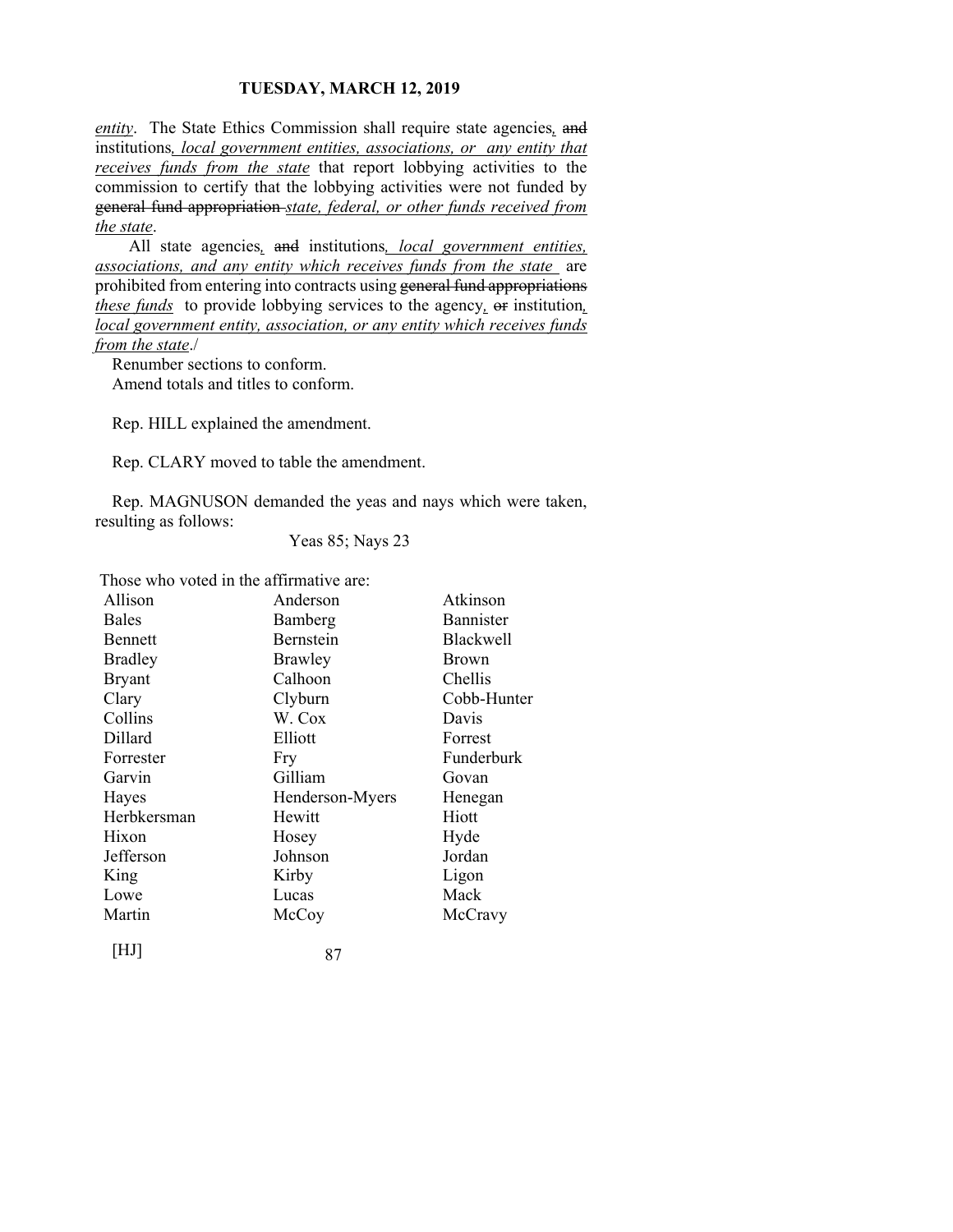Young

McDaniel McKnight Moore<br>
V. S. Moss B. Newton W. Nev Norrell Ott Parks Pendarvis Pope Ridgeway Rivers Robinson Rose Sandifer Simmons Simrill G. M. Smith Sottile Spires Stavrinakis Tallon Taylor Weeks West Wheeler White Whitmire R. Williams S. Williams Willis Wooten

W. Newton

### **Total--85**

| Those who voted in the negative are: |            |              |
|--------------------------------------|------------|--------------|
| Bailey                               | Ballentine | <b>Burns</b> |
| Chumley                              | B. Cox     | Felder       |
| Finlay                               | Gagnon     | Hardee       |
| Hill                                 | Huggins    | Kimmons      |
| Loftis                               | Long       | Mace         |
| Magnuson                             | McGinnis   | Morgan       |
| D. C. Moss                           | Murphy     | G. R. Smith  |
| Thayer                               | Toole      |              |

#### **Total--23**

So, the amendment was tabled.

Rep. COBB-HUNTER proposed the following Amendment No. 48 (Doc Name H:\LEGWORK\HOUSE\AMEND\H-WM\002\STATE EMPLOYEE BONUS FOR FTES LESS THAN \$50K.DOCX), which was tabled:

Amend the bill, as and if amended, Part IB, Section 118, STATEWIDE REVENUE, page 528, paragraph 118.15, lines 30-34, by striking the paragraph in its entirety and inserting /(SR: State Employee Bonus) In the event that amounts in excess of the Fiscal Year 2018 -19 unobligated general fund revenue as certified by the Board of Economic Advisors become available due to increased income tax collections resulting from the lottery ticket redemption associated with the October 24, 2018 Mega Millions contest, those funds, combined with additional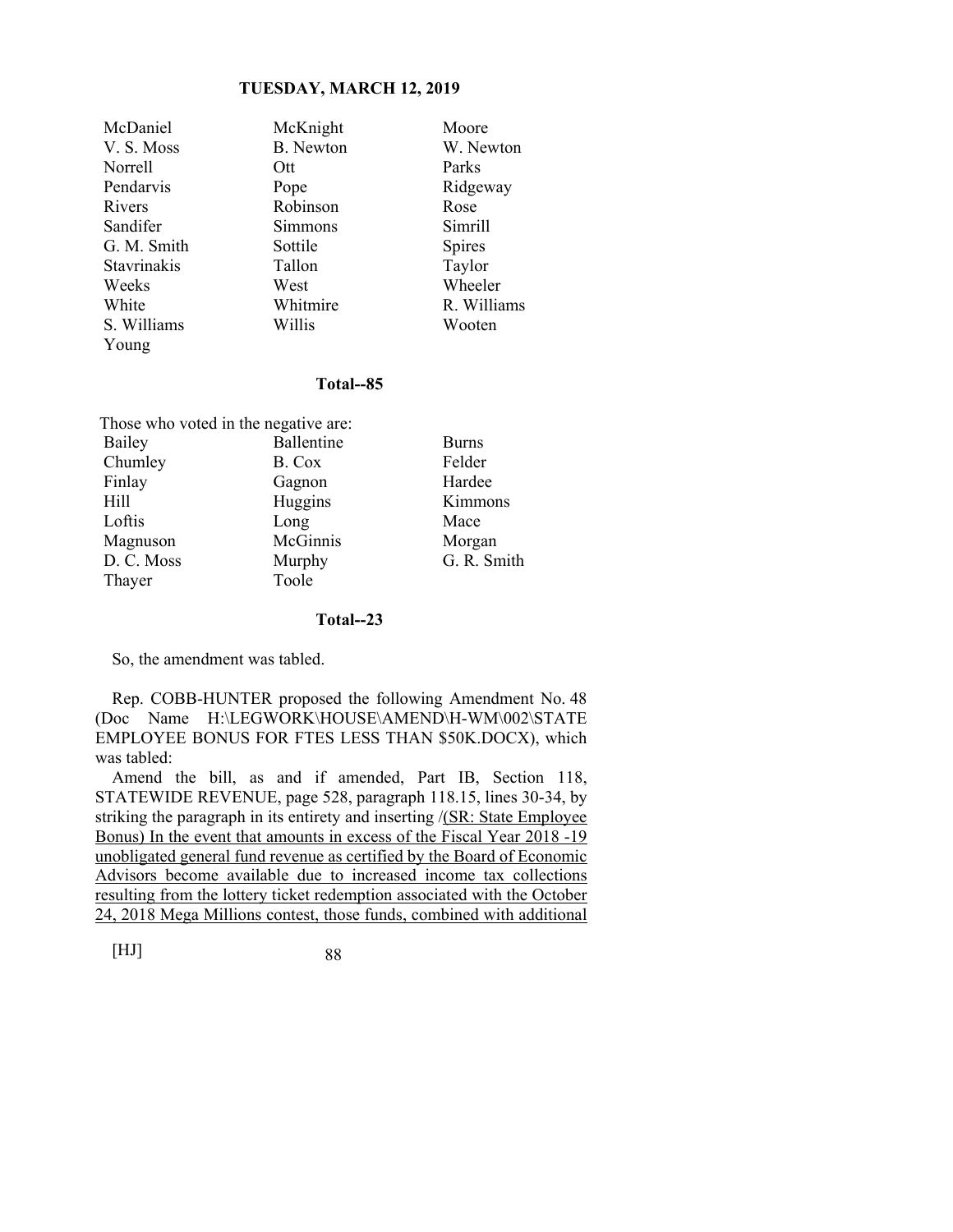funds appropriated to the Department of Revenue in this Act for a state employee bonus, must be utilized to provide each general fund state employee making a salary of \$50,000 or less with a one time bonus./

Amend the bill further, as and if amended, Section 118, STATEWIDE REVENUE, page 532, paragraph 118.16, line 9, by striking /Taxpayer Rebate/ and inserting /*State Employee Bonus*/

Renumber sections to conform.

Amend totals and titles to conform.

Rep. COBB-HUNTER explained the amendment.

Rep. COBB-HUNTER moved to table the amendment, which was agreed to by a division vote of 76 to 30.

Reps. MOORE, MCDANIEL and PENDARVIS proposed the following Amendment No. 62 (Doc Name h:\legwork\house\amend\hwm\008\one-time teacher rebate-rep moore.docx), which was tabled:

Amend the bill, as and if amended, Part IB, Section 118, STATEWIDE REVENUE, page 528, paragraph 118.15, lines 30-34, by striking the paragraph in its entirety and and inserting /*(SR:Teacher Rebate)In the event that amounts in excess of the Fiscal Year 2018-19 unobligated general fund revenue as certified by the Board of Economic Advisors become available due to increased income tax collections resulting from the lottery ticket redemption associated with the October 24, 2018 Mega Millions contest, those funds, combined with additional fund appropriated to the Department of Revenue in this Act for a teacher rebate, must be utilized to provide each full time certified public school teacher who is also eligible for EIA supplement funds, a one time bonus./*

Amend the bill further, as and if amended, Section 118, STATEWIDE REVENUE, page 532, paragraph 118.16, line 9, by striking /Taxpayer/ and inserting /*Teacher*/

Renumber sections to conform.

Amend totals and titles to conform.

Rep. MOORE explained the amendment.

#### **POINT OF ORDER**

Rep. WHITE raised the Point of Order that Amendment No. 62, Section 118, 1B to H. 4000 violated Code Section 11-11-140 in that it appropriated funds that were not certified by the BEA.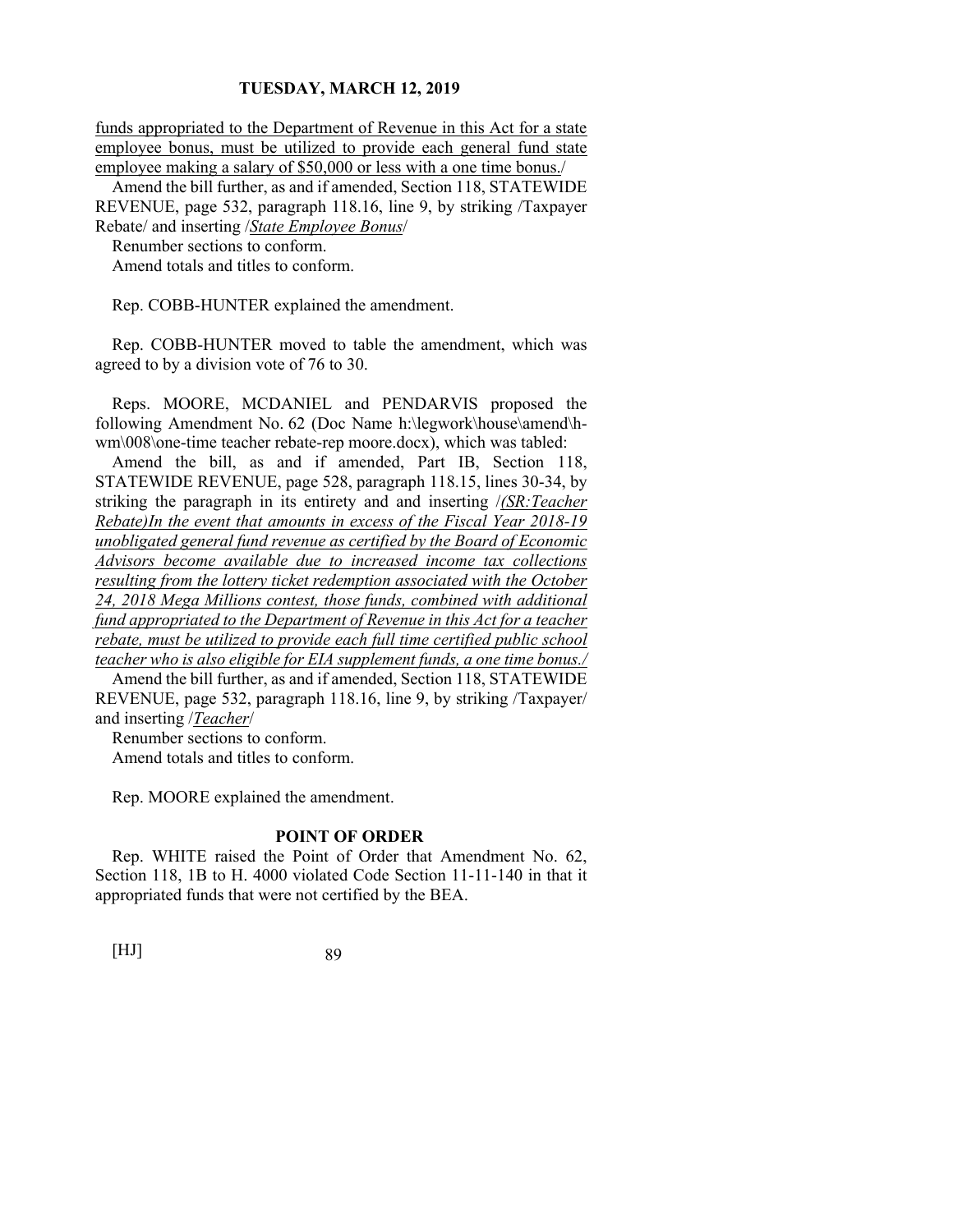The SPEAKER *PRO TEMPORE* stated that Section 11-11-140 did not require the revenue to be certified but merely required it to be recognized by the BEA. He stated that the BEA had recognized the revenue and overruled the Point of Order.

### **POINT OF ORDER**

Rep. WHITE raised the Point of Order that Amendment No. 62, Section 118, 1B is out of order, under Rule 5.3(B) because Amendment No. 62 sought to spend projected revenue.

The SPEAKER *PRO TEMPORE* stated that the Presiding Officer had previously consulted with Revenue and Fiscal Affairs to confirm the existence of the unspent revenue referenced in Amendment No. 62.

He stated further that the  $5.3(B)$  provision applied to amendments where the amendment failed to explain the corresponding appropriation reduction or revenue increase needed to fund the amendment's appropriation. The SPEAKER *PRO TEMPORE* overruled the Point of Order.

Rep. MOORE continued speaking.

Rep. WHITMIRE moved to table the amendment.

Rep. OTT demanded the yeas and nays which were taken, resulting as follows:

# Yeas 74; Nays 39

Those who voted in the affirmative are:

| Allison        | Bailey        | <b>Ballentine</b> |
|----------------|---------------|-------------------|
| Bannister      | Bennett       | Blackwell         |
| <b>Bradley</b> | <b>Bryant</b> | <b>Burns</b>      |
| Calhoon        | Caskey        | Chellis           |
| Chumley        | Clary         | Clemmons          |
| B. Cox         | W. Cox        | Crawford          |
| Davis          | Elliott       | Erickson          |
| Felder         | Finlay        | Forrest           |
| Forrester      | Fry           | Gagnon            |
| Gilliam        | Hardee        | Herbkersman       |
| Hewitt         | Hill          | Hiott             |
| Hixon          | Huggins       | Hyde              |
| Johnson        | Jordan        | Kimmons           |
| Ligon          | Loftis        | Long              |
| [HJ]           | 90            |                   |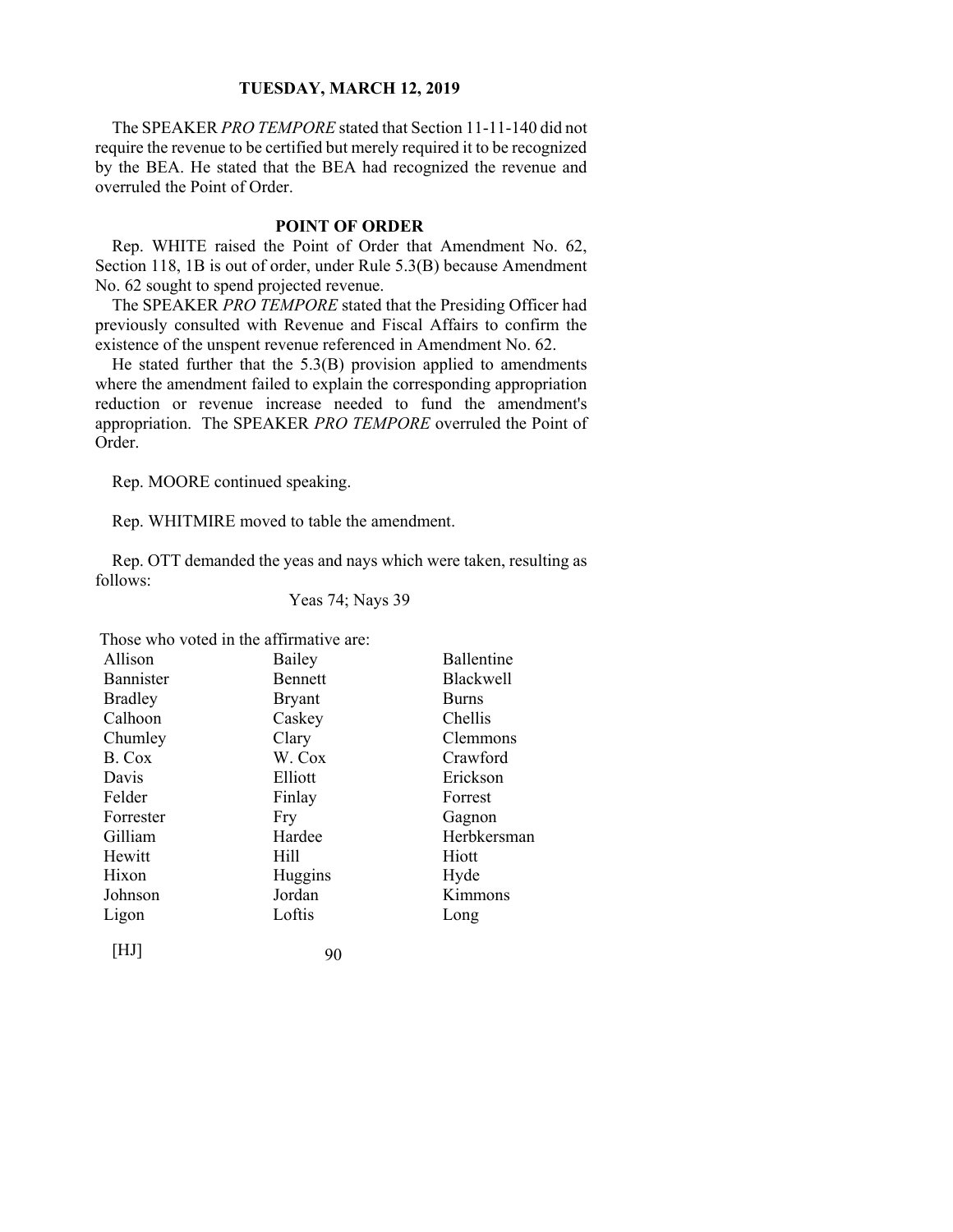| Lowe        | Lucas      | Mace          |
|-------------|------------|---------------|
| Magnuson    | Martin     | McCoy         |
| McCravy     | McGinnis   | Morgan        |
| D. C. Moss  | V. S. Moss | Murphy        |
| B. Newton   | W. Newton  | Pope          |
| Sandifer    | Simrill    | G. M. Smith   |
| G. R. Smith | Sottile    | <b>Spires</b> |
| Tallon      | Taylor     | Thayer        |
| Toole       | West       | White         |
| Whitmire    | Willis     | Wooten        |
| Young       | Yow        |               |

#### **Total--74**

| Those who voted in the negative are: |             |                 |  |
|--------------------------------------|-------------|-----------------|--|
| Anderson                             | Atkinson    | <b>Bales</b>    |  |
| Bamberg                              | Bernstein   | Brawley         |  |
| <b>Brown</b>                         | Clyburn     | Cobb-Hunter     |  |
| Dillard                              | Funderburk  | Garvin          |  |
| Govan                                | Hayes       | Henderson-Myers |  |
| Henegan                              | Hosey       | Jefferson       |  |
| King                                 | Kirby       | Mack            |  |
| McDaniel                             | McKnight    | Moore           |  |
| Norrell                              | Ott         | Parks           |  |
| Pendarvis                            | Ridgeway    | Rivers          |  |
| Robinson                             | Rose        | Rutherford      |  |
| Simmons                              | Thigpen     | Weeks           |  |
| Wheeler                              | R. Williams | S. Williams     |  |

#### **Total--39**

So, the amendment was tabled.

Rep. COBB-HUNTER proposed the following Amendment No. 71 (Doc Name H:\LEGWORK\HOUSE\AMEND\H-WM\002\TAXPAYER REBATE TO UNFUNDED LIABILITY.DOCX), which was tabled:

Amend the bill, as and if amended, Part IB, Section 118, STATEWIDE REVENUE, page 528, paragraph 118.15, lines 30-34, by striking the paragraph in its entirety and inserting /(SR: Unfunded Liability) In the event that amounts in excess of the Fiscal Year 2018 - 19 unobligated general fund revenue as certified by the Board of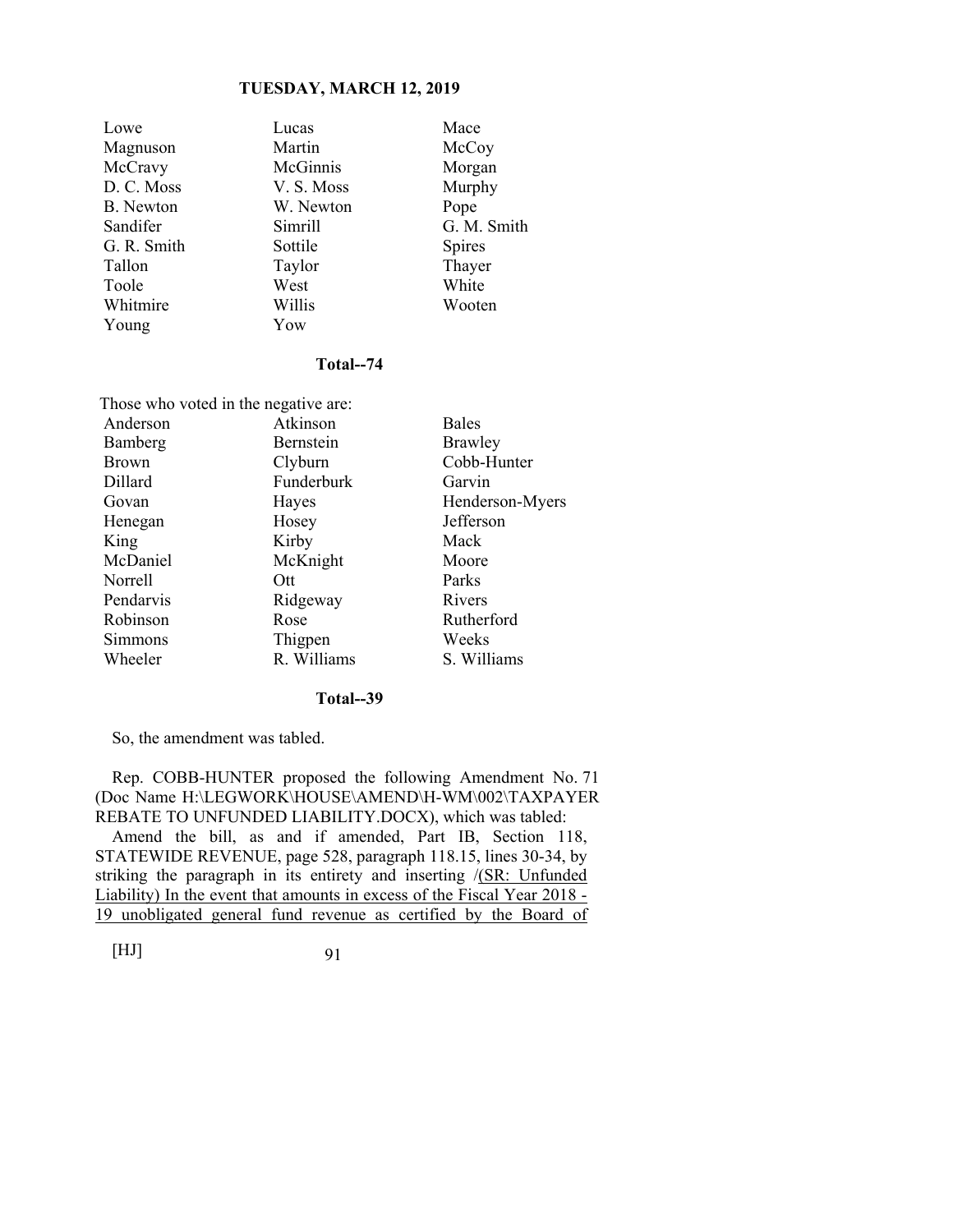Economic Advisors become available due to increased income tax collections resulting from the lottery ticket redemption associated with the October 24, 2018 Mega Millions contest, those funds, combined with additional funds appropriated to the Department of Revenue in this Act for the SC Retirement System unfunded liability, must be applied to the SCRS unfunded liability./

Amend the bill further, as and if amended, Section 118, STATEWIDE REVENUE, page 532, paragraph 118.16, line 9, by striking /Taxpayer Rebate/ and inserting /*SCRS Unfunded Liability*/

Renumber sections to conform.

Amend totals and titles to conform.

Rep. COBB-HUNTER explained the amendment.

Rep. LOFTIS moved to table the amendment.

Rep. COBB-HUNTER demanded the yeas and nays which were taken, resulting as follows:

Yeas 73; Nays 38

Those who voted in the affirmative are:

| Allison      | Bailey         | Ballentine |
|--------------|----------------|------------|
| Bannister    | <b>Bennett</b> | Blackwell  |
| <b>Burns</b> | Calhoon        | Caskey     |
| Chellis      | Chumley        | Clary      |
| Clemmons     | Collins        | B. Cox     |
| W. Cox       | Crawford       | Davis      |
| Elliott      | Erickson       | Felder     |
| Finlay       | Forrest        | Forrester  |
| Fry          | Gagnon         | Gilliam    |
| Hardee       | Herbkersman    | Hewitt     |
| Hiott        | Hixon          | Huggins    |
| Hyde         | Johnson        | Jordan     |
| Kimmons      | Ligon          | Loftis     |
| Long         | Lowe           | Lucas      |
| Mace         | Magnuson       | Martin     |
| McCoy        | McCravy        | McGinnis   |
| Morgan       | D. C. Moss     | V.S. Moss  |
| Murphy       | B. Newton      | W. Newton  |
| Pope         | Sandifer       | Simrill    |
| G. M. Smith  | G. R. Smith    | Sottile    |
|              |                |            |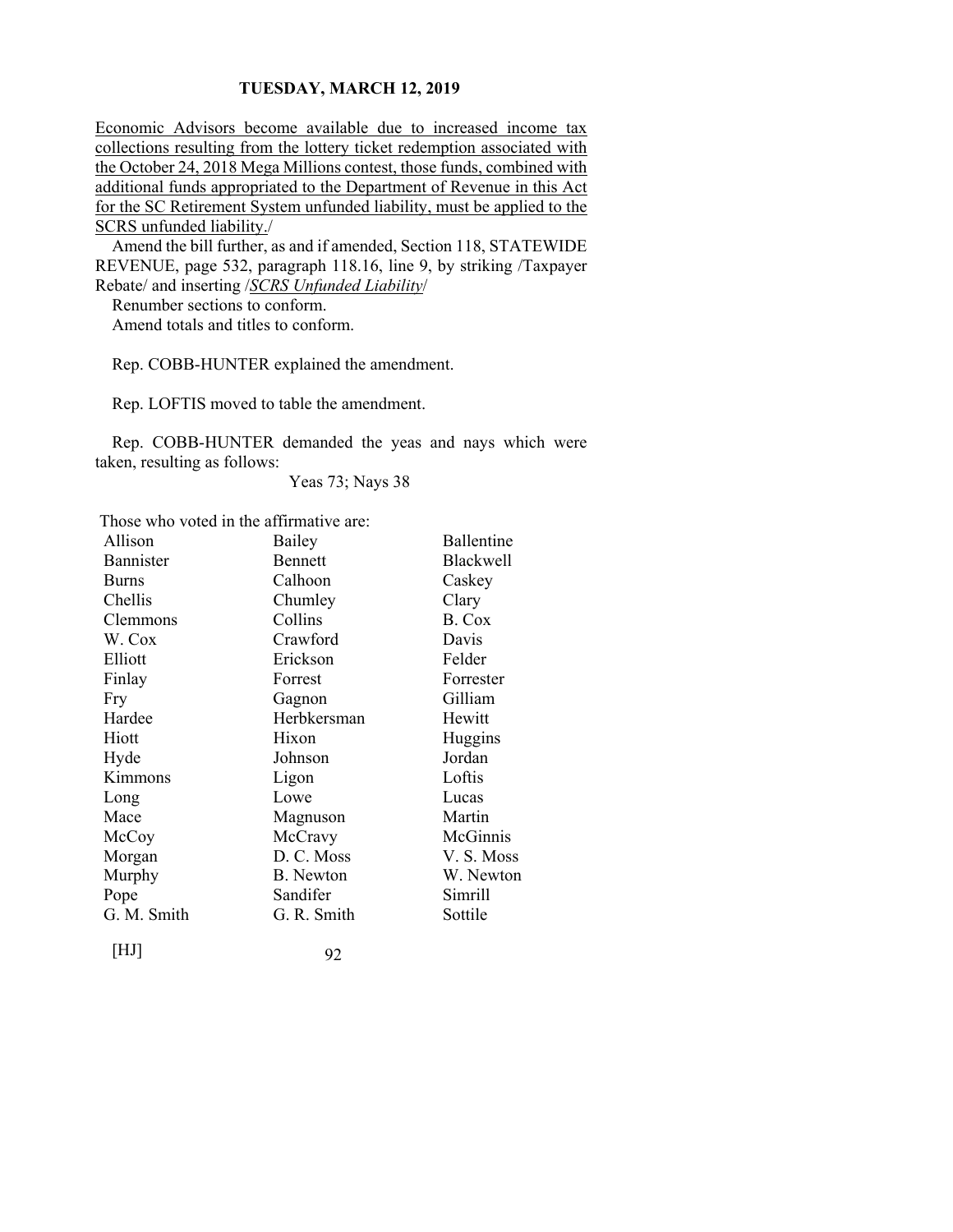| <b>Spires</b> | <b>Stavrinakis</b> | Tallon   |
|---------------|--------------------|----------|
| Taylor        | Thayer             | Toole    |
| West          | White              | Whitmire |
| Willis        | Wooten             | Young    |
| Yow           |                    |          |

### **Total--73**

| Those who voted in the negative are: |                |                 |  |
|--------------------------------------|----------------|-----------------|--|
| Anderson                             | <b>Bales</b>   | Bamberg         |  |
| Bernstein                            | <b>Bradley</b> | Brawley         |  |
| <b>Brown</b>                         | Clyburn        | Cobb-Hunter     |  |
| Dillard                              | Funderburk     | Garvin          |  |
| Govan                                | Hayes          | Henderson-Myers |  |
| Henegan                              | Hosey          | Howard          |  |
| Jefferson                            | King           | Kirby           |  |
| Mack                                 | McKnight       | Moore           |  |
| Norrell                              | Ott            | Parks           |  |
| Pendarvis                            | Ridgeway       | Rivers          |  |
| Rose                                 | Rutherford     | Simmons         |  |
| Thigpen                              | Weeks          | Wheeler         |  |
| R. Williams                          | S. Williams    |                 |  |

#### **Total--38**

So, the amendment was tabled.

Rep. ANDERSON proposed the following Amendment No. 2 (Doc Name H:\LEGWORK\HOUSE\AMEND\H-WM\004\GEORGE TOWNPORT2.DOCX), which was tabled:

Amend the bill, as and if amended, Part IB, Section 118, STATEWIDE REVENUE, page 530, paragraph 118.16, line 36, Opposite /*Jasper Ocean Terminal Port Facility Infrastructure Fund*/ by striking /*\$4,000,000*/ and inserting /*\$3,000,000*/

Amend the bill further, as and if amended, Section 118, STATEWIDE REVENUE, page 532, paragraph 118.16, after line 9, by inserting an appropriately numbered item to read:

/ *( ) Y140 - State Ports Authority Port of Georgetown \$1,000,000* /

Renumber sections to conform. Amend totals and titles to conform.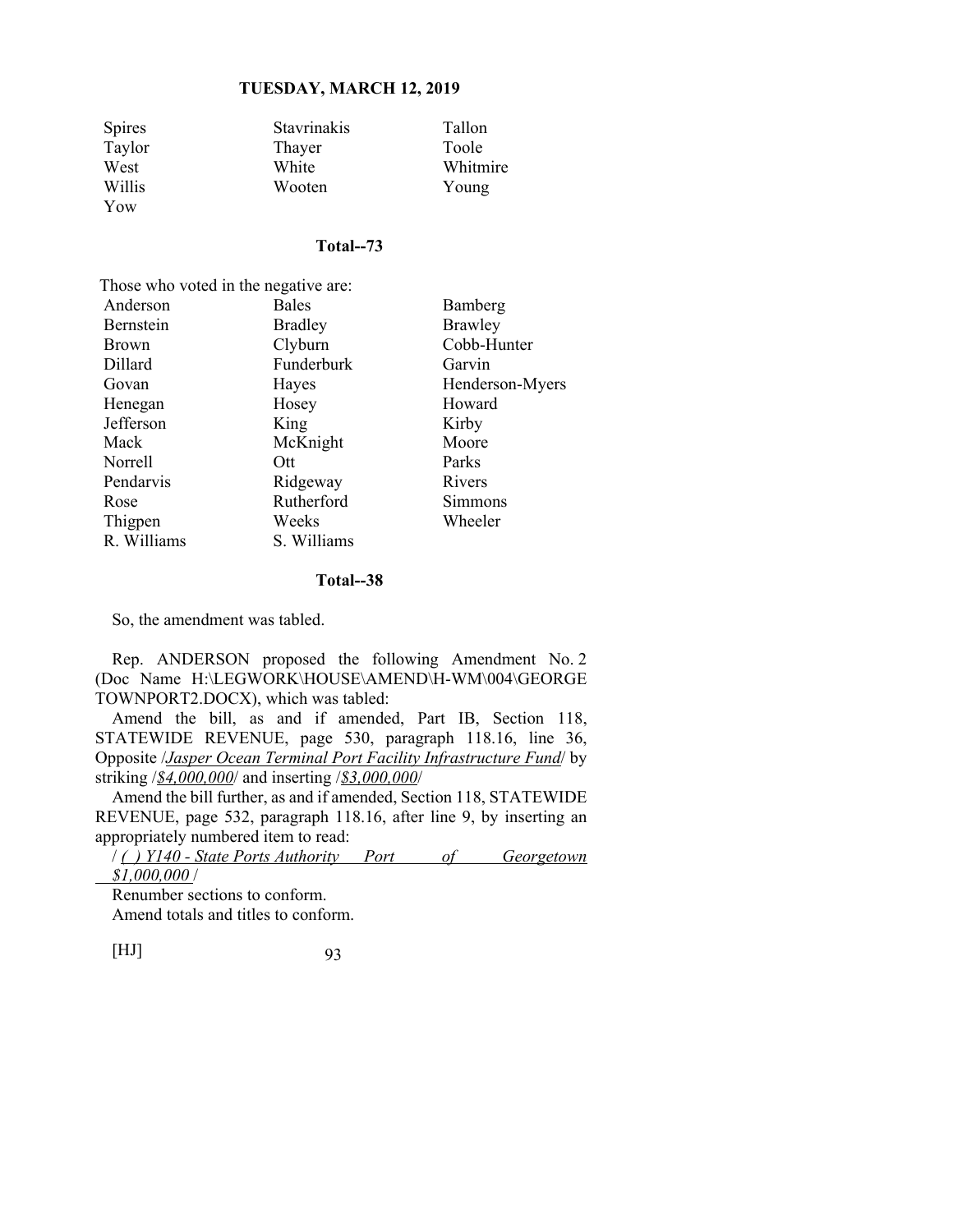Rep. ANDERSON explained the amendment.

Rep. HERBKERSMAN spoke against the amendment.

Rep. ANDERSON spoke in favor of the amendment.

Rep. HERBKERSMAN moved to table the amendment.

Rep. ANDERSON demanded the yeas and nays which were taken, resulting as follows:

Yeas 62; Nays 53

Those who voted in the affirmative are:

| Alexander   | Allison          | <b>Bales</b>     |
|-------------|------------------|------------------|
| Ballentine  | Bannister        | Bennett          |
| Bernstein   | <b>Blackwell</b> | <b>Bradley</b>   |
| Brown       | Calhoon          | Caskey           |
| Chellis     | Cobb-Hunter      | Collins          |
| B. Cox      | W. Cox           | Davis            |
| Erickson    | Felder           | Finlay           |
| Forrest     | Forrester        | Gagnon           |
| Gilliam     | Herbkersman      | Huggins          |
| Hyde        | Jordan           | Ligon            |
| Loftis      | Lowe             | Lucas            |
| Mace        | Martin           | McCoy            |
| McCravy     | Moore            | Morgan           |
| V. S. Moss  | Murphy           | <b>B.</b> Newton |
| W. Newton   | Ott              | Pope             |
| Rivers      | Simmons          | Simrill          |
| G. M. Smith | G. R. Smith      | Sottile          |
| Spires      | Stavrinakis      | Tallon           |
| Thayer      | West             | Whitmire         |
| S. Williams | Willis           | Wooten           |
| Young       | Yow              |                  |

# **Total--62**

 Those who voted in the negative are: Anderson Atkinson Bailey Bamberg Brawley Bryant<br>Burns Chumley Clary

Chumley Clary<br>Clyburn Crawford

[HJ] 94

Clemmons Clyburn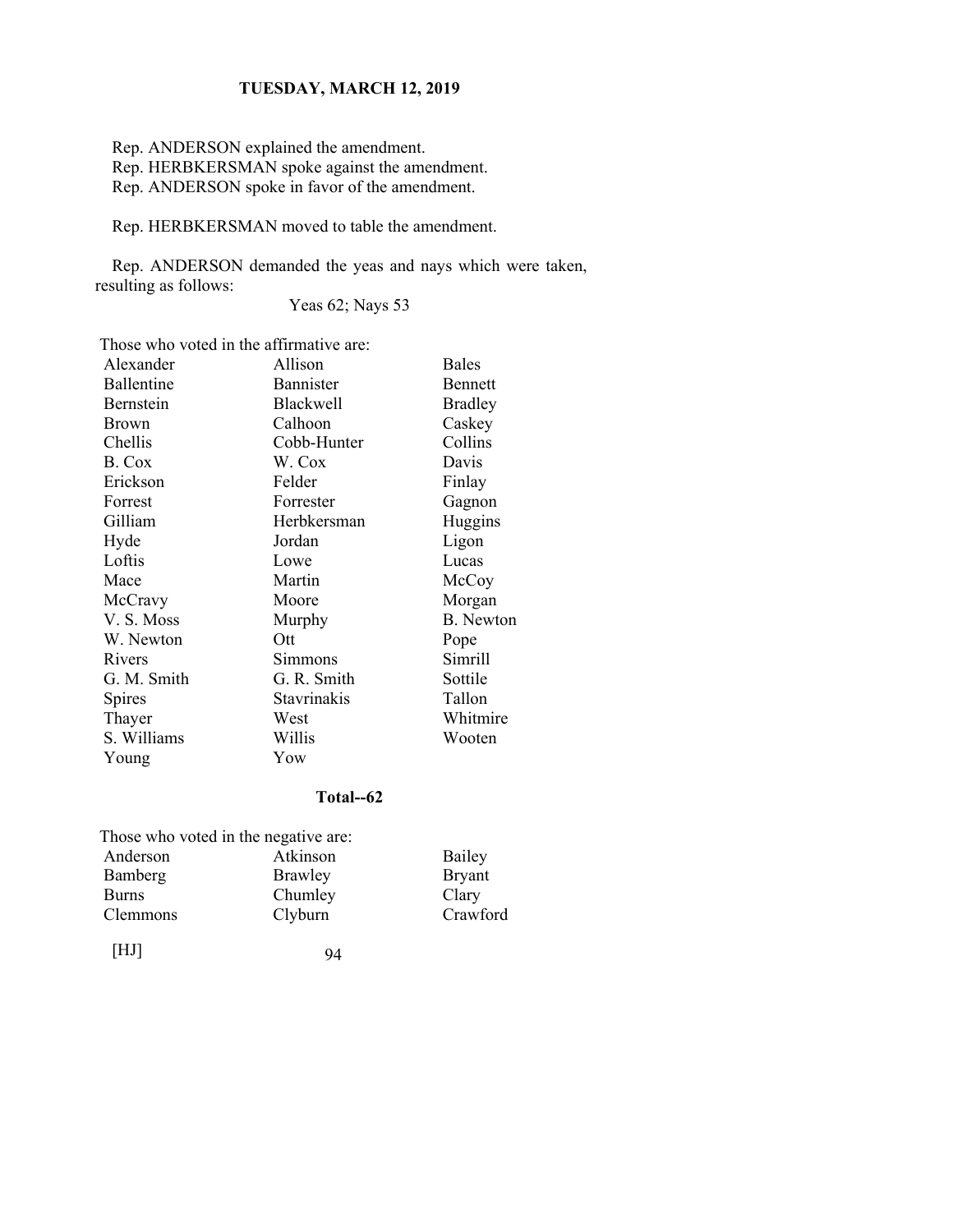| Dillard    | Elliott     | Fry             |
|------------|-------------|-----------------|
| Funderburk | Garvin      | Govan           |
| Hardee     | Hayes       | Henderson-Myers |
| Henegan    | Hewitt      | Hill            |
| Hiott      | Hixon       | Hosey           |
| Howard     | Jefferson   | Johnson         |
| Kimmons    | King        | Kirby           |
| Long       | Mack        | Magnuson        |
| McDaniel   | McGinnis    | McKnight        |
| D. C. Moss | Norrell     | Parks           |
| Pendarvis  | Ridgeway    | Rose            |
| Rutherford | Taylor      | Thigpen         |
| Toole      | Weeks       | Wheeler         |
| White      | R. Williams |                 |

#### **Total--53**

So, the amendment was tabled.

Rep. TAYLOR proposed the following Amendment No. 65 (Doc Name h:\legwork\house\amend\h-wm\002\statewide water plan.docx), which was tabled:

Amend the bill, as and if amended, Part IB, Section 118, STATEWIDE REVENUE, page 531, paragraph 118.16, after line 13, by inserting an appropriately numbered item to read:

/() Statewide Water Plan \$400,000 / Renumber sections to conform.

Amend totals and titles to conform.

Rep. TAYLOR explained the amendment.

Rep. TAYLOR moved to table the amendment, which was agreed to.

Rep. MCDANIEL proposed the following Amendment No. 69 (Doc Name H:\LEGWORK\HOUSE\AMEND\H-WM\006\DJJ CHILD ADVOCACY2.DOCX), which was tabled:

Amend the bill, as and if amended, Part IB, Section 118, STATEWIDE REVENUE, page 531, paragraph 118.16, line 7, by striking */\$170,000/* and inserting /*\$270,000*/

Renumber sections to conform.

Amend totals and titles to conform.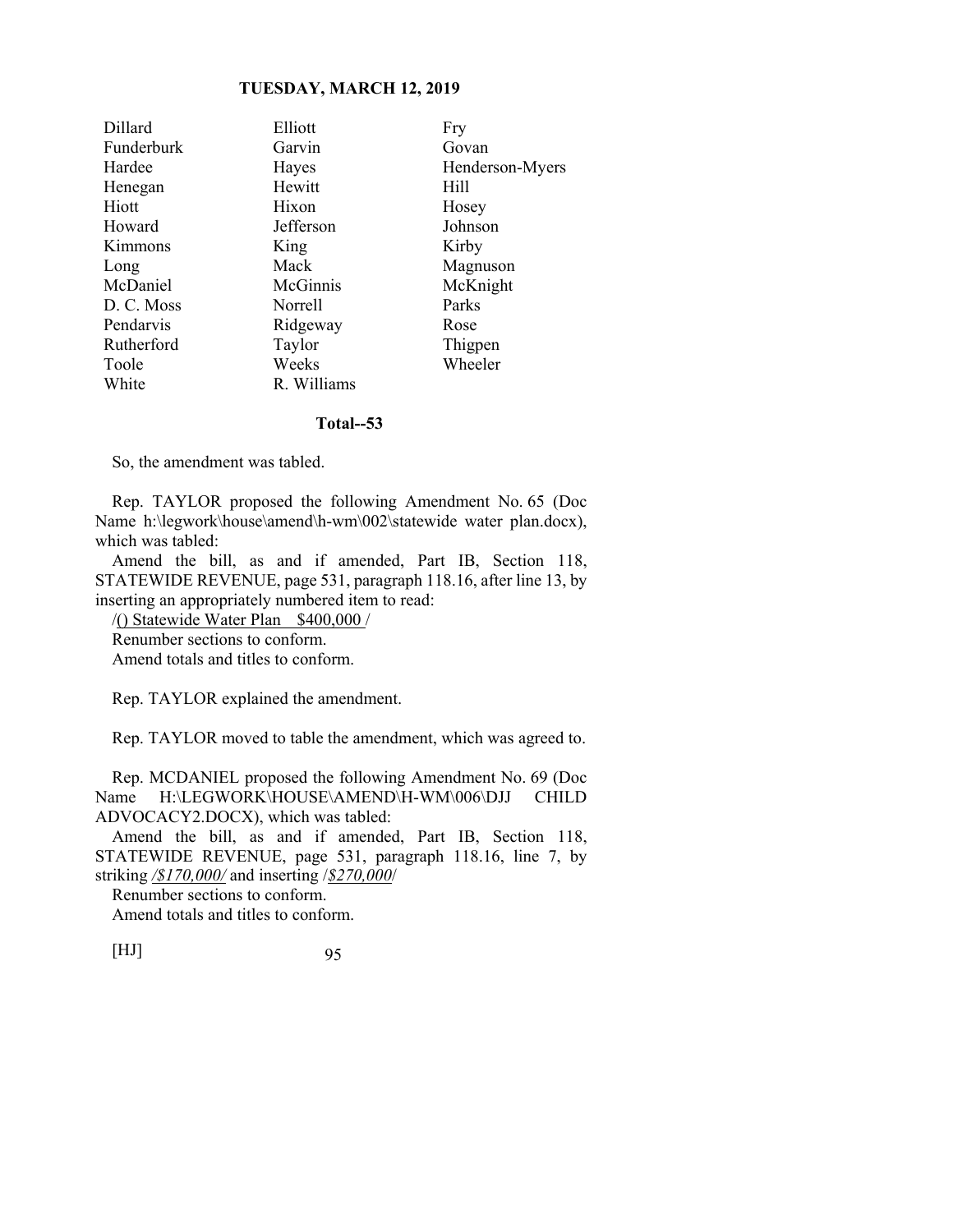Rep. MCDANIEL explained the amendment.

Rep. LOWE spoke against the amendment.

Rep. LOWE moved to table the amendment.

Rep. MOORE demanded the yeas and nays which were taken, resulting as follows:

Yeas 76; Nays 31

Those who voted in the affirmative are:

| Allison          | Atkinson         | Bailey         |
|------------------|------------------|----------------|
| Ballentine       | Bannister        | <b>Bennett</b> |
| <b>Blackwell</b> | <b>Bradley</b>   | <b>Bryant</b>  |
| <b>Burns</b>     | Calhoon          | Chellis        |
| Chumley          | Clary            | Clemmons       |
| Collins          | B. Cox           | W. Cox         |
| Crawford         | Davis            | Elliott        |
| Felder           | Finlay           | Forrest        |
| Forrester        | Fry              | Gagnon         |
| Gilliam          | Hardee           | Hayes          |
| Herbkersman      | Hewitt           | Hill           |
| Hiott            | Hixon            | Huggins        |
| Hyde             | Johnson          | Jordan         |
| Kimmons          | Ligon            | Loftis         |
| Long             | Lowe             | Lucas          |
| Mace             | Magnuson         | Martin         |
| McCoy            | McCravy          | McGinnis       |
| Morgan           | D. C. Moss       | V. S. Moss     |
| Murphy           | <b>B.</b> Newton | W. Newton      |
| Pope             | Sandifer         | Simrill        |
| G. M. Smith      | G. R. Smith      | Sottile        |
| Spires           | Tallon           | Taylor         |
| Thayer           | Toole            | Weeks          |
| West             | White            | Whitmire       |
| Willis           | Wooten           | Young          |
| Yow              |                  |                |

**Total--76**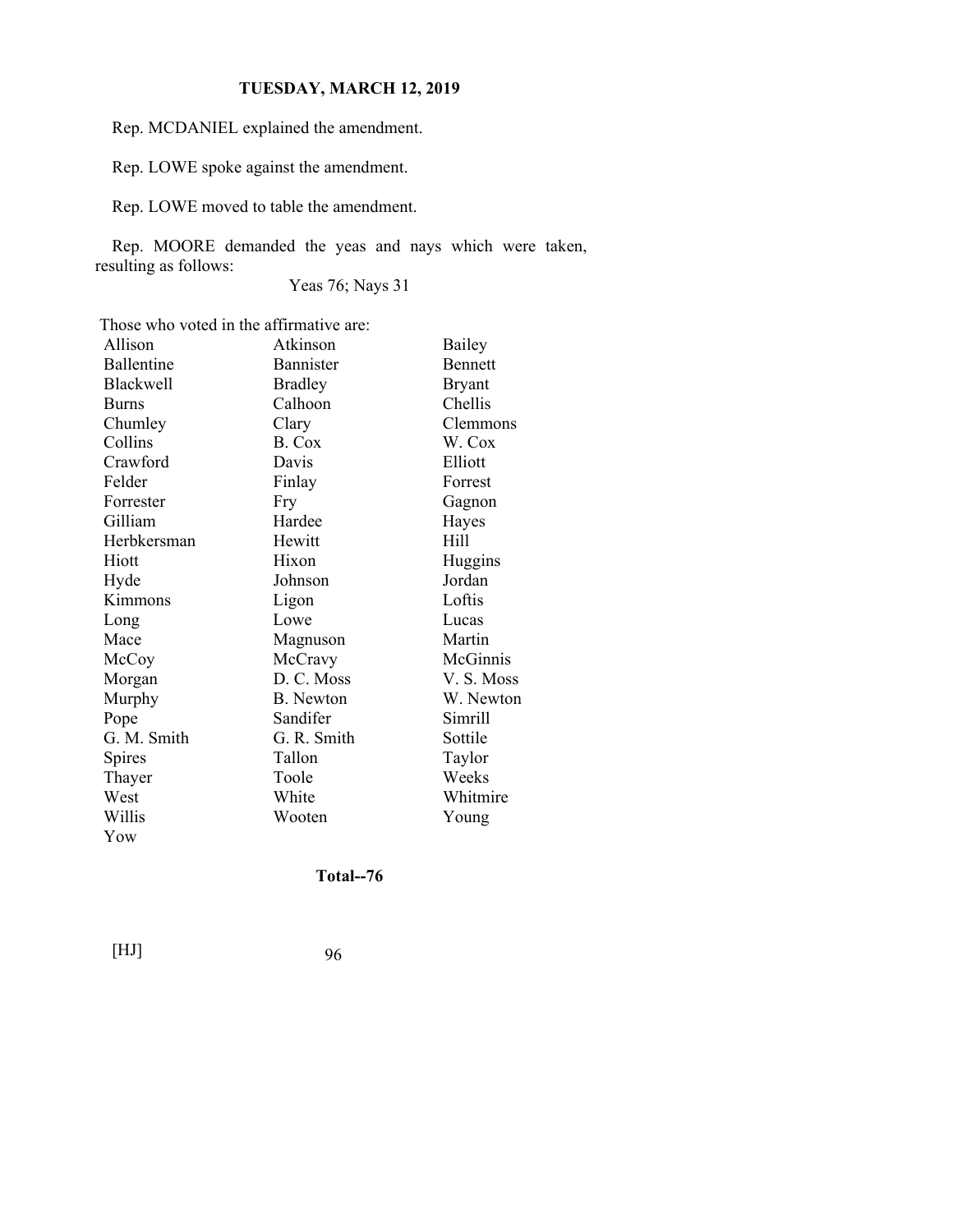| Those who voted in the negative are: |          |                 |
|--------------------------------------|----------|-----------------|
| Alexander                            | Anderson | <b>Bales</b>    |
| Bernstein                            | Brawley  | <b>Brown</b>    |
| Clyburn                              | Dillard  | Funderburk      |
| Garvin                               | Govan    | Henderson-Myers |
| Henegan                              | Hosey    | Jefferson       |
| King                                 | Mack     | McDaniel        |
| McKnight                             | Moore    | Norrell         |
| Ott                                  | Parks    | Pendarvis       |
| Ridgeway                             | Rivers   | Rose            |
| Rutherford                           | Simmons  | R. Williams     |
| S. Williams                          |          |                 |

# **Total--31**

So, the amendment was tabled.

The question then recurred to the adoption of the section.

The yeas and nays were taken resulting as follows: Yeas 109; Nays 2

Those who voted in the affirmative are:

| Alexander         | Allison          | Anderson       |
|-------------------|------------------|----------------|
| Atkinson          | Bailey           | <b>Bales</b>   |
| Ballentine        | Bannister        | Bennett        |
| Bernstein         | <b>Blackwell</b> | <b>Bradley</b> |
| Brawley           | <b>Brown</b>     | <b>Bryant</b>  |
| <b>Burns</b>      | Calhoon          | Caskey         |
| Chellis           | Chumley          | Clary          |
| Clemmons          | Clyburn          | Cobb-Hunter    |
| Collins           | B. Cox           | W. Cox         |
| Crawford          | Davis            | Dillard        |
| Elliott           | Erickson         | Felder         |
| Finlay            | Forrest          | Forrester      |
| <b>Funderburk</b> | Gagnon           | Garvin         |
| Gilliam           | Govan            | Hardee         |
| Hayes             | Henderson-Myers  | Henegan        |
| Hiott             | Hixon            | Hosey          |
| Howard            | Huggins          | Hyde           |
| Jefferson         | Johnson          | Jordan         |
| [HJ]              | 97               |                |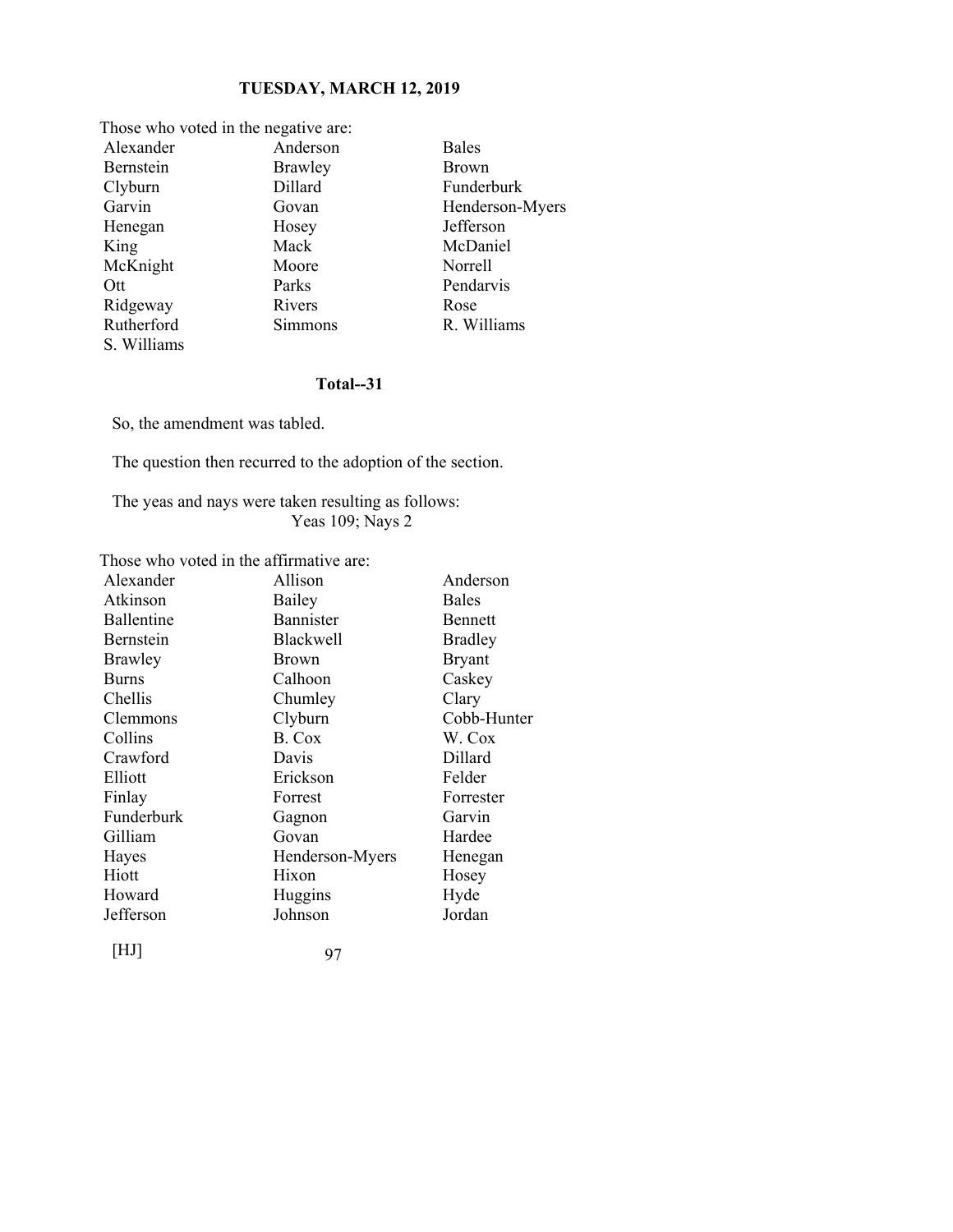| Kimmons    | King          | Ligon            |
|------------|---------------|------------------|
| Loftis     | Long          | Lowe             |
| Lucas      | Mace          | Mack             |
| Martin     | McCoy         | McCravy          |
| McDaniel   | McGinnis      | McKnight         |
| Moore      | Morgan        | D. C. Moss       |
| V. S. Moss | Murphy        | <b>B.</b> Newton |
| W. Newton  | Norrell       | Ott              |
| Parks      | Pendarvis     | Pope             |
| Ridgeway   | Rivers        | Rose             |
| Rutherford | Sandifer      | Simmons          |
| Simrill    | G. M. Smith   | G. R. Smith      |
| Sottile    | <b>Spires</b> | Stavrinakis      |
| Tallon     | Taylor        | Thayer           |
| Thigpen    | Toole         | Weeks            |
| West       | Wheeler       | White            |
| Whitmire   | R. Williams   | S. Williams      |
| Willis     | Wooten        | Young            |
| Yow        |               |                  |

#### **Total--109**

 Those who voted in the negative are: Hill Magnuson

# **Total--2**

Section 118 was adopted.

# **STATEMENT BY REP. G. M. SMITH**

Rep. G. M. SMITH gave notice of offering amendments on third reading if necessary, pursuant to Rule 9.2.

# **MOTION ADOPTED**

Rep. G. M. SMITH moved to table all pending motions to reconsider, which was agreed to.

The question recurred to the passage of the Bill.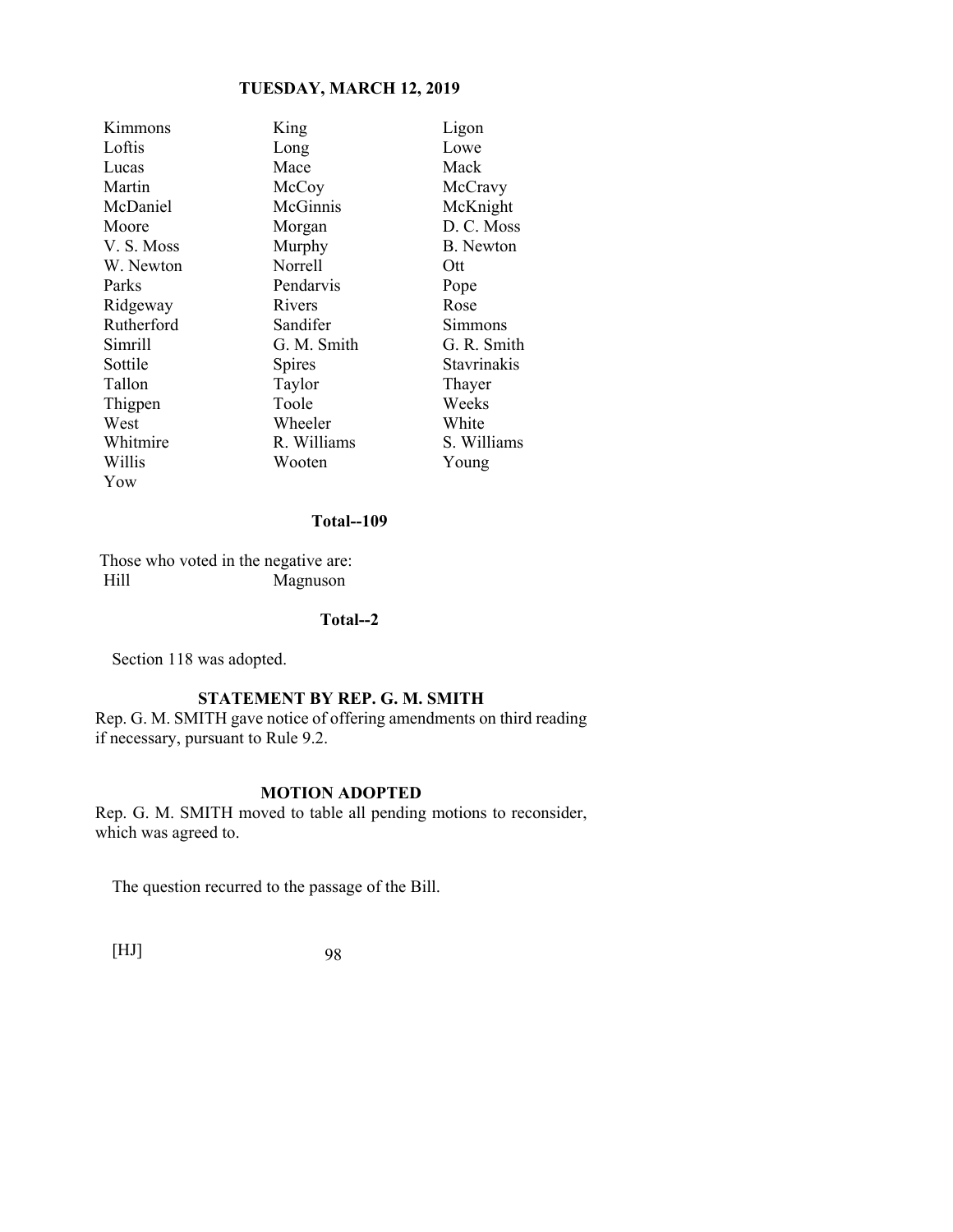# The yeas and nays were taken resulting as follows: Yeas 112; Nays 1

Those who voted in the affirmative are:

| Alexander    | Allison          | Anderson        |
|--------------|------------------|-----------------|
| Atkinson     | Bailey           | <b>Bales</b>    |
| Ballentine   | Bannister        | Bennett         |
| Bernstein    | <b>Blackwell</b> | <b>Bradley</b>  |
| Brawley      | <b>Brown</b>     | <b>Bryant</b>   |
| <b>Burns</b> | Calhoon          | Caskey          |
| Chellis      | Chumley          | Clary           |
| Clemmons     | Clyburn          | Cobb-Hunter     |
| Collins      | B. Cox           | W. Cox          |
| Crawford     | Davis            | Dillard         |
| Elliott      | Erickson         | Felder          |
| Finlay       | Forrest          | Forrester       |
| Fry          | Funderburk       | Gagnon          |
| Garvin       | Gilliam          | Govan           |
| Hardee       | Hayes            | Henderson-Myers |
| Henegan      | Herbkersman      | Hewitt          |
| Hiott        | Hixon            | Hosey           |
| Howard       | Huggins          | Hyde            |
| Jefferson    | Johnson          | Jordan          |
| Kimmons      | King             | Ligon           |
| Loftis       | Long             | Lowe            |
| Lucas        | Mace             | Mack            |
| Martin       | McCoy            | McCravy         |
| McDaniel     | McGinnis         | McKnight        |
| Moore        | Morgan           | D. C. Moss      |
| V.S. Moss    | Murphy           | B. Newton       |
| W. Newton    | Norrell          | Ott             |
| Parks        | Pendarvis        | Pope            |
| Ridgeway     | Rivers           | Rose            |
| Rutherford   | Sandifer         | Simmons         |
| Simrill      | G. M. Smith      | G. R. Smith     |
| Sottile      | Spires           | Stavrinakis     |
| Tallon       | Taylor           | Thayer          |
| Thigpen      | Toole            | Weeks           |
| West         | Wheeler          | White           |
| Whitmire     | R. Williams      | S. Williams     |
|              |                  |                 |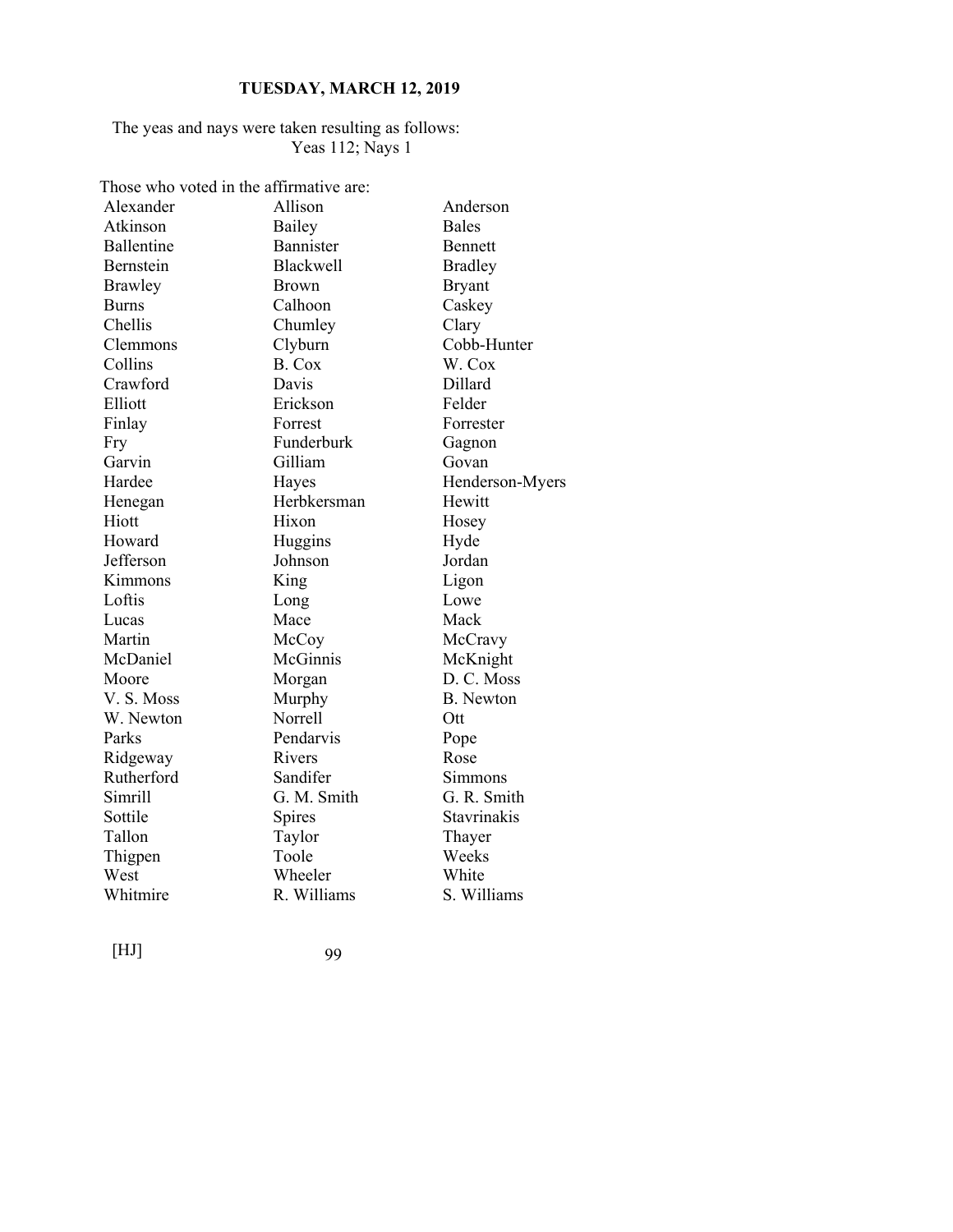Willis Wooten Young Yow

# **Total--112**

 Those who voted in the negative are: Hill

## **Total--1**

So, the Bill, as amended, was read the second time and ordered to third reading.

### **STATEMENT FOR JOURNAL**

 I was temporarily out of the Chamber on constituent business during the vote on H. 4000 during second reading. If I had been present, I would have voted in favor of the Bill.

Rep. Chris Hart

# **ABSTENTION FROM VOTING H. 4000--General Appropriations Bill**

 In accordance with **§8-13-700(B) of the S.C. Code**, I abstained from voting on **H. 4000, the annual General Appropriations Bill for Fiscal Year 2019-2020,** for the below referenced Part, Section and/or amendment because of a potential conflict of interest and wish to have my recusal noted for the record in the House Journal of this date:

**Part IA and Part IB, Section Numbers 33, 34, 38, 58, 61, 63, 65, 66, 67, 70, 72, 74, 75, 76, 78, 80, 81, 82, 83, 84, 101, 102, 104, 105, 106, 108, 109, 110, and 111**

The reason for abstaining on the above referenced legislation is:

 A potential conflict of interest may exist in that an economic interest of myself, a family member, or an individual or business with which I am associated may be affected in violation of **S.C. Code § 8- 13-700(B).**

 A potential conflict may exist under **S.C. Code § 8-13-740(C)** because of representation of a client before a particular agency or commission by me or an individual or business with whom I am associated within the past year.

 A potential conflict may exist under **S.C. Code § 8-13-745(B) and (C)** because a contract for goods or services may be entered into within the next year with an agency, commission, board, department,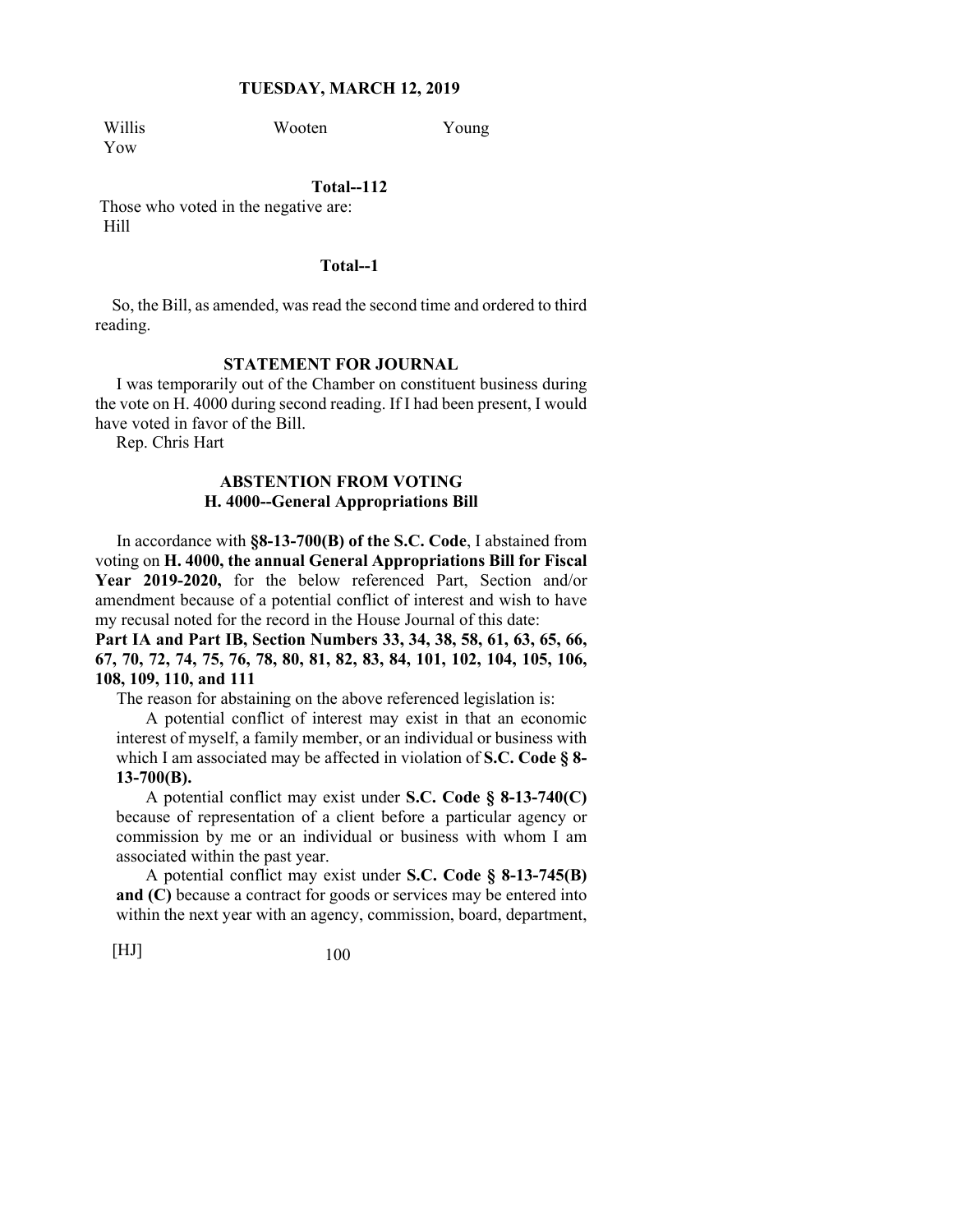or other entity funded through the general appropriation bill by myself, an individual with whom I am associated in partnership with or a business or partnership in which I have a greater than 5% interest.

Rep. Justin Bamberg

#### \*\*\*\*\*\*\*\*\*\*\*\*\*\*\*\*\*\*\*\*\*\*\*\*\*\*\*\*\*\*\*\*\*\*\*\*\*\*\*\*\*\*\*\*\*\*\*\*\*\*\*\*\*\*\*

 In accordance with **§8-13-700(B) of the S.C. Code**, I abstained from voting on **H. 4000, the annual General Appropriations Bill for Fiscal Year 2019-2020,** for the below referenced Part, Section and/or amendment because of a potential conflict of interest and wish to have my recusal noted for the record in the House Journal of this date:

**Part IA and Part IB, Section Numbers 33, 34, 38, 58, 61, 63, 65, 66, 67, 70, 72, 74, 75, 76, 78, 80, 81, 82, 83, 84, 101, 102, 104, 105, 106, 108, 109, 110, and 111**

The reason for abstaining on the above referenced legislation is:

 A potential conflict of interest may exist in that an economic interest of myself, a family member, or an individual or business with which I am associated may be affected in violation of **S.C. Code § 8- 13-700(B).**

 A potential conflict may exist under **S.C. Code § 8-13-740(C)** because of representation of a client before a particular agency or commission by me or an individual or business with whom I am associated within the past year.

 A potential conflict may exist under **S.C. Code § 8-13-745(B) and (C)** because a contract for goods or services may be entered into within the next year with an agency, commission, board, department, or other entity funded through the general appropriation bill by myself, an individual with whom I am associated in partnership with or a business or partnership in which I have a greater than 5% interest.

Rep. Bruce Bannister

#### \*\*\*\*\*\*\*\*\*\*\*\*\*\*\*\*\*\*\*\*\*\*\*\*\*\*\*\*\*\*\*\*\*\*\*\*\*\*\*\*\*\*\*\*\*\*\*\*\*\*\*\*\*\*\*

 In accordance with **§8-13-700(B) of the S.C. Code**, I abstained from voting on **H. 4000, the annual General Appropriations Bill for Fiscal Year 2019-2020,** for the below referenced Part, Section and/or amendment because of a potential conflict of interest and wish to have my recusal noted for the record in the House Journal of this date: **Part IA and Part IB, Section Numbers 33, 34, 38, 58, 61, 63, 65, 66,** 

**67, 70, 72, 74, 75, 76, 78, 80, 81, 82, 83, 84, 101, 102, 104, 105, 106, 108, 109, 110, and 111**

The reason for abstaining on the above referenced legislation is: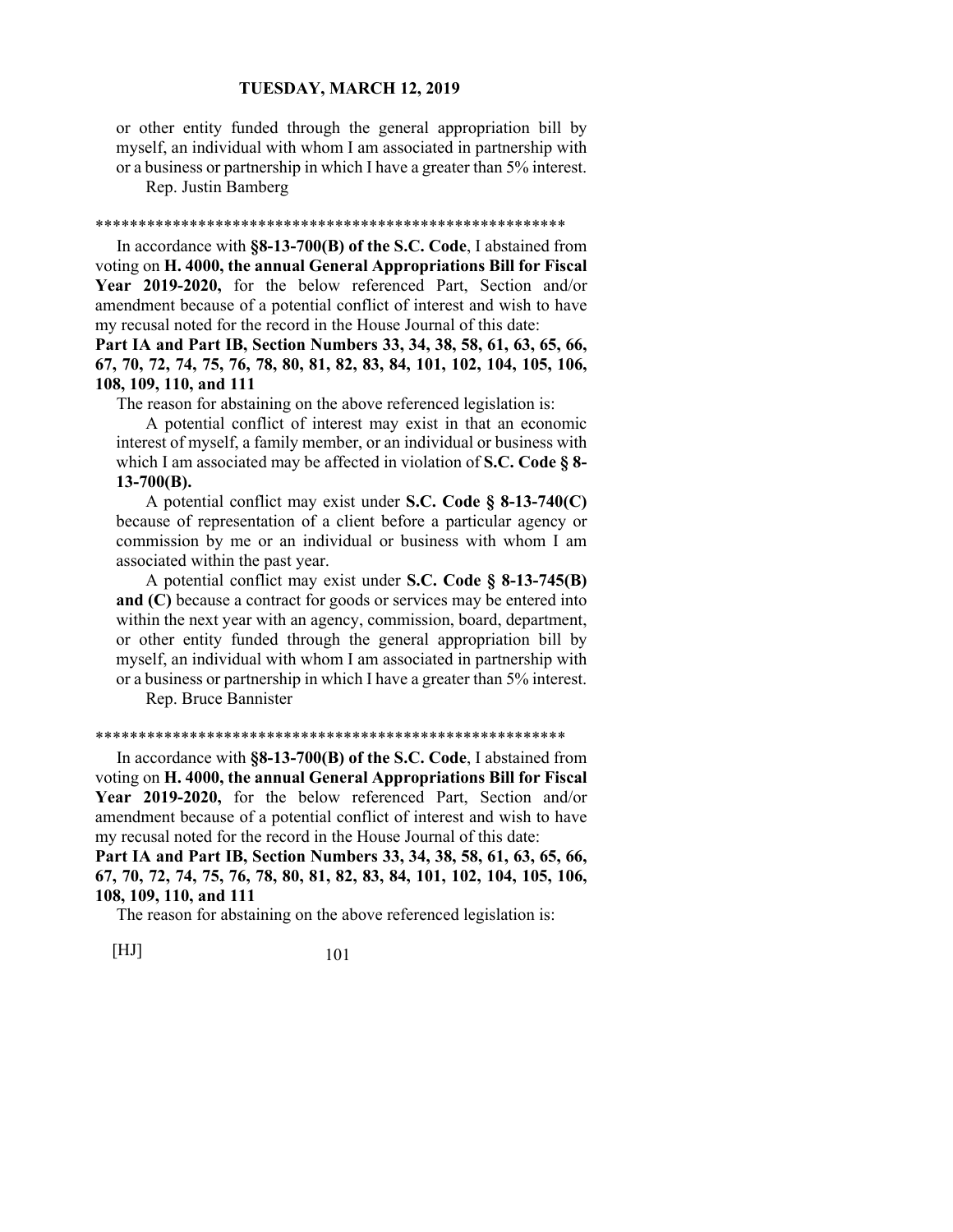A potential conflict of interest may exist in that an economic interest of myself, a family member, or an individual or business with which I am associated may be affected in violation of **S.C. Code § 8- 13-700(B).**

 A potential conflict may exist under **S.C. Code § 8-13-740(C)** because of representation of a client before a particular agency or commission by me or an individual or business with whom I am associated within the past year.

 A potential conflict may exist under **S.C. Code § 8-13-745(B) and (C)** because a contract for goods or services may be entered into within the next year with an agency, commission, board, department, or other entity funded through the general appropriation bill by myself, an individual with whom I am associated in partnership with or a business or partnership in which I have a greater than 5% interest.

Rep. Beth Bernstein

#### \*\*\*\*\*\*\*\*\*\*\*\*\*\*\*\*\*\*\*\*\*\*\*\*\*\*\*\*\*\*\*\*\*\*\*\*\*\*\*\*\*\*\*\*\*\*\*\*\*\*\*\*\*\*\*

 In accordance with **§8-13-700(B) of the S.C. Code**, I abstained from voting on **H. 4000, the annual General Appropriations Bill for Fiscal Year 2019-2020,** for the below referenced Part, Section and/or amendment because of a potential conflict of interest and wish to have my recusal noted for the record in the House Journal of this date:

# **Part IA and Part IB, Section Numbers 106 and 117**

The reason for abstaining on the above referenced legislation is:

 A potential conflict of interest may exist in that an economic interest of myself, a family member, or an individual or business with which I am associated may be affected in violation of **S.C. Code § 8- 13-700(B).**

 A potential conflict may exist under **S.C. Code § 8-13-745(B) and (C)** because a contract for goods or services may be entered into within the next year with an agency, commission, board, department, or other entity funded through the general appropriation bill by myself, an individual with whom I am associated in partnership with or a business or partnership in which I have a greater than 5% interest.

Rep. Wendy Brawley

#### \*\*\*\*\*\*\*\*\*\*\*\*\*\*\*\*\*\*\*\*\*\*\*\*\*\*\*\*\*\*\*\*\*\*\*\*\*\*\*\*\*\*\*\*\*\*\*\*\*\*\*\*\*\*\*

 In accordance with **§8-13-700(B) of the S.C. Code**, I abstained from voting on **H. 4000, the annual General Appropriations Bill for Fiscal Year 2019-2020,** for the below referenced Part, Section and/or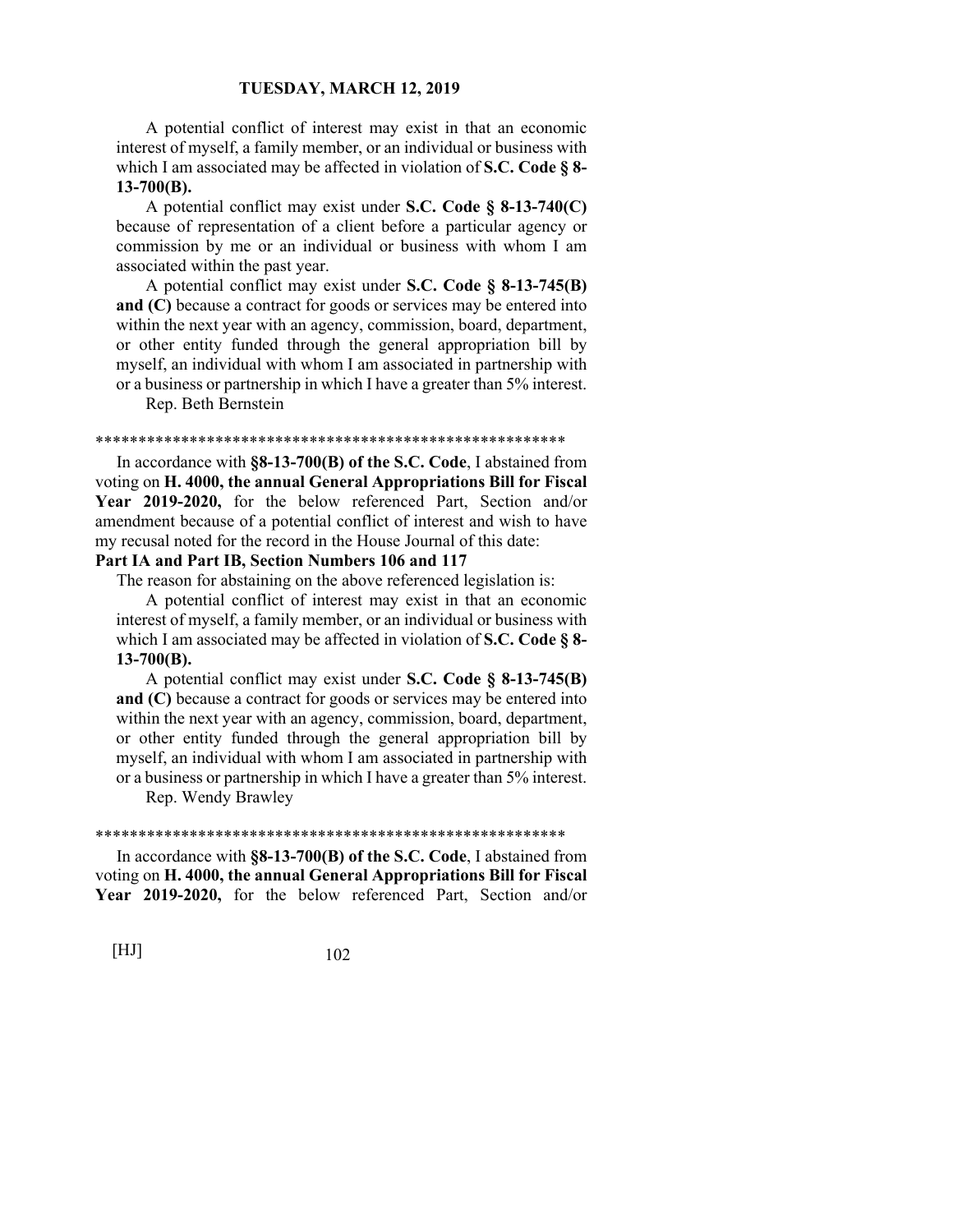amendment because of a potential conflict of interest and wish to have my recusal noted for the record in the House Journal of this date:

# **Part IA and Part IB, Section Numbers 57, 60, 62, and 93**

The reason for abstaining on the above referenced legislation is:

 A potential conflict of interest may exist in that an economic interest of myself, a family member, or an individual or business with which I am associated may be affected in violation of **S.C. Code § 8- 13-700(B).**

 A potential conflict may exist under **S.C. Code § 8-13-745(B) and (C)** because a contract for goods or services may be entered into within the next year with an agency, commission, board, department, or other entity funded through the general appropriation bill by myself, an individual with whom I am associated in partnership with or a business or partnership in which I have a greater than 5% interest.

Rep. Paula Calhoon

#### \*\*\*\*\*\*\*\*\*\*\*\*\*\*\*\*\*\*\*\*\*\*\*\*\*\*\*\*\*\*\*\*\*\*\*\*\*\*\*\*\*\*\*\*\*\*\*\*\*\*\*\*\*\*\*

 In accordance with **§8-13-700(B) of the S.C. Code**, I abstained from voting on **H. 4000, the annual General Appropriations Bill for Fiscal Year 2019-2020,** for the below referenced Part, Section and/or amendment because of a potential conflict of interest and wish to have my recusal noted for the record in the House Journal of this date:

**Part IA and Part IB, Section Numbers 33, 34, 38, 58, 61, 63, 65, 66, 67, 70, 72, 74, 75, 76, 78, 80, 81, 82, 83, 84, 101, 102, 104, 105, 106, 108, 109, 110, and 111**

The reason for abstaining on the above referenced legislation is:

 A potential conflict of interest may exist in that an economic interest of myself, a family member, or an individual or business with which I am associated may be affected in violation of **S.C. Code § 8- 13-700(B).**

 A potential conflict may exist under **S.C. Code § 8-13-740(C)** because of representation of a client before a particular agency or commission by me or an individual or business with whom I am associated within the past year.

 A potential conflict may exist under **S.C. Code § 8-13-745(B) and (C)** because a contract for goods or services may be entered into within the next year with an agency, commission, board, department, or other entity funded through the general appropriation bill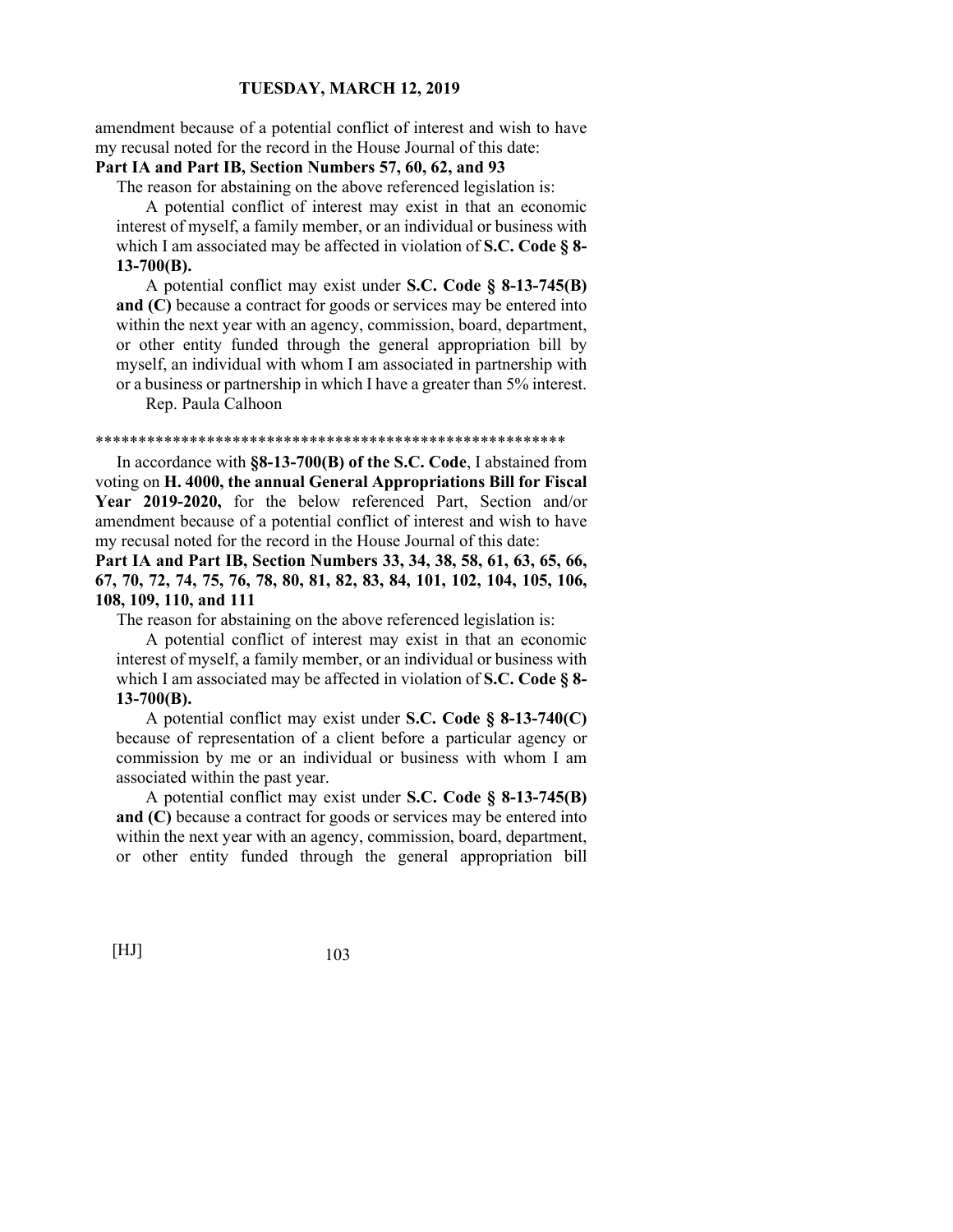By myself, an individual with whom I am associated in partnership with or a business or partnership in which I have a greater than  $5\%$ interest.

Rep. Micah Caskey

#### \*\*\*\*\*\*\*\*\*\*\*\*\*\*\*\*\*\*\*\*\*\*\*\*\*\*\*\*\*\*\*\*\*\*\*\*\*\*\*\*\*\*\*\*\*\*\*\*\*\*\*\*\*\*\*

 In accordance with **§8-13-700(B) of the S.C. Code**, I abstained from voting on **H. 4000, the annual General Appropriations Bill for Fiscal Year 2019-2020,** for the below referenced Part, Section and/or amendment because of a potential conflict of interest and wish to have my recusal noted for the record in the House Journal of this date:

# **Part IA and Part IB, Section Number 45**

The reason for abstaining on the above referenced legislation is:

 A potential conflict of interest may exist in that an economic interest of myself, a family member, or an individual or business with which I am associated may be affected in violation of **S.C. Code § 8- 13-700(B).**

 A potential conflict may exist under **S.C. Code § 8-13-745(B) and (C)** because a contract for goods or services may be entered into within the next year with an agency, commission, board, department, or other entity funded through the general appropriation bill by myself, an individual with whom I am associated in partnership with or a business or partnership in which I have a greater than 5% interest.

Rep. Bill Chumley

#### \*\*\*\*\*\*\*\*\*\*\*\*\*\*\*\*\*\*\*\*\*\*\*\*\*\*\*\*\*\*\*\*\*\*\*\*\*\*\*\*\*\*\*\*\*\*\*\*\*\*\*\*\*\*\*

 In accordance with **§8-13-700(B) of the S.C. Code**, I abstained from voting on **H. 4000, the annual General Appropriations Bill for Fiscal Year 2019-2020,** for the below referenced Part, Section and/or amendment because of a potential conflict of interest and wish to have my recusal noted for the record in the House Journal of this date:

# **Part IA and Part IB, Section Numbers 57, 66, and 91E**

The reason for abstaining on the above referenced legislation is:

 A potential conflict of interest may exist in that an economic interest of myself, a family member, or an individual or business with which I am associated may be affected in violation of **S.C. Code § 8- 13-700(B).**

 A potential conflict may exist under **S.C. Code § 8-13-740(C)** because of representation of a client before a particular agency or commission by me or an individual or business with whom I am associated within the past year.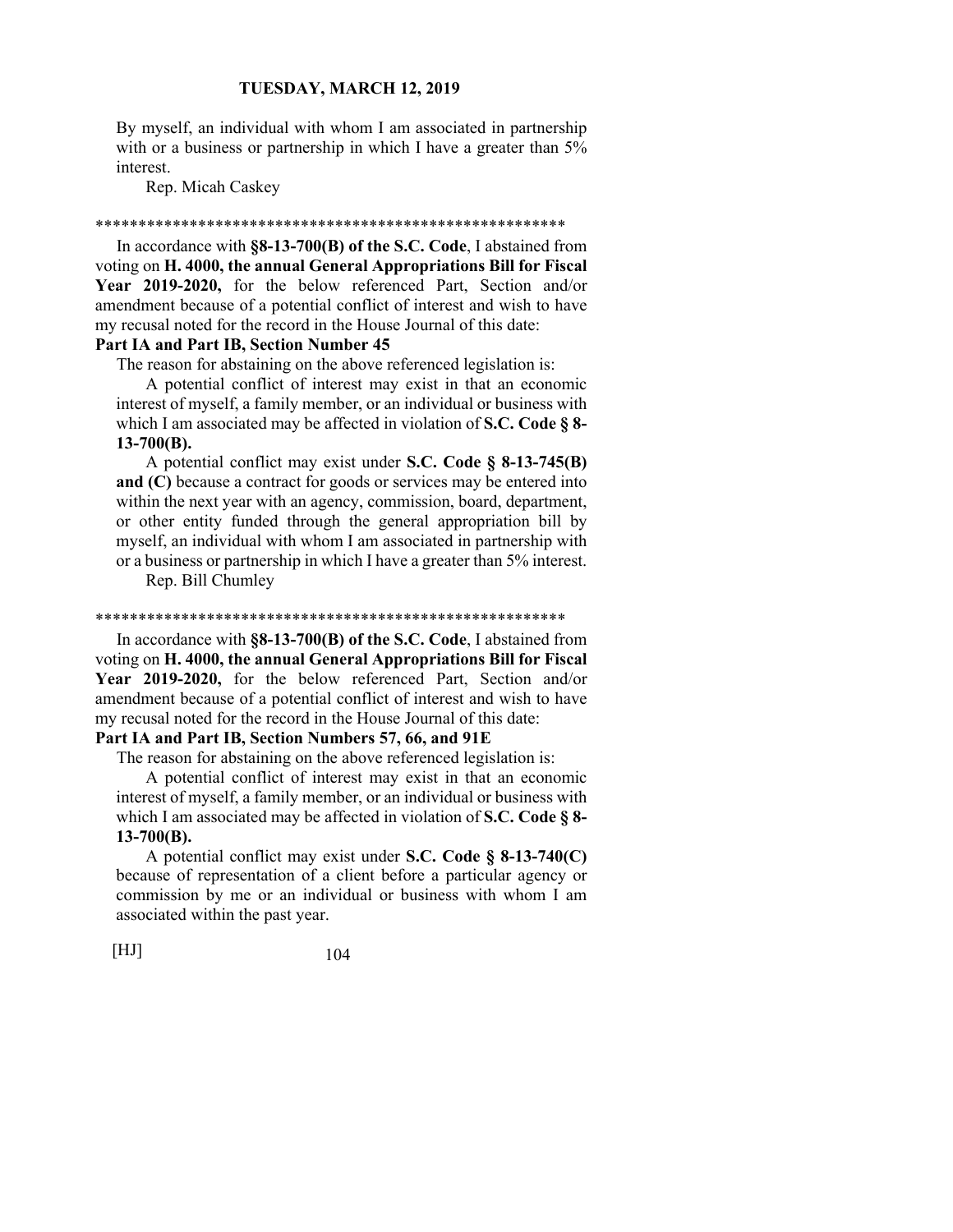A potential conflict may exist under **S.C. Code § 8-13-745(B) and (C)** because a contract for goods or services may be entered into within the next year with an agency, commission, board, department, or other entity funded through the general appropriation bill by myself, an individual with whom I am associated in partnership with or a business or partnership in which I have a greater than 5% interest.

Rep. Gary Clary

#### \*\*\*\*\*\*\*\*\*\*\*\*\*\*\*\*\*\*\*\*\*\*\*\*\*\*\*\*\*\*\*\*\*\*\*\*\*\*\*\*\*\*\*\*\*\*\*\*\*\*\*\*\*\*\*

 In accordance with **§8-13-700(B) of the S.C. Code**, I abstained from voting on **H. 4000, the annual General Appropriations Bill for Fiscal Year 2019-2020,** for the below referenced Part, Section and/or amendment because of a potential conflict of interest and wish to have my recusal noted for the record in the House Journal of this date:

**Part IA and Part IB, Section Numbers 16, 27, 33, 34, 38, 58, 61, 63, 65, 66, 67, 70, 72, 74, 75, 76, 78, 80, 81, 82, 83, 84, 101, 102, 104, 105, 106, 108, 109, 110, 111, 113, and 114**

The reason for abstaining on the above referenced legislation is:

 A potential conflict of interest may exist in that an economic interest of myself, a family member, or an individual or business with which I am associated may be affected in violation of **S.C. Code § 8- 13-700(B).**

 A potential conflict may exist under **S.C. Code § 8-13-740(C)** because of representation of a client before a particular agency or commission by me or an individual or business with whom I am associated within the past year.

 A potential conflict may exist under **S.C. Code § 8-13-745(B) and (C)** because a contract for goods or services may be entered into within the next year with an agency, commission, board, department, or other entity funded through the general appropriation bill by myself, an individual with whom I am associated in partnership with or a business or partnership in which I have a greater than 5% interest.

Rep. Alan Clemmons

#### \*\*\*\*\*\*\*\*\*\*\*\*\*\*\*\*\*\*\*\*\*\*\*\*\*\*\*\*\*\*\*\*\*\*\*\*\*\*\*\*\*\*\*\*\*\*\*\*\*\*\*\*\*\*\*

 In accordance with **§8-13-700(B) of the S.C. Code**, I abstained from voting on **H. 4000, the annual General Appropriations Bill for Fiscal Year 2019-2020,** for the below referenced Part, Section and/or amendment because of a potential conflict of interest and wish to have my recusal noted for the record in the House Journal of this date: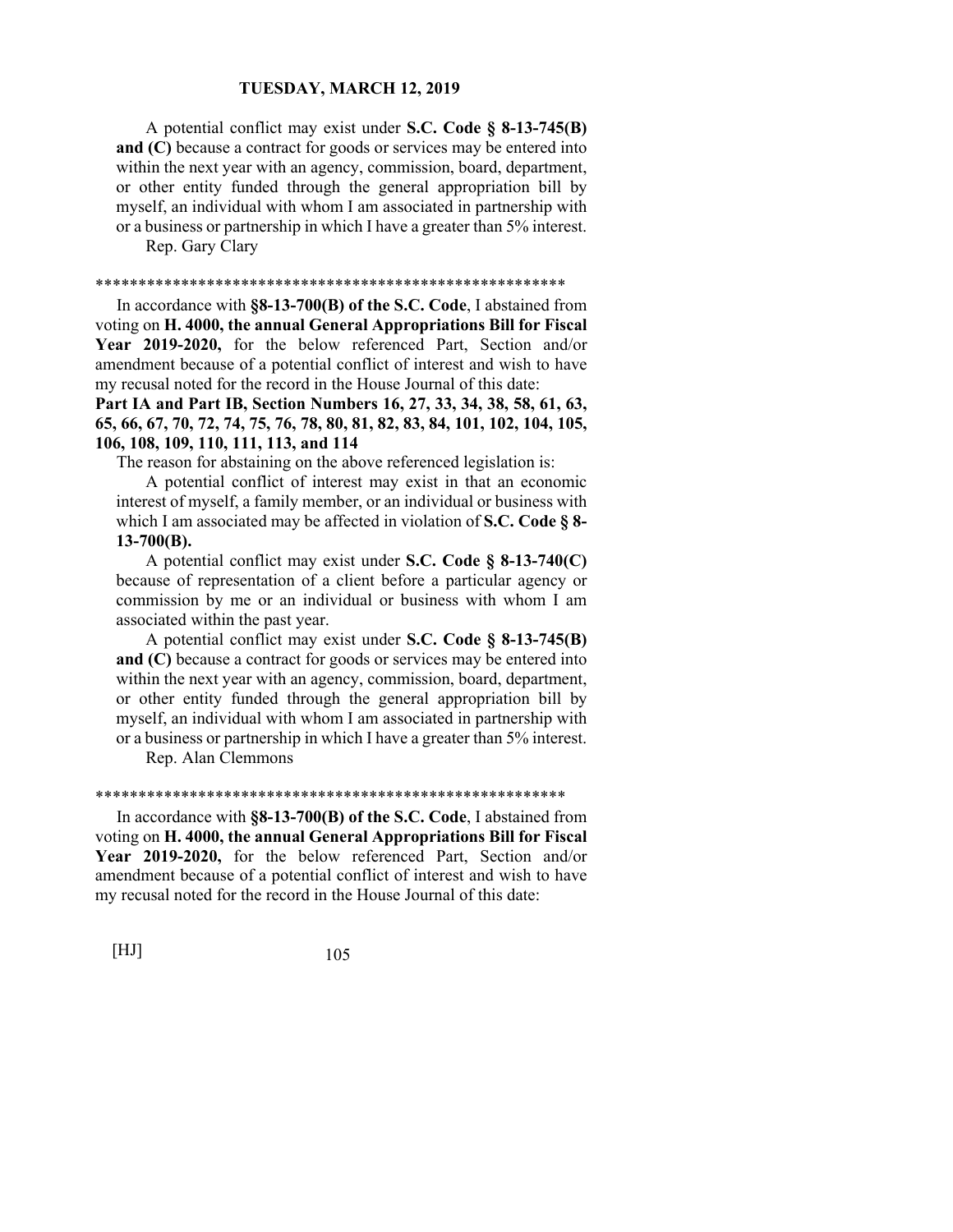# **Part IA and Part IB, Section Numbers 34, 35, 37, 38, 44, 45, 63, and 67**

The reason for abstaining on the above referenced legislation is:

 A potential conflict of interest may exist in that an economic interest of myself, a family member, or an individual or business with which I am associated may be affected in violation of **S.C. Code § 8- 13-700(B).**

Rep. Gilda Cobb-Hunter

#### \*\*\*\*\*\*\*\*\*\*\*\*\*\*\*\*\*\*\*\*\*\*\*\*\*\*\*\*\*\*\*\*\*\*\*\*\*\*\*\*\*\*\*\*\*\*\*\*\*\*\*\*\*\*\*

 In accordance with **§8-13-700(B) of the S.C. Code**, I abstained from voting on **H. 4000, the annual General Appropriations Bill for Fiscal Year 2019-2020,** for the below referenced Part, Section and/or amendment because of a potential conflict of interest and wish to have my recusal noted for the record in the House Journal of this date:

# **Part IA and Part IB, Section Numbers 14, 50, and 113**

The reason for abstaining on the above referenced legislation is:

 A potential conflict of interest may exist in that an economic interest of myself, a family member, or an individual or business with which I am associated may be affected in violation of **S.C. Code § 8- 13-700(B).**

 A potential conflict may exist under **S.C. Code § 8-13-745(B) and (C)** because a contract for goods or services may be entered into within the next year with an agency, commission, board, department, or other entity funded through the general appropriation bill by myself, an individual with whom I am associated in partnership with or a business or partnership in which I have a greater than 5% interest.

Rep. William Cogswell

#### \*\*\*\*\*\*\*\*\*\*\*\*\*\*\*\*\*\*\*\*\*\*\*\*\*\*\*\*\*\*\*\*\*\*\*\*\*\*\*\*\*\*\*\*\*\*\*\*\*\*\*\*\*\*\*

 In accordance with **§8-13-700(B) of the S.C. Code**, I abstained from voting on **H. 4000, the annual General Appropriations Bill for Fiscal Year 2019-2020,** for the below referenced Part, Section and/or amendment because of a potential conflict of interest and wish to have my recusal noted for the record in the House Journal of this date:

**Part IA and Part IB, Section Numbers 33, 34, 38, 58, 61, 63, 65, 66, 67, 70, 72, 74, 75, 76, 78, 80, 81, 82, 83, 84, 101, 102, 104, 105, 106, 108, 109, 110, and 111**

The reason for abstaining on the above referenced legislation is:

 A potential conflict of interest may exist in that an economic interest of myself, a family member, or an individual or business with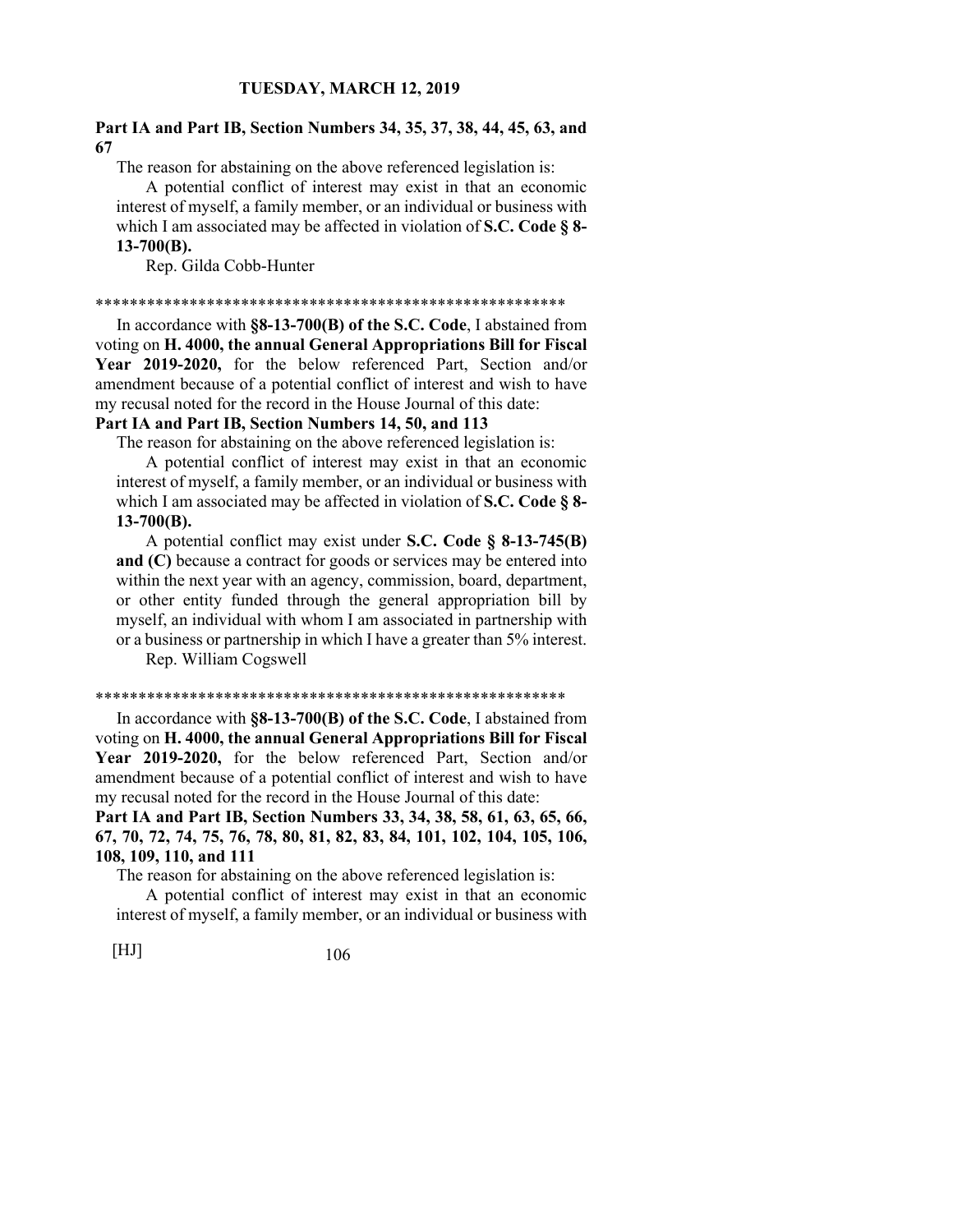which I am associated may be affected in violation of **S.C. Code § 8- 13-700(B).**

 A potential conflict may exist under **S.C. Code § 8-13-740(C)** because of representation of a client before a particular agency or commission by me or an individual or business with whom I am associated within the past year.

 A potential conflict may exist under **S.C. Code § 8-13-745(B) and (C)** because a contract for goods or services may be entered into within the next year with an agency, commission, board, department, or other entity funded through the general appropriation bill by myself, an individual with whom I am associated in partnership with or a business or partnership in which I have a greater than 5% interest.

Rep. Neal Collins

#### \*\*\*\*\*\*\*\*\*\*\*\*\*\*\*\*\*\*\*\*\*\*\*\*\*\*\*\*\*\*\*\*\*\*\*\*\*\*\*\*\*\*\*\*\*\*\*\*\*\*\*\*\*\*\*

 In accordance with **§8-13-700(B) of the S.C. Code**, I abstained from voting on **H. 4000, the annual General Appropriations Bill for Fiscal Year 2019-2020,** for the below referenced Part, Section and/or amendment because of a potential conflict of interest and wish to have my recusal noted for the record in the House Journal of this date:

**Part IA and Part IB, Section Numbers 33, 34, 38, 42, 58, 61, 63, 65, 66, 67, 70, 72, 74, 75, 76, 78, 80, 81, 82, 83, 84, 101, 102, 104, 105, 106, 108, 109, 110, 111, and 113**

The reason for abstaining on the above referenced legislation is:

 A potential conflict of interest may exist in that an economic interest of myself, a family member, or an individual or business with which I am associated may be affected in violation of **S.C. Code § 8- 13-700(B).**

 A potential conflict may exist under **S.C. Code § 8-13-740(C)** because of representation of a client before a particular agency or commission by me or an individual or business with whom I am associated within the past year.

 A potential conflict may exist under **S.C. Code § 8-13-745(B) and (C)** because a contract for goods or services may be entered into within the next year with an agency, commission, board, department, or other entity funded through the general appropriation bill by myself, an individual with whom I am associated in partnership with or a business or partnership in which I have a greater than 5% interest.

Rep. West Cox

\*\*\*\*\*\*\*\*\*\*\*\*\*\*\*\*\*\*\*\*\*\*\*\*\*\*\*\*\*\*\*\*\*\*\*\*\*\*\*\*\*\*\*\*\*\*\*\*\*\*\*\*\*\*\*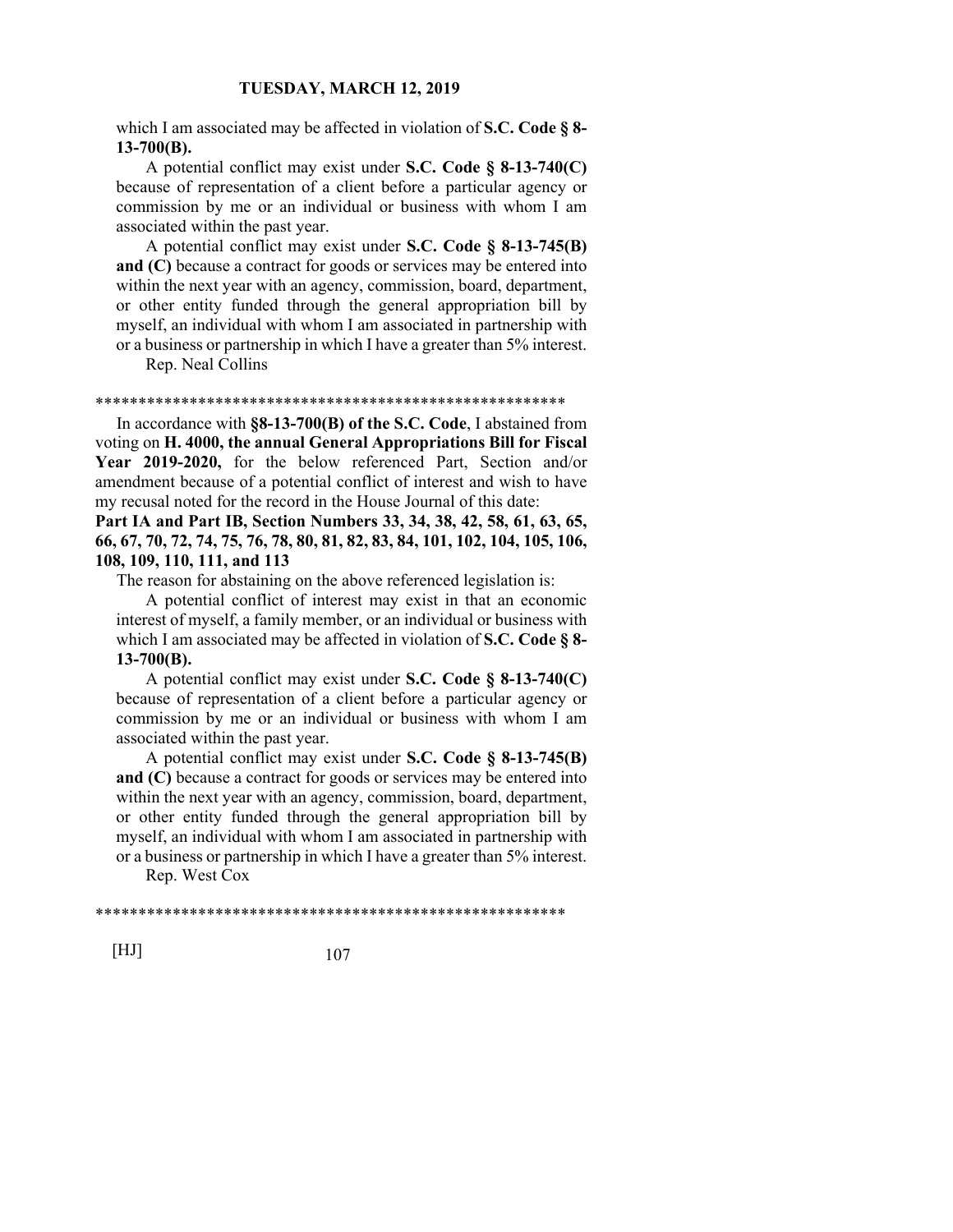In accordance with **§8-13-700(B) of the S.C. Code**, I abstained from voting on **H. 4000, the annual General Appropriations Bill for Fiscal Year 2019-2020,** for the below referenced Part, Section and/or amendment because of a potential conflict of interest and wish to have my recusal noted for the record in the House Journal of this date:

# **Part IA and Part IB, Section Numbers 16, 113, 114, and 115**

The reason for abstaining on the above referenced legislation is:

 A potential conflict of interest may exist in that an economic interest of myself, a family member, or an individual or business with which I am associated may be affected in violation of **S.C. Code § 8- 13-700(B).**

 A potential conflict may exist under **S.C. Code § 8-13-745(B) and (C)** because a contract for goods or services may be entered into within the next year with an agency, commission, board, department, or other entity funded through the general appropriation bill by myself, an individual with whom I am associated in partnership with or a business or partnership in which I have a greater than 5% interest.

Rep. Heather Crawford

#### \*\*\*\*\*\*\*\*\*\*\*\*\*\*\*\*\*\*\*\*\*\*\*\*\*\*\*\*\*\*\*\*\*\*\*\*\*\*\*\*\*\*\*\*\*\*\*\*\*\*\*\*\*\*\*

 In accordance with **§8-13-700(B) of the S.C. Code**, I abstained from voting on **H. 4000, the annual General Appropriations Bill for Fiscal Year 2019-2020,** for the below referenced Part, Section and/or amendment because of a potential conflict of interest and wish to have my recusal noted for the record in the House Journal of this date:

## **Part IA and Part IB, Section Number 25**

The reason for abstaining on the above referenced legislation is:

 A potential conflict of interest may exist in that an economic interest of myself, a family member, or an individual or business with which I am associated may be affected in violation of **S.C. Code § 8- 13-700(B).**

Rep. Joe Daning

#### \*\*\*\*\*\*\*\*\*\*\*\*\*\*\*\*\*\*\*\*\*\*\*\*\*\*\*\*\*\*\*\*\*\*\*\*\*\*\*\*\*\*\*\*\*\*\*\*\*\*\*\*\*\*\*

 In accordance with **§8-13-700(B) of the S.C. Code**, I abstained from voting on **H. 4000, the annual General Appropriations Bill for Fiscal Year 2019-2020,** for the below referenced Part, Section and/or amendment because of a potential conflict of interest and wish to have my recusal noted for the record in the House Journal of this date:

## **Part IA and Part IB, Section Number 117**

The reason for abstaining on the above referenced legislation is: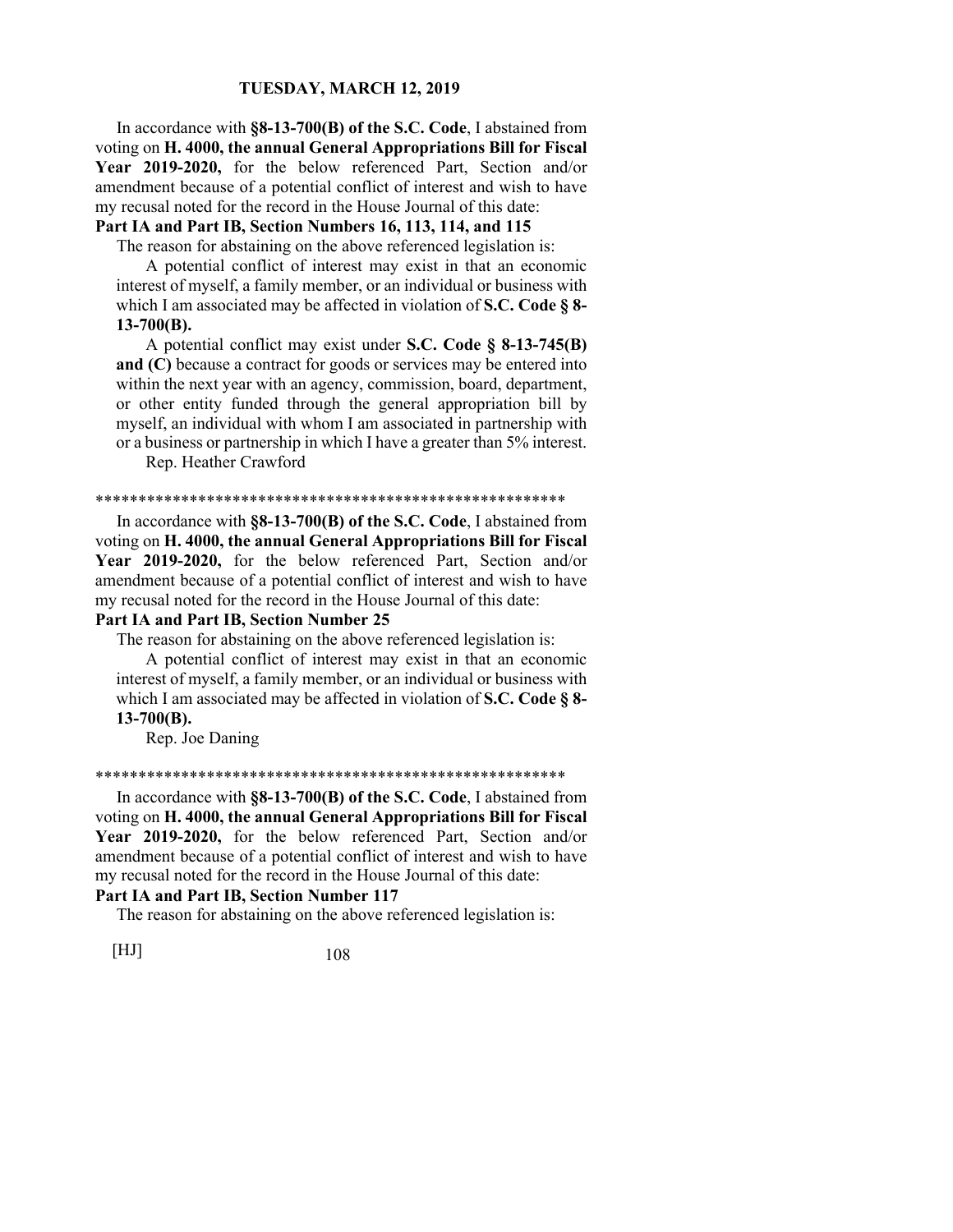A potential conflict of interest may exist in that an economic interest of myself, a family member, or an individual or business with which I am associated may be affected in violation of **S.C. Code § 8- 13-700(B).**

Rep. Sylleste Davis

#### \*\*\*\*\*\*\*\*\*\*\*\*\*\*\*\*\*\*\*\*\*\*\*\*\*\*\*\*\*\*\*\*\*\*\*\*\*\*\*\*\*\*\*\*\*\*\*\*\*\*\*\*\*\*\*

 In accordance with **§8-13-700(B) of the S.C. Code**, I abstained from voting on **H. 4000, the annual General Appropriations Bill for Fiscal Year 2019-2020,** for the below referenced Part, Section and/or amendment because of a potential conflict of interest and wish to have my recusal noted for the record in the House Journal of this date:

**Part IA and Part IB, Section Numbers 33, 34, 38, 58, 61, 63, 65, 66, 67, 70, 72, 74, 75, 76, 78, 80, 81, 82, 83, 84, 101, 102, 104, 105, 106, 108, 109, 110, and 111**

The reason for abstaining on the above referenced legislation is:

 A potential conflict of interest may exist in that an economic interest of myself, a family member, or an individual or business with which I am associated may be affected in violation of **S.C. Code § 8- 13-700(B).**

 A potential conflict may exist under **S.C. Code § 8-13-740(C)** because of representation of a client before a particular agency or commission by me or an individual or business with whom I am associated within the past year.

 A potential conflict may exist under **S.C. Code § 8-13-745(B) and (C)** because a contract for goods or services may be entered into within the next year with an agency, commission, board, department, or other entity funded through the general appropriation bill by myself, an individual with whom I am associated in partnership with or a business or partnership in which I have a greater than 5% interest.

Rep. Jason Elliott

#### \*\*\*\*\*\*\*\*\*\*\*\*\*\*\*\*\*\*\*\*\*\*\*\*\*\*\*\*\*\*\*\*\*\*\*\*\*\*\*\*\*\*\*\*\*\*\*\*\*\*\*\*\*\*\*

 In accordance with **§8-13-700(B) of the S.C. Code**, I abstained from voting on **H. 4000, the annual General Appropriations Bill for Fiscal Year 2019-2020,** for the below referenced Part, Section and/or amendment because of a potential conflict of interest and wish to have my recusal noted for the record in the House Journal of this date:

# **Part IA and Part IB, Section Number 38**

The reason for abstaining on the above referenced legislation is: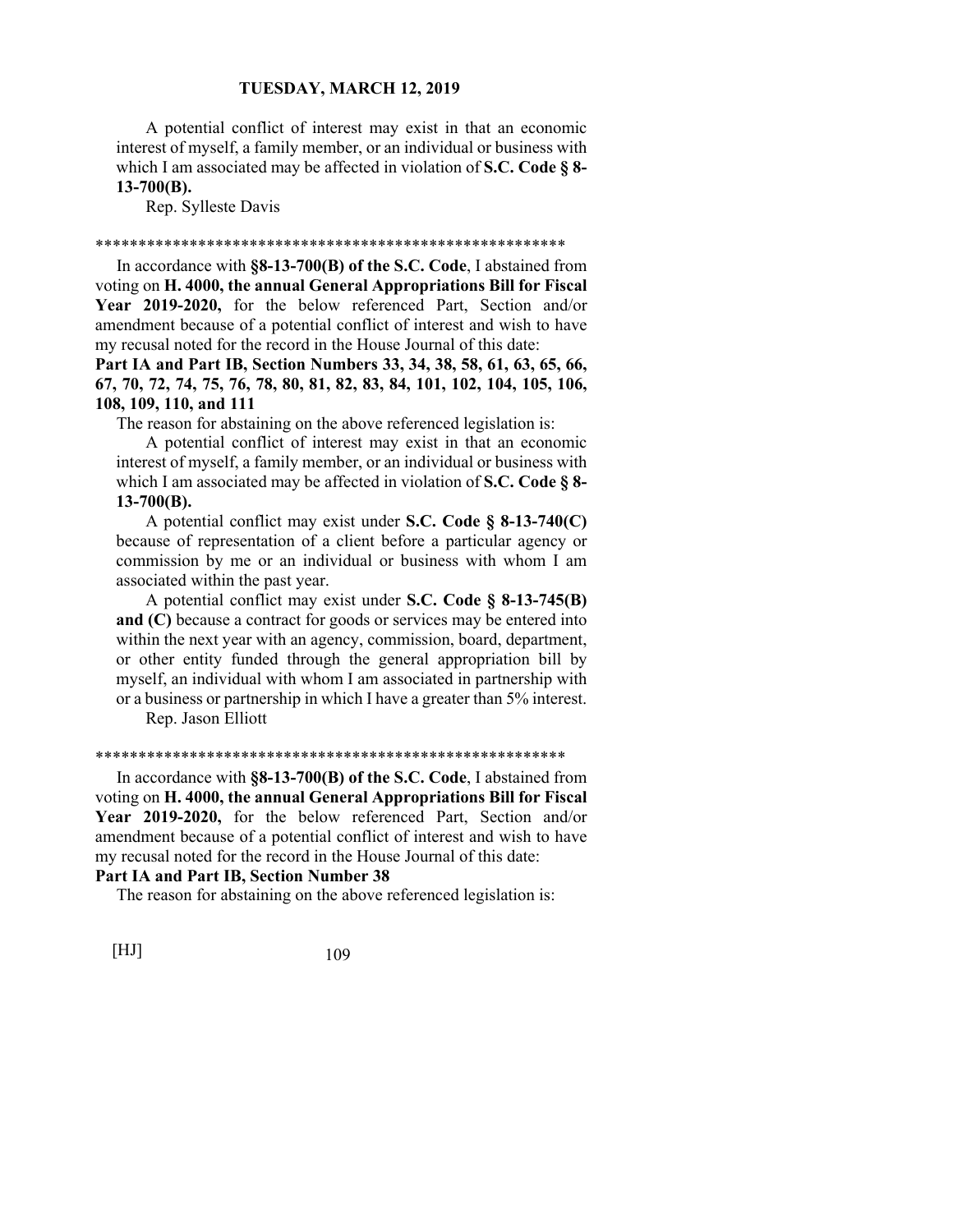A potential conflict of interest may exist in that an economic interest of myself, a family member, or an individual or business with which I am associated may be affected in violation of **S.C. Code § 8- 13-700(B).**

Rep. Shannon Erickson

#### \*\*\*\*\*\*\*\*\*\*\*\*\*\*\*\*\*\*\*\*\*\*\*\*\*\*\*\*\*\*\*\*\*\*\*\*\*\*\*\*\*\*\*\*\*\*\*\*\*\*\*\*\*\*\*

 In accordance with **§8-13-700(B) of the S.C. Code**, I abstained from voting on **H. 4000, the annual General Appropriations Bill for Fiscal Year 2019-2020,** for the below referenced Part, Section and/or amendment because of a potential conflict of interest and wish to have my recusal noted for the record in the House Journal of this date:

# **Part IA and Part IB, Section Number 78**

The reason for abstaining on the above referenced legislation is:

 A potential conflict of interest may exist in that an economic interest of myself, a family member, or an individual or business with which I am associated may be affected in violation of **S.C. Code § 8- 13-700(B).**

 A potential conflict may exist under **S.C. Code § 8-13-745(B) and (C)** because a contract for goods or services may be entered into within the next year with an agency, commission, board, department, or other entity funded through the general appropriation bill by myself, an individual with whom I am associated in partnership with or a business or partnership in which I have a greater than 5% interest.

Rep. Raye Felder

#### \*\*\*\*\*\*\*\*\*\*\*\*\*\*\*\*\*\*\*\*\*\*\*\*\*\*\*\*\*\*\*\*\*\*\*\*\*\*\*\*\*\*\*\*\*\*\*\*\*\*\*\*\*\*\*

 In accordance with **§8-13-700(B) of the S.C. Code**, I abstained from voting on **H. 4000, the annual General Appropriations Bill for Fiscal Year 2019-2020,** for the below referenced Part, Section and/or amendment because of a potential conflict of interest and wish to have my recusal noted for the record in the House Journal of this date:

# **Part IA and Part IB, Section Number 25**

The reason for abstaining on the above referenced legislation is:

 A potential conflict of interest may exist in that an economic interest of myself, a family member, or an individual or business with which I am associated may be affected in violation of **S.C. Code § 8- 13-700(B).**

Rep. Mike Forrester

\*\*\*\*\*\*\*\*\*\*\*\*\*\*\*\*\*\*\*\*\*\*\*\*\*\*\*\*\*\*\*\*\*\*\*\*\*\*\*\*\*\*\*\*\*\*\*\*\*\*\*\*\*\*\*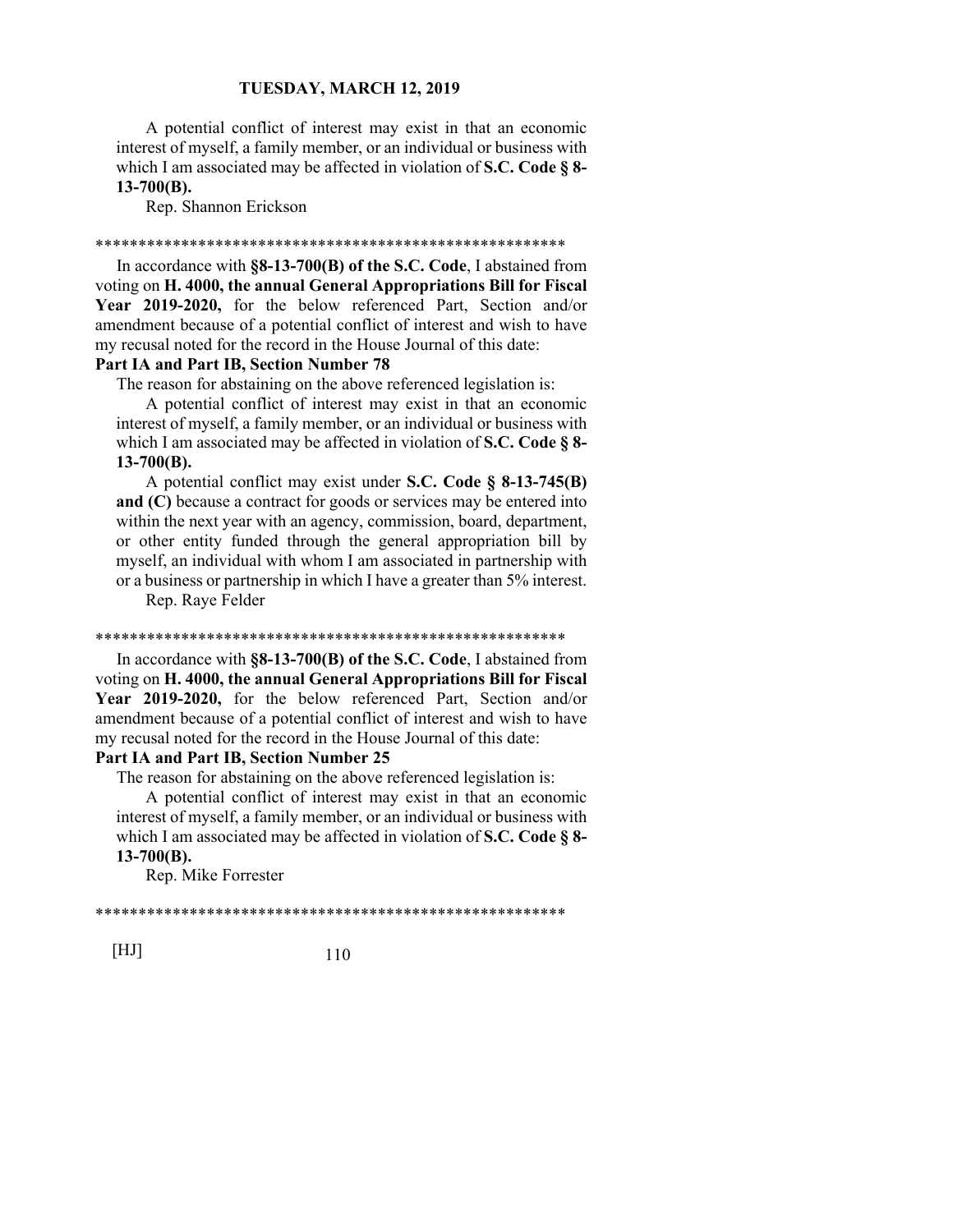In accordance with **§8-13-700(B) of the S.C. Code**, I abstained from voting on **H. 4000, the annual General Appropriations Bill for Fiscal Year 2019-2020,** for the below referenced Part, Section and/or amendment because of a potential conflict of interest and wish to have my recusal noted for the record in the House Journal of this date:

**Part IA and Part IB, Section Numbers 16, 33, 34, 38, 58, 61, 63, 65, 66, 67, 70, 72, 74, 75, 76, 78, 80, 81, 82, 83, 84, 101, 102, 104, 105, 106, 108, 109, 110, and 111**

The reason for abstaining on the above referenced legislation is:

 A potential conflict of interest may exist in that an economic interest of myself, a family member, or an individual or business with which I am associated may be affected in violation of **S.C. Code § 8- 13-700(B).**

 A potential conflict may exist under **S.C. Code § 8-13-740(C)** because of representation of a client before a particular agency or commission by me or an individual or business with whom I am associated within the past year.

 A potential conflict may exist under **S.C. Code § 8-13-745(B) and (C)** because a contract for goods or services may be entered into within the next year with an agency, commission, board, department, or other entity funded through the general appropriation bill by myself, an individual with whom I am associated in partnership with or a business or partnership in which I have a greater than 5% interest.

Rep. Russell Fry

#### \*\*\*\*\*\*\*\*\*\*\*\*\*\*\*\*\*\*\*\*\*\*\*\*\*\*\*\*\*\*\*\*\*\*\*\*\*\*\*\*\*\*\*\*\*\*\*\*\*\*\*\*\*\*\*

 In accordance with **§8-13-700(B) of the S.C. Code**, I abstained from voting on **H. 4000, the annual General Appropriations Bill for Fiscal Year 2019-2020,** for the below referenced Part, Section and/or amendment because of a potential conflict of interest and wish to have my recusal noted for the record in the House Journal of this date:

# **Part IA and Part IB, Section Numbers 58 and 106**

The reason for abstaining on the above referenced legislation is:

 A potential conflict of interest may exist in that an economic interest of myself, a family member, or an individual or business with which I am associated may be affected in violation of **S.C. Code § 8- 13-700(B).**

Rep. Laurie Funderburk

\*\*\*\*\*\*\*\*\*\*\*\*\*\*\*\*\*\*\*\*\*\*\*\*\*\*\*\*\*\*\*\*\*\*\*\*\*\*\*\*\*\*\*\*\*\*\*\*\*\*\*\*\*\*\*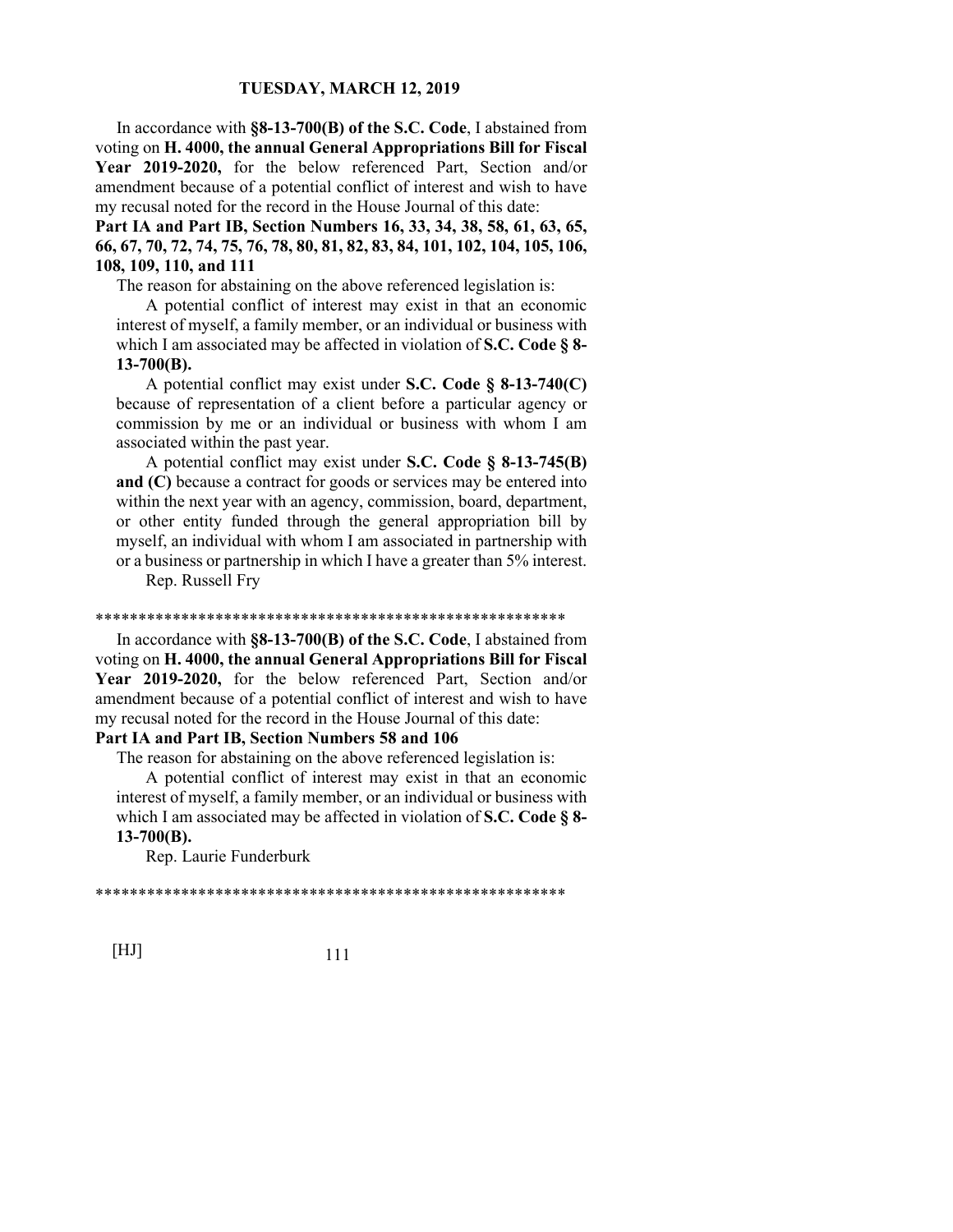In accordance with **§8-13-700(B) of the S.C. Code**, I abstained from voting on **H. 4000, the annual General Appropriations Bill for Fiscal Year 2019-2020,** for the below referenced Part, Section and/or amendment because of a potential conflict of interest and wish to have my recusal noted for the record in the House Journal of this date:

**Part IA and Part IB, Section Numbers 33, 34, 38, 58, 61, 63, 65, 66, 67, 70, 72, 74, 75, 76, 78, 80, 81, 82, 83, 84, 101, 102, 104, 105, 106, 108, 109, 110, and 111**

The reason for abstaining on the above referenced legislation is:

 A potential conflict of interest may exist in that an economic interest of myself, a family member, or an individual or business with which I am associated may be affected in violation of **S.C. Code § 8- 13-700(B).**

 A potential conflict may exist under **S.C. Code § 8-13-740(C)** because of representation of a client before a particular agency or commission by me or an individual or business with whom I am associated within the past year.

 A potential conflict may exist under **S.C. Code § 8-13-745(B) and (C)** because a contract for goods or services may be entered into within the next year with an agency, commission, board, department, or other entity funded through the general appropriation bill by myself, an individual with whom I am associated in partnership with or a business or partnership in which I have a greater than 5% interest.

Rep. Chris Hart

#### \*\*\*\*\*\*\*\*\*\*\*\*\*\*\*\*\*\*\*\*\*\*\*\*\*\*\*\*\*\*\*\*\*\*\*\*\*\*\*\*\*\*\*\*\*\*\*\*\*\*\*\*\*\*\*

 In accordance with **§8-13-700(B) of the S.C. Code**, I abstained from voting on **H. 4000, the annual General Appropriations Bill for Fiscal Year 2019-2020,** for the below referenced Part, Section and/or amendment because of a potential conflict of interest and wish to have my recusal noted for the record in the House Journal of this date:

**Part IA and Part IB, Section Numbers 33, 34, 38, 58, 61, 63, 65, 66, 67, 70, 72, 74, 75, 76, 78, 80, 81, 82, 83, 84, 101, 102, 104, 105, 106, 108, 109, 110, and 111**

The reason for abstaining on the above referenced legislation is:

 A potential conflict of interest may exist in that an economic interest of myself, a family member, or an individual or business with which I am associated may be affected in violation of **S.C. Code § 8- 13-700(B).**

 A potential conflict may exist under **S.C. Code § 8-13-740(C)** because of representation of a client before a particular agency or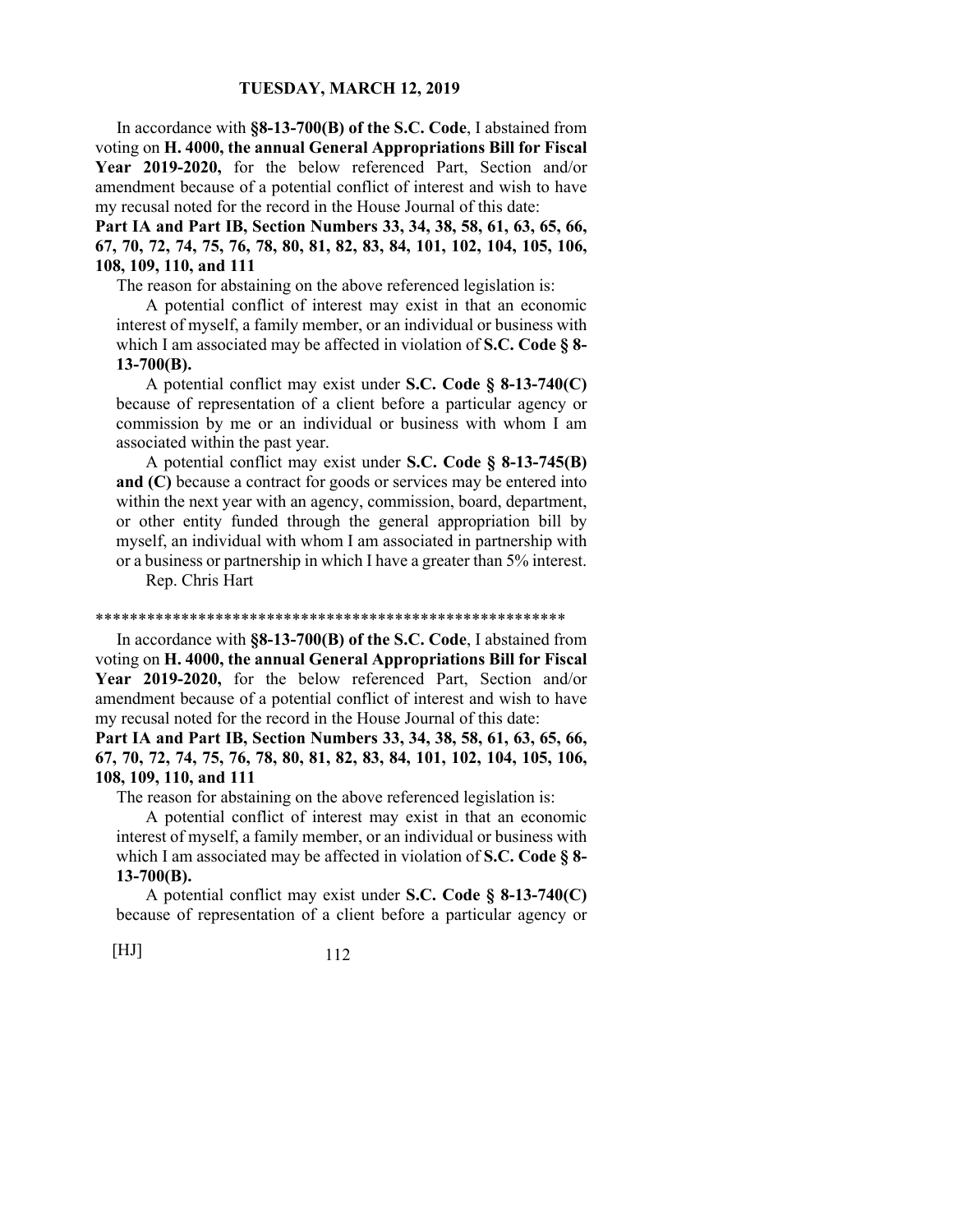commission by me or an individual or business with whom I am associated within the past year.

 A potential conflict may exist under **S.C. Code § 8-13-745(B) and (C)** because a contract for goods or services may be entered into within the next year with an agency, commission, board, department, or other entity funded through the general appropriation bill by myself, an individual with whom I am associated in partnership with or a business or partnership in which I have a greater than 5% interest.

Rep. Rosalyn Henderson-Myers

#### \*\*\*\*\*\*\*\*\*\*\*\*\*\*\*\*\*\*\*\*\*\*\*\*\*\*\*\*\*\*\*\*\*\*\*\*\*\*\*\*\*\*\*\*\*\*\*\*\*\*\*\*\*\*\*

 In accordance with **§8-13-700(B) of the S.C. Code**, I abstained from voting on **H. 4000, the annual General Appropriations Bill for Fiscal Year 2019-2020,** for the below referenced Part, Section and/or amendment because of a potential conflict of interest and wish to have my recusal noted for the record in the House Journal of this date:

# **Part IA and Part IB, Section Number 34**

The reason for abstaining on the above referenced legislation is:

 A potential conflict of interest may exist in that an economic interest of myself, a family member, or an individual or business with which I am associated may be affected in violation of **S.C. Code § 8- 13-700(B).**

 A potential conflict may exist under **S.C. Code § 8-13-740(C)** because of representation of a client before a particular agency or commission by me or an individual or business with whom I am associated within the past year.

 A potential conflict may exist under **S.C. Code § 8-13-745(B) and (C)** because a contract for goods or services may be entered into within the next year with an agency, commission, board, department, or other entity funded through the general appropriation bill by myself, an individual with whom I am associated in partnership with or a business or partnership in which I have a greater than 5% interest.

Rep. Lee Hewitt

#### \*\*\*\*\*\*\*\*\*\*\*\*\*\*\*\*\*\*\*\*\*\*\*\*\*\*\*\*\*\*\*\*\*\*\*\*\*\*\*\*\*\*\*\*\*\*\*\*\*\*\*\*\*\*\*

 In accordance with **§8-13-700(B) of the S.C. Code**, I abstained from voting on **H. 4000, the annual General Appropriations Bill for Fiscal Year 2019-2020,** for the below referenced Part, Section and/or amendment because of a potential conflict of interest and wish to have my recusal noted for the record in the House Journal of this date:

**Part IA and Part IB, Section Numbers 33, 34, 38, 58, 61, 63, 65, 66,**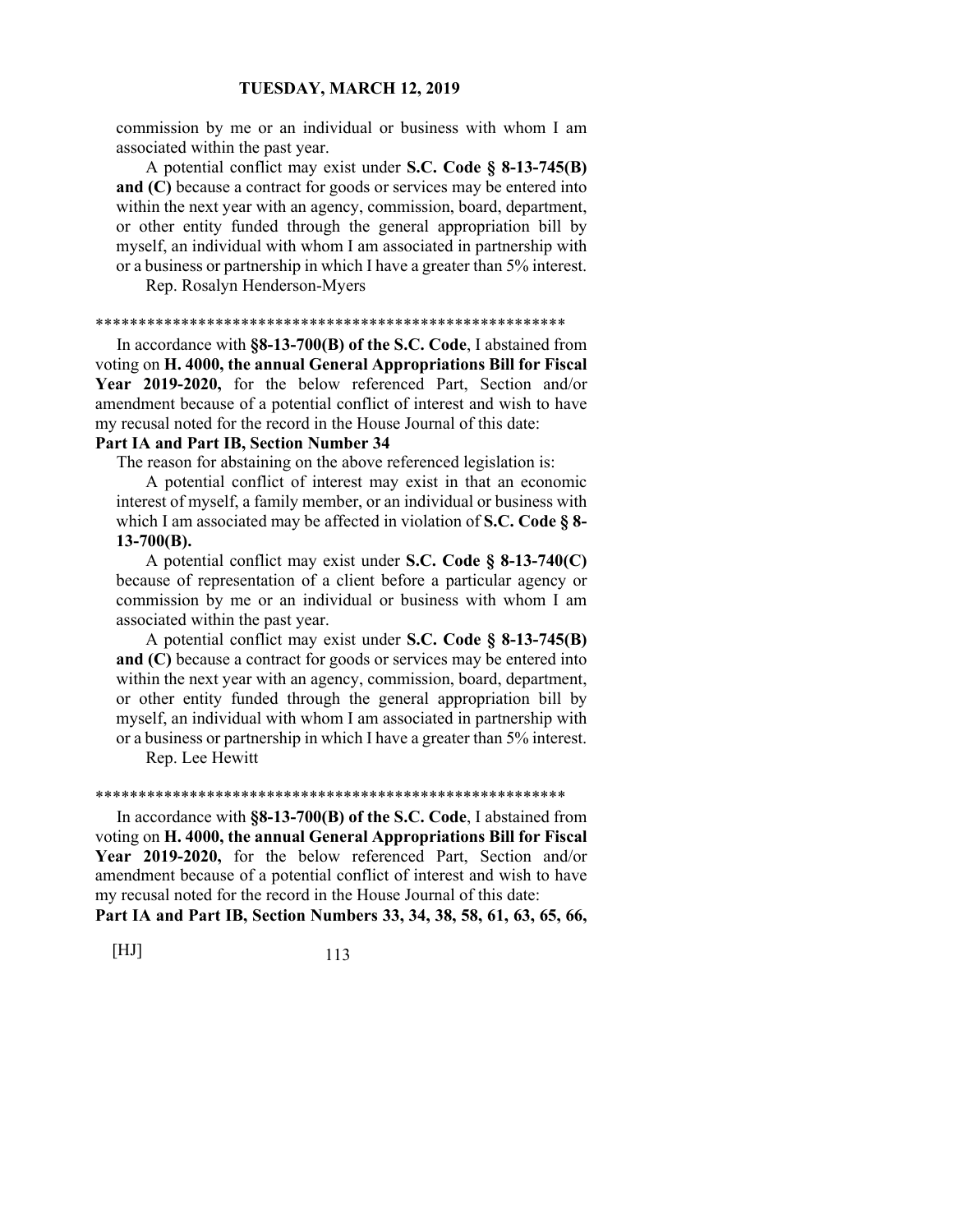# **67, 70, 72, 74, 75, 76, 78, 80, 81, 82, 83, 84, 86, 101, 102, 104, 105, 106, 108, 109, 110, and 111**

The reason for abstaining on the above referenced legislation is:

 A potential conflict of interest may exist in that an economic interest of myself, a family member, or an individual or business with which I am associated may be affected in violation of **S.C. Code § 8- 13-700(B).**

 A potential conflict may exist under **S.C. Code § 8-13-740(C)** because of representation of a client before a particular agency or commission by me or an individual or business with whom I am associated within the past year.

 A potential conflict may exist under **S.C. Code § 8-13-745(B) and (C)** because a contract for goods or services may be entered into within the next year with an agency, commission, board, department, or other entity funded through the general appropriation bill by myself, an individual with whom I am associated in partnership with or a business or partnership in which I have a greater than 5% interest.

Rep. Max Hyde

#### \*\*\*\*\*\*\*\*\*\*\*\*\*\*\*\*\*\*\*\*\*\*\*\*\*\*\*\*\*\*\*\*\*\*\*\*\*\*\*\*\*\*\*\*\*\*\*\*\*\*\*\*\*\*\*

 In accordance with **§8-13-700(B) of the S.C. Code**, I abstained from voting on **H. 4000, the annual General Appropriations Bill for Fiscal Year 2019-2020,** for the below referenced Part, Section and/or amendment because of a potential conflict of interest and wish to have my recusal noted for the record in the House Journal of this date:

**Part IA and Part IB, Section Numbers 33, 34, 38, 58, 61, 63, 65, 66, 67, 70, 72, 74, 75, 76, 78, 80, 81, 82, 83, 84, 101, 102, 104, 105, 106, 108, 109, 110, and 111**

The reason for abstaining on the above referenced legislation is:

 A potential conflict of interest may exist in that an economic interest of myself, a family member, or an individual or business with which I am associated may be affected in violation of **S.C. Code § 8- 13-700(B).**

 A potential conflict may exist under **S.C. Code § 8-13-740(C)** because of representation of a client before a particular agency or commission by me or an individual or business with whom I am associated within the past year.

 A potential conflict may exist under **S.C. Code § 8-13-745(B) and (C)** because a contract for goods or services may be entered into within the next year with an agency, commission, board, department, or other entity funded through the general appropriation bill by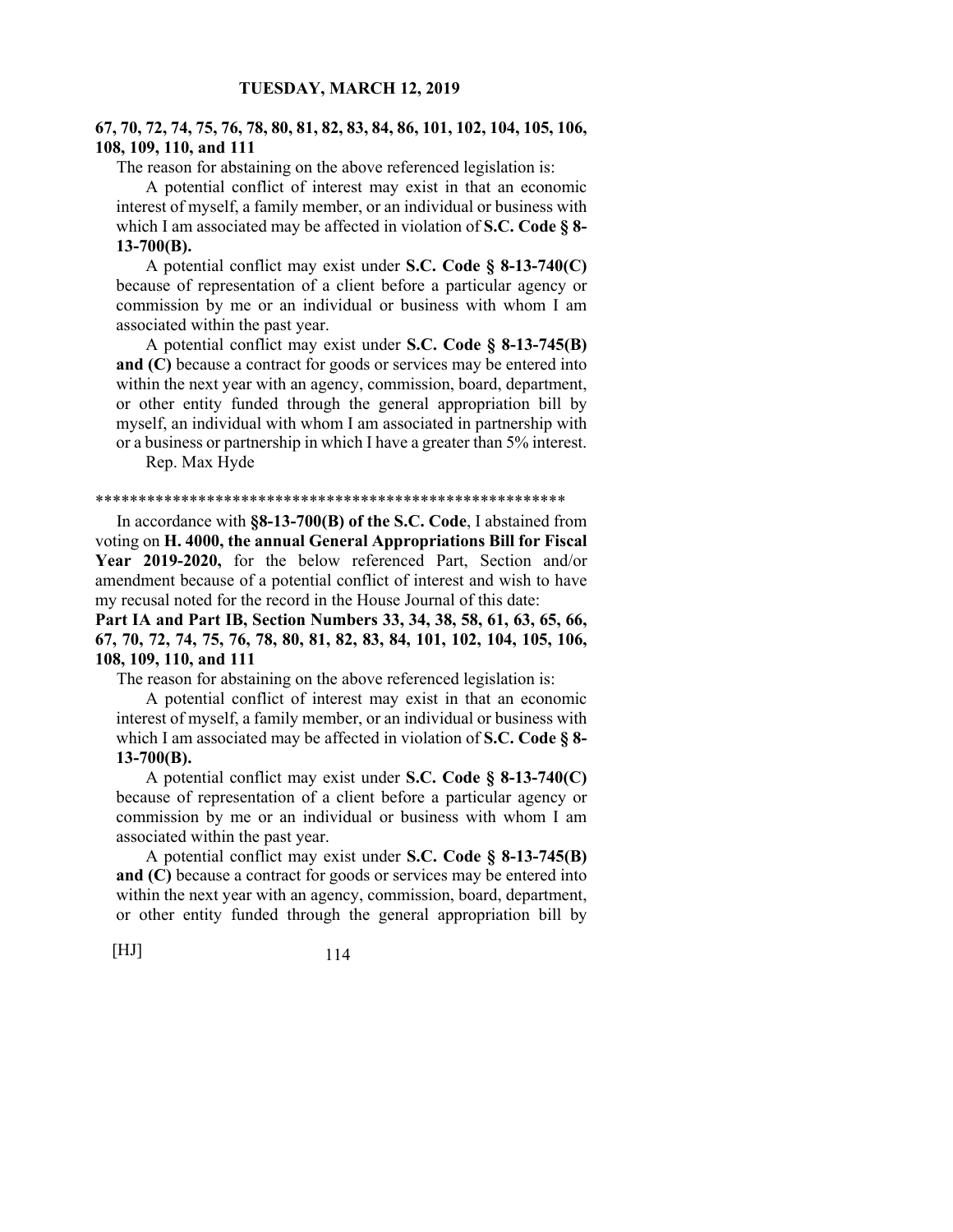myself, an individual with whom I am associated in partnership with or a business or partnership in which I have a greater than 5% interest.

Rep. Jeff Johnson

#### \*\*\*\*\*\*\*\*\*\*\*\*\*\*\*\*\*\*\*\*\*\*\*\*\*\*\*\*\*\*\*\*\*\*\*\*\*\*\*\*\*\*\*\*\*\*\*\*\*\*\*\*\*\*\*

 In accordance with **§8-13-700(B) of the S.C. Code**, I abstained from voting on **H. 4000, the annual General Appropriations Bill for Fiscal Year 2019-2020,** for the below referenced Part, Section and/or amendment because of a potential conflict of interest and wish to have my recusal noted for the record in the House Journal of this date:

**Part IA and Part IB, Section Numbers 33, 34, 38, 58, 61, 63, 65, 66, 67, 70, 72, 74, 75, 76, 78, 80, 81, 82, 83, 84, 101, 102, 104, 105, 106, 108, 109, 110, and 111**

The reason for abstaining on the above referenced legislation is:

 A potential conflict of interest may exist in that an economic interest of myself, a family member, or an individual or business with which I am associated may be affected in violation of **S.C. Code § 8- 13-700(B).**

# A potential conflict may exist under **S.C. Code § 8-13-740(C)** because of representation of a client before a particular agency or commission by me or an individual or business with whom I am associated within the past year.

 A potential conflict may exist under **S.C. Code § 8-13-745(B) and (C)** because a contract for goods or services may be entered into within the next year with an agency, commission, board, department, or other entity funded through the general appropriation bill by myself, an individual with whom I am associated in partnership with or a business or partnership in which I have a greater than 5% interest.

Rep. Jay Jordan

## \*\*\*\*\*\*\*\*\*\*\*\*\*\*\*\*\*\*\*\*\*\*\*\*\*\*\*\*\*\*\*\*\*\*\*\*\*\*\*\*\*\*\*\*\*\*\*\*\*\*\*\*\*\*\*

 In accordance with **§8-13-700(B) of the S.C. Code**, I abstained from voting on **H. 4000, the annual General Appropriations Bill for Fiscal Year 2019-2020,** for the below referenced Part, Section and/or amendment because of a potential conflict of interest and wish to have my recusal noted for the record in the House Journal of this date:

**Part IA and Part IB, Section Numbers 33, 34, 38, 58, 61, 63, 65, 66, 67, 70, 72, 74, 75, 76, 78, 80, 81, 82, 83, 84, 101, 102, 104, 105, 106, 108, 109, 110, and 111**

The reason for abstaining on the above referenced legislation is: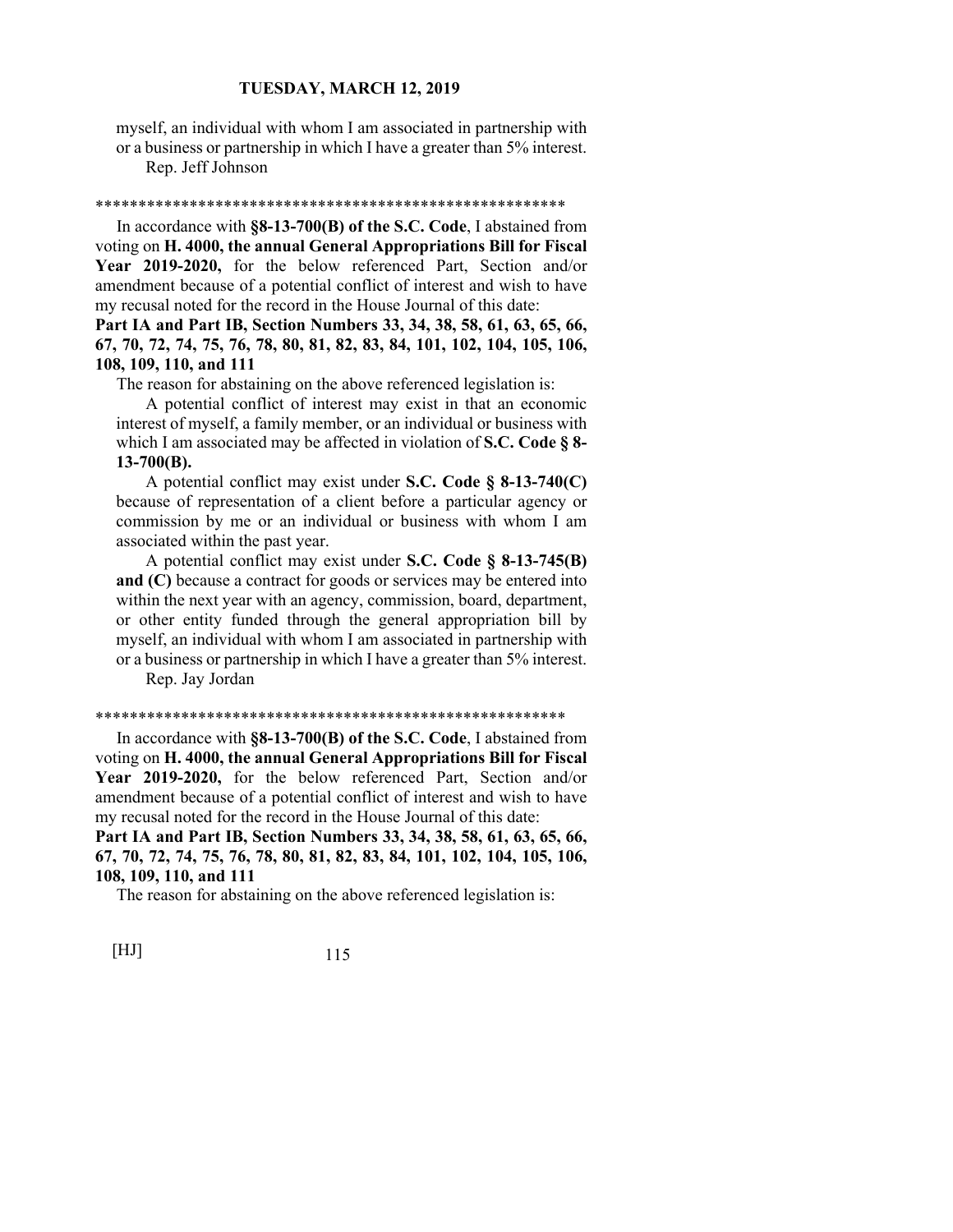A potential conflict of interest may exist in that an economic interest of myself, a family member, or an individual or business with which I am associated may be affected in violation of **S.C. Code § 8- 13-700(B).**

 A potential conflict may exist under **S.C. Code § 8-13-740(C)** because of representation of a client before a particular agency or commission by me or an individual or business with whom I am associated within the past year.

 A potential conflict may exist under **S.C. Code § 8-13-745(B) and (C)** because a contract for goods or services may be entered into within the next year with an agency, commission, board, department, or other entity funded through the general appropriation bill by myself, an individual with whom I am associated in partnership with or a business or partnership in which I have a greater than 5% interest.

Rep. Mandy Kimmons

#### \*\*\*\*\*\*\*\*\*\*\*\*\*\*\*\*\*\*\*\*\*\*\*\*\*\*\*\*\*\*\*\*\*\*\*\*\*\*\*\*\*\*\*\*\*\*\*\*\*\*\*\*\*\*\*

 In accordance with **§8-13-700(B) of the S.C. Code**, I abstained from voting on **H. 4000, the annual General Appropriations Bill for Fiscal Year 2019-2020,** for the below referenced Part, Section and/or amendment because of a potential conflict of interest and wish to have my recusal noted for the record in the House Journal of this date:

# **Part IA and Part IB, Section Numbers 3, 78, and 93**

The reason for abstaining on the above referenced legislation is:

 A potential conflict of interest may exist in that an economic interest of myself, a family member, or an individual or business with which I am associated may be affected in violation of **S.C. Code § 8- 13-700(B).**

 A potential conflict may exist under **S.C. Code § 8-13-745(B) and (C)** because a contract for goods or services may be entered into within the next year with an agency, commission, board, department, or other entity funded through the general appropriation bill by myself, an individual with whom I am associated in partnership with or a business or partnership in which I have a greater than 5% interest.

Rep. John King

#### \*\*\*\*\*\*\*\*\*\*\*\*\*\*\*\*\*\*\*\*\*\*\*\*\*\*\*\*\*\*\*\*\*\*\*\*\*\*\*\*\*\*\*\*\*\*\*\*\*\*\*\*\*\*\*

 In accordance with **§8-13-700(B) of the S.C. Code**, I abstained from voting on **H. 4000, the annual General Appropriations Bill for Fiscal Year 2019-2020,** for the below referenced Part, Section and/or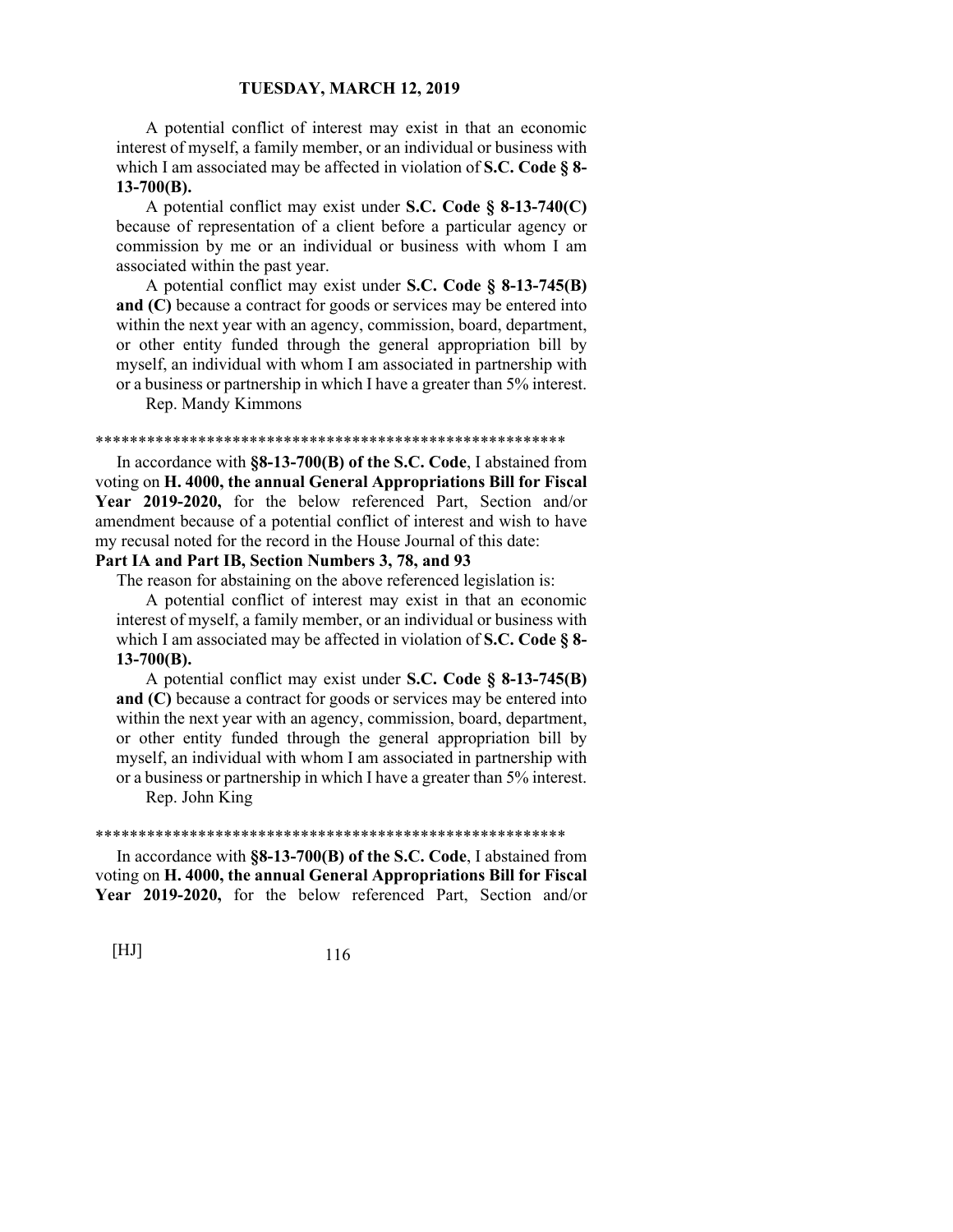amendment because of a potential conflict of interest and wish to have my recusal noted for the record in the House Journal of this date:

# **Part IA and Part IB, Section Numbers 84, 86, and 113**

The reason for abstaining on the above referenced legislation is:

 A potential conflict of interest may exist in that an economic interest of myself, a family member, or an individual or business with which I am associated may be affected in violation of **S.C. Code § 8- 13-700(B).**

 A potential conflict may exist under **S.C. Code § 8-13-745(B) and (C)** because a contract for goods or services may be entered into within the next year with an agency, commission, board, department, or other entity funded through the general appropriation bill by myself, an individual with whom I am associated in partnership with or a business or partnership in which I have a greater than 5% interest.

Rep. Roger Kirby

#### \*\*\*\*\*\*\*\*\*\*\*\*\*\*\*\*\*\*\*\*\*\*\*\*\*\*\*\*\*\*\*\*\*\*\*\*\*\*\*\*\*\*\*\*\*\*\*\*\*\*\*\*\*\*\*

 In accordance with **§8-13-700(B) of the S.C. Code**, I abstained from voting on **H. 4000, the annual General Appropriations Bill for Fiscal Year 2019-2020,** for the below referenced Part, Section and/or amendment because of a potential conflict of interest and wish to have my recusal noted for the record in the House Journal of this date:

# **Part IA and Part IB, Section Number 113**

The reason for abstaining on the above referenced legislation is:

 A potential conflict of interest may exist in that an economic interest of myself, a family member, or an individual or business with which I am associated may be affected in violation of **S.C. Code § 8- 13-700(B).**

 A potential conflict may exist under **S.C. Code § 8-13-745(B) and (C)** because a contract for goods or services may be entered into within the next year with an agency, commission, board, department, or other entity funded through the general appropriation bill by myself, an individual with whom I am associated in partnership with or a business or partnership in which I have a greater than 5% interest.

Rep. Randy Ligon

#### \*\*\*\*\*\*\*\*\*\*\*\*\*\*\*\*\*\*\*\*\*\*\*\*\*\*\*\*\*\*\*\*\*\*\*\*\*\*\*\*\*\*\*\*\*\*\*\*\*\*\*\*\*\*\*

 In accordance with **§8-13-700(B) of the S.C. Code**, I abstained from voting on **H. 4000, the annual General Appropriations Bill for Fiscal Year 2019-2020,** for the below referenced Part, Section and/or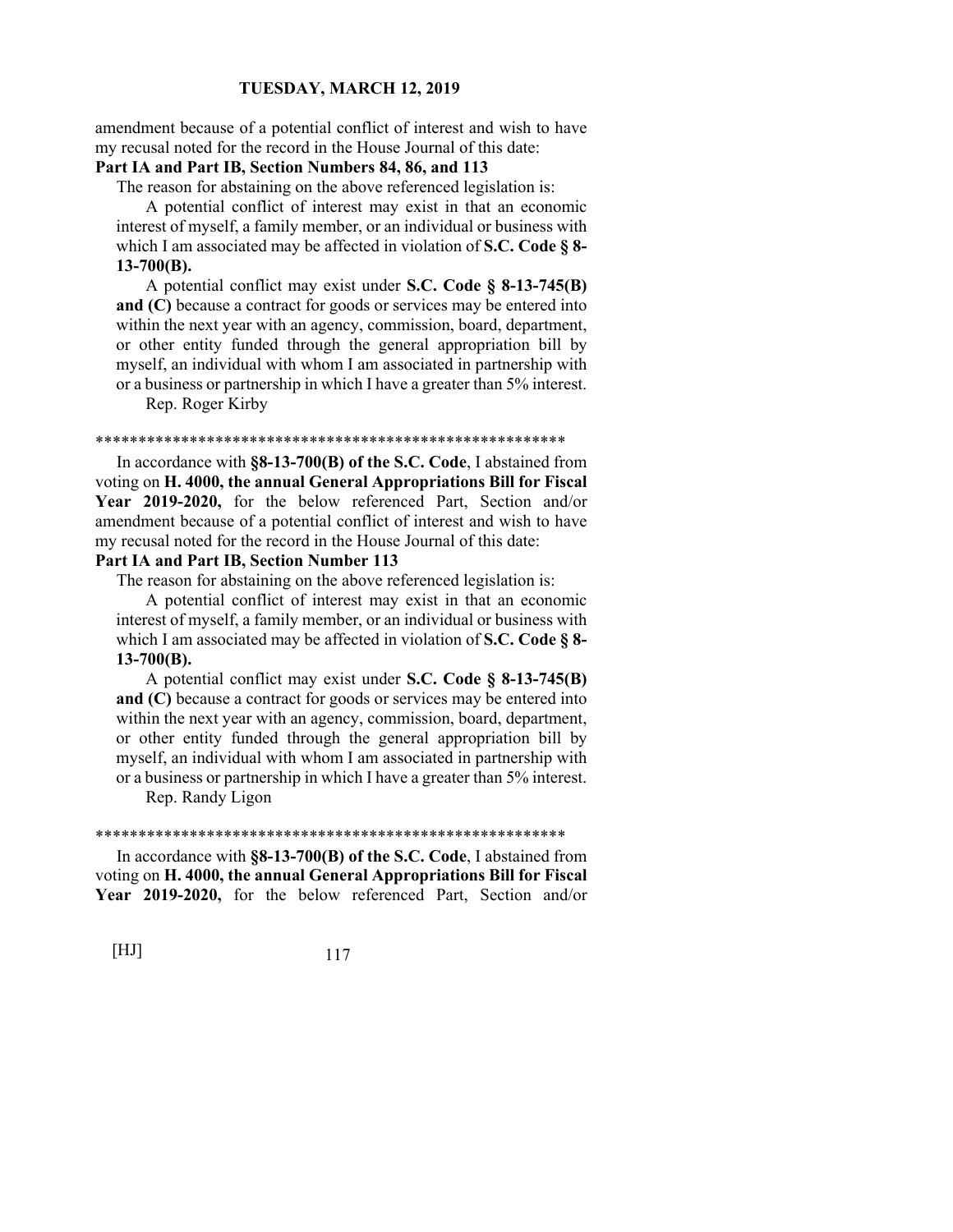amendment because of a potential conflict of interest and wish to have my recusal noted for the record in the House Journal of this date:

## **Part IA and Part IB, Section Number 20A**

The reason for abstaining on the above referenced legislation is:

 A potential conflict of interest may exist in that an economic interest of myself, a family member, or an individual or business with which I am associated may be affected in violation of **S.C. Code § 8- 13-700(B).**

Rep. Steven Long

#### \*\*\*\*\*\*\*\*\*\*\*\*\*\*\*\*\*\*\*\*\*\*\*\*\*\*\*\*\*\*\*\*\*\*\*\*\*\*\*\*\*\*\*\*\*\*\*\*\*\*\*\*\*\*\*

 In accordance with **§8-13-700(B) of the S.C. Code**, I abstained from voting on **H. 4000, the annual General Appropriations Bill for Fiscal Year 2019-2020,** for the below referenced Part, Section and/or amendment because of a potential conflict of interest and wish to have my recusal noted for the record in the House Journal of this date: **Part IA and Part IB, Section Numbers 32, 33, 36, 74, and 75**

The reason for abstaining on the above referenced legislation is:

 A potential conflict of interest may exist in that an economic interest of myself, a family member, or an individual or business with which I am associated may be affected in violation of **S.C. Code § 8- 13-700(B).**

 A potential conflict may exist under **S.C. Code § 8-13-745(B) and (C)** because a contract for goods or services may be entered into within the next year with an agency, commission, board, department, or other entity funded through the general appropriation bill by myself, an individual with whom I am associated in partnership with or a business or partnership in which I have a greater than 5% interest.

Rep. Phillip Lowe

## \*\*\*\*\*\*\*\*\*\*\*\*\*\*\*\*\*\*\*\*\*\*\*\*\*\*\*\*\*\*\*\*\*\*\*\*\*\*\*\*\*\*\*\*\*\*\*\*\*\*\*\*\*\*\*

 In accordance with **§8-13-700(B) of the S.C. Code**, I abstained from voting on **H. 4000, the annual General Appropriations Bill for Fiscal Year 2019-2020,** for the below referenced Part, Section and/or amendment because of a potential conflict of interest and wish to have my recusal noted for the record in the House Journal of this date:

**Part IA and Part IB, Section Numbers 33, 34, 38, 58, 61, 63, 65, 66, 67, 70, 72, 74, 75, 76, 78, 80, 81, 82, 83, 84, 101, 102, 104, 105, 106, 108, 109, 110, and 111**

The reason for abstaining on the above referenced legislation is: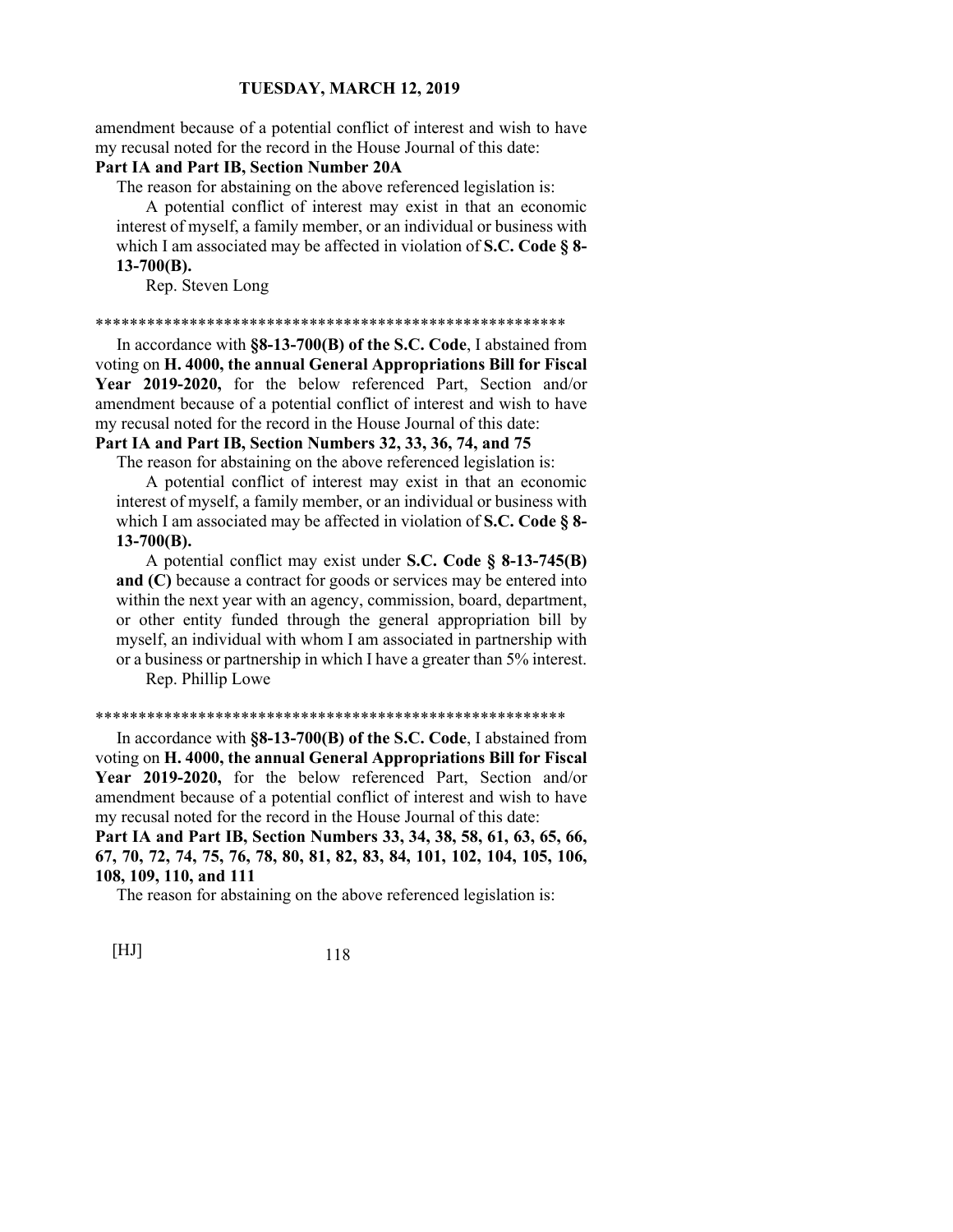A potential conflict of interest may exist in that an economic interest of myself, a family member, or an individual or business with which I am associated may be affected in violation of **S.C. Code § 8- 13-700(B).**

 A potential conflict may exist under **S.C. Code § 8-13-740(C)** because of representation of a client before a particular agency or commission by me or an individual or business with whom I am associated within the past year.

 A potential conflict may exist under **S.C. Code § 8-13-745(B) and (C)** because a contract for goods or services may be entered into within the next year with an agency, commission, board, department, or other entity funded through the general appropriation bill by myself, an individual with whom I am associated in partnership with or a business or partnership in which I have a greater than 5% interest.

Rep. Jay Lucas

#### \*\*\*\*\*\*\*\*\*\*\*\*\*\*\*\*\*\*\*\*\*\*\*\*\*\*\*\*\*\*\*\*\*\*\*\*\*\*\*\*\*\*\*\*\*\*\*\*\*\*\*\*\*\*\*

 In accordance with **§8-13-700(B) of the S.C. Code**, I abstained from voting on **H. 4000, the annual General Appropriations Bill for Fiscal Year 2019-2020,** for the below referenced Part, Section and/or amendment because of a potential conflict of interest and wish to have my recusal noted for the record in the House Journal of this date:

# **Part IA and Part IB, Section Numbers 23, 33, and 34**

The reason for abstaining on the above referenced legislation is:

 A potential conflict of interest may exist in that an economic interest of myself, a family member, or an individual or business with which I am associated may be affected in violation of **S.C. Code § 8- 13-700(B).**

 A potential conflict may exist under **S.C. Code § 8-13-740(C)** because of representation of a client before a particular agency or commission by me or an individual or business with whom I am associated within the past year.

 A potential conflict may exist under **S.C. Code § 8-13-745(B) and (C)** because a contract for goods or services may be entered into within the next year with an agency, commission, board, department, or other entity funded through the general appropriation bill by myself, an individual with whom I am associated in partnership with or a business or partnership in which I have a greater than 5% interest.

Rep. David Mack

\*\*\*\*\*\*\*\*\*\*\*\*\*\*\*\*\*\*\*\*\*\*\*\*\*\*\*\*\*\*\*\*\*\*\*\*\*\*\*\*\*\*\*\*\*\*\*\*\*\*\*\*\*\*\*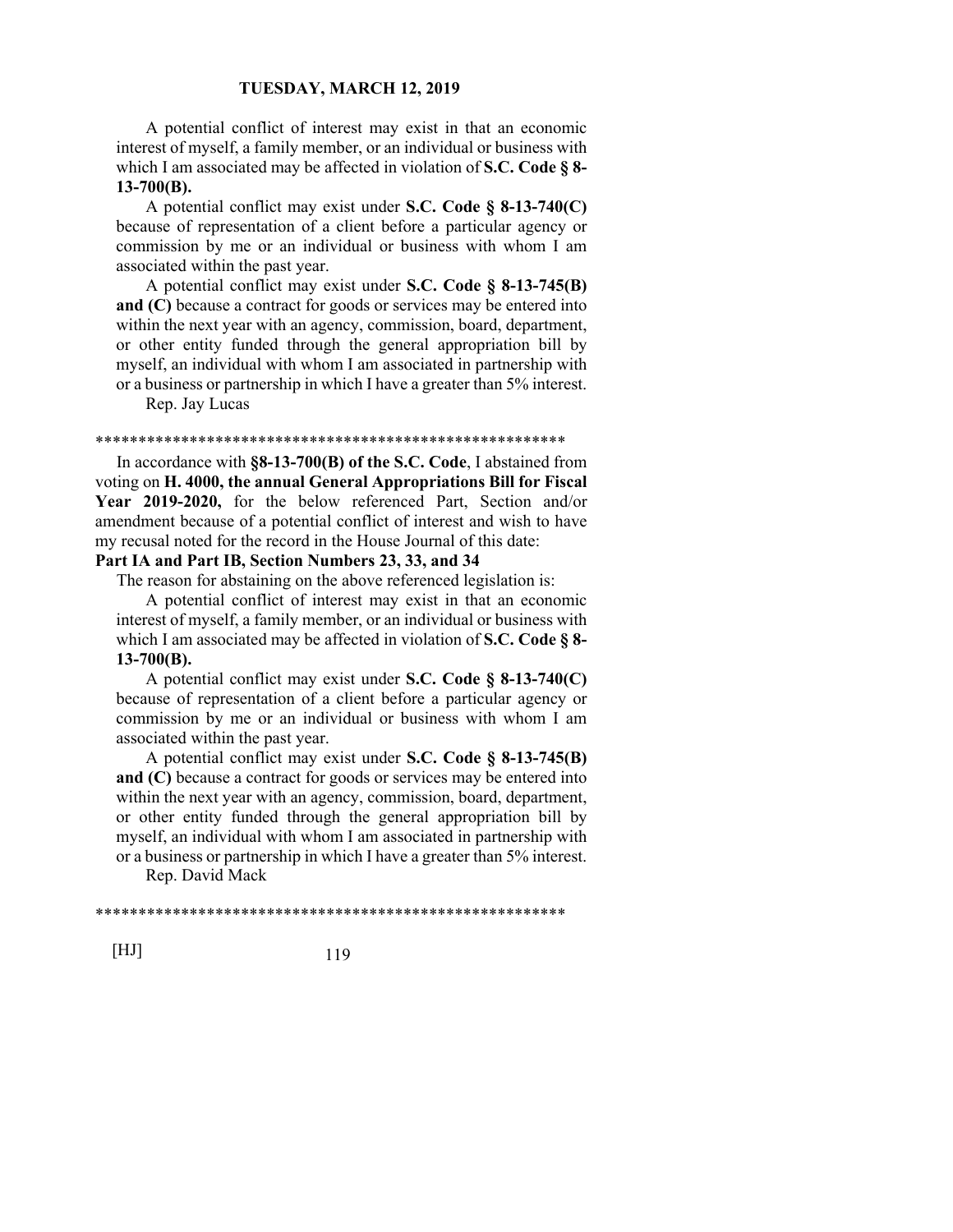In accordance with **§8-13-700(B) of the S.C. Code**, I abstained from voting on **H. 4000, the annual General Appropriations Bill for Fiscal Year 2019-2020,** for the below referenced Part, Section and/or amendment because of a potential conflict of interest and wish to have my recusal noted for the record in the House Journal of this date:

**Part IA and Part IB, Section Numbers 33, 34, 38, 57, 58, 61, 63, 65, 66, 67, 72, 74, 75, 76, 78, 80, 81, 82, 83, 84, 106, 108, 109, and 110**

The reason for abstaining on the above referenced legislation is:

 A potential conflict of interest may exist in that an economic interest of myself, a family member, or an individual or business with which I am associated may be affected in violation of **S.C. Code § 8- 13-700(B).**

 A potential conflict may exist under **S.C. Code § 8-13-740(C)** because of representation of a client before a particular agency or commission by me or an individual or business with whom I am associated within the past year.

 A potential conflict may exist under **S.C. Code § 8-13-745(B) and (C)** because a contract for goods or services may be entered into within the next year with an agency, commission, board, department, or other entity funded through the general appropriation bill by myself, an individual with whom I am associated in partnership with or a business or partnership in which I have a greater than 5% interest.

Rep. Peter McCoy

#### \*\*\*\*\*\*\*\*\*\*\*\*\*\*\*\*\*\*\*\*\*\*\*\*\*\*\*\*\*\*\*\*\*\*\*\*\*\*\*\*\*\*\*\*\*\*\*\*\*\*\*\*\*\*\*

 In accordance with **§8-13-700(B) of the S.C. Code**, I abstained from voting on **H. 4000, the annual General Appropriations Bill for Fiscal Year 2019-2020,** for the below referenced Part, Section and/or amendment because of a potential conflict of interest and wish to have my recusal noted for the record in the House Journal of this date:

**Part IA and Part IB, Section Numbers 18, 33, 34, 38, 58, 61, 63, 65, 66, 67, 70, 72, 74, 75, 76, 78, 80, 81, 82, 83, 84, 101, 102, 104, 105, 106, 108, 109, 110, and 111**

The reason for abstaining on the above referenced legislation is:

 A potential conflict of interest may exist in that an economic interest of myself, a family member, or an individual or business with which I am associated may be affected in violation of **S.C. Code § 8- 13-700(B).**

 A potential conflict may exist under **S.C. Code § 8-13-740(C)** because of representation of a client before a particular agency or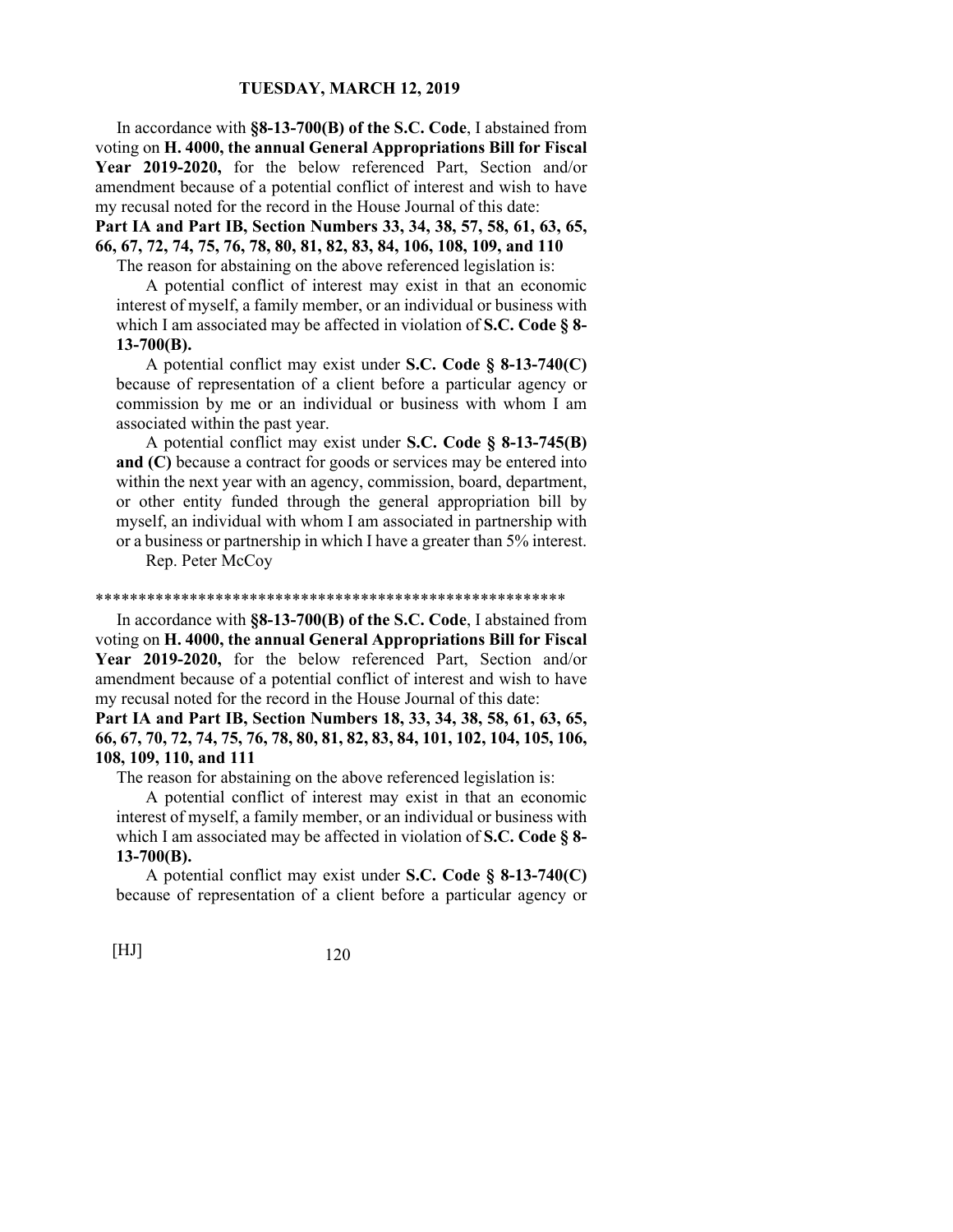commission by me or an individual or business with whom I am associated within the past year.

 A potential conflict may exist under **S.C. Code § 8-13-745(B) and (C)** because a contract for goods or services may be entered into within the next year with an agency, commission, board, department, or other entity funded through the general appropriation bill by myself, an individual with whom I am associated in partnership with or a business or partnership in which I have a greater than 5% interest. Rep. John McCravy

\*\*\*\*\*\*\*\*\*\*\*\*\*\*\*\*\*\*\*\*\*\*\*\*\*\*\*\*\*\*\*\*\*\*\*\*\*\*\*\*\*\*\*\*\*\*\*\*\*\*\*\*\*\*\*

 In accordance with **§8-13-700(B) of the S.C. Code**, I abstained from voting on **H. 4000, the annual General Appropriations Bill for Fiscal Year 2019-2020,** for the below referenced Part, Section and/or amendment because of a potential conflict of interest and wish to have my recusal noted for the record in the House Journal of this date:

**Part IA and Part IB, Section Numbers 33, 34, 38, 58, 61, 63, 65, 66, 67, 70, 72, 74, 75, 76, 78, 80, 81, 82, 83, 84, 101, 102, 104, 105, 106, 108, 109, 110, and 111**

The reason for abstaining on the above referenced legislation is:

 A potential conflict of interest may exist in that an economic interest of myself, a family member, or an individual or business with which I am associated may be affected in violation of **S.C. Code § 8- 13-700(B).**

 A potential conflict may exist under **S.C. Code § 8-13-740(C)** because of representation of a client before a particular agency or commission by me or an individual or business with whom I am associated within the past year.

 A potential conflict may exist under **S.C. Code § 8-13-745(B) and (C)** because a contract for goods or services may be entered into within the next year with an agency, commission, board, department, or other entity funded through the general appropriation bill bymyself, an individual with whom I am associated in partnership with or a business or partnership in which I have a greater than  $5\%$ interest.

Rep. Cezar McKnight

#### \*\*\*\*\*\*\*\*\*\*\*\*\*\*\*\*\*\*\*\*\*\*\*\*\*\*\*\*\*\*\*\*\*\*\*\*\*\*\*\*\*\*\*\*\*\*\*\*\*\*\*\*\*\*\*

 In accordance with **§8-13-700(B) of the S.C. Code**, I abstained from voting on **H. 4000, the annual General Appropriations Bill for Fiscal Year 2019-2020,** for the below referenced Part, Section and/or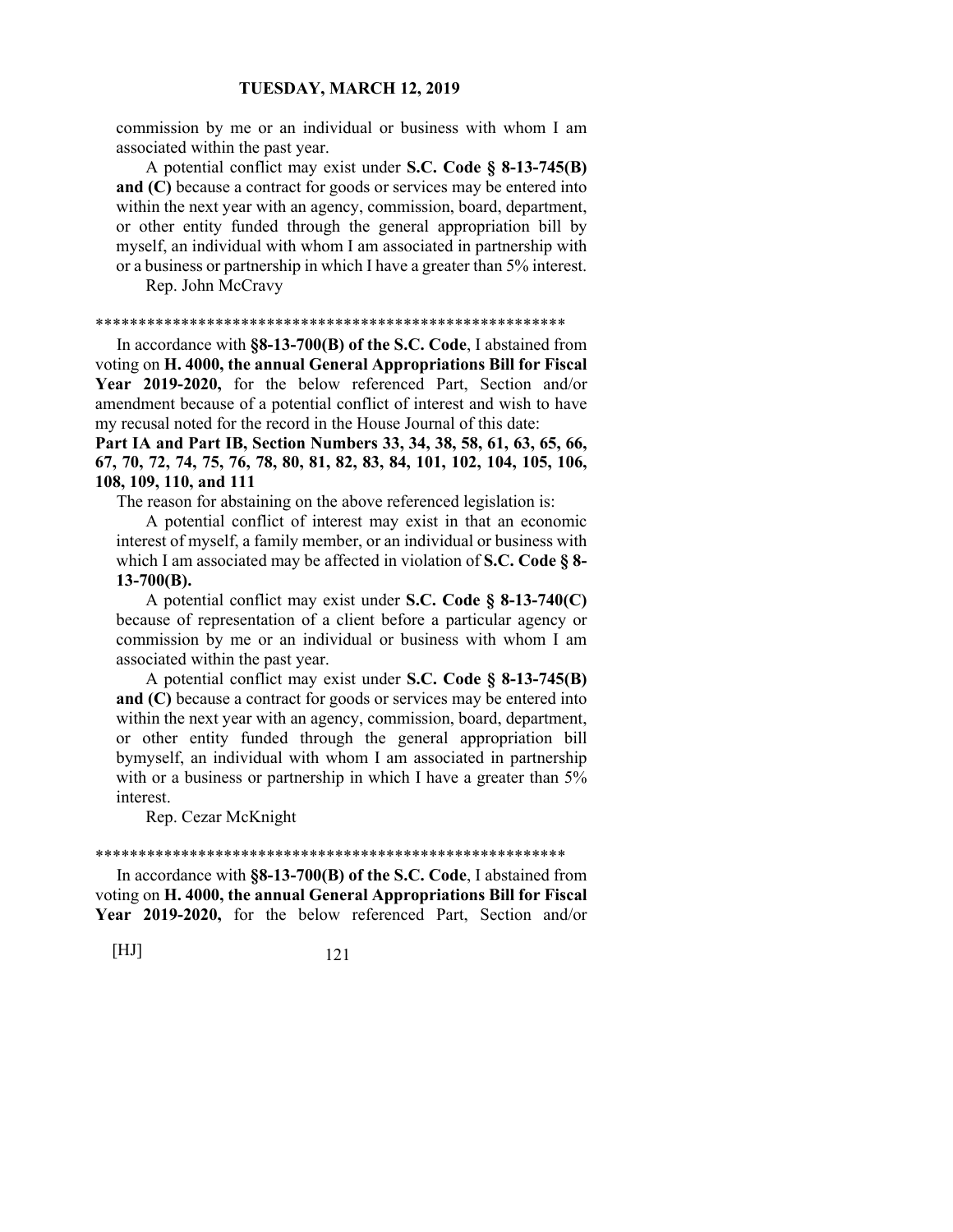amendment because of a potential conflict of interest and wish to have my recusal noted for the record in the House Journal of this date:

# **Part IA and Part IB, Section Numbers 33, 34, 38, 57, 58, 61, 63, 65, 66, 67, 70, 72, 74, 75, 76, 78, 80, 81, 82, 83, 84, 101, 102, 104, 105, 106, 108, 109, 110, and 111**

The reason for abstaining on the above referenced legislation is:

 A potential conflict of interest may exist in that an economic interest of myself, a family member, or an individual or business with which I am associated may be affected in violation of **S.C. Code § 8- 13-700(B).**

 A potential conflict may exist under **S.C. Code § 8-13-740(C)** because of representation of a client before a particular agency or commission by me or an individual or business with whom I am associated within the past year.

 A potential conflict may exist under **S.C. Code § 8-13-745(B) and (C)** because a contract for goods or services may be entered into within the next year with an agency, commission, board, department, or other entity funded through the general appropriation bill by myself, an individual with whom I am associated in partnership with or a business or partnership in which I have a greater than 5% interest.

Rep. Chris Murphy

#### \*\*\*\*\*\*\*\*\*\*\*\*\*\*\*\*\*\*\*\*\*\*\*\*\*\*\*\*\*\*\*\*\*\*\*\*\*\*\*\*\*\*\*\*\*\*\*\*\*\*\*\*\*\*\*

 In accordance with **§8-13-700(B) of the S.C. Code**, I abstained from voting on **H. 4000, the annual General Appropriations Bill for Fiscal Year 2019-2020,** for the below referenced Part, Section and/or amendment because of a potential conflict of interest and wish to have my recusal noted for the record in the House Journal of this date:

# **Part IA and Part IB, Section Numbers 20E and 23**

The reason for abstaining on the above referenced legislation is:

 A potential conflict of interest may exist in that an economic interest of myself, a family member, or an individual or business with which I am associated may be affected in violation of **S.C. Code § 8- 13-700(B).**

 A potential conflict may exist under **S.C. Code § 8-13-745(B) and (C)** because a contract for goods or services may be entered into within the next year with an agency, commission, board, department, or other entity funded through the general appropriation bill by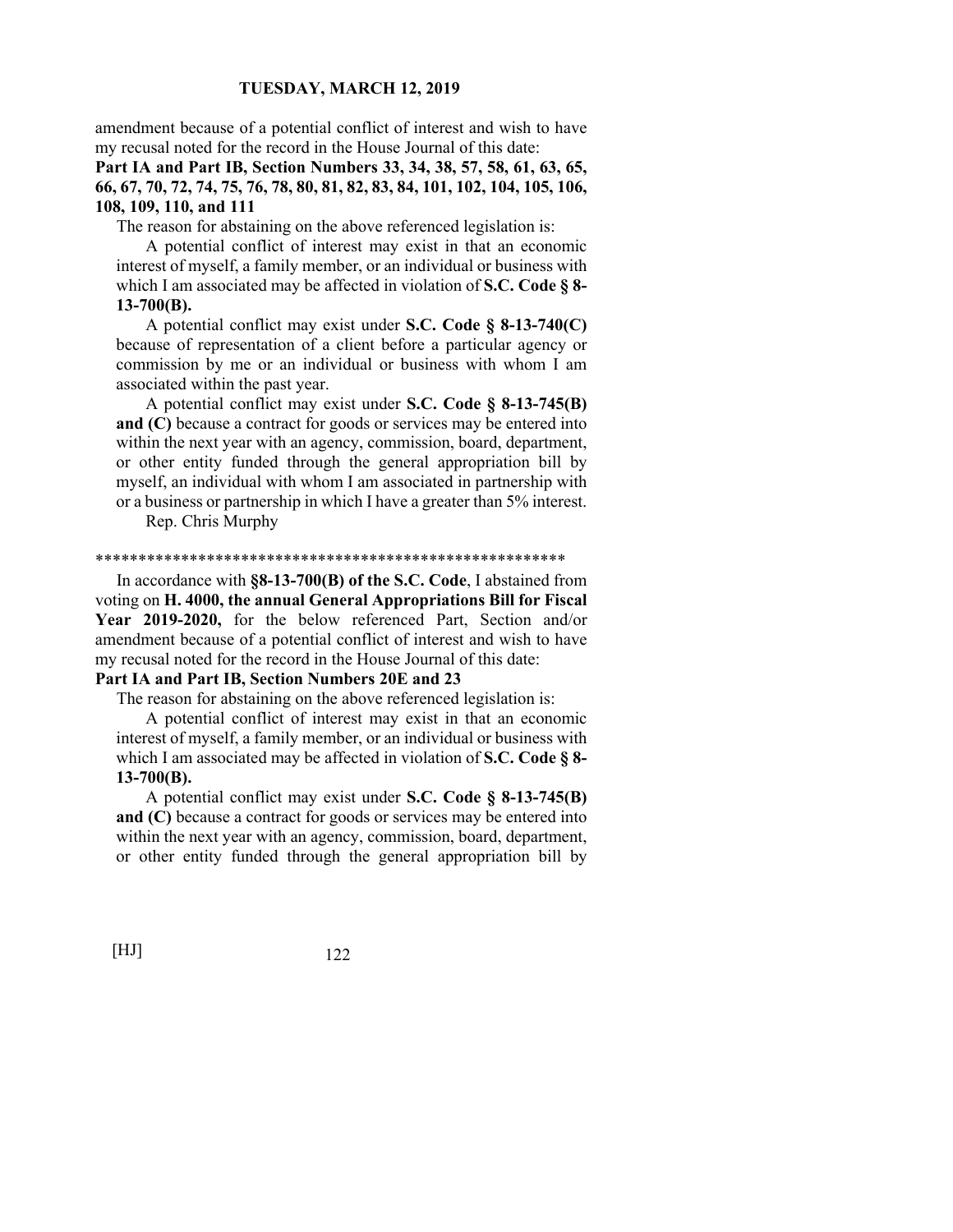myself, an individual with whom I am associated in partnership with or a business or partnership in which I have a greater than 5% interest.

Rep. Brandon Newton

### \*\*\*\*\*\*\*\*\*\*\*\*\*\*\*\*\*\*\*\*\*\*\*\*\*\*\*\*\*\*\*\*\*\*\*\*\*\*\*\*\*\*\*\*\*\*\*\*\*\*\*\*\*\*\*

 In accordance with **§8-13-700(B) of the S.C. Code**, I abstained from voting on **H. 4000, the annual General Appropriations Bill for Fiscal Year 2019-2020,** for the below referenced Part, Section and/or amendment because of a potential conflict of interest and wish to have my recusal noted for the record in the House Journal of this date:

# **Part IA and Part IB, Section Numbers 33, 34, 38, 58, 61, 63, 65, 66, 67, 70, 72, 74, 75, 76, 78, 80, 81, 82, 83, 84, 101, 102, 104, 105, 106, 108, 109, 110, and 111**

The reason for abstaining on the above referenced legislation is:

 A potential conflict of interest may exist in that an economic interest of myself, a family member, or an individual or business with which I am associated may be affected in violation of **S.C. Code § 8- 13-700(B).**

# A potential conflict may exist under **S.C. Code § 8-13-740(C)** because of representation of a client before a particular agency or commission by me or an individual or business with whom I am associated within the past year.

 A potential conflict may exist under **S.C. Code § 8-13-745(B) and (C)** because a contract for goods or services may be entered into within the next year with an agency, commission, board, department, or other entity funded through the general appropriation bill by myself, an individual with whom I am associated in partnership with or a business or partnership in which I have a greater than 5% interest.

Rep. Wm. Weston Newton

### \*\*\*\*\*\*\*\*\*\*\*\*\*\*\*\*\*\*\*\*\*\*\*\*\*\*\*\*\*\*\*\*\*\*\*\*\*\*\*\*\*\*\*\*\*\*\*\*\*\*\*\*\*\*\*

 In accordance with **§8-13-700(B) of the S.C. Code**, I abstained from voting on **H. 4000, the annual General Appropriations Bill for Fiscal Year 2019-2020,** for the below referenced Part, Section and/or amendment because of a potential conflict of interest and wish to have my recusal noted for the record in the House Journal of this date:

# **Part IA and Part IB, Section Numbers 38, 61, 74, and 75**

The reason for abstaining on the above referenced legislation is:

 A potential conflict of interest may exist in that an economic interest of myself, a family member, or an individual or business with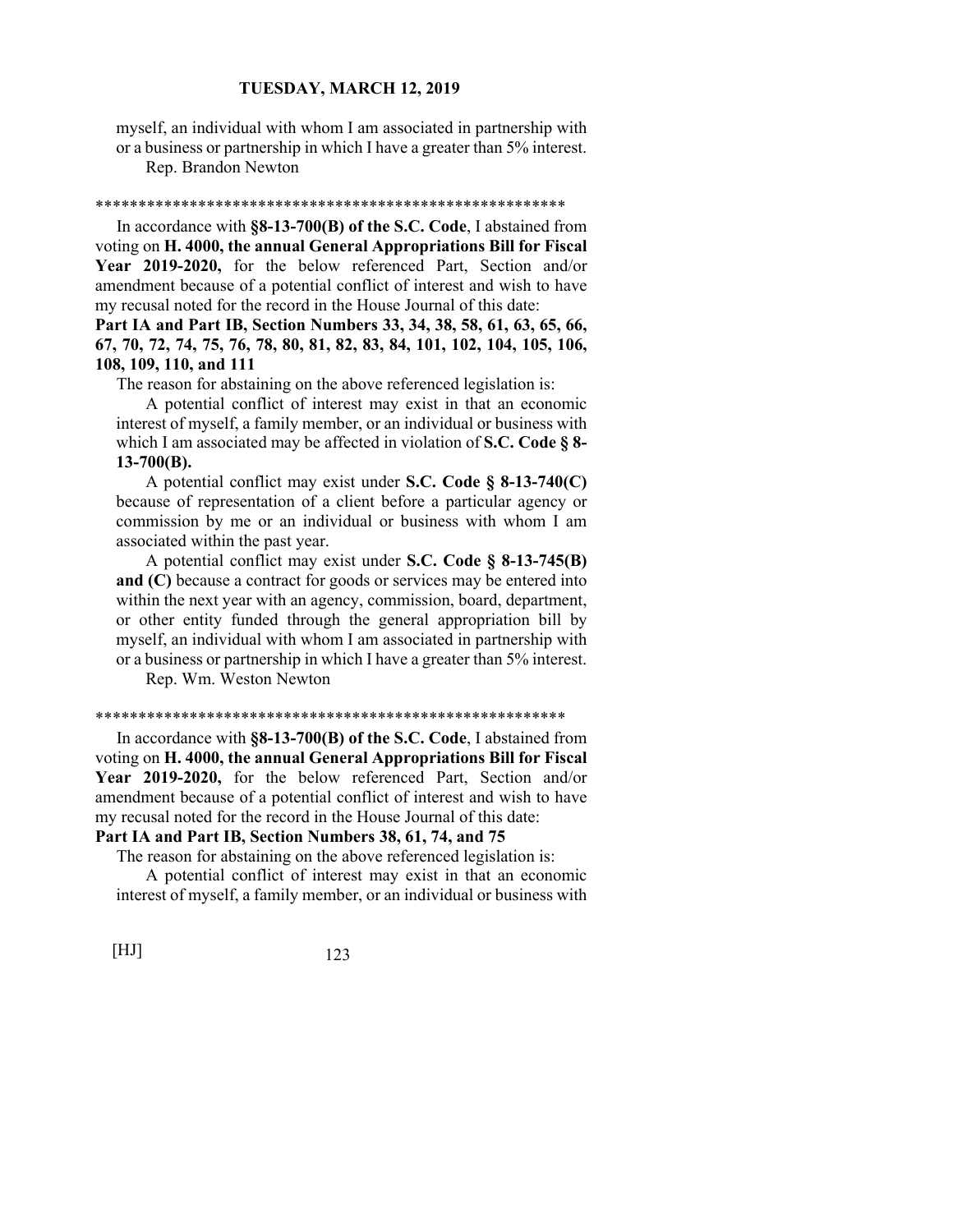which I am associated may be affected in violation of **S.C. Code § 8- 13-700(B).**

 A potential conflict may exist under **S.C. Code § 8-13-740(C)** because of representation of a client before a particular agency or commission by me or an individual or business with whom I am associated within the past year.

 A potential conflict may exist under **S.C. Code § 8-13-745(B) and (C)** because a contract for goods or services may be entered into within the next year with an agency, commission, board, department, or other entity funded through the general appropriation bill by myself, an individual with whom I am associated in partnership with or a business or partnership in which I have a greater than 5% interest.

Rep. Mandy Norrell

#### \*\*\*\*\*\*\*\*\*\*\*\*\*\*\*\*\*\*\*\*\*\*\*\*\*\*\*\*\*\*\*\*\*\*\*\*\*\*\*\*\*\*\*\*\*\*\*\*\*\*\*\*\*\*\*

 In accordance with **§8-13-700(B) of the S.C. Code**, I abstained from voting on **H. 4000, the annual General Appropriations Bill for Fiscal Year 2019-2020,** for the below referenced Part, Section and/or amendment because of a potential conflict of interest and wish to have my recusal noted for the record in the House Journal of this date:

# **Part IA and Part IB, Section Numbers 25 and 93**

The reason for abstaining on the above referenced legislation is:

 A potential conflict of interest may exist in that an economic interest of myself, a family member, or an individual or business with which I am associated may be affected in violation of **S.C. Code § 8- 13-700(B).**

 A potential conflict may exist under **S.C. Code § 8-13-745(B) and (C)** because a contract for goods or services may be entered into within the next year with an agency, commission, board, department, or other entity funded through the general appropriation bill by myself, an individual with whom I am associated in partnership with or a business or partnership in which I have a greater than 5% interest.

Rep. Anne Parks

#### \*\*\*\*\*\*\*\*\*\*\*\*\*\*\*\*\*\*\*\*\*\*\*\*\*\*\*\*\*\*\*\*\*\*\*\*\*\*\*\*\*\*\*\*\*\*\*\*\*\*\*\*\*\*\*

 In accordance with **§8-13-700(B) of the S.C. Code**, I abstained from voting on **H. 4000, the annual General Appropriations Bill for Fiscal Year 2019-2020,** for the below referenced Part, Section and/or amendment because of a potential conflict of interest and wish to have my recusal noted for the record in the House Journal of this date:

**Part IA and Part IB, Section Numbers 33, 34, 38, 58, 61, 63, 65, 66,**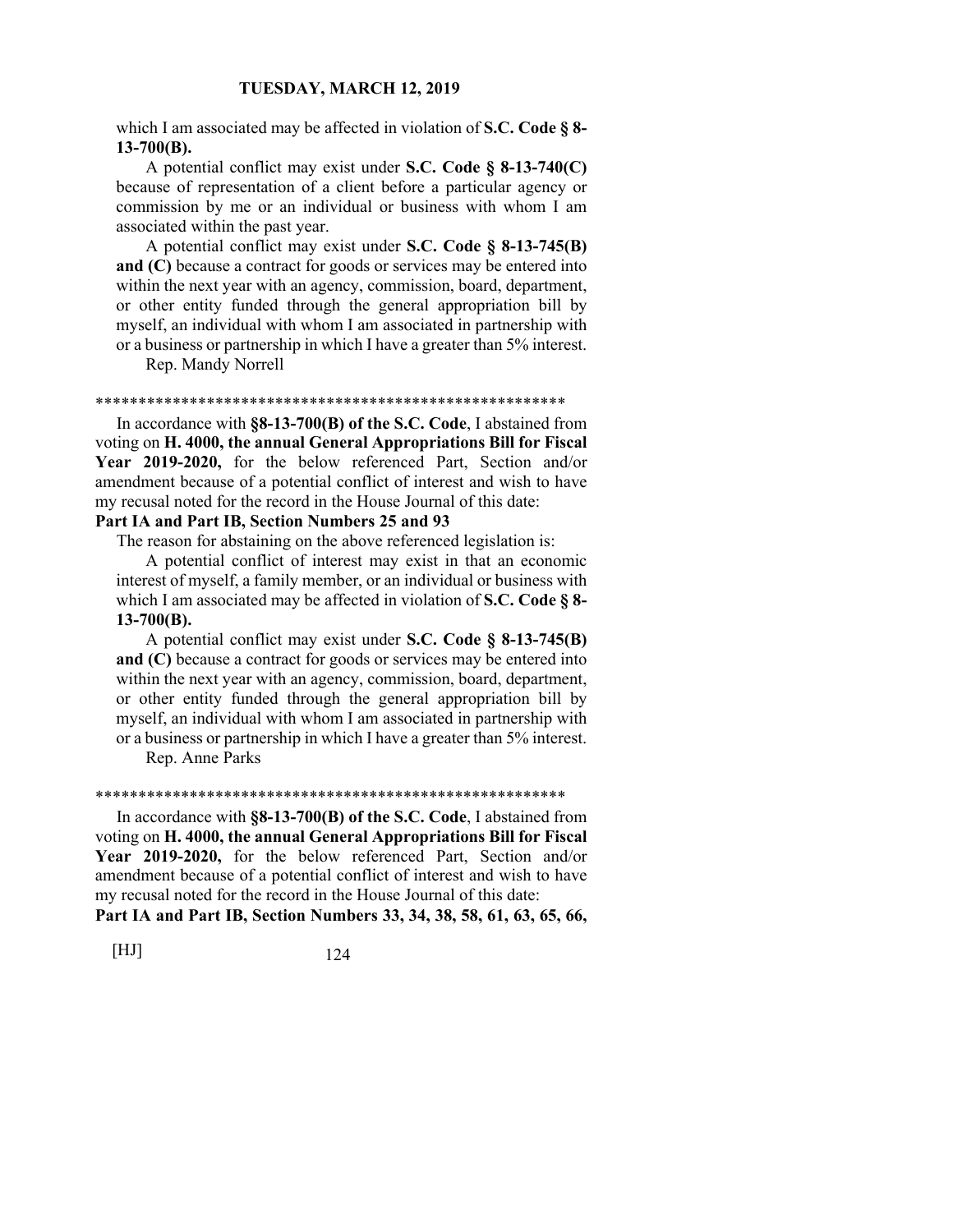# **67, 70, 72, 74, 75, 76, 78, 80, 81, 82, 83, 84, 101, 102, 104, 105, 106, 108, 109, 110, and 111**

The reason for abstaining on the above referenced legislation is:

 A potential conflict of interest may exist in that an economic interest of myself, a family member, or an individual or business with which I am associated may be affected in violation of **S.C. Code § 8- 13-700(B).**

 A potential conflict may exist under **S.C. Code § 8-13-740(C)** because of representation of a client before a particular agency or commission by me or an individual or business with whom I am associated within the past year.

 A potential conflict may exist under **S.C. Code § 8-13-745(B) and (C)** because a contract for goods or services may be entered into within the next year with an agency, commission, board, department, or other entity funded through the general appropriation bill by myself, an individual with whom I am associated in partnership with or a business or partnership in which I have a greater than 5% interest.

Rep. Marvin Pendarvis

#### \*\*\*\*\*\*\*\*\*\*\*\*\*\*\*\*\*\*\*\*\*\*\*\*\*\*\*\*\*\*\*\*\*\*\*\*\*\*\*\*\*\*\*\*\*\*\*\*\*\*\*\*\*\*\*

 In accordance with **§8-13-700(B) of the S.C. Code**, I abstained from voting on **H. 4000, the annual General Appropriations Bill for Fiscal Year 2019-2020,** for the below referenced Part, Section and/or amendment because of a potential conflict of interest and wish to have my recusal noted for the record in the House Journal of this date:

**Part IA and Part IB, Section Numbers 33, 34, 38, 57, 58, 60, 61, 63, 65, 66, 67, 70, 72, 74, 75, 76, 78, 80, 81, 82, 83, 84, 101, 102, 104, 105, 106, 108, 109, 110, and 111**

The reason for abstaining on the above referenced legislation is:

 A potential conflict of interest may exist in that an economic interest of myself, a family member, or an individual or business with which I am associated may be affected in violation of **S.C. Code § 8- 13-700(B).**

 A potential conflict may exist under **S.C. Code § 8-13-740(C)** because of representation of a client before a particular agency or commission by me or an individual or business with whom I am associated within the past year.

 A potential conflict may exist under **S.C. Code § 8-13-745(B) and (C)** because a contract for goods or services may be entered into within the next year with an agency, commission, board, department, or other entity funded through the general appropriation bill by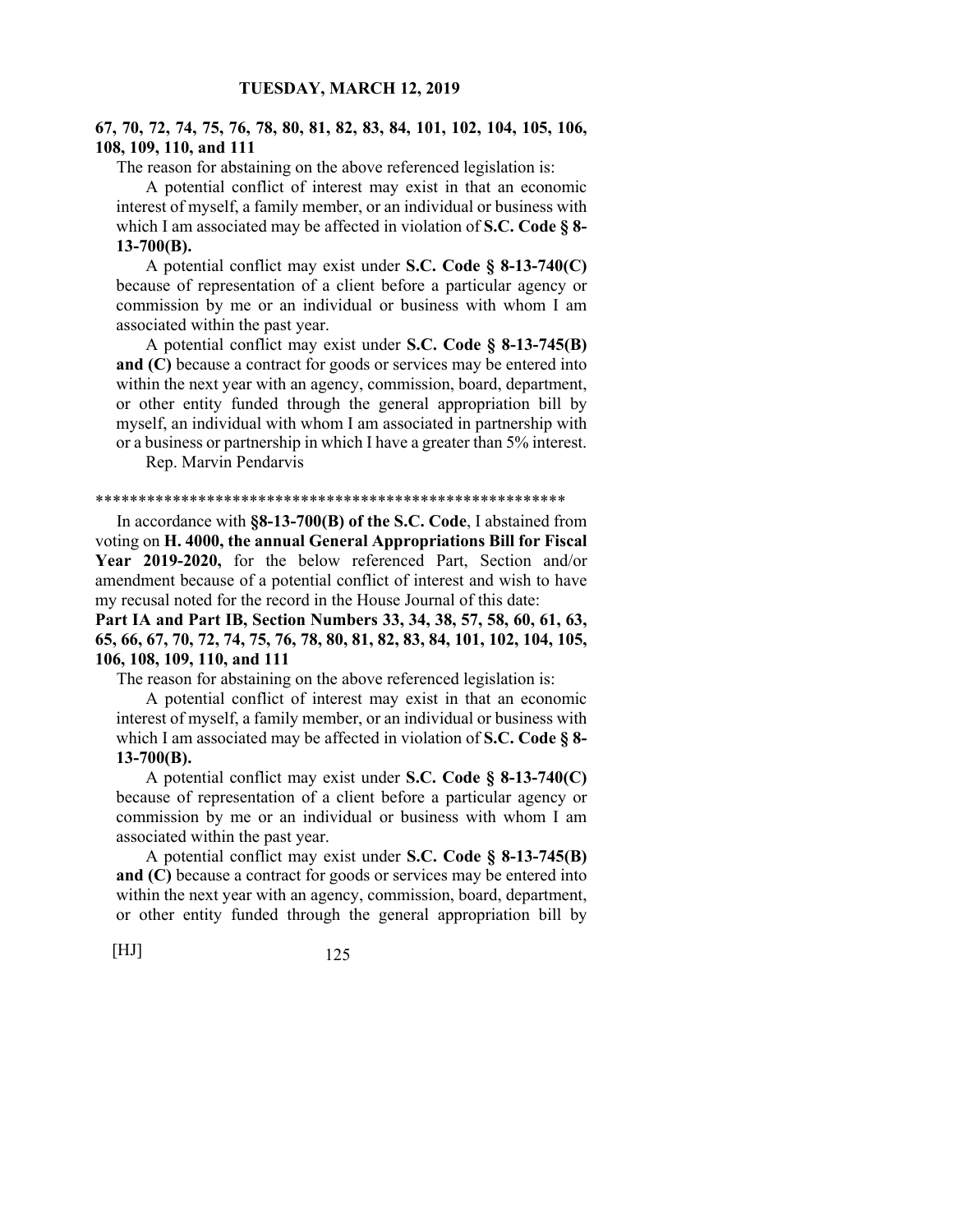myself, an individual with whom I am associated in partnership with or a business or partnership in which I have a greater than 5% interest.

Rep. Tommy Pope

### \*\*\*\*\*\*\*\*\*\*\*\*\*\*\*\*\*\*\*\*\*\*\*\*\*\*\*\*\*\*\*\*\*\*\*\*\*\*\*\*\*\*\*\*\*\*\*\*\*\*\*\*\*\*\*

 In accordance with **§8-13-700(B) of the S.C. Code**, I abstained from voting on **H. 4000, the annual General Appropriations Bill for Fiscal Year 2019-2020,** for the below referenced Part, Section and/or amendment because of a potential conflict of interest and wish to have my recusal noted for the record in the House Journal of this date:

# **Part IA and Part IB, Section Number 84**

The reason for abstaining on the above referenced legislation is:

 A potential conflict of interest may exist in that an economic interest of myself, a family member, or an individual or business with which I am associated may be affected in violation of **S.C. Code § 8- 13-700(B).**

 A potential conflict may exist under **S.C. Code § 8-13-745(B) and (C)** because a contract for goods or services may be entered into within the next year with an agency, commission, board, department, or other entity funded through the general appropriation bill by myself, an individual with whom I am associated in partnership with or a business or partnership in which I have a greater than 5% interest.

Rep. Robert Ridgeway

#### \*\*\*\*\*\*\*\*\*\*\*\*\*\*\*\*\*\*\*\*\*\*\*\*\*\*\*\*\*\*\*\*\*\*\*\*\*\*\*\*\*\*\*\*\*\*\*\*\*\*\*\*\*\*\*

 In accordance with **§8-13-700(B) of the S.C. Code**, I abstained from voting on **H. 4000, the annual General Appropriations Bill for Fiscal Year 2019-2020,** for the below referenced Part, Section and/or amendment because of a potential conflict of interest and wish to have my recusal noted for the record in the House Journal of this date:

## **Part IA and Part IB, Section Numbers 33 and 67**

The reason for abstaining on the above referenced legislation is:

 A potential conflict of interest may exist in that an economic interest of myself, a family member, or an individual or business with which I am associated may be affected in violation of **S.C. Code § 8- 13-700(B).**

Rep. Leola Robinson

\*\*\*\*\*\*\*\*\*\*\*\*\*\*\*\*\*\*\*\*\*\*\*\*\*\*\*\*\*\*\*\*\*\*\*\*\*\*\*\*\*\*\*\*\*\*\*\*\*\*\*\*\*\*\*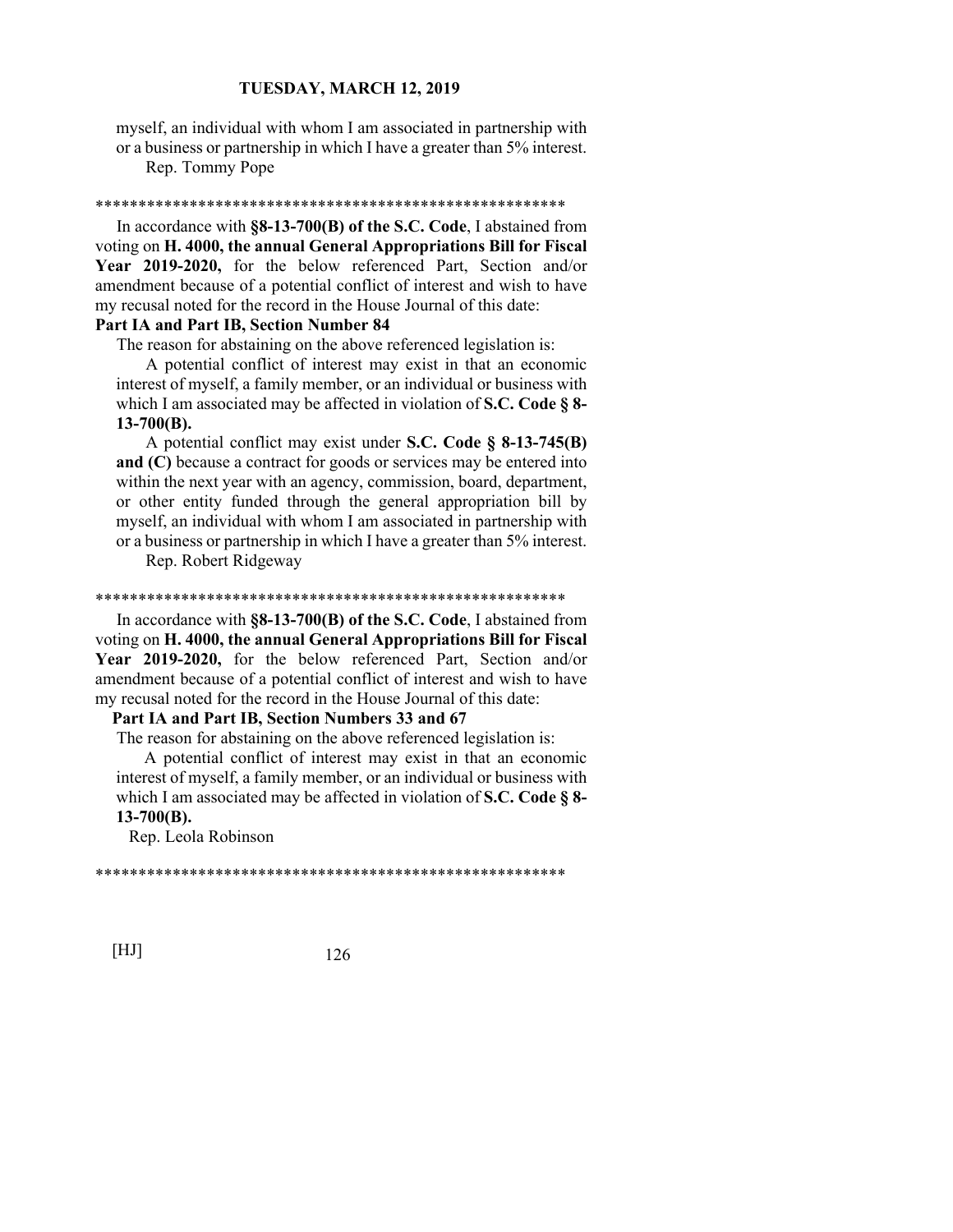In accordance with **§8-13-700(B) of the S.C. Code**, I abstained from voting on **H. 4000, the annual General Appropriations Bill for Fiscal Year 2019-2020,** for the below referenced Part, Section and/or amendment because of a potential conflict of interest and wish to have my recusal noted for the record in the House Journal of this date:

**Part IA and Part IB, Section Numbers 33, 34, 38, 58, 61, 63, 65, 66, 67, 70, 72, 74, 75, 76, 78, 80, 81, 82, 83, 84, 101, 102, 104, 105, 106, 108, 109, 110, and 111**

The reason for abstaining on the above referenced legislation is:

 A potential conflict of interest may exist in that an economic interest of myself, a family member, or an individual or business with which I am associated may be affected in violation of **S.C. Code § 8- 13-700(B).**

 A potential conflict may exist under **S.C. Code § 8-13-740(C)** because of representation of a client before a particular agency or commission by me or an individual or business with whom I am associated within the past year.

 A potential conflict may exist under **S.C. Code § 8-13-745(B) and (C)** because a contract for goods or services may be entered into within the next year with an agency, commission, board, department, or other entity funded through the general appropriation bill by myself, an individual with whom I am associated in partnership with or a business or partnership in which I have a greater than 5% interest.

Rep. Seth Rose

#### \*\*\*\*\*\*\*\*\*\*\*\*\*\*\*\*\*\*\*\*\*\*\*\*\*\*\*\*\*\*\*\*\*\*\*\*\*\*\*\*\*\*\*\*\*\*\*\*\*\*\*\*\*\*\*

 In accordance with **§8-13-700(B) of the S.C. Code**, I abstained from voting on **H. 4000, the annual General Appropriations Bill for Fiscal Year 2019-2020,** for the below referenced Part, Section and/or amendment because of a potential conflict of interest and wish to have my recusal noted for the record in the House Journal of this date:

**Part IA and Part IB, Section Numbers 33, 34, 38, 58, 61, 63, 65, 66, 67, 70, 72, 74, 75, 76, 78, 80, 81, 82, 83, 84, 101, 102, 104, 105, 106, 108, 109, 110, and 111**

The reason for abstaining on the above referenced legislation is:

 A potential conflict of interest may exist in that an economic interest of myself, a family member, or an individual or business with which I am associated may be affected in violation of **S.C. Code § 8- 13-700(B).**

 A potential conflict may exist under **S.C. Code § 8-13-740(C)** because of representation of a client before a particular agency or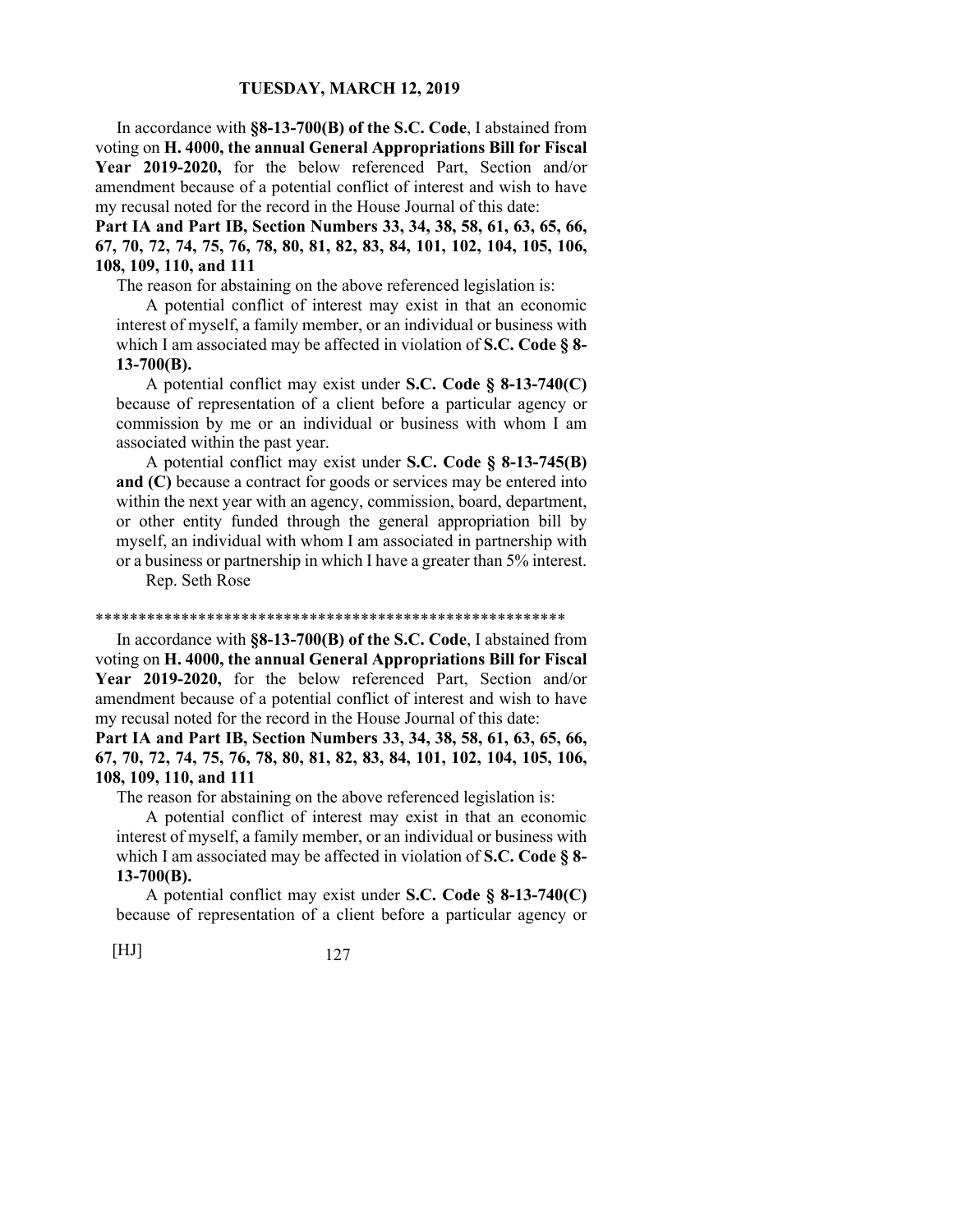commission by me or an individual or business with whom I am associated within the past year.

 A potential conflict may exist under **S.C. Code § 8-13-745(B) and (C)** because a contract for goods or services may be entered into within the next year with an agency, commission, board, department, or other entity funded through the general appropriation bill by myself, an individual with whom I am associated in partnership with or a business or partnership in which I have a greater than 5% interest.

Rep. Todd Rutherford

#### \*\*\*\*\*\*\*\*\*\*\*\*\*\*\*\*\*\*\*\*\*\*\*\*\*\*\*\*\*\*\*\*\*\*\*\*\*\*\*\*\*\*\*\*\*\*\*\*\*\*\*\*\*\*\*

 In accordance with **§8-13-700(B) of the S.C. Code**, I abstained from voting on **H. 4000, the annual General Appropriations Bill for Fiscal Year 2019-2020,** for the below referenced Part, Section and/or amendment because of a potential conflict of interest and wish to have my recusal noted for the record in the House Journal of this date:

**Part IA and Part IB, Section Numbers 17, 33, 34, 38, 58, 61, 63, 65, 66, 67, 70, 72, 74, 75, 76, 78, 80, 81, 82, 83, 84, 101, 102, 104, 105, 108, 109, 110, and 111**

The reason for abstaining on the above referenced legislation is:

 A potential conflict of interest may exist in that an economic interest of myself, a family member, or an individual or business with which I am associated may be affected in violation of **S.C. Code § 8- 13-700(B).**

 A potential conflict may exist under **S.C. Code § 8-13-740(C)** because of representation of a client before a particular agency or commission by me or an individual or business with whom I am associated within the past year.

 A potential conflict may exist under **S.C. Code § 8-13-745(B) and (C)** because a contract for goods or services may be entered into within the next year with an agency, commission, board, department, or other entity funded through the general appropriation bill by myself, an individual with whom I am associated in partnership with or a business or partnership in which I have a greater than 5% interest.

Rep. G. Murrell Smith

#### \*\*\*\*\*\*\*\*\*\*\*\*\*\*\*\*\*\*\*\*\*\*\*\*\*\*\*\*\*\*\*\*\*\*\*\*\*\*\*\*\*\*\*\*\*\*\*\*\*\*\*\*\*\*\*

 In accordance with **§8-13-700(B) of the S.C. Code**, I abstained from voting on **H. 4000, the annual General Appropriations Bill for Fiscal Year 2019-2020,** for the below referenced Part, Section and/or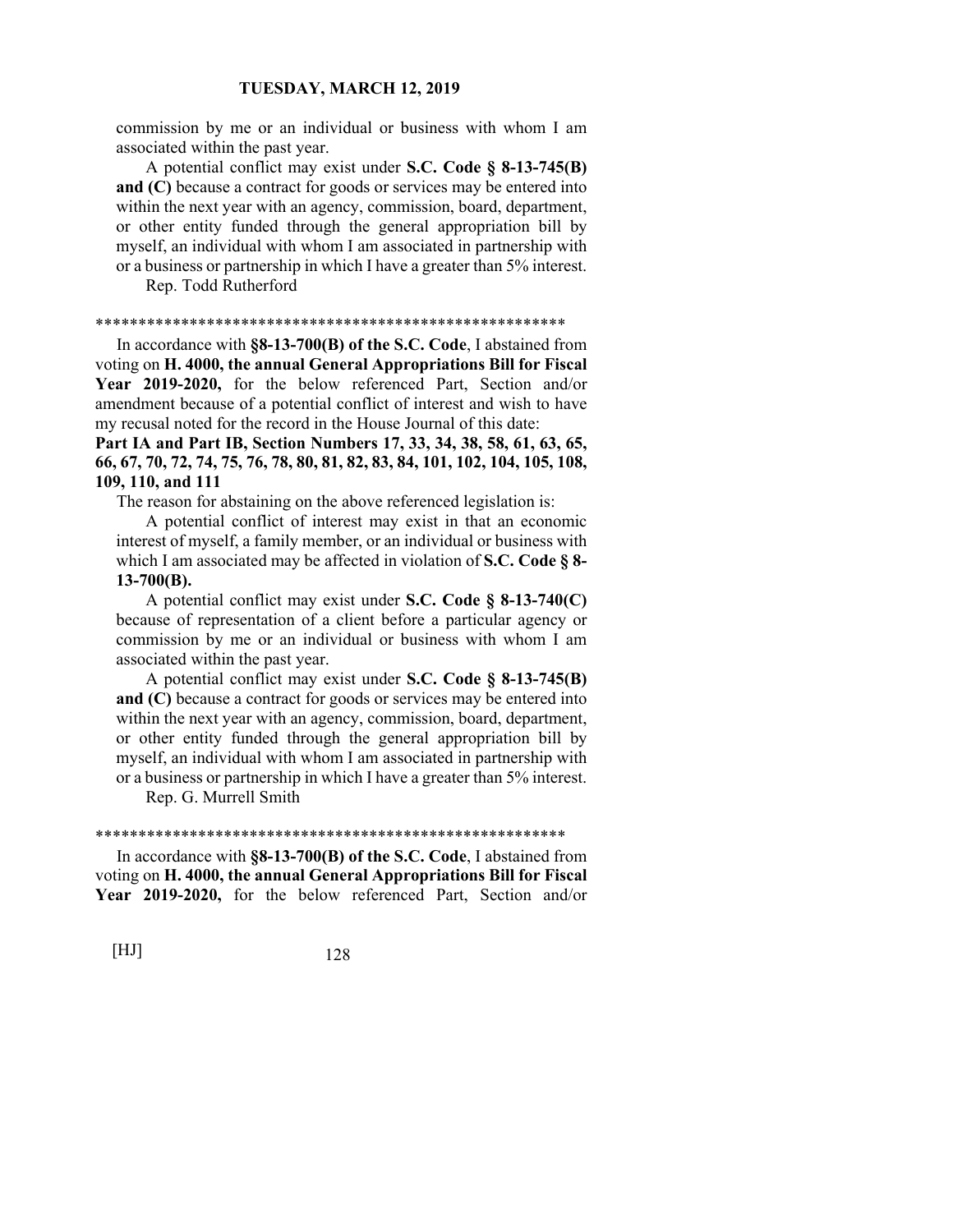amendment because of a potential conflict of interest and wish to have my recusal noted for the record in the House Journal of this date:

# **Part IA and Part IB, Section Numbers 3IB, 33, 34, 38, 58, 61, 63, 65, 66, 67, 72, 74, 75, 76, 78, 80, 81, 82, 83, 84, 102, 106, 108, 109, and 110**

The reason for abstaining on the above referenced legislation is:

 A potential conflict of interest may exist in that an economic interest of myself, a family member, or an individual or business with which I am associated may be affected in violation of **S.C. Code § 8- 13-700(B).**

 A potential conflict may exist under **S.C. Code § 8-13-740(C)** because of representation of a client before a particular agency or commission by me or an individual or business with whom I am associated within the past year.

 A potential conflict may exist under **S.C. Code § 8-13-745(B) and (C)** because a contract for goods or services may be entered into within the next year with an agency, commission, board, department, or other entity funded through the general appropriation bill by myself, an individual with whom I am associated in partnership with or a business or partnership in which I have a greater than 5% interest.

Rep. Leon Stavrinakis

#### \*\*\*\*\*\*\*\*\*\*\*\*\*\*\*\*\*\*\*\*\*\*\*\*\*\*\*\*\*\*\*\*\*\*\*\*\*\*\*\*\*\*\*\*\*\*\*\*\*\*\*\*\*\*\*

 In accordance with **§8-13-700(B) of the S.C. Code**, I abstained from voting on **H. 4000, the annual General Appropriations Bill for Fiscal Year 2019-2020,** for the below referenced Part, Section and/or amendment because of a potential conflict of interest and wish to have my recusal noted for the record in the House Journal of this date:

## **Part IA and Part IB, Section Number 8**

The reason for abstaining on the above referenced legislation is:

 A potential conflict of interest may exist in that an economic interest of myself, a family member, or an individual or business with which I am associated may be affected in violation of **S.C. Code § 8- 13-700(B).**

Rep. Tommy Stringer

#### \*\*\*\*\*\*\*\*\*\*\*\*\*\*\*\*\*\*\*\*\*\*\*\*\*\*\*\*\*\*\*\*\*\*\*\*\*\*\*\*\*\*\*\*\*\*\*\*\*\*\*\*\*\*\*

 In accordance with **§8-13-700(B) of the S.C. Code**, I abstained from voting on **H. 4000, the annual General Appropriations Bill for Fiscal Year 2019-2020,** for the below referenced Part, Section and/or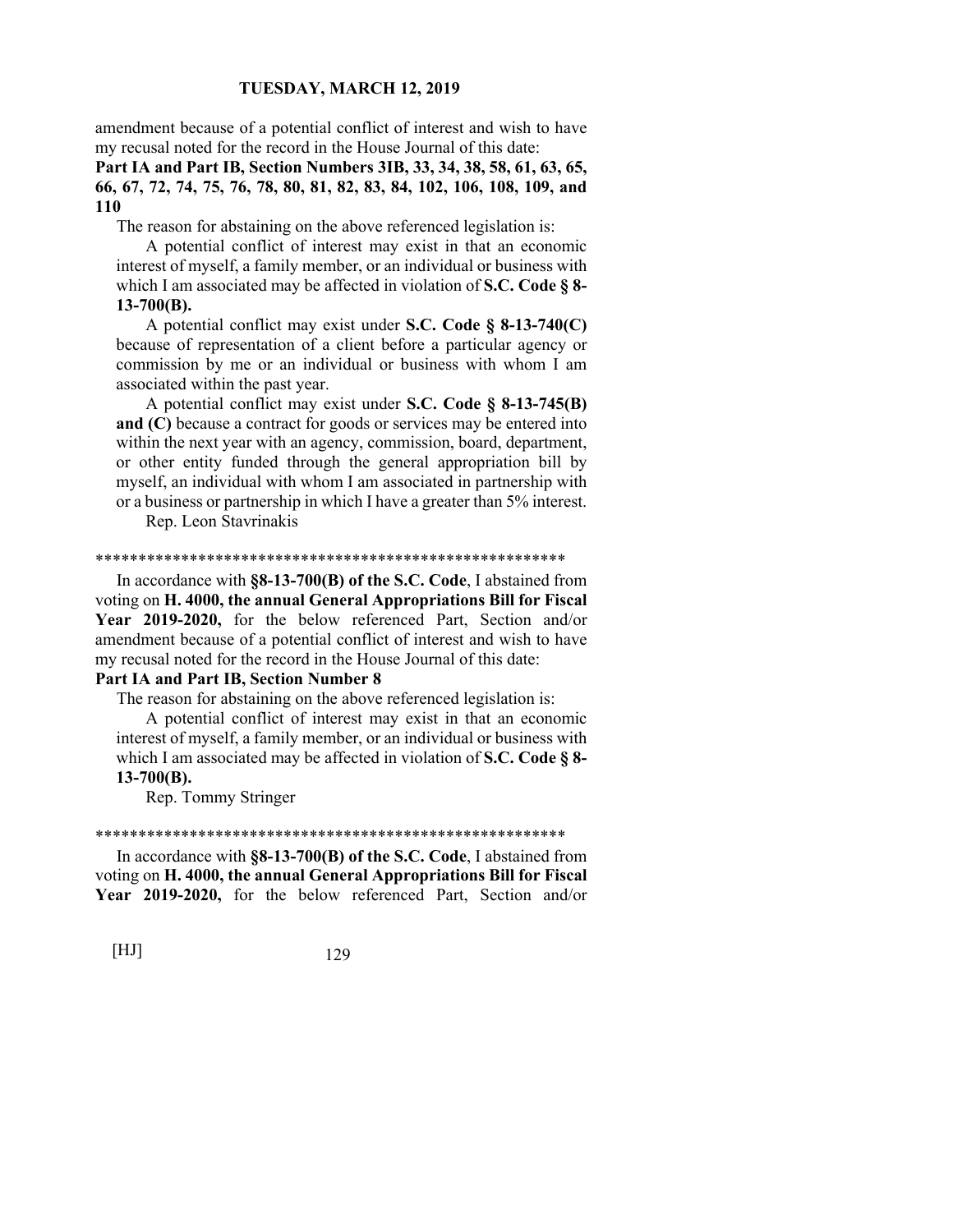amendment because of a potential conflict of interest and wish to have my recusal noted for the record in the House Journal of this date:

# **Part IA and Part IB, Section Number 25**

The reason for abstaining on the above referenced legislation is:

 A potential conflict of interest may exist in that an economic interest of myself, a family member, or an individual or business with which I am associated may be affected in violation of **S.C. Code § 8- 13-700(B).**

 A potential conflict may exist under **S.C. Code § 8-13-745(B) and (C)** because a contract for goods or services may be entered into within the next year with an agency, commission, board, department, or other entity funded through the general appropriation bill by myself, an individual with whom I am associated in partnership with or a business or partnership in which I have a greater than 5% interest.

Rep. Ivory Thigpen

#### \*\*\*\*\*\*\*\*\*\*\*\*\*\*\*\*\*\*\*\*\*\*\*\*\*\*\*\*\*\*\*\*\*\*\*\*\*\*\*\*\*\*\*\*\*\*\*\*\*\*\*\*\*\*\*

 In accordance with **§8-13-700(B) of the S.C. Code**, I abstained from voting on **H. 4000, the annual General Appropriations Bill for Fiscal Year 2019-2020,** for the below referenced Part, Section and/or amendment because of a potential conflict of interest and wish to have my recusal noted for the record in the House Journal of this date:

**Part IA and Part IB, Section Numbers 33, 34, 38, 58, 61, 63, 65, 66, 67, 70, 72, 74, 75, 76, 78, 80, 81, 82, 83, 84, 101, 102, 104, 105, 106, 108, 109, 110, and 111**

The reason for abstaining on the above referenced legislation is:

 A potential conflict of interest may exist in that an economic interest of myself, a family member, or an individual or business with which I am associated may be affected in violation of **S.C. Code § 8- 13-700(B).**

 A potential conflict may exist under **S.C. Code § 8-13-740(C)** because of representation of a client before a particular agency or commission by me or an individual or business with whom I am associated within the past year.

 A potential conflict may exist under **S.C. Code § 8-13-745(B) and (C)** because a contract for goods or services may be entered into within the next year with an agency, commission, board, department, or other entity funded through the general appropriation bill by myself, an individual with whom I am associated in partnership with or a business or partnership in which I have a greater than 5% interest.

Rep. J. David Weeks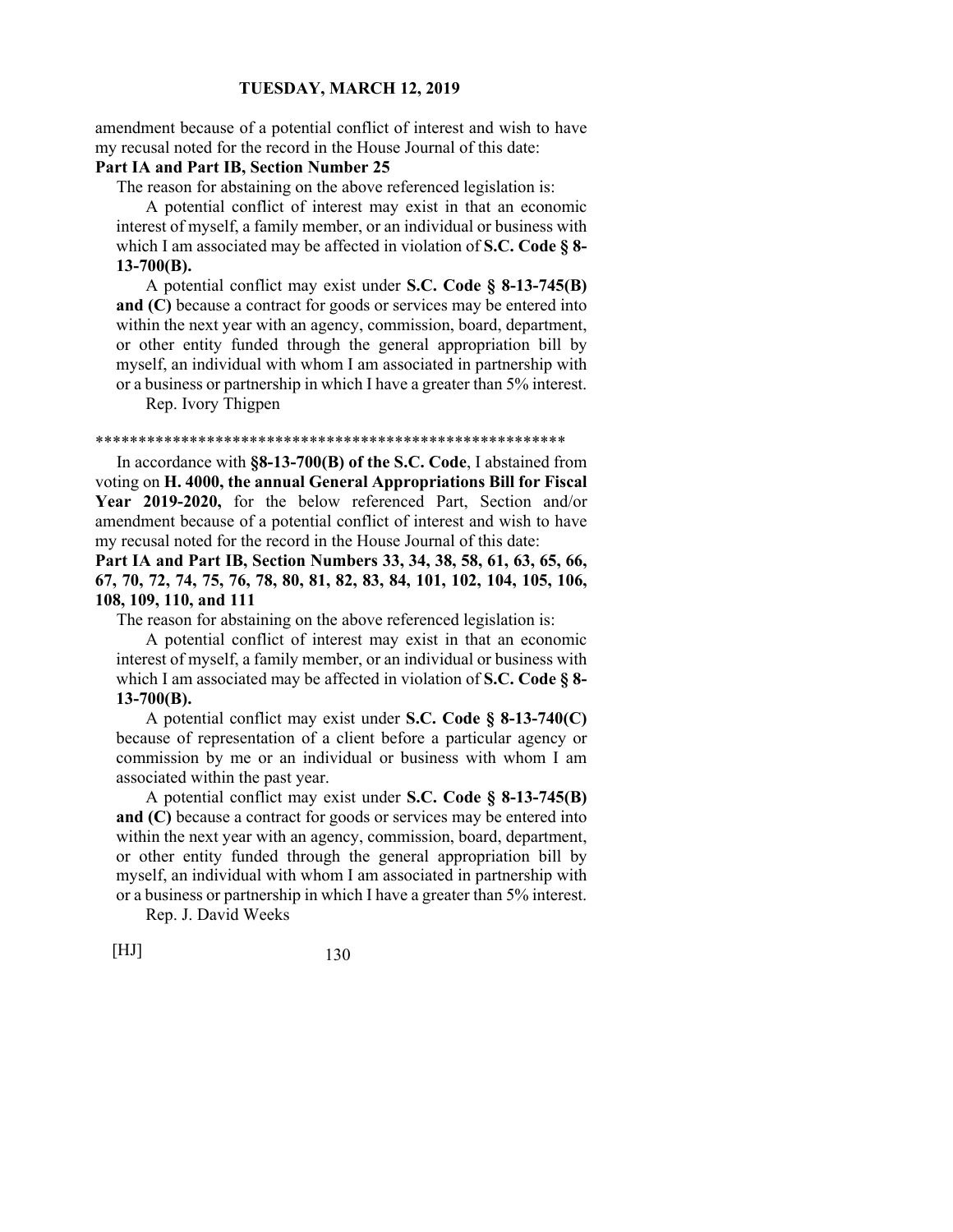#### \*\*\*\*\*\*\*\*\*\*\*\*\*\*\*\*\*\*\*\*\*\*\*\*\*\*\*\*\*\*\*\*\*\*\*\*\*\*\*\*\*\*\*\*\*\*\*\*\*\*\*\*\*\*\*

 In accordance with **§8-13-700(B) of the S.C. Code**, I abstained from voting on **H. 4000, the annual General Appropriations Bill for Fiscal Year 2019-2020,** for the below referenced Part, Section and/or amendment because of a potential conflict of interest and wish to have my recusal noted for the record in the House Journal of this date:

## **Part IA and Part IB, Section Number 109**

The reason for abstaining on the above referenced legislation is:

 A potential conflict of interest may exist in that an economic interest of myself, a family member, or an individual or business with which I am associated may be affected in violation of **S.C. Code § 8- 13-700(B).**

 A potential conflict may exist under **S.C. Code § 8-13-745(B) and (C)** because a contract for goods or services may be entered into within the next year with an agency, commission, board, department, or other entity funded through the general appropriation bill by myself, an individual with whom I am associated in partnership with or a business or partnership in which I have a greater than 5% interest.

Rep. Jay West

#### \*\*\*\*\*\*\*\*\*\*\*\*\*\*\*\*\*\*\*\*\*\*\*\*\*\*\*\*\*\*\*\*\*\*\*\*\*\*\*\*\*\*\*\*\*\*\*\*\*\*\*\*\*\*\*

 In accordance with **§8-13-700(B) of the S.C. Code**, I abstained from voting on **H. 4000, the annual General Appropriations Bill for Fiscal Year 2019-2020,** for the below referenced Part, Section and/or amendment because of a potential conflict of interest and wish to have my recusal noted for the record in the House Journal of this date:

**Part IA and Part IB, Section Numbers 33, 34, 38, 58, 61, 63, 65, 66, 67, 70, 72, 74, 75, 76, 78, 80, 81, 82, 83, 84, 101, 102, 104, 105, 106, 108, 109, 110, and 111**

The reason for abstaining on the above referenced legislation is:

 A potential conflict of interest may exist in that an economic interest of myself, a family member, or an individual or business with which I am associated may be affected in violation of **S.C. Code § 8- 13-700(B).**

 A potential conflict may exist under **S.C. Code § 8-13-740(C)** because of representation of a client before a particular agency or commission by me or an individual or business with whom I am associated within the past year.

 A potential conflict may exist under **S.C. Code § 8-13-745(B) and (C)** because a contract for goods or services may be entered into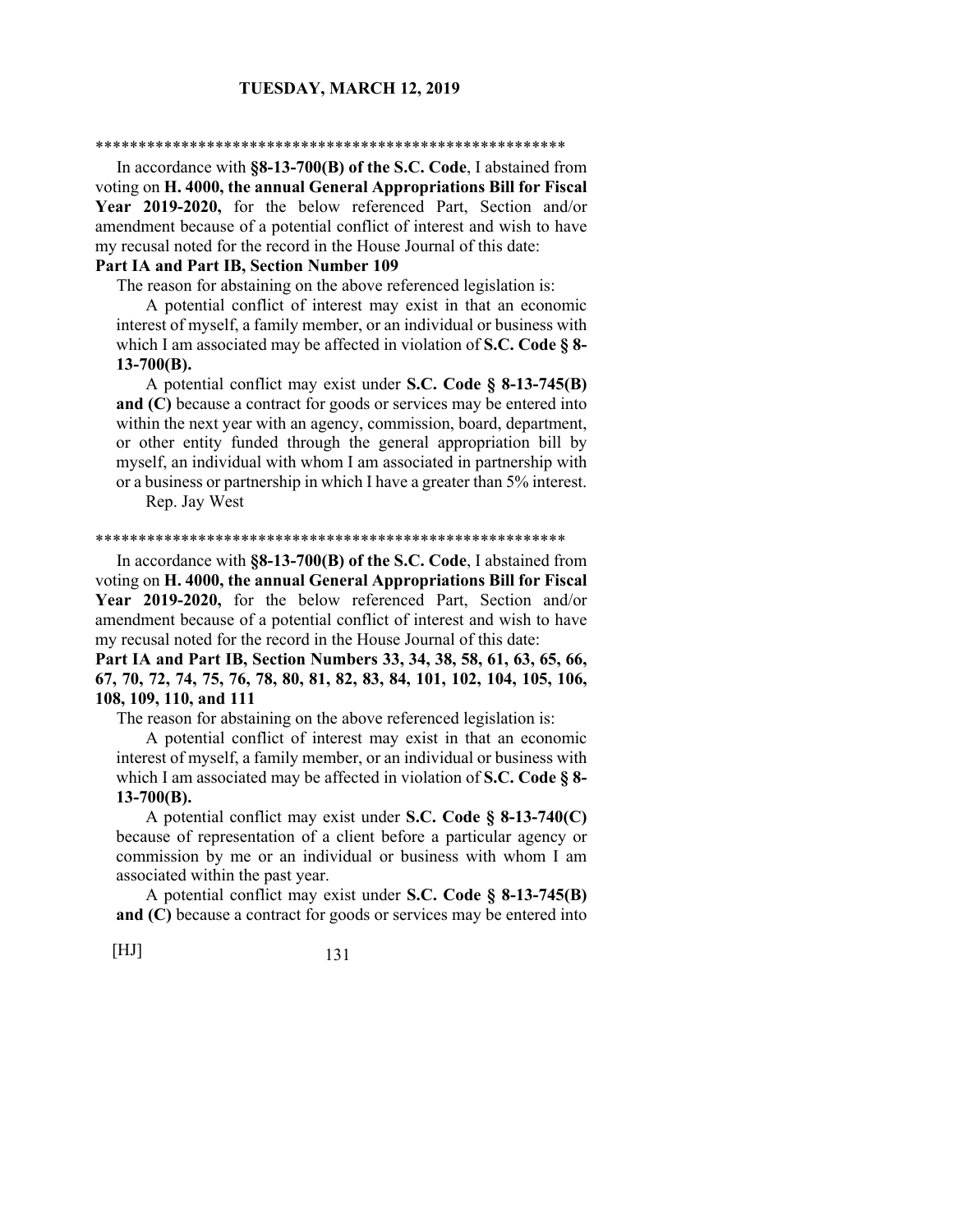within the next year with an agency, commission, board, department, or other entity funded through the general appropriation bill by myself, an individual with whom I am associated in partnership with or a business or partnership in which I have a greater than 5% interest. Rep. Will Wheeler

#### \*\*\*\*\*\*\*\*\*\*\*\*\*\*\*\*\*\*\*\*\*\*\*\*\*\*\*\*\*\*\*\*\*\*\*\*\*\*\*\*\*\*\*\*\*\*\*\*\*\*\*\*\*\*\*

 In accordance with **§8-13-700(B) of the S.C. Code**, I abstained from voting on **H. 4000, the annual General Appropriations Bill for Fiscal Year 2019-2020,** for the below referenced Part, Section and/or amendment because of a potential conflict of interest and wish to have my recusal noted for the record in the House Journal of this date:

# **Part IA and Part IB, Section Numbers 25, 33, 34, 35, 36, 37, 38, 40, and 44**

The reason for abstaining on the above referenced legislation is:

 A potential conflict of interest may exist in that an economic interest of myself, a family member, or an individual or business with which I am associated may be affected in violation of **S.C. Code § 8- 13-700(B).**

 A potential conflict may exist under **S.C. Code § 8-13-745(B) and (C)** because a contract for goods or services may be entered into within the next year with an agency, commission, board, department, or other entity funded through the general appropriation bill by myself, an individual with whom I am associated in partnership with or a business or partnership in which I have a greater than 5% interest. Rep. Brian White

#### \*\*\*\*\*\*\*\*\*\*\*\*\*\*\*\*\*\*\*\*\*\*\*\*\*\*\*\*\*\*\*\*\*\*\*\*\*\*\*\*\*\*\*\*\*\*\*\*\*\*\*\*\*\*\*

 In accordance with **§8-13-700(B) of the S.C. Code**, I abstained from voting on **H. 4000, the annual General Appropriations Bill for Fiscal Year 2019-2020,** for the below referenced Part, Section and/or amendment because of a potential conflict of interest and wish to have my recusal noted for the record in the House Journal of this date:

## **Part IA and Part IB, Section Numbers 34, 38, and 117**

The reason for abstaining on the above referenced legislation is:

 A potential conflict of interest may exist in that an economic interest of myself, a family member, or an individual or business with which I am associated may be affected in violation of **S.C. Code § 8- 13-700(B).**

 A potential conflict may exist under **S.C. Code § 8-13-745(B) and (C)** because a contract for goods or services may be entered into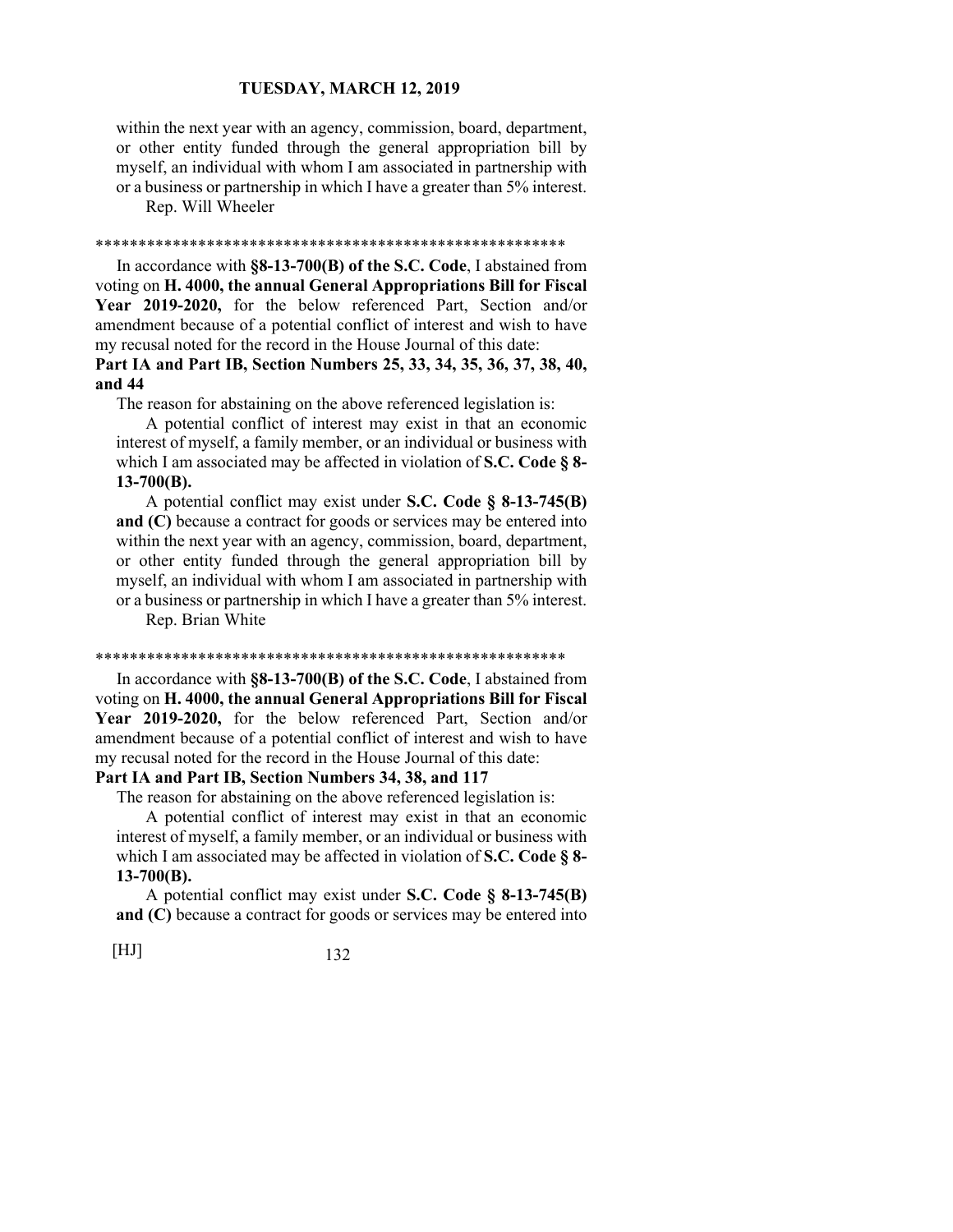within the next year with an agency, commission, board, department, or other entity funded through the general appropriation bill by myself, an individual with whom I am associated in partnership with or a business or partnership in which I have a greater than 5% interest. Rep. Shedron Williams

\*\*\*\*\*\*\*\*\*\*\*\*\*\*\*\*\*\*\*\*\*\*\*\*\*\*\*\*\*\*\*\*\*\*\*\*\*\*\*\*\*\*\*\*\*\*\*\*\*\*\*\*\*\*\*

# **SPEAKER IN CHAIR**

**H. 4001--AMENDED AND ORDERED TO THIRD READING** 

The following Joint Resolution was taken up:

H. 4001 -- Ways and Means Committee: A JOINT RESOLUTION TO APPROPRIATE MONIES FROM THE CAPITAL RESERVE FUND FOR FISCAL YEAR 2018-2019, AND TO ALLOW UNEXPENDED FUNDS APPROPRIATED TO BE CARRIED FORWARD TO SUCCEEDING FISCAL YEARS AND EXPENDED FOR THE SAME PURPOSES.

Rep. FINLAY proposed the following Amendment No. 1 to H. 4001 (Doc Name h:\legwork\house\amend\h-wm\003\crf-finlay usc med.docx), which was adopted:

Amend the joint resolution, as and if amended, Section 1, page 3, after line 38, by inserting an appropriately numbered section to read:

/ SECTION . Prior to expending the \$15,000,000 appropriated in item (14) H270 - University of South Carolina Columbia School of Medicine Relocation, the funds must be matched 1:1 by a private entity or irrevocable escrow by the University. /

Renumber items and sections to conform. Amend totals and titles to conform.

Rep. FINLAY explained the amendment. The amendment was then adopted.

The question recurred to the passage of the Joint Resolution.

The yeas and nays were taken resulting as follows: Yeas 107; Nays 0

[HJ] 133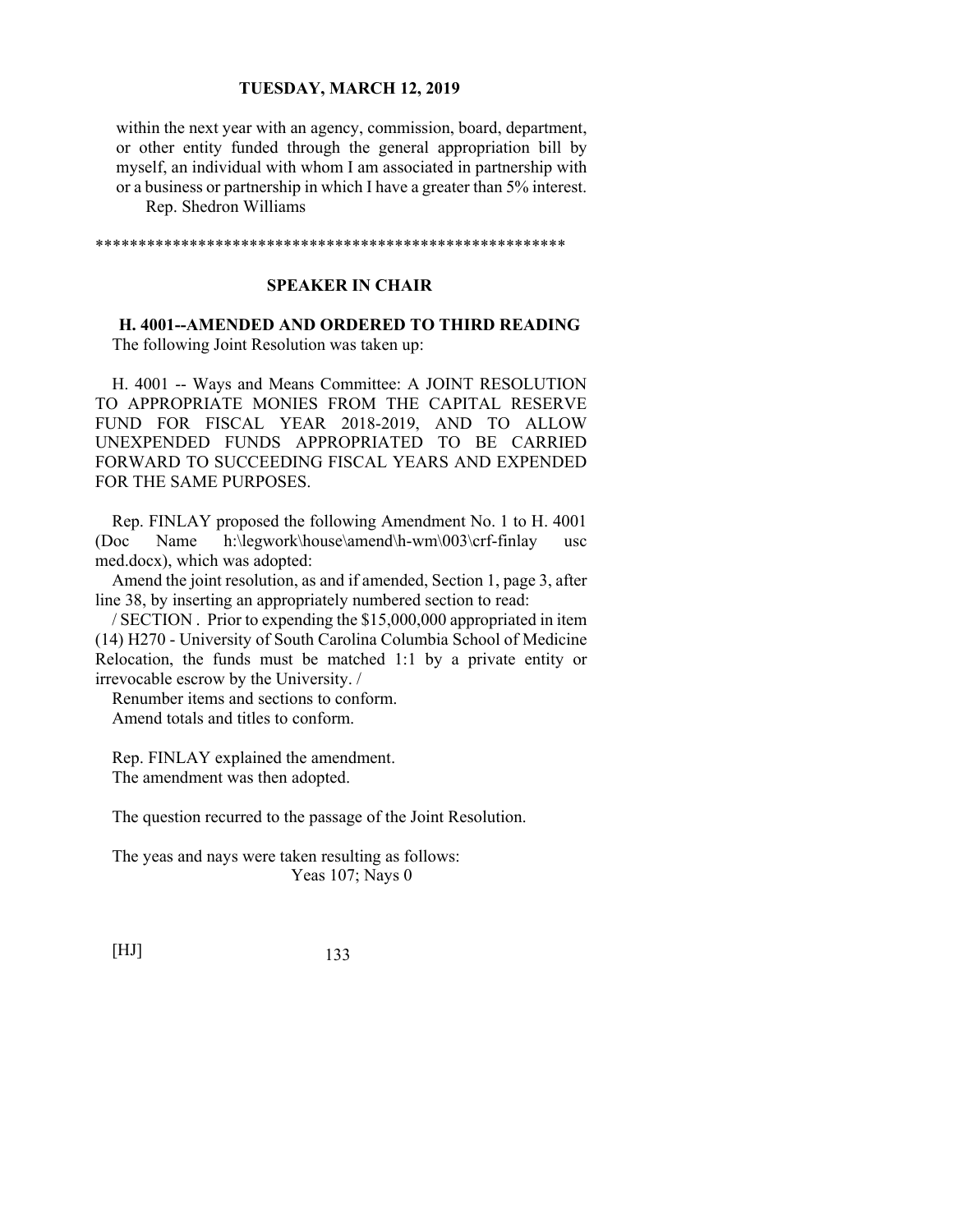| Those who voted in the affirmative are: |                  |                   |
|-----------------------------------------|------------------|-------------------|
| Allison                                 | Anderson         | Atkinson          |
| Bailey                                  | <b>Bales</b>     | <b>Ballentine</b> |
| Bamberg                                 | Bannister        | <b>Bennett</b>    |
| Bernstein                               | <b>Blackwell</b> | <b>Bradley</b>    |
| Brawley                                 | <b>Bryant</b>    | <b>Burns</b>      |
| Calhoon                                 | Caskey           | Chellis           |
| Chumley                                 | Clary            | Clyburn           |
| Cobb-Hunter                             | Collins          | B. Cox            |
| W. Cox                                  | Davis            | Dillard           |
| Elliott                                 | Erickson         | Felder            |
| Finlay                                  | Forrest          | Forrester         |
| Funderburk                              | Gagnon           | Garvin            |
| Gilliam                                 | Govan            | Hardee            |
| Hayes                                   | Henderson-Myers  | Henegan           |
| Herbkersman                             | Hewitt           | Hiott             |
| Hixon                                   | Hosey            | Howard            |
| Huggins                                 | Hyde             | Jefferson         |
| Jordan                                  | Kimmons          | King              |
| Kirby                                   | Ligon            | Loftis            |
| Long                                    | Lowe             | Lucas             |
| Mack                                    | Magnuson         | Martin            |
| McCoy                                   | McCravy          | McDaniel          |
| McGinnis                                | McKnight         | Moore             |
| Morgan                                  | D. C. Moss       | V.S. Moss         |
| Murphy                                  | W. Newton        | Norrell           |
| Ott                                     | Parks            | Pendarvis         |
| Pope                                    | Ridgeway         | Rivers            |
| Rose                                    | Rutherford       | Sandifer          |
| Simmons                                 | Simrill          | G. M. Smith       |
| G. R. Smith                             | Sottile          | Spires            |
| Stavrinakis                             | Tallon           | Taylor            |
| Thayer                                  | Thigpen          | Toole             |
| Weeks                                   | West             | Wheeler           |
| White                                   | Whitmire         | R. Williams       |
| S. Williams                             | Willis           | Wooten            |
| Young                                   | Yow              |                   |

# **Total--107**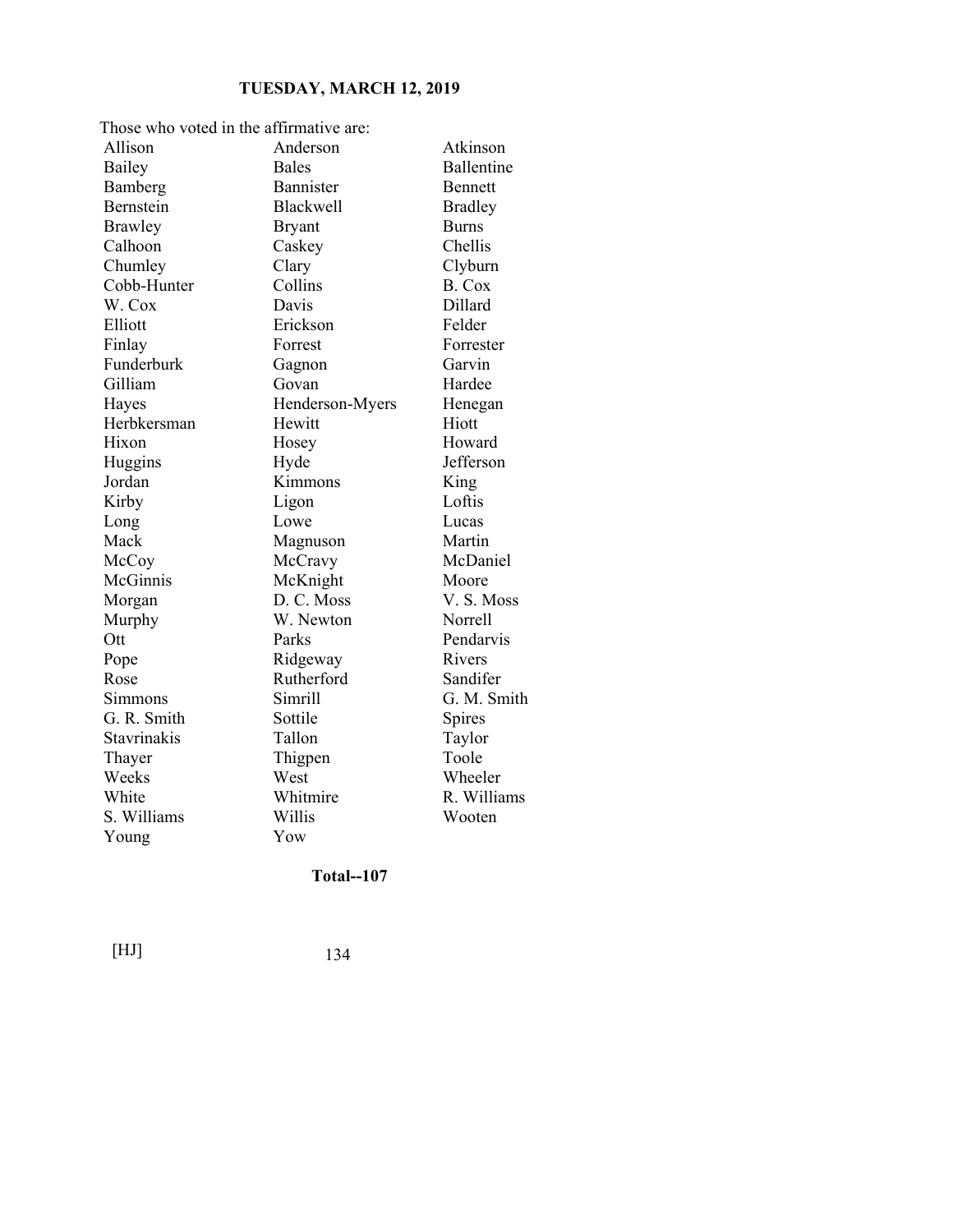Those who voted in the negative are:

## **Total--0**

So, the Joint Resolution, as amended, was read the second time and ordered to third reading.

# **STATEMENT FOR JOURNAL**

 I was temporarily out of the Chamber on constituent business during the vote on H. 4001 during second reading. If I had been present, I would have voted in favor of the Joint Resolution.

Rep. Chris Hart

# **ABSTENTION FROM VOTING H. 4001 - Capital Reserve Fund Bill**

In accordance with **§8-13-700(B) of the S.C. Code**, I abstained from voting on **the Capital Reserve Fund Bill, H. 4001,** because of a potential conflict of interest and wish to have my recusal noted for the record in the House Journal of this date:

The reason for abstaining on the above referenced legislation is:

 A potential conflict of interest may exist in that an economic interest of myself, a family member, or an individual or business with which I am associated may be affected in violation of **S.C. Code § 8- 13-700(B).**

 A potential conflict may exist under **S.C. Code § 8-13-740(C)** because of representation of a client before a particular agency or commission by me or an individual or business with whom I am associated within the past year.

 A potential conflict may exist under **S.C. Code § 8-13-745(B) and (C)** because a contract for goods or services may be entered into within the next year with an agency, commission, board, department, or other entity funded through the general appropriation bill by myself, an individual with whom I am associated in partnership with or a business or partnership in which I have a greater than 5% interest.

Rep. Alan Clemmons

\*\*\*\*\*\*\*\*\*\*\*\*\*\*\*\*\*\*\*\*\*\*\*\*\*\*\*\*\*\*\*\*\*\*\*\*\*\*\*\*\*\*\*\*\*\*\*\*\*\*\*\*\*\*\*\*\*

In accordance with **§8-13-700(B) of the S.C. Code**, I abstained from voting on **the Capital Reserve Fund Bill, H. 4001,** because of a potential conflict of interest and wish to have my recusal noted for the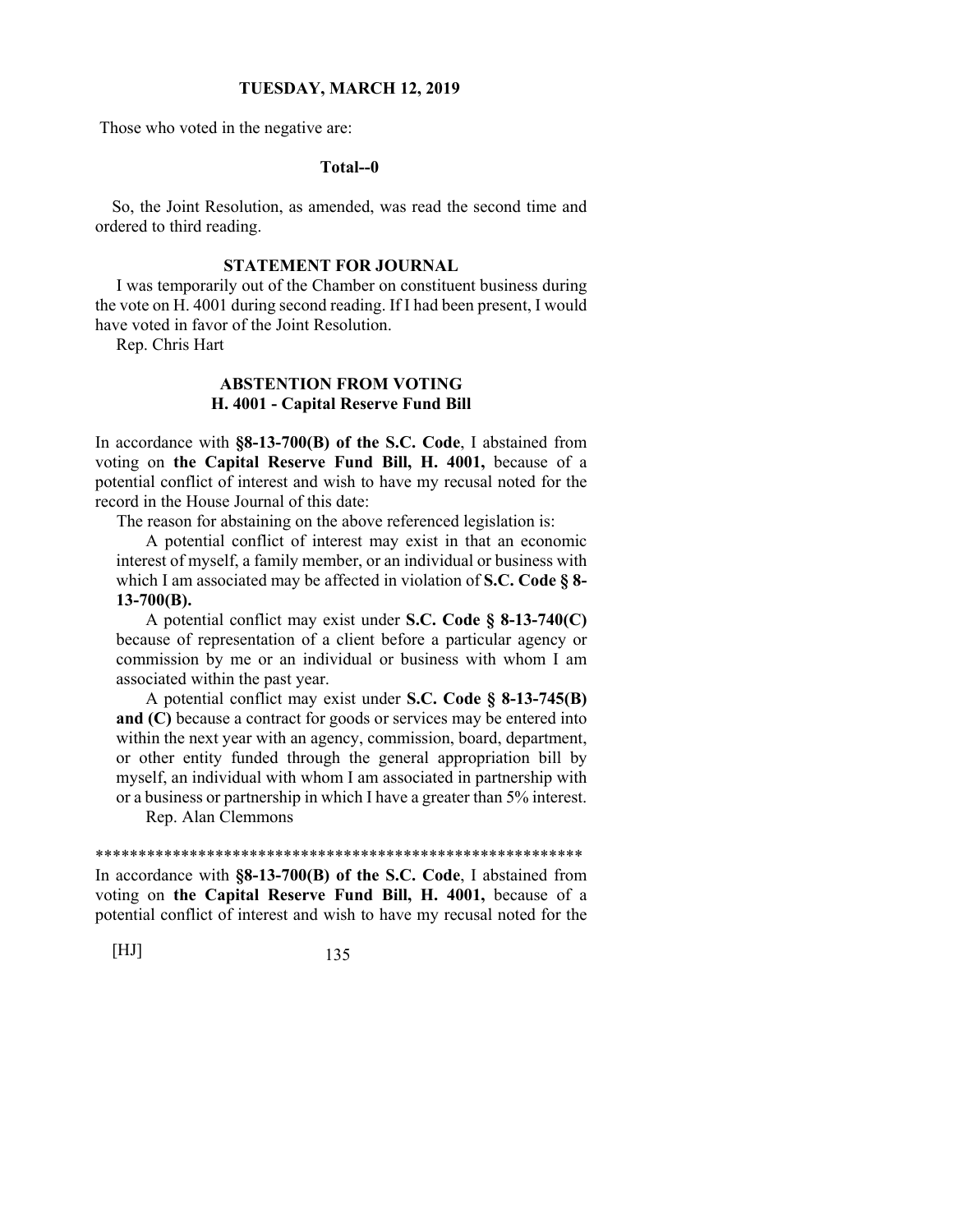record in the House Journal of this date:

The reason for abstaining on the above referenced legislation is:

 A potential conflict of interest may exist in that an economic interest of myself, a family member, or an individual or business with which I am associated may be affected in violation of **S.C. Code § 8- 13-700(B).**

 A potential conflict may exist under **S.C. Code § 8-13-745(B) and (C)** because a contract for goods or services may be entered into within the next year with an agency, commission, board, department, or other entity funded through the general appropriation bill by myself, an individual with whom I am associated in partnership with or a business or partnership in which I have a greater than 5% interest.

Rep. Heather Crawford

\*\*\*\*\*\*\*\*\*\*\*\*\*\*\*\*\*\*\*\*\*\*\*\*\*\*\*\*\*\*\*\*\*\*\*\*\*\*\*\*\*\*\*\*\*\*\*\*\*\*\*\*\*\*\*\*\*

In accordance with **§8-13-700(B) of the S.C. Code**, I abstained from voting on **the Capital Reserve Fund Bill, H. 4001,** because of a potential conflict of interest and wish to have my recusal noted for the record in the House Journal of this date:

The reason for abstaining on the above referenced legislation is:

 A potential conflict of interest may exist in that an economic interest of myself, a family member, or an individual or business with which I am associated may be affected in violation of **S.C. Code § 8- 13-700(B).**

Rep. Brandon Newton

#### \*\*\*\*\*\*\*\*\*\*\*\*\*\*\*\*\*\*\*\*\*\*\*\*\*\*\*\*\*\*\*\*\*\*\*\*\*\*\*\*\*\*\*\*\*\*\*\*\*\*\*\*\*\*\*

In accordance with **§8-13-700(B) of the S.C. Code**, I abstained from voting on **the Capital Reserve Fund Bill, H. 4001,** because of a potential conflict of interest and wish to have my recusal noted for the record in the House Journal of this date:

The reason for abstaining on the above referenced legislation is:

 A potential conflict of interest may exist in that an economic interest of myself, a family member, or an individual or business with which I am associated may be affected in violation of **S.C. Code § 8- 13-700(B).**

 A potential conflict may exist under **S.C. Code § 8-13-740(C)** because of representation of a client before a particular agency or commission by me or an individual or business with whom I am associated within the past year.